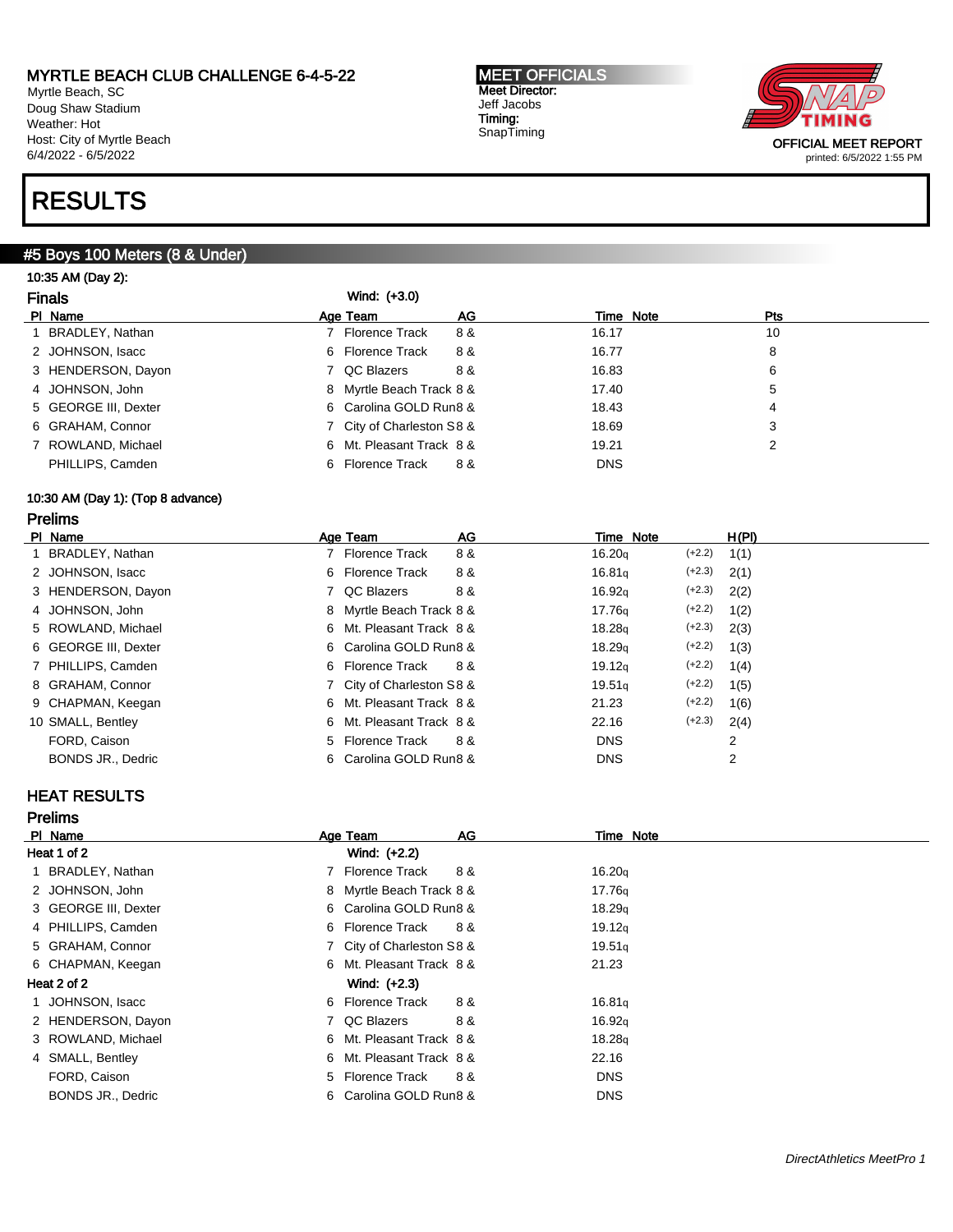Myrtle Beach, SC Doug Shaw Stadium Weather: Hot Host: City of Myrtle Beach 6/4/2022 - 6/5/2022

## RESULTS

## #6 Boys 100 Meters (9-10)

Finals Wind: (+3.7) Pl Name Age Team Time Note Pts 1 RANDOLPH, Joseph 10 9 Mt. Pleasant Track C 14.02 10 2 DEMPS V, Robert 14.49 8 Plorence Track 14.49 3 DOBIAS, Ethan 9 Mt. Pleasant Track C 14.53 6 4 PHAN, Adrian 19 Mt. Pleasant Track C 15.10 5 5 DAVIS, Kieran 9 Mt. Pleasant Track C 15.48 15.474 4 6 MATHESON, Shawn 9 Mt. Pleasant Track C 15.48 15.476 3 7 SMALLS, Amauri 9 St. Andrews Parks a 15.55 2 8 WILSON, Tavion 9 QC Blazers 15.60 1

#### (Top 8 advance)

| <b>Prelims</b>         |                            |                                       |       |
|------------------------|----------------------------|---------------------------------------|-------|
| PI Name                | Age Team                   | Time Note                             | H(PI) |
| 1 RANDOLPH, Joseph     | Mt. Pleasant Track C<br>9  | $(+2.4)$<br>14.02q                    | 3(1)  |
| 2 DOBIAS, Ethan        | Mt. Pleasant Track C<br>9  | $(+1.1)$<br>14.46g                    | 2(1)  |
| 3 DEMPS V, Robert      | <b>Florence Track</b><br>9 | $(+2.4)$<br>14.55q                    | 3(2)  |
| 4 MATHESON, Shawn      | Mt. Pleasant Track C<br>9  | $(+3.3)$<br>15.07 <sub>q</sub>        | 4(1)  |
| 5 PHAN, Adrian         | Mt. Pleasant Track C<br>9  | $(+2.9)$<br>15.35q                    | 1(1)  |
| 6 SMALLS, Amauri       | St. Andrews Parks a<br>9   | $(+3.3)$<br>15.48 <sub>9</sub> 15.472 | 4(2)  |
| 7 DAVIS, Kieran        | Mt. Pleasant Track C<br>9  | $(+2.9)$<br>15.48 <sub>9</sub> 15.480 | 1(2)  |
| 8 WILSON, Tavion       | <b>QC Blazers</b><br>9     | $(+2.4)$<br>15.61q                    | 3(3)  |
| 9 HUGGINS, Bryson      | <b>Florence Track</b><br>9 | $(+2.4)$<br>15.92                     | 3(4)  |
| 10 FRASER, Omar        | St. Andrews Parks a<br>9   | $(+2.4)$<br>16.20                     | 3(5)  |
| 11 SLIGH, Jabari       | <b>Florence Track</b><br>9 | $(+1.1)$<br>16.21                     | 2(2)  |
| 12 CROSBY, Emmit       | Myrtle Beach Track<br>9    | $(+1.1)$<br>16.38 16.373              | 2(3)  |
| 13 HARKEY JR, Tony     | QC Blazers<br>9            | $(+3.3)$<br>16.38 16.374              | 4(3)  |
| 14 MAYER, Jackson      | Mt. Pleasant Track C<br>9  | $(+2.9)$<br>16.78                     | 1(3)  |
| 15 LINDSAY, Kaden      | Mt. Pleasant Track C<br>9  | $(+2.9)$<br>17.08                     | 1(4)  |
| 16 DUBOSE, James       | Mt. Pleasant Track C<br>9  | $(+1.1)$<br>17.30                     | 2(4)  |
| 17 HOOVER, Parker      | Mt. Pleasant Track C<br>9  | $(+3.3)$<br>17.36                     | 4(4)  |
| 18 STALLBAUMER, Jayden | Mt. Pleasant Track C<br>9  | $(+1.1)$<br>18.67                     | 2(5)  |
| 19 HUMPHRIES, Walker   | Mt. Pleasant Track C<br>9  | $(+2.9)$<br>19.14                     | 1(5)  |
| 20 EADDY, Noble        | Myrtle Beach Track<br>9    | $(+3.3)$<br>19.57                     | 4(5)  |
| BONDS, Mason           | Carolina GOLD Run<br>9     | <b>DNS</b>                            | 1     |
| BONDS, lan             | Carolina GOLD Run<br>9     | <b>DNS</b>                            | 2     |
| <b>GRAVES, Wyatt</b>   | Myrtle Beach Track<br>9    | <b>DNS</b>                            | 2     |
| SMITH, Davian          | Lexington County Wi<br>9   | <b>DNS</b>                            | 3     |
| GORDON, Tyrae          | <b>Florence Track</b><br>9 | <b>DNS</b>                            | 3     |
| GONZALEZ, Reik         | Myrtle Beach Track<br>9    | <b>DNS</b>                            | 4     |

### HEAT RESULTS

| <b>Prelims</b>  |                        |                           |                           |
|-----------------|------------------------|---------------------------|---------------------------|
| PI Name         | Age Team               | Time Note                 |                           |
| Heat 1 of 4     | Wind: (+2.9)           |                           |                           |
| 1 PHAN, Adrian  | 9 Mt. Pleasant Track C | 15.35q                    |                           |
| 2 DAVIS, Kieran | 9 Mt. Pleasant Track C | 15.48 <sub>9</sub> 15.480 |                           |
|                 |                        |                           | DirectAthletics MeetPro 2 |

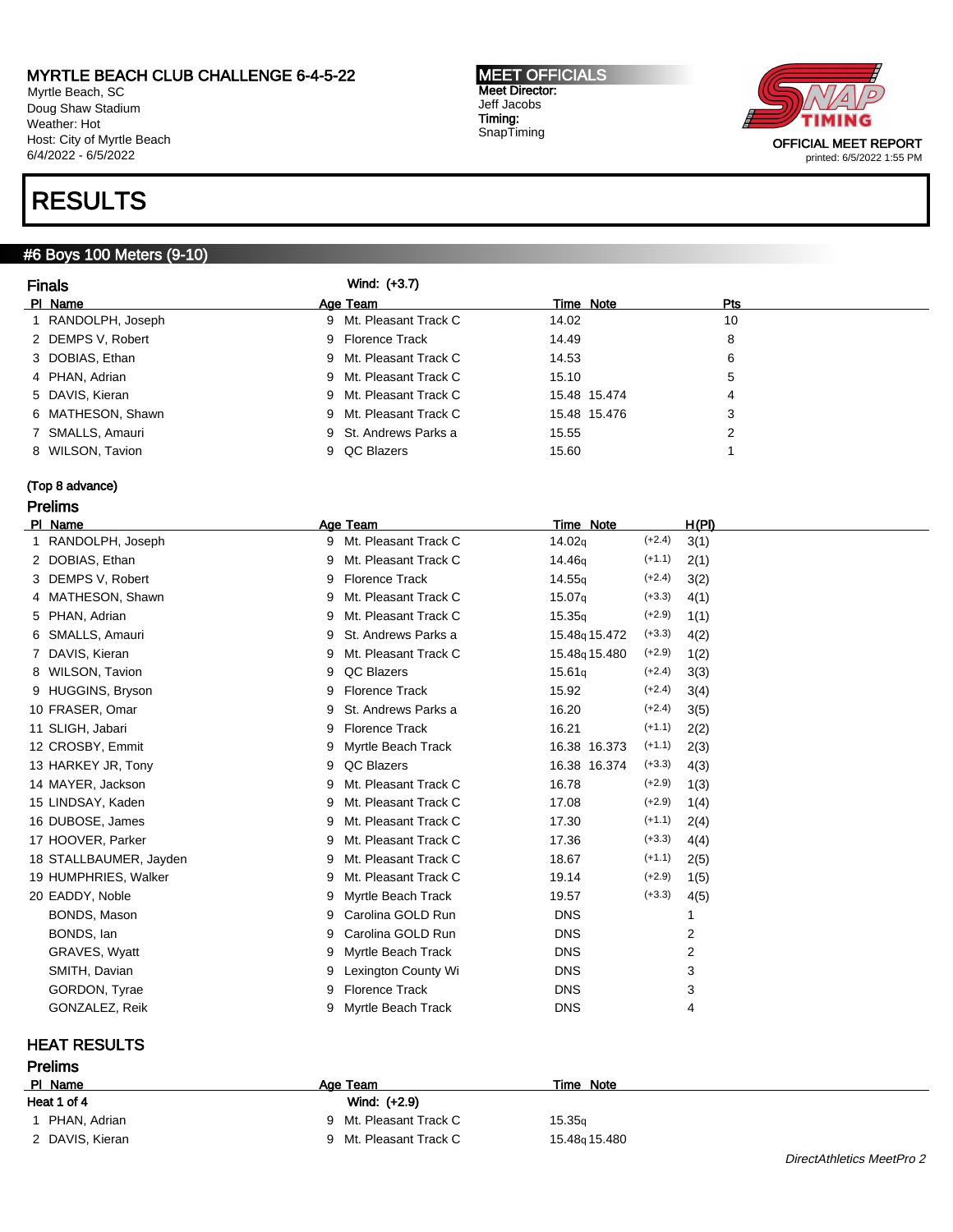Myrtle Beach, SC Doug Shaw Stadium Weather: Hot Host: City of Myrtle Beach 6/4/2022 - 6/5/2022

#### MEET OFFICIALS Meet Director: Jeff Jacobs Timing: SnapTiming



## RESULTS

#### #6 Boys 100 Meters (9-10) (cont'd) Prelims

| Prelims |                       |   |                       |                           |
|---------|-----------------------|---|-----------------------|---------------------------|
|         | PI Name               |   | Age Team              | <b>Time Note</b>          |
|         | 3 MAYER, Jackson      | 9 | Mt. Pleasant Track C  | 16.78                     |
|         | 4 LINDSAY, Kaden      | 9 | Mt. Pleasant Track C  | 17.08                     |
|         | 5 HUMPHRIES, Walker   | 9 | Mt. Pleasant Track C  | 19.14                     |
|         | BONDS, Mason          | 9 | Carolina GOLD Run     | <b>DNS</b>                |
|         | Heat 2 of 4           |   | Wind: (+1.1)          |                           |
|         | 1 DOBIAS, Ethan       | 9 | Mt. Pleasant Track C  | 14.46g                    |
|         | 2 SLIGH, Jabari       | 9 | <b>Florence Track</b> | 16.21                     |
|         | 3 CROSBY, Emmit       | 9 | Myrtle Beach Track    | 16.38 16.373              |
|         | 4 DUBOSE, James       | 9 | Mt. Pleasant Track C  | 17.30                     |
|         | 5 STALLBAUMER, Jayden | 9 | Mt. Pleasant Track C  | 18.67                     |
|         | BONDS, Ian            | 9 | Carolina GOLD Run     | <b>DNS</b>                |
|         | <b>GRAVES, Wyatt</b>  | 9 | Myrtle Beach Track    | <b>DNS</b>                |
|         | Heat 3 of 4           |   | Wind: (+2.4)          |                           |
| 1       | RANDOLPH, Joseph      | 9 | Mt. Pleasant Track C  | 14.02q                    |
|         | 2 DEMPS V, Robert     | 9 | <b>Florence Track</b> | 14.55q                    |
|         | 3 WILSON, Tavion      | 9 | QC Blazers            | 15.61q                    |
|         | 4 HUGGINS, Bryson     | 9 | <b>Florence Track</b> | 15.92                     |
|         | 5 FRASER, Omar        | 9 | St. Andrews Parks a   | 16.20                     |
|         | SMITH, Davian         | 9 | Lexington County Wi   | <b>DNS</b>                |
|         | <b>GORDON, Tyrae</b>  | 9 | <b>Florence Track</b> | <b>DNS</b>                |
|         | Heat 4 of 4           |   | Wind: (+3.3)          |                           |
|         | 1 MATHESON, Shawn     | 9 | Mt. Pleasant Track C  | 15.07q                    |
|         | 2 SMALLS, Amauri      | 9 | St. Andrews Parks a   | 15.48 <sub>9</sub> 15.472 |
|         | 3 HARKEY JR, Tony     | 9 | QC Blazers            | 16.38 16.374              |
|         | 4 HOOVER, Parker      | 9 | Mt. Pleasant Track C  | 17.36                     |
|         | 5 EADDY, Noble        | 9 | Myrtle Beach Track    | 19.57                     |
|         | GONZALEZ, Reik        | 9 | Myrtle Beach Track    | <b>DNS</b>                |
|         |                       |   |                       |                           |

## #1 Boys 100 Meters (11-12)

| <b>Finals</b>        | Wind: (+2.4)            |                    |       |
|----------------------|-------------------------|--------------------|-------|
| PI Name              | Age Team                | Time Note          | Pts   |
| 1 DELESTON, Emmanuel | 11 City of Charleston S | 13.70 13.691       | 10    |
| 2 MCKINSTRY, Jevre   | 11 Mt. Pleasant Track C | 13.70 13.694       | 8     |
| 3 BROOMER, Joshua    | 11 Myrtle Beach Track   | 13.80              | 6     |
| 4 HOLMES, Gabriel    | 11 Mt. Pleasant Track C | 14.21              | 5     |
| 5 JOHNSON, Jaden     | 11 Florence Track       | 14.31              | 4     |
| 6 SHIVELER, Brayden  | 11 Mt. Pleasant Track C | 14.92              | 3     |
| 7 NORRIS, Ethan      | 11 Mt. Pleasant Track C | 15.36              | 2     |
| JACKSON, Connor      | 11 Mt. Pleasant Track C | <b>DNS</b>         |       |
| (Top 8 advance)      |                         |                    |       |
| <b>Prelims</b>       |                         |                    |       |
| PI Name              | Age Team                | Time Note          | H(PI) |
| 1 MCKINSTRY, Jevre   | 11 Mt. Pleasant Track C | $(+1.9)$<br>13.85q | 1(1)  |
| 2 BROOMER, Joshua    | 11 Myrtle Beach Track   | $(+1.9)$<br>13.87q | 1(2)  |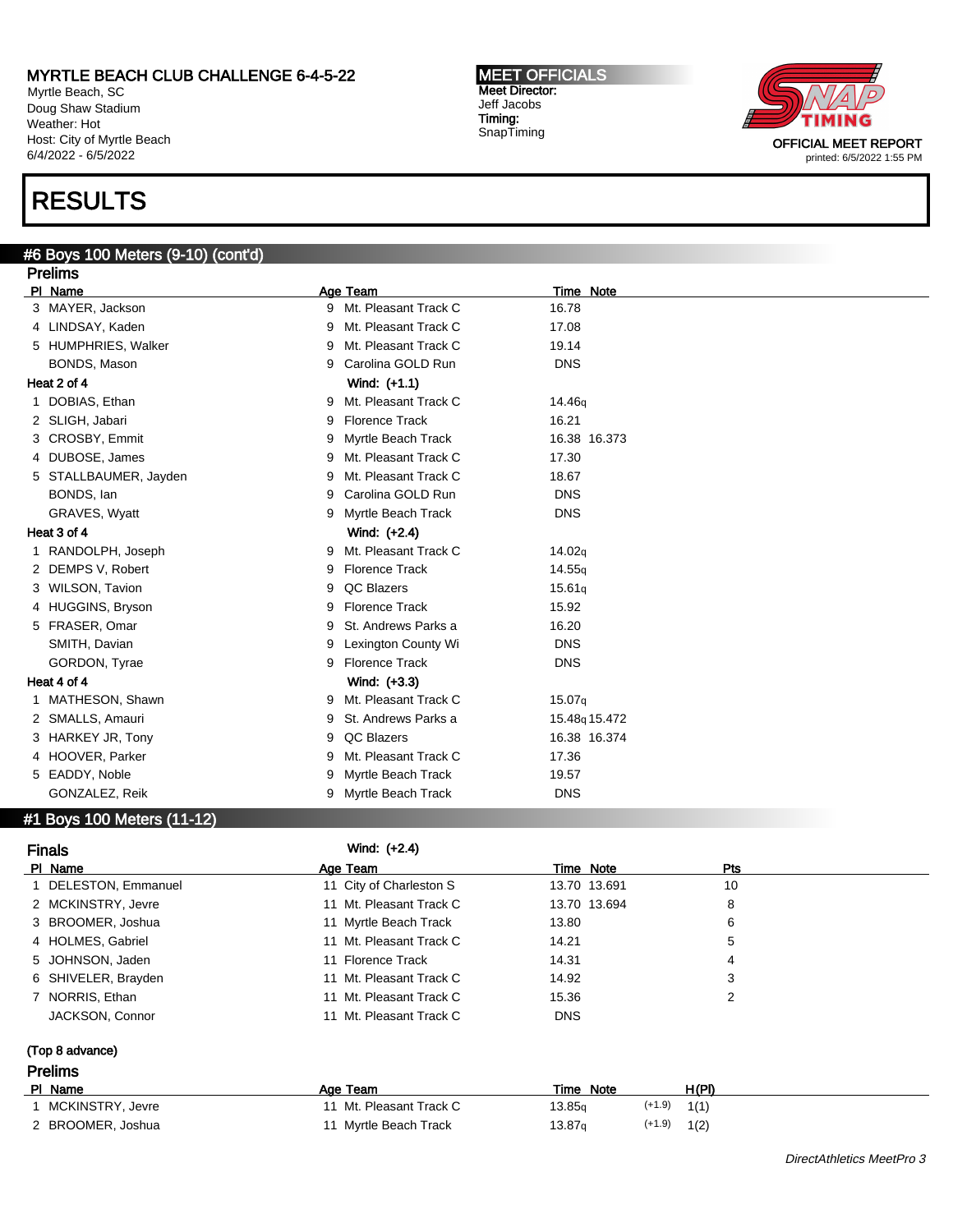Myrtle Beach, SC Doug Shaw Stadium Weather: Hot Host: City of Myrtle Beach 6/4/2022 - 6/5/2022

## RESULTS

## #1 Boys 100 Meters (11-12) (cont'd)

(Top 8 advance) Prelims

| Name<br><b>PI</b>      | Age Team                | Time Note                      | H(PI) |
|------------------------|-------------------------|--------------------------------|-------|
| 3 DELESTON, Emmanuel   | 11 City of Charleston S | $(+1.4)$<br>14.00q             | 3(1)  |
| 4 JOHNSON, Jaden       | 11 Florence Track       | $(+1.4)$<br>14.61 <sub>g</sub> | 2(1)  |
| 5 HOLMES, Gabriel      | 11 Mt. Pleasant Track C | $(+1.4)$<br>14.68 <sub>g</sub> | 3(2)  |
| 6 NORRIS, Ethan        | 11 Mt. Pleasant Track C | $(+1.9)$<br>14.80q             | 1(3)  |
| JACKSON, Connor        | 11 Mt. Pleasant Track C | $(+1.4)$<br>14.88 <sub>9</sub> | 2(2)  |
| 8 SHIVELER, Brayden    | 11 Mt. Pleasant Track C | $(+1.4)$<br>14.92q             | 3(3)  |
| 9 JUSTICE, Cruz        | 11 Myrtle Beach Track   | $(+1.4)$<br>15.04              | 2(3)  |
| 10 KRAELING, Hampton   | 11 Mt. Pleasant Track C | $(+1.9)$<br>15.96              | 1(4)  |
| 11 HORTON, Cayden      | 11 QC Blazers           | $(+1.9)$<br>16.12              | 1(5)  |
| 12 YAGER, Anthony      | 11 Mt. Pleasant Track C | $(+1.9)$<br>17.28              | 1(6)  |
| 13 PLATT, Jacob        | 11 Myrtle Beach Track   | $(+1.4)$<br>17.50              | 3(4)  |
| 14 HOORT, Connor       | 11 St. Andrews Parks a  | $(+1.4)$<br>19.28              | 3(5)  |
| ROBINSON, Jacob        | 11 Florence Track       | <b>DNS</b>                     | 2     |
| TESTER, Zane           | 11 276 elite            | <b>DNS</b>                     | 2     |
| <b>FLEMING, Steven</b> | 11 QC Blazers           | <b>DNS</b>                     | 2     |
| OYEKAN, Jeremy         | 11 Florence Track       | <b>DNS</b>                     | 3     |

## HEAT RESULTS

Prelims

| PI Name              | Age Team                | Time Note          |
|----------------------|-------------------------|--------------------|
| Heat 1 of 3          | Wind: (+1.9)            |                    |
| 1 MCKINSTRY, Jevre   | 11 Mt. Pleasant Track C | 13.85q             |
| 2 BROOMER, Joshua    | 11 Myrtle Beach Track   | 13.87q             |
| 3 NORRIS, Ethan      | 11 Mt. Pleasant Track C | 14.80 <sub>q</sub> |
| 4 KRAELING, Hampton  | 11 Mt. Pleasant Track C | 15.96              |
| 5 HORTON, Cayden     | 11 QC Blazers           | 16.12              |
| 6 YAGER, Anthony     | 11 Mt. Pleasant Track C | 17.28              |
| Heat 2 of 3          | Wind: (+1.4)            |                    |
| 1 JOHNSON, Jaden     | 11 Florence Track       | 14.61 <sub>q</sub> |
| 2 JACKSON, Connor    | 11 Mt. Pleasant Track C | 14.88q             |
| 3 JUSTICE, Cruz      | 11 Myrtle Beach Track   | 15.04              |
| ROBINSON, Jacob      | 11 Florence Track       | <b>DNS</b>         |
| TESTER, Zane         | 11 276 elite            | <b>DNS</b>         |
| FLEMING, Steven      | 11 QC Blazers           | <b>DNS</b>         |
| Heat 3 of 3          | Wind: (+1.4)            |                    |
| 1 DELESTON, Emmanuel | 11 City of Charleston S | 14.00 <sub>q</sub> |
| 2 HOLMES, Gabriel    | 11 Mt. Pleasant Track C | 14.68 <sub>g</sub> |
| 3 SHIVELER, Brayden  | 11 Mt. Pleasant Track C | 14.92 <sub>q</sub> |
| 4 PLATT, Jacob       | 11 Myrtle Beach Track   | 17.50              |
| 5 HOORT, Connor      | 11 St. Andrews Parks a  | 19.28              |
| OYEKAN, Jeremy       | 11 Florence Track       | <b>DNS</b>         |
|                      |                         |                    |

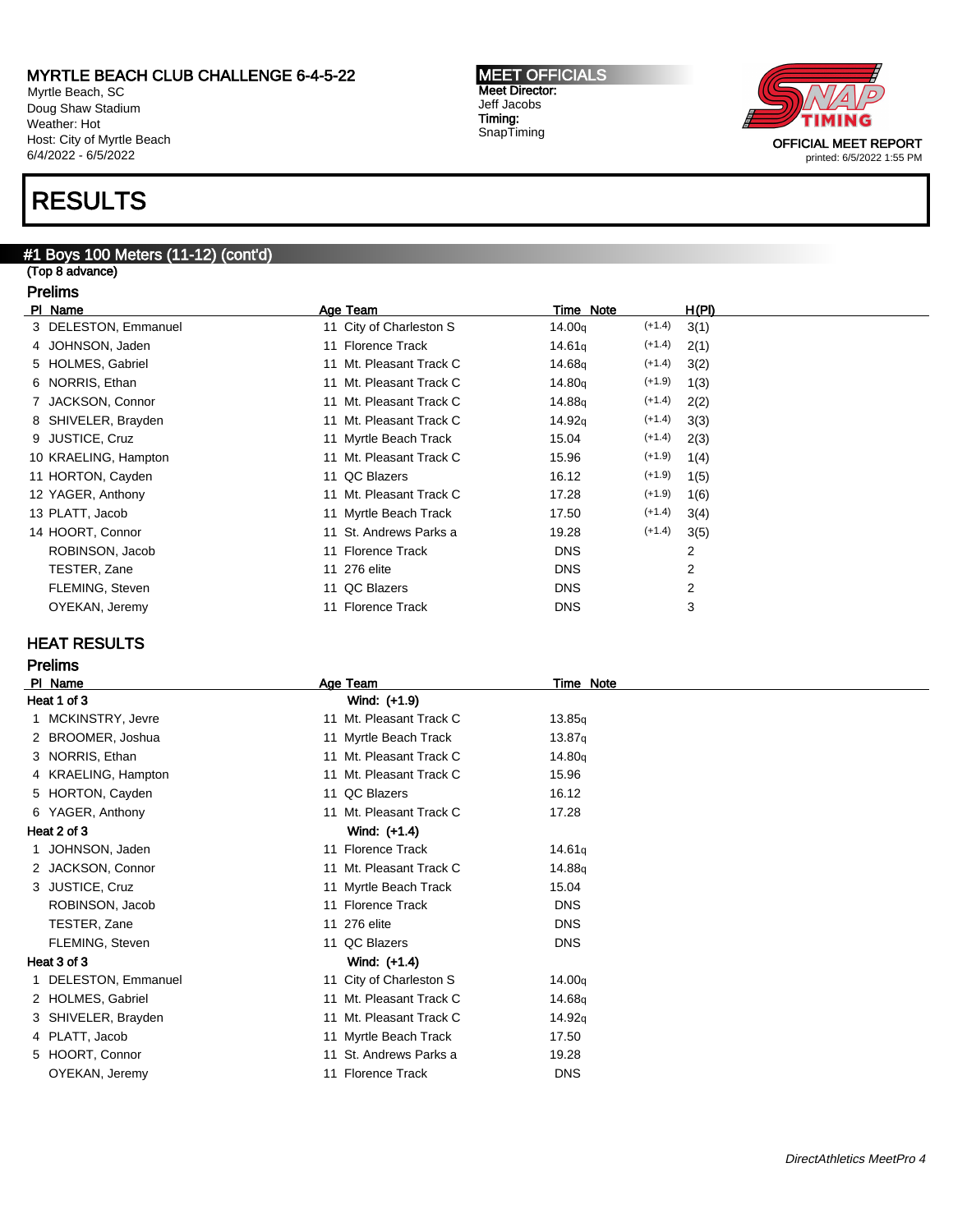Myrtle Beach, SC Doug Shaw Stadium Weather: Hot Host: City of Myrtle Beach 6/4/2022 - 6/5/2022

## RESULTS

## #3 Boys 100 Meters (13-14)

## Finals Wind: (+3.5) Pl Name Age Team Time Note Pts 1 JAMES, Cameron 13 Florence Track 12.00 10 2 COUNTS, Christopher 13 St. Andrews Parks a 12.78 12.776 8 3 MILLER, Andrew 13 Florence Track 12.78 12.779 6 4 BARTON, Travis 13 CO Blazers 13 CO Blazers 13.85 5 5 STRAPP, Elijah 13 St. Andrews Parks a 14.06 4 6 DAVIS, Dusty 13 Mt. Pleasant Track C 14.16 3 7 MCKEE, Braylon 2 2 8 KRIDER, JaRod 13 QC Blazers 14.72 15 14.72 15 14.72 15 15

#### (Top 8 advance)

## Prelims

| PI Name               | Age Team                | <b>Time Note</b>   |          | H(PI) |
|-----------------------|-------------------------|--------------------|----------|-------|
| JAMES, Cameron        | 13 Florence Track       | 12.11 <sub>q</sub> | $(+1.7)$ | 2(1)  |
| 2 COUNTS, Christopher | 13 St. Andrews Parks a  | $(+0.5)$<br>12.97q |          | 1(1)  |
| 3 MILLER, Andrew      | 13 Florence Track       | 13.10q             | $(+1.4)$ | 3(1)  |
| 4 BARTON, Travis      | 13 QC Blazers           | 13.52q             | $(+0.5)$ | 1(2)  |
| 5 STRAPP, Elijah      | 13 St. Andrews Parks a  | 13.98q             | $(+1.7)$ | 2(2)  |
| 6 DAVIS, Dusty        | 13 Mt. Pleasant Track C | 14.05 <sub>a</sub> | $(+1.4)$ | 3(2)  |
| 7 MCKEE, Braylon      | 13 Mt. Pleasant Track C | 14.29q             | $(+1.4)$ | 3(3)  |
| 8 KRIDER, JaRod       | 13 QC Blazers           | 14.37 <sub>q</sub> | $(+0.5)$ | 1(3)  |
| 9 SMITH, Jeremiah     | 13 Myrtle Beach Track   | 14.58              | $(+1.4)$ | 3(4)  |
| 10 HENDERSON, Taedon  | 13 QC Blazers           | 14.64              | $(+1.7)$ | 2(3)  |
| 11 ZIMOV, Mason       | 13 Mt. Pleasant Track C | 15.07              | $(+0.5)$ | 1(4)  |
| 12 JONES JR., Domonic | 13 City of Charleston S | 15.29              | $(+0.5)$ | 1(5)  |
| 13 PLATT, Quincy      | 13 Myrtle Beach Track   | 15.63              | $(+0.5)$ | 1(6)  |
| ROBINSON, Zakhari     | 13 Florence Track       | <b>DNS</b>         | 2        |       |
| SEEL, Logan           | 13 Mt. Pleasant Track C | <b>DNS</b>         | 2        |       |
| GARNER, Tyler         | 13 Mt. Pleasant Track C | <b>DNS</b>         | 3        |       |
| MEIER, Eli            | 13 Mt. Pleasant Track C | <b>DNS</b>         | 3        |       |
|                       |                         |                    |          |       |

## HEAT RESULTS

### Prelims

| PI Name               | Age Team                | Time Note          |  |
|-----------------------|-------------------------|--------------------|--|
| Heat 1 of 3           | Wind: (+0.5)            |                    |  |
| 1 COUNTS, Christopher | 13 St. Andrews Parks a  | 12.97q             |  |
| 2 BARTON, Travis      | 13 QC Blazers           | 13.52q             |  |
| 3 KRIDER, JaRod       | 13 QC Blazers           | 14.37 <sub>q</sub> |  |
| 4 ZIMOV. Mason        | 13 Mt. Pleasant Track C | 15.07              |  |
| 5 JONES JR., Domonic  | 13 City of Charleston S | 15.29              |  |
| 6 PLATT, Quincy       | 13 Myrtle Beach Track   | 15.63              |  |
| Heat 2 of 3           | Wind: (+1.7)            |                    |  |
| 1 JAMES, Cameron      | 13 Florence Track       | 12.11q             |  |
| 2 STRAPP, Elijah      | 13 St. Andrews Parks a  | 13.98q             |  |
| 3 HENDERSON, Taedon   | 13 QC Blazers           | 14.64              |  |
| ROBINSON, Zakhari     | 13 Florence Track       | <b>DNS</b>         |  |

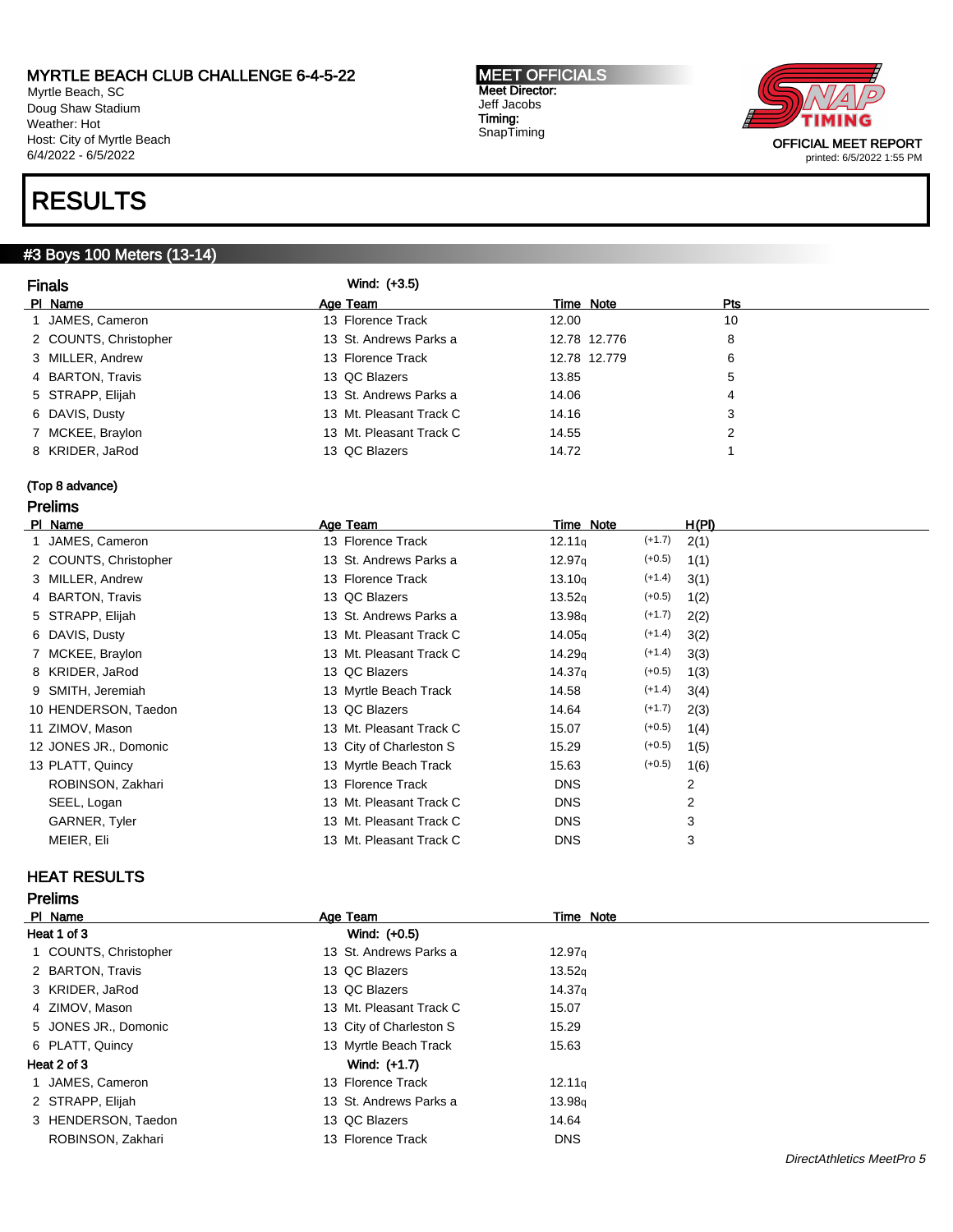Myrtle Beach, SC Doug Shaw Stadium Weather: Hot Host: City of Myrtle Beach 6/4/2022 - 6/5/2022

#### MEET OFFICIALS Meet Director: Jeff Jacobs Timing: SnapTiming



## RESULTS

#### #3 Boys 100 Meters (13-14) (cont'd) Prelims

| <b>FIGIIIIS</b>   |                         |                    |  |
|-------------------|-------------------------|--------------------|--|
| PI Name           | Age Team                | <b>Time Note</b>   |  |
| SEEL, Logan       | 13 Mt. Pleasant Track C | <b>DNS</b>         |  |
| Heat 3 of 3       | Wind: (+1.4)            |                    |  |
| MILLER, Andrew    | 13 Florence Track       | 13.10 <sub>q</sub> |  |
| 2 DAVIS, Dusty    | 13 Mt. Pleasant Track C | 14.05g             |  |
| 3 MCKEE, Braylon  | 13 Mt. Pleasant Track C | 14.29q             |  |
| 4 SMITH, Jeremiah | 13 Myrtle Beach Track   | 14.58              |  |
| GARNER, Tyler     | 13 Mt. Pleasant Track C | <b>DNS</b>         |  |
| MEIER, Eli        | 13 Mt. Pleasant Track C | <b>DNS</b>         |  |
| .                 |                         |                    |  |

## #2 Boys 100 Meters (15-16)

|                     | Wind: (+4.7)            |            |     |  |
|---------------------|-------------------------|------------|-----|--|
| PI Name             | Age Team                | Time Note  | Pts |  |
| 1 SMITH-DUCEY, Kai  | 15 Mt. Pleasant Track C | 12.53      | 10  |  |
| 2 SMITH, Jordan     | 15 Myrtle Beach Track   | 12.60      | 8   |  |
| 3 MCCALLUM, Collins | 15 Myrtle Beach Track   | 12.66      | 6   |  |
| 4 BOWMAN, Joshua    | 15 Florence Track       | 12.68      | 5   |  |
| 5 PHILLIPS, Caden   | 15 Florence Track       | 12.74      | 4   |  |
| 6 MAAS, Kane        | 15 Aiken Atomics        | 16.89      | 3   |  |
| RASGO, Adam         | 15 Mt. Pleasant Track C | <b>DNS</b> |     |  |
| WHITE, Riley        | 15 Mt. Pleasant Track C | <b>DNS</b> |     |  |
|                     |                         |            |     |  |

## #4 Boys 100 Meters (17-18)

| <b>Finals</b>          | Wind: (+2.5)            |            |            |
|------------------------|-------------------------|------------|------------|
| PI Name                | Age Team                | Time Note  | <b>Pts</b> |
| 1 MCCALLUM JR., T'Mars | 17 Myrtle Beach Track   | 10.31      | 10         |
| 2 FLEMISTER, Jonathan  | 17 Florence Track       | 10.83      | 8          |
| 3 MCWHITE, Tyae        | 18 Florence Track       | 10.93      | 6          |
| 4 SANDERS, Troy        | 17 55-Unattached        | 11.57      | 5          |
| 5 JAMES, Christan      | 17 Florence Track       | 11.65      | 4          |
| 6 WAN, Jason           | 17 Mt. Pleasant Track C | 12.21      | 3          |
| KIMANI, Lance          | 17 55-Unattached        | <b>DNS</b> |            |
| SPRATT, Tyler          | 17 55-Unattached        | <b>DNS</b> |            |

#### (Top 8 advance) Prelims

| .                      |                         |                    |                  |  |
|------------------------|-------------------------|--------------------|------------------|--|
| PI Name                | Age Team                | Time Note          | H(PI)            |  |
| 1 MCCALLUM JR., T'Mars | 17 Myrtle Beach Track   | 10.42 <sub>g</sub> | $(+0.8)$<br>1(1) |  |
| 2 MCWHITE, Tyae        | 18 Florence Track       | 10.99 <sub>a</sub> | $(+2.2)$<br>2(1) |  |
| 3 FLEMISTER, Jonathan  | 17 Florence Track       | 11.03 <sub>a</sub> | $(+2.2)$<br>2(2) |  |
| 4 SANDERS, Troy        | 17 55-Unattached        | 11.56g             | $(+0.8)$<br>1(2) |  |
| 5 KIMANI, Lance        | 17 55-Unattached        | 11.62 <sub>g</sub> | $(+2.2)$<br>2(3) |  |
| 6 JAMES, Christan      | 17 Florence Track       | 11.81 <sub>g</sub> | $(+2.2)$<br>2(4) |  |
| 7 SPRATT, Tyler        | 17 55-Unattached        | 11.92 <sub>g</sub> | $(+2.2)$<br>2(5) |  |
| 8 WAN, Jason           | 17 Mt. Pleasant Track C | 12.23q             | $(+0.8)$<br>1(3) |  |
| 9 GAUSE, Tyrig         | 17 Myrtle Beach Track   | 12.38              | $(+0.8)$<br>1(4) |  |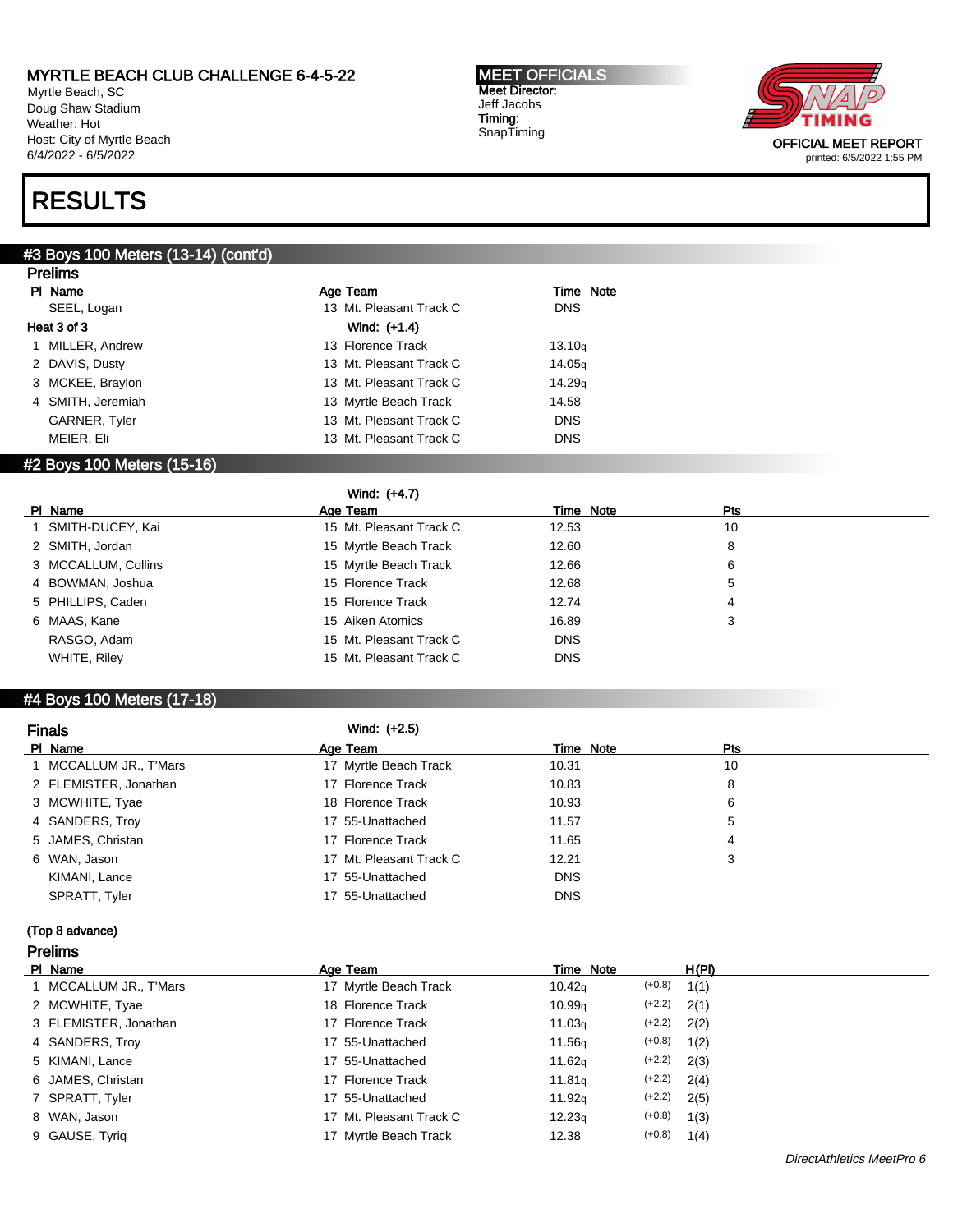Myrtle Beach, SC Doug Shaw Stadium Weather: Hot Host: City of Myrtle Beach 6/4/2022 - 6/5/2022

#### MEET OFFICIALS Meet Director: Jeff Jacobs Timing: SnapTiming



## RESULTS

## #4 Boys 100 Meters (17-18) (cont'd)

### (Top 8 advance) Prelims

| PI Name             | Age Team                | Time Note  | H(PI)            |
|---------------------|-------------------------|------------|------------------|
| 10 ANDERSON, Joshua | 17 Mt. Pleasant Track C | 13.07      | $(+0.8)$<br>1(5) |
| ROLLE, Blake        | 18 Carolina GOLD Run    | <b>DNS</b> |                  |
| ASENCIO, Jarek      | 17 Florence Track       | <b>DNS</b> |                  |

## HEAT RESULTS

## Prelims

| PI Name                | Age Team                | Time Note          |  |
|------------------------|-------------------------|--------------------|--|
| Heat 1 of 2            | Wind: (+0.8)            |                    |  |
| 1 MCCALLUM JR., T'Mars | 17 Myrtle Beach Track   | 10.42 <sub>q</sub> |  |
| 2 SANDERS, Troy        | 17 55-Unattached        | 11.56g             |  |
| 3 WAN, Jason           | 17 Mt. Pleasant Track C | 12.23q             |  |
| 4 GAUSE, Tyrig         | 17 Myrtle Beach Track   | 12.38              |  |
| 5 ANDERSON, Joshua     | 17 Mt. Pleasant Track C | 13.07              |  |
| ROLLE, Blake           | 18 Carolina GOLD Run    | <b>DNS</b>         |  |
| Heat 2 of 2            | Wind: (+2.2)            |                    |  |
| 1 MCWHITE, Tyae        | 18 Florence Track       | 10.99q             |  |
| 2 FLEMISTER, Jonathan  | 17 Florence Track       | 11.03q             |  |
| 3 KIMANI, Lance        | 17 55-Unattached        | 11.62q             |  |
| 4 JAMES, Christan      | 17 Florence Track       | 11.81q             |  |
| 5 SPRATT, Tyler        | 17 55-Unattached        | 11.92 <sub>g</sub> |  |
| ASENCIO, Jarek         | 17 Florence Track       | <b>DNS</b>         |  |

## #17 Boys 200 Meters (8 & Under)

| 12:05 PM (Day 2): |  |  |
|-------------------|--|--|
|-------------------|--|--|

### Finals Wind: (+3.7) Pl Name Age Team AG Time Note Pts 1 PADGETT, Isaac 7 Mt. Pleasant Track 8 & 32.52 10 2 BRADLEY, Nathan **2 BRADLEY, Nathan 1 1 7** Florence Track 8 & 33.38 8 8 3 JOHNSON, John 6 6 and 50 and 50 and 50 and 50 and 50 and 50 and 50 and 50 and 50 and 50 and 50 and 50 and 50 and 50 and 50 and 50 and 50 and 50 and 50 and 50 and 50 and 50 and 50 and 50 and 50 and 50 and 50 and 50 and 50 4 MICHI, Thomas 6 Mt. Pleasant Track 8 & 39.58 5 5 KAYE, Andrew 6 Myrtle Beach Track 8 & 39.71 4 6 JACOBS, Camren 6 Florence Track 8 & 39.73 3 7 GEORGE III, Dexter 6 Carolina GOLD Run8 & 39.80 2

8 GRAHAM, Connor 7 City of Charleston S8 & 40.58 1

#### 12:30 PM (Day 1): (Top 8 advance)

#### Prelims

| PI Name              | Age Team                 | AG | Time Note          |               | H(PI) |
|----------------------|--------------------------|----|--------------------|---------------|-------|
| 1 BRADLEY, Nathan    | 7 Florence Track         | 8& | 33.82q             | $(+2.2)$ 2(1) |       |
| 2 PADGETT, Isaac     | 7 Mt. Pleasant Track 8 & |    | 34.76 <sub>g</sub> | $(+3.3)$      | 1(1)  |
| 3 JOHNSON, John      | 8 Myrtle Beach Track 8 & |    | 38.86 <sub>g</sub> | $(+2.2)$      | 2(2)  |
| 4 JACOBS, Camren     | 6 Florence Track         | 8& | 38.95 <sub>a</sub> | $(+3.3)$      | 1(2)  |
| 5 GEORGE III, Dexter | 6 Carolina GOLD Run8 &   |    | 39.18q             | $(+2.2)$      | 2(3)  |
| 6 MICHI, Thomas      | 6 Mt. Pleasant Track 8 & |    | 39.99q             | $(+2.2)$      | 2(4)  |
| 7 KAYE, Andrew       | 6 Myrtle Beach Track 8 & |    | 40.73q             | $(+2.2)$      | 2(5)  |

DirectAthletics MeetPro 7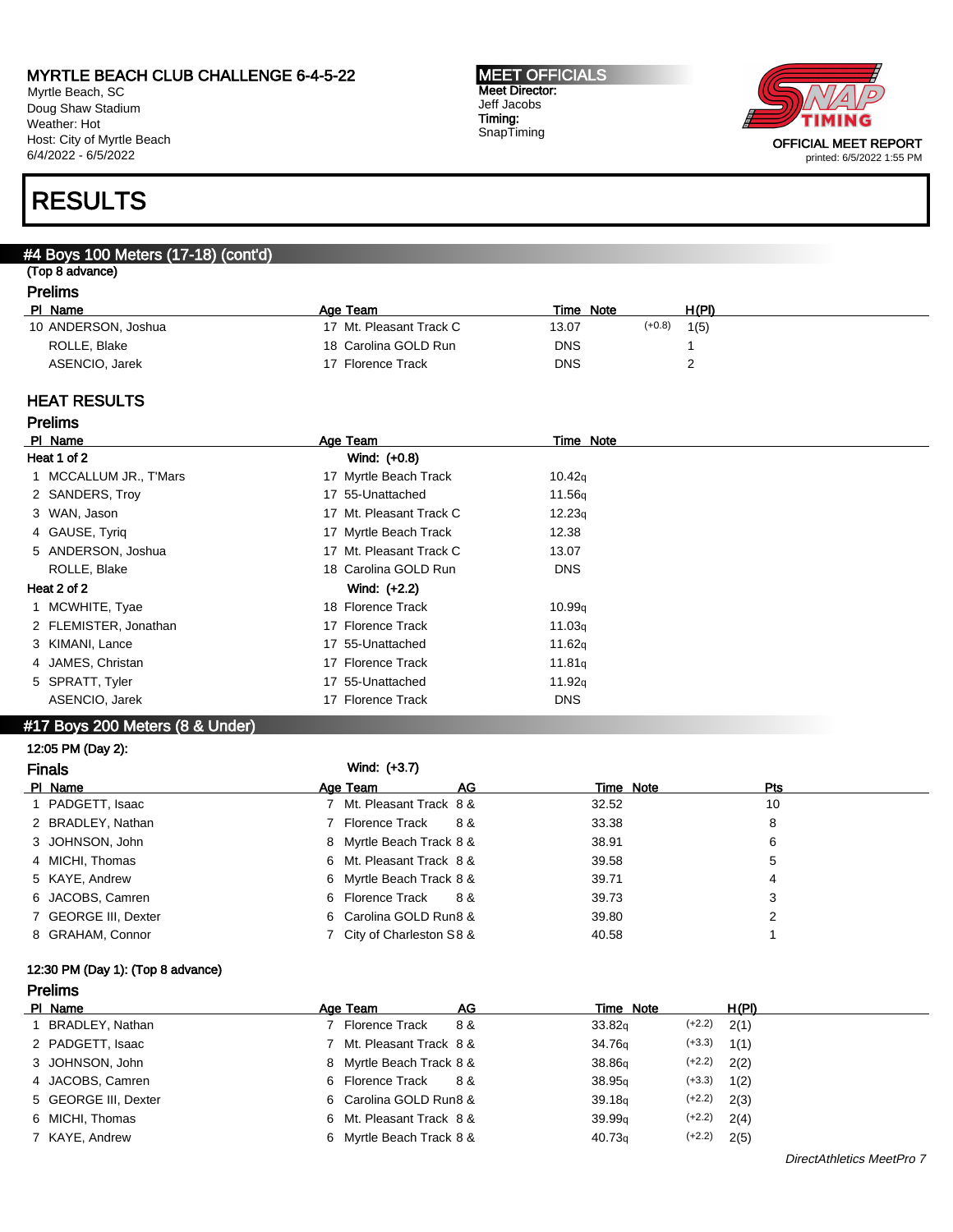Myrtle Beach, SC Doug Shaw Stadium Weather: Hot Host: City of Myrtle Beach 6/4/2022 - 6/5/2022

#### MEET OFFICIALS Meet Director: Jeff Jacobs Timing: **SnapTiming**



## RESULTS

## #17 Boys 200 Meters (8 & Under) (cont'd)

12:30 PM (Day 1): (Top 8 advance)

## Prelims

| PI Name                 | Age Team                  | AG | Time Note                      | H(PI) |
|-------------------------|---------------------------|----|--------------------------------|-------|
| 8 GRAHAM, Connor        | 7 City of Charleston S8 & |    | $(+3.3)$<br>41.93 <sub>g</sub> | 1(3)  |
| 9 PATEL, Vonn           | 6 Mt. Pleasant Track 8 &  |    | $(+2.2)$<br>43.15              | 2(6)  |
| 10 MONTGOMERY, Jaden    | 6 Florence Track          | 8& | $(+3.3)$<br>43.33              | 1(4)  |
| 11 PHILLIPS, Camden     | 6 Florence Track          | 8& | $(+3.3)$<br>44.84              | 1(5)  |
| 12 ROWLAND, Michael     | 6 Mt. Pleasant Track 8 &  |    | $(+3.3)$<br>47.92              | 1(6)  |
| <b>CROMER, Rutledge</b> | 7 Sumter Speed            | 8& | <b>DNS</b>                     |       |
| BONDS JR., Dedric       | 6 Carolina GOLD Run8 &    |    | <b>DNS</b>                     |       |
| CHAPMAN, Keegan         | 6 Mt. Pleasant Track 8 &  |    | <b>DNS</b>                     |       |
| FORD, Caison            | 5 Florence Track          | 8& | <b>DNS</b>                     |       |

## HEAT RESULTS

Prelims

| PI Name                 |   | Age Team                  | AG  | Time Note  |
|-------------------------|---|---------------------------|-----|------------|
| Heat 1 of 2             |   | Wind: (+3.3)              |     |            |
| 1 PADGETT, Isaac        |   | Mt. Pleasant Track 8 &    |     | 34.76g     |
| 2 JACOBS, Camren        |   | 6 Florence Track          | 8 & | 38.95q     |
| 3 GRAHAM, Connor        |   | 7 City of Charleston S8 & |     | 41.93q     |
| 4 MONTGOMERY, Jaden     |   | 6 Florence Track          | 8 & | 43.33      |
| 5 PHILLIPS, Camden      |   | 6 Florence Track          | 8 & | 44.84      |
| 6 ROWLAND, Michael      | 6 | Mt. Pleasant Track 8 &    |     | 47.92      |
| <b>CROMER, Rutledge</b> |   | <b>Sumter Speed</b>       | 8 & | <b>DNS</b> |
| BONDS JR., Dedric       |   | 6 Carolina GOLD Run8 &    |     | <b>DNS</b> |
| Heat 2 of 2             |   | Wind: (+2.2)              |     |            |
| 1 BRADLEY, Nathan       | 7 | <b>Florence Track</b>     | 8 & | 33.82q     |
| 2 JOHNSON, John         |   | 8 Myrtle Beach Track 8 &  |     | 38.86q     |
| 3 GEORGE III, Dexter    |   | 6 Carolina GOLD Run8 &    |     | 39.18q     |
| 4 MICHI, Thomas         | 6 | Mt. Pleasant Track 8 &    |     | 39.99q     |
| 5 KAYE, Andrew          |   | 6 Myrtle Beach Track 8 &  |     | 40.73q     |
| 6 PATEL, Vonn           | 6 | Mt. Pleasant Track 8 &    |     | 43.15      |
| CHAPMAN, Keegan         | 6 | Mt. Pleasant Track 8 &    |     | <b>DNS</b> |
| FORD, Caison            | 5 | <b>Florence Track</b>     | 8 & | <b>DNS</b> |

## #18 Boys 200 Meters (9-10)

| <b>Finals</b> | Wind: (+4.0) |  |
|---------------|--------------|--|
|               |              |  |

| PI Name              | Age Team               | Time Note | Pts |
|----------------------|------------------------|-----------|-----|
| 1 RANDOLPH, Joseph   | 9 Mt. Pleasant Track C | 29.01     | 10  |
| 2 DEMPS V, Robert    | 9 Florence Track       | 30.10     | 8   |
| 3 SARGENT, Christian | 9 Carolina GOLD Run    | 30.62     | 6   |
| 4 MEIBERS, Aiden     | 9 Mt. Pleasant Track C | 30.69     | 5   |
| 5 DOBIAS, Ethan      | 9 Mt. Pleasant Track C | 31.80     | 4   |
| 6 PHAN, Adrian       | 9 Mt. Pleasant Track C | 31.93     | 3   |
| 7 ALBERICO, Matthew  | 9 Mt. Pleasant Track C | 32.33     |     |
| 8 DAVIS, Kieran      | 9 Mt. Pleasant Track C | 33.69     |     |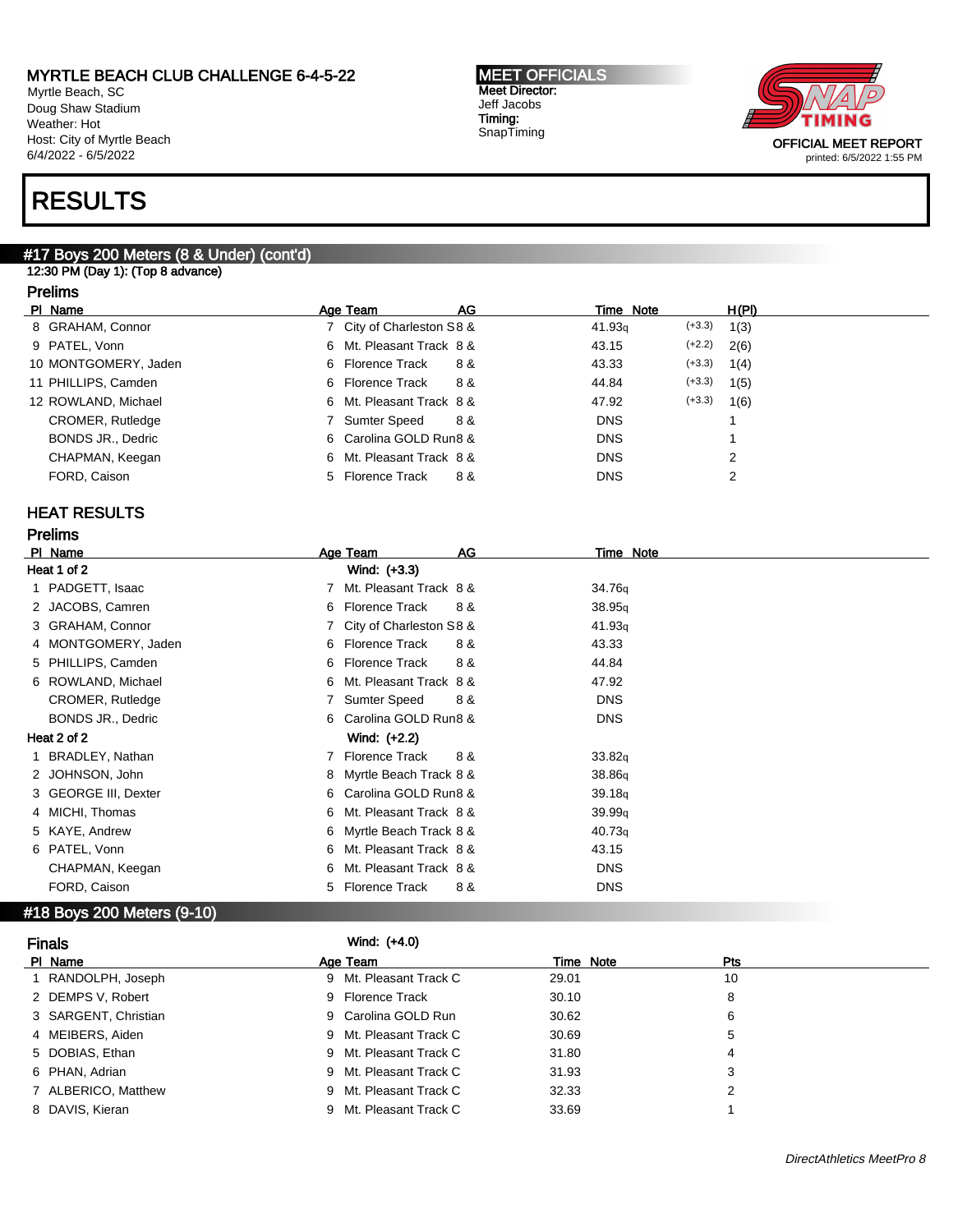Myrtle Beach, SC Doug Shaw Stadium Weather: Hot Host: City of Myrtle Beach 6/4/2022 - 6/5/2022

## RESULTS

## #18 Boys 200 Meters (9-10) (cont'd)

(Top 8 advance) Prelims

| Name                 | Age Team                   | Time Note                      | H(PI) |
|----------------------|----------------------------|--------------------------------|-------|
| MEIBERS, Aiden       | Mt. Pleasant Track C<br>9  | $(+1.7)$<br>29.95q             | 3(1)  |
| 2 SARGENT, Christian | Carolina GOLD Run<br>9     | $(+1.7)$<br>30.01 <sub>q</sub> | 3(2)  |
| 3 DOBIAS, Ethan      | Mt. Pleasant Track C<br>9  | $(+1.7)$<br>30.44q             | 2(1)  |
| 4 DEMPS V, Robert    | <b>Florence Track</b><br>9 | $(+1.7)$<br>30.70q             | 2(2)  |
| 5 RANDOLPH, Joseph   | Mt. Pleasant Track C<br>9  | $(+1.2)$<br>31.62q             | 1(1)  |
| 6 ALBERICO, Matthew  | Mt. Pleasant Track C<br>9  | $(+1.2)$<br>31.76q             | 1(2)  |
| PHAN, Adrian         | Mt. Pleasant Track C<br>9  | $(+1.2)$<br>31.87 <sub>q</sub> | 1(3)  |
| 8 DAVIS, Kieran      | Mt. Pleasant Track C<br>9  | $(+1.7)$<br>32.53q             | 3(3)  |
| 9 WILSON, Tavion     | QC Blazers<br>9            | $(+1.7)$<br>32.61              | 3(4)  |
| 10 SMALLS, Amauri    | St. Andrews Parks a<br>9   | $(+1.7)$<br>32.82              | 2(3)  |
| 11 HUGGINS, Bryson   | <b>Florence Track</b><br>9 | $(+1.7)$<br>34.77              | 2(4)  |
| 12 HARKEY JR, Tony   | QC Blazers<br>9            | $(+1.2)$<br>35.48              | 1(4)  |
| 13 CROSBY, Emmit     | Myrtle Beach Track<br>9    | $(+1.7)$<br>35.81              | 2(5)  |
| 14 LINDSAY, Kaden    | Mt. Pleasant Track C<br>9  | $(+1.2)$<br>37.77              | 1(5)  |
| 15 HOOVER, Parker    | Mt. Pleasant Track C<br>9  | $(+1.7)$<br>38.38              | 3(5)  |
| 16 SANCHEZ, Colin    | Mt. Pleasant Track C<br>9  | $(+1.7)$<br>39.88              | 2(6)  |
| 17 EADDY, Noble      | Myrtle Beach Track<br>9    | $(+1.7)$<br>43.54              | 2(7)  |
| 18 GONZALEZ, Reik    | Myrtle Beach Track<br>9    | $(+1.2)$<br>43.91              | 1(6)  |
| GORDON, Tyrae        | <b>Florence Track</b><br>9 | <b>DNS</b>                     | 3     |
| GRAVES, Wyatt        | Myrtle Beach Track<br>9    | <b>DNS</b>                     | 3     |
| BONDS, Ian           | Carolina GOLD Run<br>9     | <b>DNS</b>                     |       |
| HAYNES, Dawson       | Carolina GOLD Run<br>9     | <b>DNS</b>                     | 3     |

## HEAT RESULTS

Prelims

| PI Name                  | Age Team               | Time Note  |
|--------------------------|------------------------|------------|
| Heat 1 of 3              | Wind: (+1.2)           |            |
| 1 RANDOLPH, Joseph<br>9  | Mt. Pleasant Track C   | 31.62q     |
| 2 ALBERICO, Matthew<br>9 | Mt. Pleasant Track C   | 31.76q     |
| 3 PHAN, Adrian<br>9      | Mt. Pleasant Track C   | 31.87q     |
| 4 HARKEY JR, Tony        | 9 QC Blazers           | 35.48      |
| 5 LINDSAY, Kaden<br>9    | Mt. Pleasant Track C   | 37.77      |
| 6 GONZALEZ, Reik         | 9 Myrtle Beach Track   | 43.91      |
| BONDS, lan<br>9          | Carolina GOLD Run      | <b>DNS</b> |
| Heat 2 of 3              | Wind: (+1.7)           |            |
| 1 DOBIAS, Ethan          | 9 Mt. Pleasant Track C | 30.44q     |
| 2 DEMPS V, Robert<br>9   | <b>Florence Track</b>  | 30.70q     |
| 3 SMALLS, Amauri         | 9 St. Andrews Parks a  | 32.82      |
| 4 HUGGINS, Bryson<br>9   | <b>Florence Track</b>  | 34.77      |
| 5 CROSBY, Emmit          | 9 Myrtle Beach Track   | 35.81      |
| 6 SANCHEZ, Colin<br>9    | Mt. Pleasant Track C   | 39.88      |
| 7 EADDY, Noble           | 9 Myrtle Beach Track   | 43.54      |
| Heat 3 of 3              | Wind: (+1.7)           |            |
| 1 MEIBERS, Aiden<br>9    | Mt. Pleasant Track C   | 29.95q     |

DirectAthletics MeetPro 9

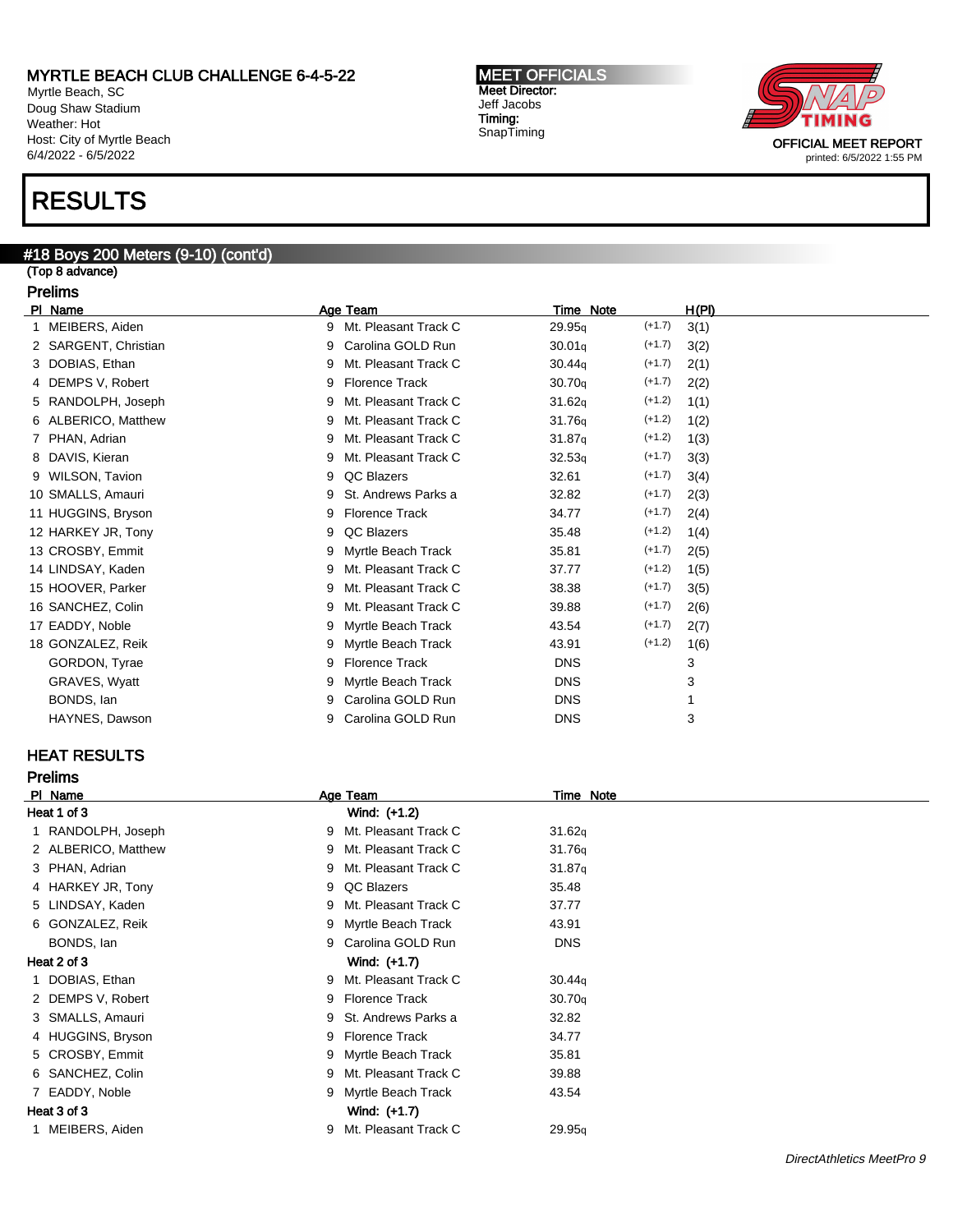Myrtle Beach, SC Doug Shaw Stadium Weather: Hot Host: City of Myrtle Beach 6/4/2022 - 6/5/2022

#### MEET OFFICIALS Meet Director: Jeff Jacobs Timing: SnapTiming



## RESULTS

#### #18 Boys 200 Meters (9-10) (cont'd) **Prelims**

| <b>FIGILIS</b>       |                        |                    |  |
|----------------------|------------------------|--------------------|--|
| PI Name              | Age Team               | Time Note          |  |
| 2 SARGENT, Christian | 9 Carolina GOLD Run    | 30.01 <sub>q</sub> |  |
| 3 DAVIS, Kieran      | 9 Mt. Pleasant Track C | 32.53q             |  |
| 4 WILSON, Tavion     | 9 QC Blazers           | 32.61              |  |
| 5 HOOVER, Parker     | 9 Mt. Pleasant Track C | 38.38              |  |
| GORDON, Tyrae        | 9 Florence Track       | <b>DNS</b>         |  |
| <b>GRAVES, Wyatt</b> | 9 Myrtle Beach Track   | <b>DNS</b>         |  |
| HAYNES, Dawson       | 9 Carolina GOLD Run    | <b>DNS</b>         |  |
|                      |                        |                    |  |

## #13 Boys 200 Meters (11-12)

Finals Wind: (+2.3)

| PI Name              | Age Team                | Time Note  | Pts |
|----------------------|-------------------------|------------|-----|
| 1 MCKINSTRY, Jevre   | 11 Mt. Pleasant Track C | 28.68      | 10  |
| 2 MCLESTER, Michael  | 11 Mt. Pleasant Track C | 28.74      | 8   |
| 3 DELESTON, Emmanuel | 11 City of Charleston S | 29.43      | 6   |
| 4 DOUGLAS, Josiah    | 11 QC Blazers           | 29.62      | 5   |
| 5 JOHNSON, Jaden     | 11 Florence Track       | 30.92      | 4   |
| 6 JUSTICE, Cruz      | 11 Myrtle Beach Track   | 31.29      | 3   |
| 7 URAM, Oliver       | 11 St. Andrews Parks a  | 35.81      |     |
| JACKSON, Connor      | 11 Mt. Pleasant Track C | <b>DNS</b> |     |

### (Top 8 advance)

## Prelims

| PI Name                  | Age Team                | Time Note          |          | H(PI) |
|--------------------------|-------------------------|--------------------|----------|-------|
| 1 MCLESTER, Michael      | 11 Mt. Pleasant Track C | 28.36 <sub>g</sub> | $(+2.3)$ | 2(1)  |
| 2 MCKINSTRY, Jevre       | 11 Mt. Pleasant Track C | 28.65q             | $(+2.3)$ | 2(2)  |
| 3 DOUGLAS, Josiah        | 11 QC Blazers           | 29.23q             | $(+1.2)$ | 1(1)  |
| 4 DELESTON, Emmanuel     | 11 City of Charleston S | 29.82q             | $(+2.3)$ | 2(3)  |
| 5 JOHNSON, Jaden         | 11 Florence Track       | 30.21 <sub>q</sub> | $(+1.2)$ | 1(2)  |
| 6 JACKSON, Connor        | 11 Mt. Pleasant Track C | 30.51q             | $(+1.2)$ | 1(3)  |
| 7 JUSTICE, Cruz          | 11 Myrtle Beach Track   | 31.71q             | $(+2.3)$ | 2(4)  |
| 8 URAM, Oliver           | 11 St. Andrews Parks a  | 33.18q             | $(+2.3)$ | 2(5)  |
| 9 HORTON, Cayden         | 11 QC Blazers           | 34.84              | $(+2.3)$ | 2(6)  |
| 10 WHITAKER, Thomas      | 11 Mt. Pleasant Track C | 35.01              | $(+1.2)$ | 1(4)  |
| 11 HOORT, Connor         | 11 St. Andrews Parks a  | 42.46              | $(+1.2)$ | 1(5)  |
| OLACHE, Xavi             | 11 Mt. Pleasant Track C | <b>DNS</b>         |          |       |
| TESTER, Zane             | 11 276 elite            | <b>DNS</b>         |          |       |
| <b>KRAELING, Hampton</b> | 11 Mt. Pleasant Track C | <b>DNS</b>         |          | 2     |
| ROBINSON, Jacob          | 11 Florence Track       | <b>DNS</b>         |          | 2     |

## HEAT RESULTS

| <b>Prelims</b>   |                   |           |
|------------------|-------------------|-----------|
| PI Name          | Age Team          | Time Note |
| Heat 1 of 2      | Wind: (+1.2)      |           |
| DOUGLAS, Josiah  | 11 QC Blazers     | 29.23q    |
| 2 JOHNSON, Jaden | 11 Florence Track | 30.21q    |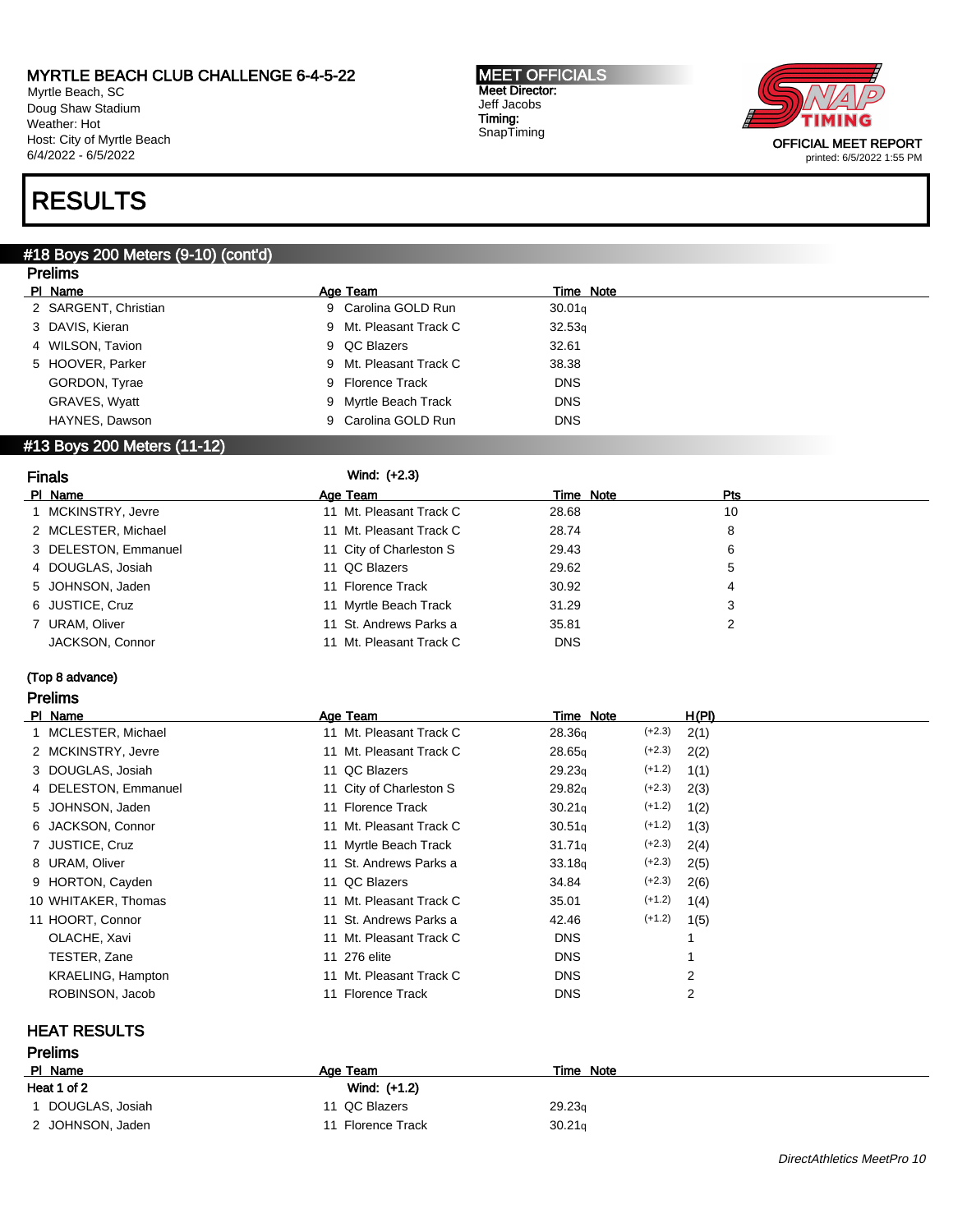Myrtle Beach, SC Doug Shaw Stadium Weather: Hot Host: City of Myrtle Beach 6/4/2022 - 6/5/2022

#### MEET OFFICIALS Meet Director: Jeff Jacobs Timing: **SnapTiming**



## RESULTS

#### #13 Boys 200 Meters (11-12) (cont'd) Prelims

| טוווסו ו                 |                         |                    |
|--------------------------|-------------------------|--------------------|
| PI Name                  | Age Team                | Time Note          |
| 3 JACKSON, Connor        | 11 Mt. Pleasant Track C | 30.51q             |
| 4 WHITAKER, Thomas       | 11 Mt. Pleasant Track C | 35.01              |
| 5 HOORT, Connor          | 11 St. Andrews Parks a  | 42.46              |
| OLACHE, Xavi             | 11 Mt. Pleasant Track C | <b>DNS</b>         |
| TESTER, Zane             | 11 276 elite            | <b>DNS</b>         |
| Heat 2 of 2              | Wind: (+2.3)            |                    |
| 1 MCLESTER, Michael      | 11 Mt. Pleasant Track C | 28.36q             |
| 2 MCKINSTRY, Jevre       | 11 Mt. Pleasant Track C | 28.65 <sub>g</sub> |
| 3 DELESTON, Emmanuel     | 11 City of Charleston S | 29.82q             |
| 4 JUSTICE, Cruz          | 11 Myrtle Beach Track   | 31.71q             |
| 5 URAM, Oliver           | 11 St. Andrews Parks a  | 33.18q             |
| 6 HORTON, Cayden         | 11 QC Blazers           | 34.84              |
| <b>KRAELING, Hampton</b> | 11 Mt. Pleasant Track C | <b>DNS</b>         |
| ROBINSON, Jacob          | 11 Florence Track       | <b>DNS</b>         |
|                          |                         |                    |

#### #15 Boys 200 Meters (13-14)

## Finals Wind: (+2.4) Pl Name Age Team Time Note Pts 1 JAMES, Cameron 13 Florence Track 24.96 24.96 10 2 CLARY, Kymani 13 Mt. Pleasant Track C 25.19 25.19 8 3 COUNTS, Christopher 13 St. Andrews Parks a 27.35 6 4 BARTON, Travis 13 QC Blazers 28.34 5 5 5 BLONSHINE, Tyler 13 Mt. Pleasant Track C 28.95 28.95 4 6 DAVIS, Dusty 13 Mt. Pleasant Track C 29.22 3 7 KRIDER, JaRod 13 QC Blazers 30.94 30.94 2 8 INNIS, Rinari 13 Florence Track 32.72 13 Florence Track 32.72

#### (Top 8 advance)

Prelims

## PI Name **Age Team Age Team Time Note** H(PI) 1 JAMES, Cameron 13 Florence Track 24.99q (+1.9) 2(1) 2 CLARY, Kymani 13 Mt. Pleasant Track C 25.52q (+0.8) 1(1) 3 COUNTS, Christopher 13 St. Andrews Parks a 26.66q (+1.9) 2(2) 4 BARTON, Travis 13 QC Blazers 27.88q (+0.8) 1(2) 5 INNIS, Rinari 13 Florence Track 28.57q (+1.9) 2(3) 6 BLONSHINE, Tyler 13 Mt. Pleasant Track C 28.78q (+0.8) 1(3) 7 DAVIS, Dusty 13 Mt. Pleasant Track C 29.13q (+0.8) 1(4) 8 KRIDER, JaRod 13 QC Blazers 29.34q (+0.8) 1(5) 9 DAVIS, Ian 13 Mt. Pleasant Track C 30.13 (+1.9) 2(4) 10 HENDERSON, Taedon 13 QC Blazers 30.34 (+0.8) 1(6) 11 GLASSBERG, Jacob 13 Mt. Pleasant Track C 30.49 (+0.8) 1(7) 12 MCKEE, Braylon 13 Mt. Pleasant Track C 31.68 (+1.9) 2(5) 13 ZIMOV, Mason 13 Mt. Pleasant Track C 31.89 (+0.8) 1(8) 14 JONES JR., Domonic 13 City of Charleston S 32.79 (+1.9) 2(6) MEIER, Eli 13 Mt. Pleasant Track C DNS 2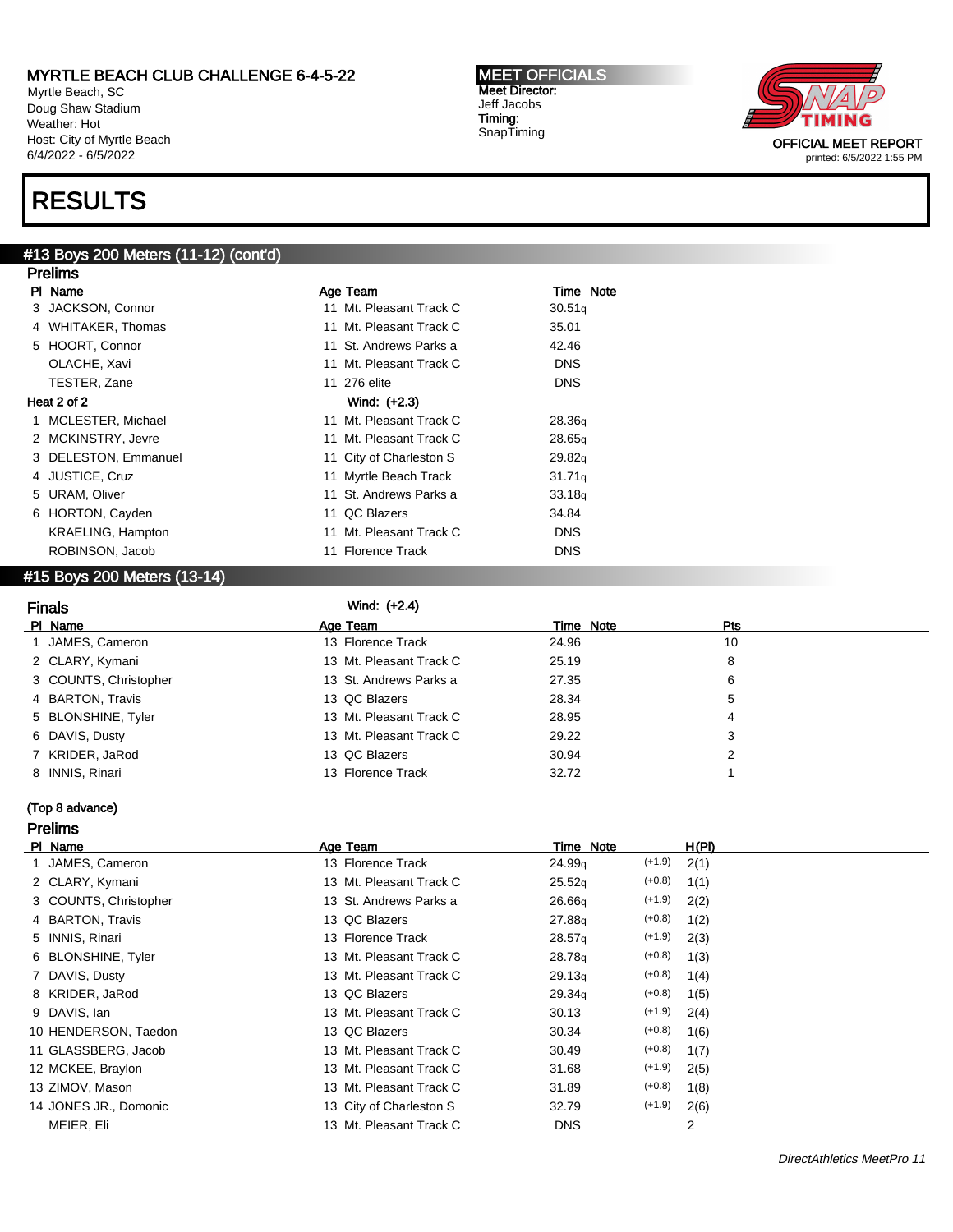Myrtle Beach, SC Doug Shaw Stadium Weather: Hot Host: City of Myrtle Beach 6/4/2022 - 6/5/2022

## RESULTS

(Top 8 advance)

#15 Boys 200 Meters (13-14) (cont'd)

#### MEET OFFICIALS Meet Director: Jeff Jacobs Timing: **SnapTiming**



## Prelims PI Name **Age Team Age Team Time Note** H(PI) ROBINSON, Zakhari 13 Florence Track 13 Florence Track DNS 2 HEAT RESULTS Prelims PI Name **Age Team** Age Team Time Note Heat 1 of 2 Wind: (+0.8) 1 CLARY, Kymani 13 Mt. Pleasant Track C 25.52q 2 BARTON, Travis 27.88q 3 BLONSHINE, Tyler 13 Mt. Pleasant Track C 28.78q 4 DAVIS, Dusty 13 Mt. Pleasant Track C 29.13q 5 KRIDER, JaRod 13 QC Blazers 29.34q 6 HENDERSON, Taedon 13 QC Blazers 30.34 7 GLASSBERG, Jacob 13 Mt. Pleasant Track C 30.49 8 ZIMOV, Mason 13 Mt. Pleasant Track C 31.89 Heat 2 of 2 Wind: (+1.9) 1 JAMES, Cameron 13 Florence Track 24.99<sub>q</sub> 2 COUNTS, Christopher 13 St. Andrews Parks a 26.66q 3 INNIS, Rinari 13 Florence Track 28.57q 4 DAVIS, Ian 13 Mt. Pleasant Track C 30.13 5 MCKEE, Braylon 13 Mt. Pleasant Track C 31.68 6 JONES JR., Domonic 13 City of Charleston S 32.79 MEIER, Eli 13 Mt. Pleasant Track C DNS ROBINSON, Zakhari 13 Florence Track DNS

### #16 Boys 200 Meters (15-16)

## Finals Wind: (+2.4)

| PI Name             | Age Team                | Time Note  | Pts |  |
|---------------------|-------------------------|------------|-----|--|
| 1 SMITH, Jordan     | 15 Myrtle Beach Track   | 26.12      | 10  |  |
| 2 PHILLIPS, Caden   | 15 Florence Track       | 26.14      | 8   |  |
| 3 BOWMAN, Joshua    | 15 Florence Track       | 26.49      | 6   |  |
| 4 SMITH-DUCEY, Kai  | 15 Mt. Pleasant Track C | 26.50      | 5   |  |
| 5 MCCALLUM, Collins | 15 Myrtle Beach Track   | 27.15      |     |  |
| MAAS, Kane          | 15 Aiken Atomics        | <b>DNS</b> |     |  |

### (Top 8 advance) Prelims

| PI Name |                     | Age Team                | Time Note          |               | H(PI) |
|---------|---------------------|-------------------------|--------------------|---------------|-------|
|         | 1 SMITH, Jordan     | 15 Myrtle Beach Track   | 25.62q             | $(+1.4)$ 2(1) |       |
|         | 2 MCCALLUM, Collins | 15 Myrtle Beach Track   | 26.00 <sub>g</sub> | $(+1.4)$      | 2(2)  |
|         | 3 PHILLIPS, Caden   | 15 Florence Track       | 26.18q             | $(+2.8)$      | 1(1)  |
|         | 4 BOWMAN, Joshua    | 15 Florence Track       | 26.25q             | $(+2.8)$      | 1(2)  |
|         | 5 SMITH-DUCEY, Kai  | 15 Mt. Pleasant Track C | 26.65 <sub>a</sub> | $(+2.8)$      | 1(3)  |
|         | 6 MAAS, Kane        | 15 Aiken Atomics        | 31.75 <sub>g</sub> | $(+2.8)$      | 1(4)  |
|         | RASGO, Adam         | 15 Mt. Pleasant Track C | <b>DNS</b>         |               |       |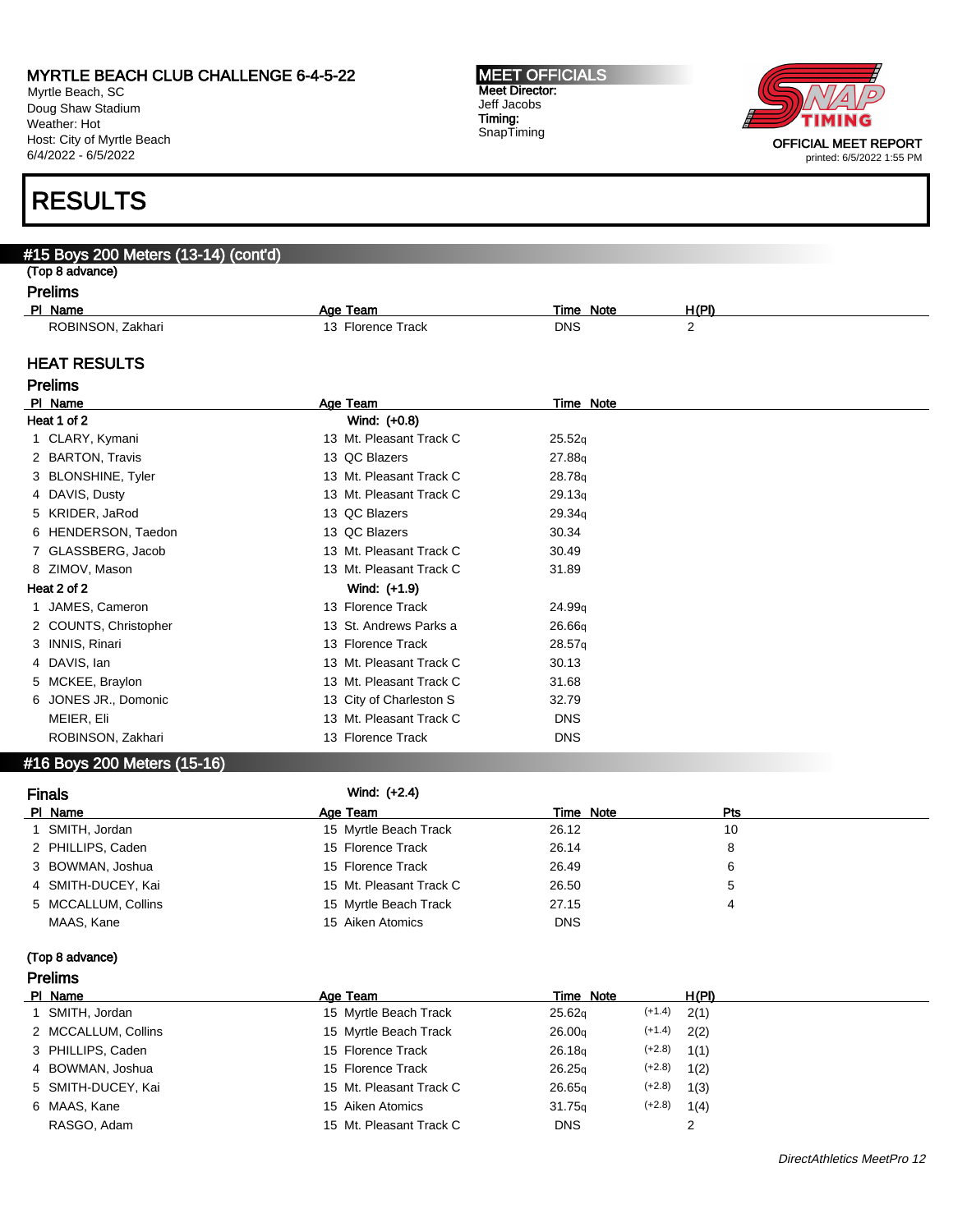Myrtle Beach, SC Doug Shaw Stadium Weather: Hot Host: City of Myrtle Beach 6/4/2022 - 6/5/2022

#### MEET OFFICIALS Meet Director: Jeff Jacobs Timing: SnapTiming



## RESULTS

## #16 Boys 200 Meters (15-16) (cont'd)

#### (Top 8 advance) Prelims

| PI Name            | Age Team                | Time Note | H(PI) |  |
|--------------------|-------------------------|-----------|-------|--|
| WHITE, Riley       | 15 Mt. Pleasant Track C | DNS       |       |  |
| WEASE, Gavin       | 15 Mt. Pleasant Track C | DNS       |       |  |
| DE BARROS, Matthew | 15 Mt. Pleasant Track C | DNS       |       |  |

## HEAT RESULTS

## Prelims

| PI Name             | Age Team                | Time Note  |  |
|---------------------|-------------------------|------------|--|
| Heat 1 of 2         | Wind: (+2.8)            |            |  |
| 1 PHILLIPS, Caden   | 15 Florence Track       | 26.18q     |  |
| 2 BOWMAN, Joshua    | 15 Florence Track       | 26.25q     |  |
| 3 SMITH-DUCEY, Kai  | 15 Mt. Pleasant Track C | 26.65q     |  |
| 4 MAAS, Kane        | 15 Aiken Atomics        | 31.75q     |  |
| WEASE, Gavin        | 15 Mt. Pleasant Track C | <b>DNS</b> |  |
| Heat 2 of 2         | Wind: (+1.4)            |            |  |
| 1 SMITH, Jordan     | 15 Myrtle Beach Track   | 25.62q     |  |
| 2 MCCALLUM, Collins | 15 Myrtle Beach Track   | 26.00q     |  |
| RASGO, Adam         | 15 Mt. Pleasant Track C | <b>DNS</b> |  |
| WHITE, Riley        | 15 Mt. Pleasant Track C | <b>DNS</b> |  |
| DE BARROS, Matthew  | 15 Mt. Pleasant Track C | <b>DNS</b> |  |

## #14 Boys 200 Meters (17-18)

## Finals Wind: (+2.0)

| PI Name                | Age Team                | Time Note  | Pts |
|------------------------|-------------------------|------------|-----|
| 1 MCCALLUM JR., T'Mars | 17 Myrtle Beach Track   | 21.29      | 10  |
| 2 FLEMISTER, Jonathan  | 17 Florence Track       | 21.62      | 8   |
| 3 KIMANI, Lance        | 17 55-Unattached        | 22.98      | 6   |
| 4 SANDERS, Troy        | 17 55-Unattached        | 23.39      | 5   |
| 5 JAMES, Christan      | 17 Florence Track       | 23.75      | 4   |
| 6 GAUSE, Tyrig         | 17 Myrtle Beach Track   | 24.59      | 3   |
| 7 WAN, Jason           | 17 Mt. Pleasant Track C | 24.80      | ົ   |
| SPRATT, Tyler          | 17 55-Unattached        | <b>DNS</b> |     |

### (Top 8 advance)

| Prelims |
|---------|
|---------|

| PI Name                | Age Team                | Time Note                      | H(PI) |
|------------------------|-------------------------|--------------------------------|-------|
| 1 MCCALLUM JR., T'Mars | 17 Myrtle Beach Track   | $(+2.6)$<br>21.36 <sub>g</sub> | 1(1)  |
| 2 FLEMISTER, Jonathan  | 17 Florence Track       | $(+3.0)$<br>21.98 <sub>q</sub> | 2(1)  |
| 3 KIMANI, Lance        | 17 55-Unattached        | $(+2.6)$<br>22.83q             | 1(2)  |
| 4 SANDERS, Troy        | 17 55-Unattached        | $(+3.0)$<br>23.27 <sub>q</sub> | 2(2)  |
| 5 JAMES, Christan      | 17 Florence Track       | $(+3.0)$<br>24.05 <sub>a</sub> | 2(3)  |
| 6 SPRATT, Tyler        | 17 55-Unattached        | $(+3.0)$<br>24.50 <sub>g</sub> | 2(4)  |
| 7 GAUSE, Tyrig         | 17 Myrtle Beach Track   | $(+3.0)$<br>24.58 <sub>g</sub> | 2(5)  |
| 8 WAN, Jason           | 17 Mt. Pleasant Track C | $(+3.0)$<br>24.70 <sub>g</sub> | 2(6)  |
| 9 ANDERSON, Joshua     | 17 Mt. Pleasant Track C | $(+2.6)$<br>27.00              | 1(3)  |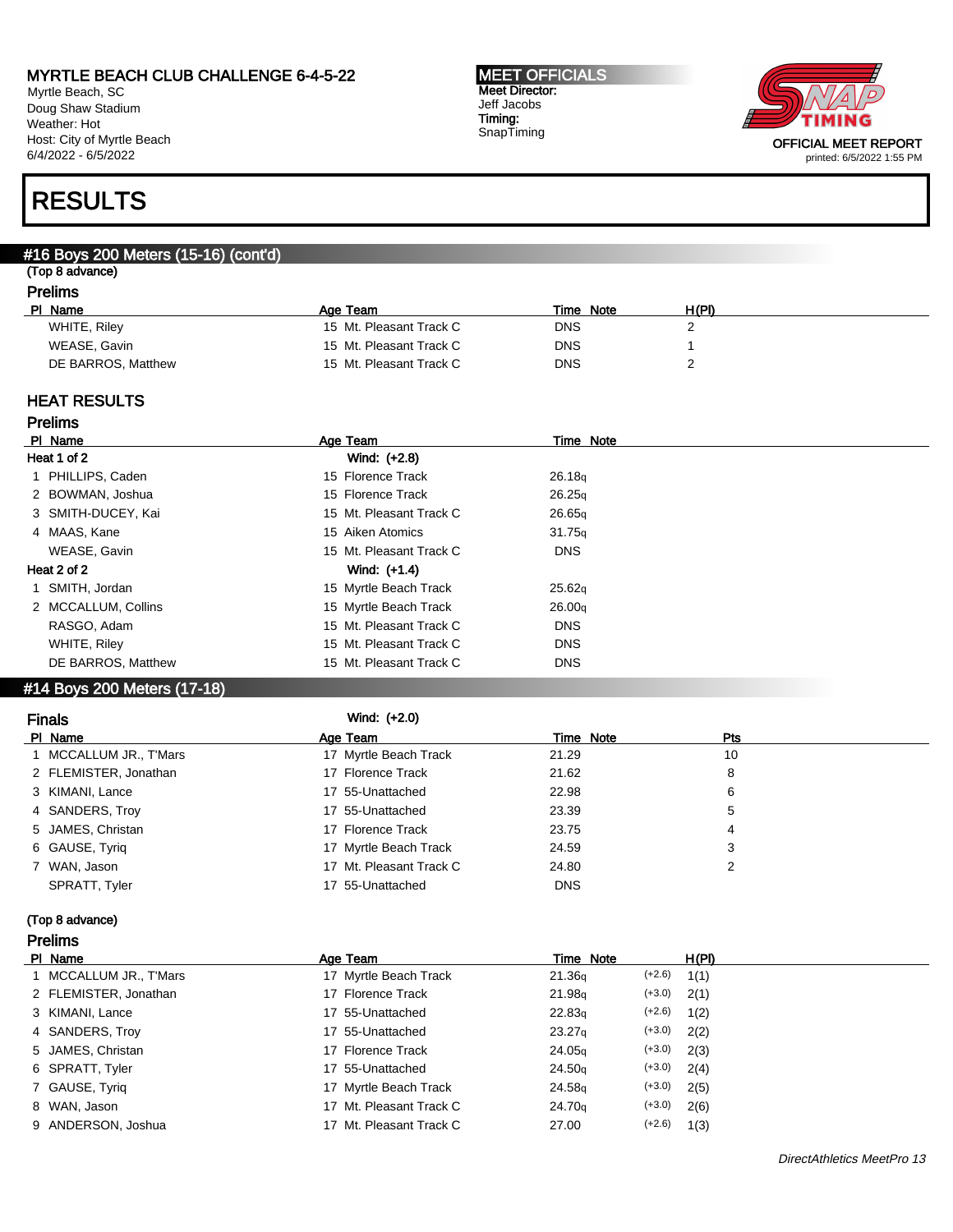Myrtle Beach, SC Doug Shaw Stadium Weather: Hot Host: City of Myrtle Beach 6/4/2022 - 6/5/2022

#### MEET OFFICIALS Meet Director: Jeff Jacobs Timing: SnapTiming



## RESULTS

| #14 Boys 200 Meters (17-18) (cont'd) |                                                |                    |              |  |
|--------------------------------------|------------------------------------------------|--------------------|--------------|--|
| (Top 8 advance)                      |                                                |                    |              |  |
| <b>Prelims</b>                       |                                                |                    |              |  |
| PI Name                              | Age Team                                       | <b>Time Note</b>   | H(PI)        |  |
| MENTION, Brycen                      | 17 Carolina GOLD Run                           | <b>DNS</b>         | $\mathbf{1}$ |  |
| ROLLE, Blake                         | 18 Carolina GOLD Run                           | <b>DNS</b>         | 1            |  |
|                                      |                                                |                    |              |  |
| <b>HEAT RESULTS</b>                  |                                                |                    |              |  |
| <b>Prelims</b>                       |                                                |                    |              |  |
| PI Name                              | Age Team                                       | <b>Time Note</b>   |              |  |
| Heat 1 of 2                          | Wind: (+2.6)                                   |                    |              |  |
| 1 MCCALLUM JR., T'Mars               | 17 Myrtle Beach Track                          | 21.36q             |              |  |
| 2 KIMANI, Lance                      | 17 55-Unattached                               | 22.83q             |              |  |
| 3 ANDERSON, Joshua                   | 17 Mt. Pleasant Track C                        | 27.00              |              |  |
| MENTION, Brycen                      | 17 Carolina GOLD Run                           | <b>DNS</b>         |              |  |
| ROLLE, Blake                         | 18 Carolina GOLD Run                           | <b>DNS</b>         |              |  |
| Heat 2 of 2                          | Wind: (+3.0)                                   |                    |              |  |
| 1 FLEMISTER, Jonathan                | 17 Florence Track                              | 21.98q             |              |  |
| 2 SANDERS, Troy                      | 17 55-Unattached                               | 23.27q             |              |  |
| 3 JAMES, Christan                    | 17 Florence Track                              | 24.05q             |              |  |
| 4 SPRATT, Tyler                      | 17 55-Unattached                               | 24.50q             |              |  |
| 5 GAUSE, Tyriq                       | 17 Myrtle Beach Track                          | 24.58q             |              |  |
| 6 WAN, Jason                         | 17 Mt. Pleasant Track C                        | 24.70 <sub>g</sub> |              |  |
| #29 Boys 400 Meters (8 & Under)      |                                                |                    |              |  |
|                                      |                                                |                    |              |  |
| 9:50 AM (Day 2):<br>PI Name          | AG<br>Age Team                                 | <b>Time Note</b>   | $H(PI)$ Pts  |  |
| 1 OSTRANDER, Davis                   | 6 Mt. Pleasant Track 8 &                       | 1:24.65            | 2(1)<br>10   |  |
| 2 HARRIS, Ty                         | Mt. Pleasant Track 8 &<br>6                    | 1:28.20            | 2(2)<br>8    |  |
| 3 GARCIA RIVERA, Mateo               | 7 Florence Track<br>8 &                        | 1:28.34            | 2(3)<br>6    |  |
| 4 JACOBS, Camren                     | <b>Florence Track</b><br>8 &<br>6              | 1:29.55            | 2(4)<br>5    |  |
| 5 MICHI, Thomas                      | Mt. Pleasant Track 8 &<br>6                    | 1:33.90            | 2(5)<br>4    |  |
| 6 JENKS, Alexander                   | Mt. Pleasant Track 8 &<br>6                    | 1:35.66            | 2(6)<br>3    |  |
| 7 KAYE, Andrew                       | Myrtle Beach Track 8 &<br>6                    | 1:36.43            | 2<br>1(1)    |  |
| 8 RIPLEY IV, John                    | 7 Sumter Speed<br>8 &                          | 1:41.29            | 1(2)<br>1    |  |
| 9 WHICHARD, Sullivan                 | 7 Mt. Pleasant Track 8 &                       | 1:49.31            | 1(3)         |  |
|                                      |                                                |                    |              |  |
| <b>SECTION RESULTS</b>               |                                                |                    |              |  |
| <u>PI Name</u>                       | Age Team<br><u>AG</u>                          | Time Note          |              |  |
| Section 1 of 2                       |                                                |                    |              |  |
| 1 KAYE, Andrew                       | 6 Myrtle Beach Track 8 &                       | 1:36.43            |              |  |
| 2 RIPLEY IV, John                    | 7 Sumter Speed<br>8 &                          | 1:41.29            |              |  |
| 3 WHICHARD, Sullivan                 | 7 Mt. Pleasant Track 8 &                       | 1:49.31            |              |  |
| Section 2 of 2                       |                                                |                    |              |  |
| 1 OSTRANDER, Davis                   | 6 Mt. Pleasant Track 8 &                       | 1:24.65            |              |  |
| 2 HARRIS, Ty                         | 6 Mt. Pleasant Track 8 &                       | 1:28.20            |              |  |
| 3 GARCIA RIVERA, Mateo               | <b>Florence Track</b><br>8 &<br>$7\phantom{.}$ | 1:28.34            |              |  |
| 4 JACOBS, Camren                     | Florence Track<br>8 &<br>6                     | 1:29.55            |              |  |
| 5 MICHI, Thomas                      | 6 Mt. Pleasant Track 8 &                       | 1:33.90            |              |  |
|                                      |                                                |                    |              |  |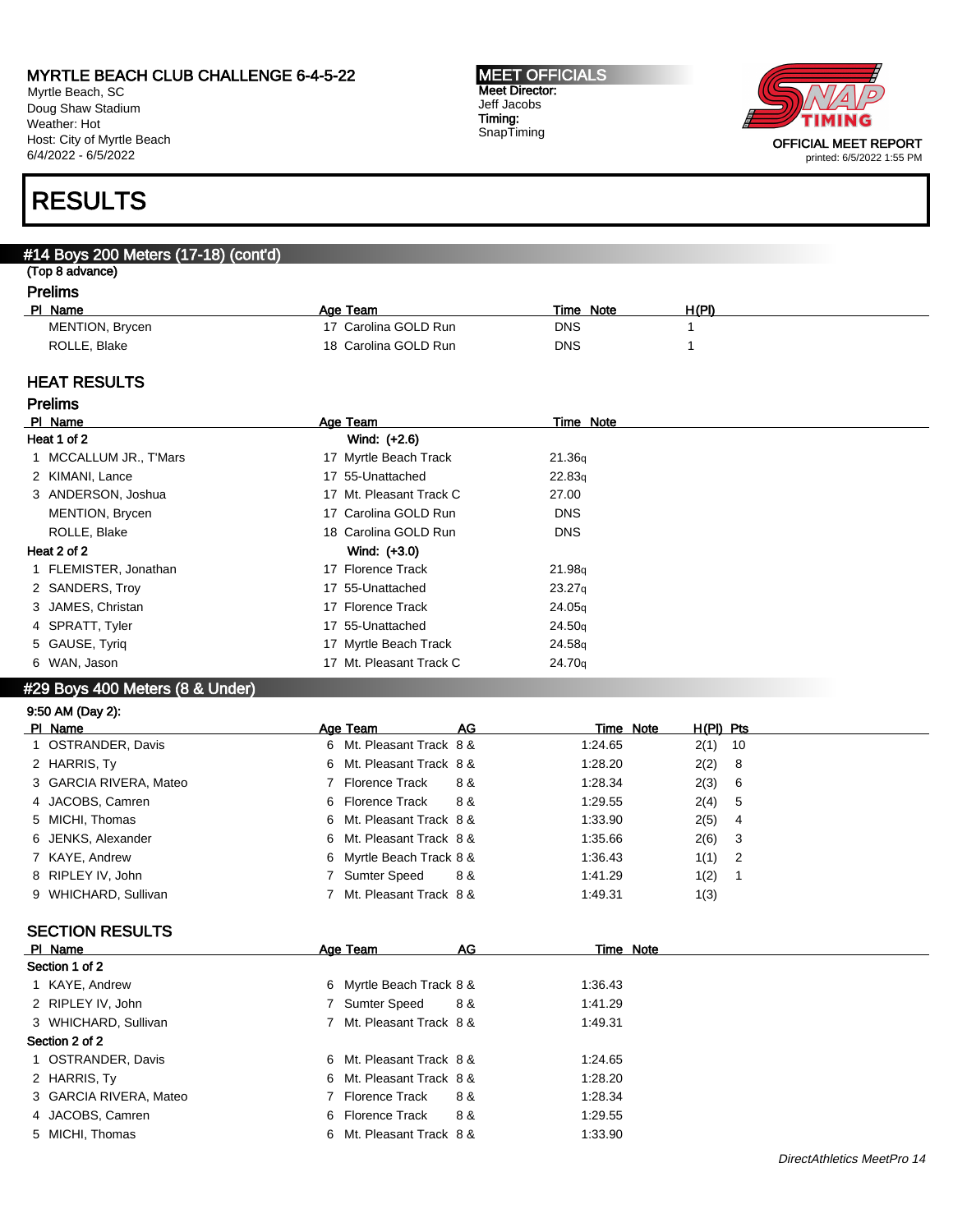Myrtle Beach, SC Doug Shaw Stadium Weather: Hot Host: City of Myrtle Beach 6/4/2022 - 6/5/2022

## RESULTS

## #29 Boys 400 Meters (8 & Under) (cont'd) PI Name **Age Team Age Team AG Time Note** 6 JENKS, Alexander 6 Mt. Pleasant Track 8 & 1:35.66 #27 Boys 400 Meters (9-10)

| PI Name                  | Age Team                   | Time Note  | $H(PI)$ Pts |
|--------------------------|----------------------------|------------|-------------|
| 1 MEIBERS, Aiden         | Mt. Pleasant Track C<br>9  | 1:11.99    | 2(1)<br>10  |
| 2 OSTRANDER, Chase       | Mt. Pleasant Track C       | 1:13.22    | 2(2)<br>8   |
| JONES, Theodore<br>з     | Mt. Pleasant Track C       | 1:17.55    | 2(3)<br>6   |
| 4 FRASER, Omar           | St. Andrews Parks a<br>9   | 1:18.30    | 1(1)<br>5   |
| 5 ERUCHALU, Kenenna      | Florence Track<br>9        | 1:19.05    | 2(4)<br>4   |
| 6 LOFTIS, Hunter         | Mt. Pleasant Track C<br>9  | 1:20.44    | 2(5)<br>3   |
| 7 AIKEN, Smith           | Mt. Pleasant Track C<br>9  | 1:21.18    | 2(6)<br>2   |
| 8 GRATZMILLER, Kellen    | Mt. Pleasant Track C       | 1:23.92    | 1(2)        |
| 9 PLATT, Elijah          | St. Andrews Parks a        | 1:25.42    | 2(7)        |
| 10 HUGGINS, Bryson       | <b>Florence Track</b><br>9 | 1:26.72    | 1(3)        |
| 11 MILLIRON, Nicholas    | Mt. Pleasant Track C<br>9  | 1:29.00    | 1(4)        |
| 12 BRUNER, John          | St. Andrews Parks a<br>9   | 1:31.06    | 1(5)        |
| 13 FOUSHEE, Sam          | City of Charleston S       | 1:35.11    | 1(6)        |
| 14 SHAW, James           | Mt. Pleasant Track C       | 1:37.67    | 1(7)        |
| MILLIRON, Caleb          | Mt. Pleasant Track C       | <b>DNS</b> |             |
| HAYNES, Dawson           | Carolina GOLD Run          | <b>DNS</b> |             |
| <b>GRIMSLEY, Spencer</b> | Mt. Pleasant Track C       | <b>DNS</b> | 2           |

## SECTION RESULTS

| PI Name                  |   | Age Team               |            | Time Note |
|--------------------------|---|------------------------|------------|-----------|
| Section 1 of 2           |   |                        |            |           |
| 1 FRASER, Omar           | 9 | St. Andrews Parks a    | 1:18.30    |           |
| 2 GRATZMILLER, Kellen    | 9 | Mt. Pleasant Track C   | 1:23.92    |           |
| 3 HUGGINS, Bryson        |   | 9 Florence Track       | 1:26.72    |           |
| 4 MILLIRON, Nicholas     | 9 | Mt. Pleasant Track C   | 1:29.00    |           |
| 5 BRUNER, John           | 9 | St. Andrews Parks a    | 1:31.06    |           |
| 6 FOUSHEE, Sam           |   | 9 City of Charleston S | 1:35.11    |           |
| 7 SHAW, James            |   | 9 Mt. Pleasant Track C | 1:37.67    |           |
| MILLIRON, Caleb          |   | 9 Mt. Pleasant Track C | <b>DNS</b> |           |
| HAYNES, Dawson           |   | 9 Carolina GOLD Run    | <b>DNS</b> |           |
| Section 2 of 2           |   |                        |            |           |
| 1 MEIBERS, Aiden         |   | 9 Mt. Pleasant Track C | 1:11.99    |           |
| 2 OSTRANDER, Chase       | 9 | Mt. Pleasant Track C   | 1:13.22    |           |
| 3 JONES, Theodore        | 9 | Mt. Pleasant Track C   | 1:17.55    |           |
| 4 ERUCHALU, Kenenna      | 9 | <b>Florence Track</b>  | 1:19.05    |           |
| 5 LOFTIS, Hunter         | 9 | Mt. Pleasant Track C   | 1:20.44    |           |
| 6 AIKEN, Smith           | 9 | Mt. Pleasant Track C   | 1:21.18    |           |
| 7 PLATT, Elijah          | 9 | St. Andrews Parks a    | 1:25.42    |           |
| <b>GRIMSLEY, Spencer</b> | 9 | Mt. Pleasant Track C   | <b>DNS</b> |           |

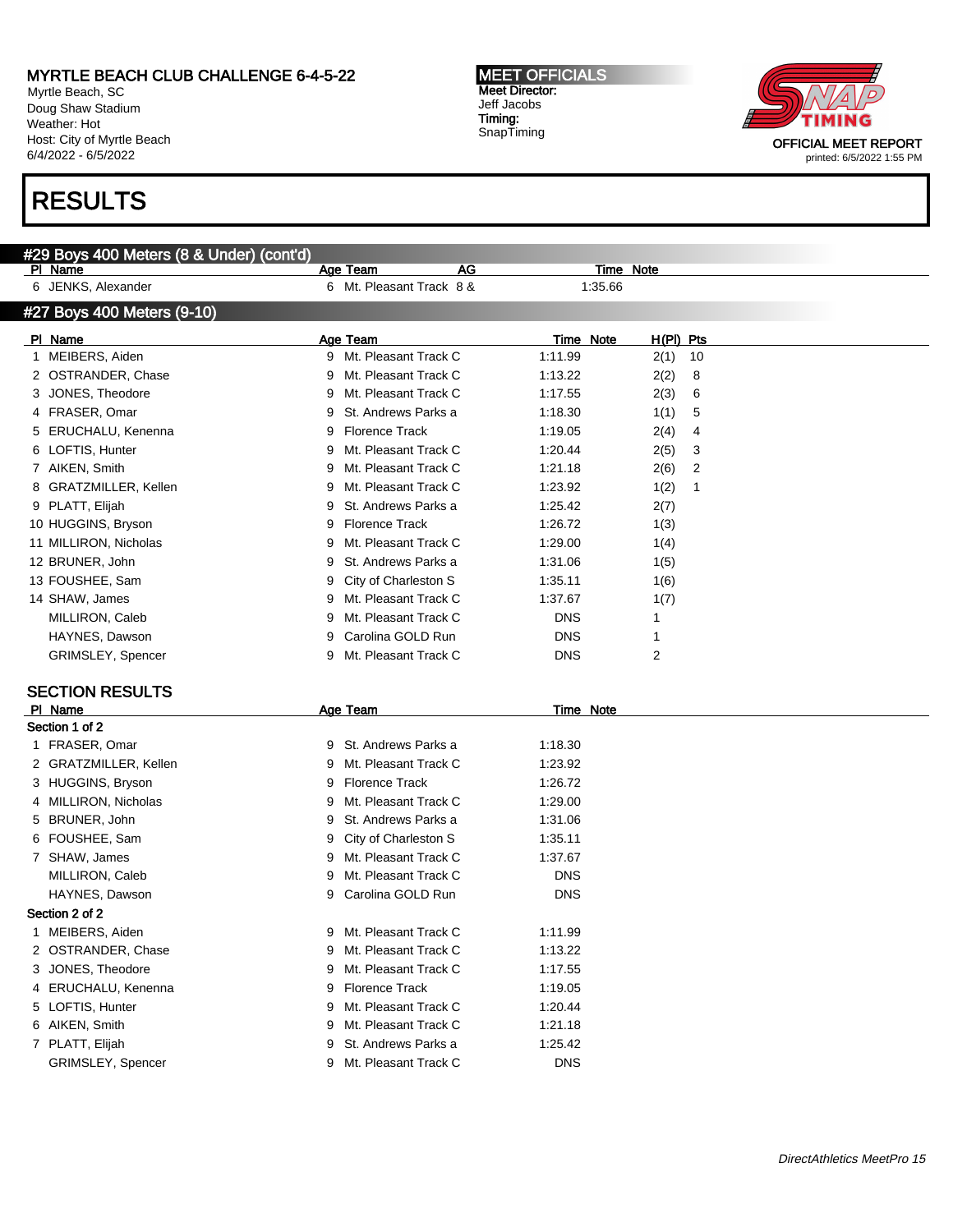Myrtle Beach, SC Doug Shaw Stadium Weather: Hot Host: City of Myrtle Beach 6/4/2022 - 6/5/2022

## RESULTS

## #25 Boys 400 Meters (11-12)

PI Name **Age Team** Age Team Time Note H(PI) Pts 1 MALONE, Jahmari 11 Mt. Pleasant Track C 1:04.04 3(1) 10 2 MCLESTER, Michael 11 Mt. Pleasant Track C 1:12.24 3(2) 8 3 SHIVELER, Brayden 11 Mt. Pleasant Track C 1:16.43 3(3) 6 4 PADGETT, Davis 11 Mt. Pleasant Track C 1:17.01 2(1) 5 5 URAM, Oliver 11 St. Andrews Parks a 1:17.18 2(2) 4 6 DOUGLAS, Josiah 11 QC Blazers 1:17.62 3(4) 3 7 FOUSHEE, Jonah 11 Mt. Pleasant Track C 1:20.93 2(3) 2 8 MCCUE, Jace 2012 11 Mt. Pleasant Track C 1:22.34 3(5) 1 9 COLE, Ronin 11 Florence Track 1:25.96 2(4) 10 SHAW, Sterling 11 Mt. Pleasant Track C 1:29.34 2(5) 11 BONNER, Benjamin 11 Mt. Pleasant Track C 1:34.97 1(1) WOFFORD, Damian 11 St. Andrews Parks a DNS 1 SATTERFIELD, Levi 11 Mt. Pleasant Track C DNS 1 CONVERSE, Cruz **CONVERSE, Cruz CONVERSE, Cruz CONVERSE**, Cruz CONVERSE, Cruz CONVERSE, Cruz CONS OLACHE, Xavi 11 Mt. Pleasant Track C DNS 3 MERKLINGER, Max 11 Mt. Pleasant Track C DNS 3 HAYNES, Braxton **11 Carolina GOLD Run** DNS 3 SECTION RESULTS

| PI Name             | Age Team                | Time Note  |  |
|---------------------|-------------------------|------------|--|
| Section 1 of 3      |                         |            |  |
| 1 BONNER, Benjamin  | 11 Mt. Pleasant Track C | 1:34.97    |  |
| WOFFORD, Damian     | 11 St. Andrews Parks a  | <b>DNS</b> |  |
| SATTERFIELD, Levi   | 11 Mt. Pleasant Track C | <b>DNS</b> |  |
| Section 2 of 3      |                         |            |  |
| 1 PADGETT, Davis    | 11 Mt. Pleasant Track C | 1:17.01    |  |
| 2 URAM, Oliver      | 11 St. Andrews Parks a  | 1:17.18    |  |
| 3 FOUSHEE, Jonah    | 11 Mt. Pleasant Track C | 1:20.93    |  |
| 4 COLE, Ronin       | 11 Florence Track       | 1:25.96    |  |
| 5 SHAW, Sterling    | 11 Mt. Pleasant Track C | 1:29.34    |  |
| CONVERSE, Cruz      | 11 Mt. Pleasant Track C | <b>DNS</b> |  |
| Section 3 of 3      |                         |            |  |
| 1 MALONE, Jahmari   | 11 Mt. Pleasant Track C | 1:04.04    |  |
| 2 MCLESTER, Michael | 11 Mt. Pleasant Track C | 1:12.24    |  |
| 3 SHIVELER, Brayden | 11 Mt. Pleasant Track C | 1:16.43    |  |
| 4 DOUGLAS, Josiah   | 11 QC Blazers           | 1:17.62    |  |
| 5 MCCUE, Jace       | 11 Mt. Pleasant Track C | 1:22.34    |  |
| OLACHE, Xavi        | 11 Mt. Pleasant Track C | <b>DNS</b> |  |
| MERKLINGER, Max     | 11 Mt. Pleasant Track C | <b>DNS</b> |  |
| HAYNES, Braxton     | 11 Carolina GOLD Run    | <b>DNS</b> |  |
|                     |                         |            |  |

### #28 Boys 400 Meters (13-14)

| PI Name            | Age Team                | Time Note | $H(PI)$ Pts |
|--------------------|-------------------------|-----------|-------------|
| CLARY, Kymani      | 13 Mt. Pleasant Track C | 56.92     | 2(1)<br>10  |
| 2 YORK, Gansen     | 13 Mt. Pleasant Track C | 59.71     | 2(2)<br>8   |
| 3 GARCIA, Leonardo | 13 Florence Track       | 1:01.34   | 2(3)        |

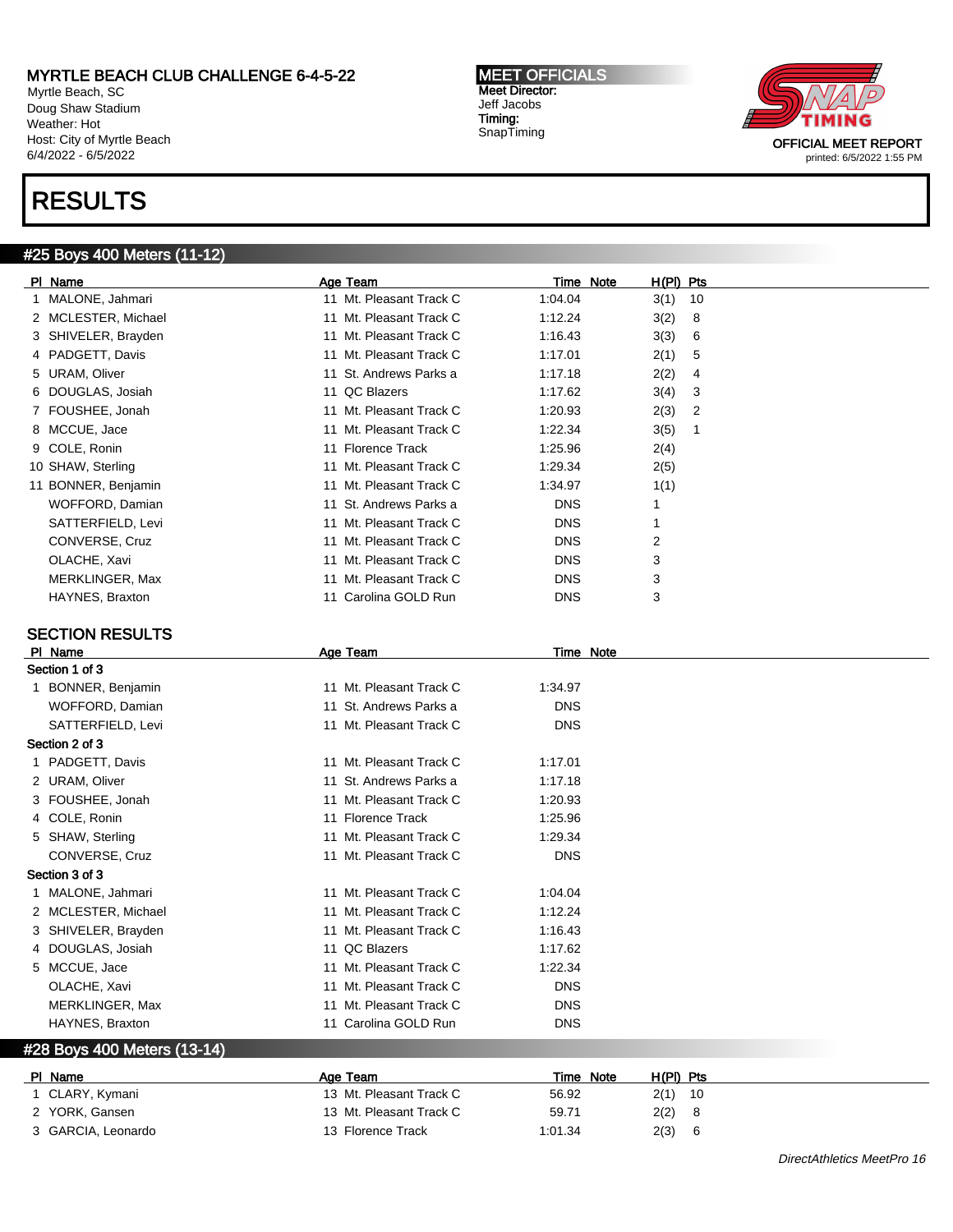Myrtle Beach, SC Doug Shaw Stadium Weather: Hot Host: City of Myrtle Beach 6/4/2022 - 6/5/2022

## RESULTS

## #28 Boys 400 Meters (13-14) (cont'd)

| PI Name                 | Age Team                | <b>Time Note</b> | $H(PI)$ Pts    |  |
|-------------------------|-------------------------|------------------|----------------|--|
| 4 BARTON, Travis        | 13 QC Blazers           | 1:02.39          | 2(4)<br>5      |  |
| 5 MILLER, Andrew        | 13 Florence Track       | 1:05.05          | 2(5)<br>4      |  |
| 6 INNIS, Rinari         | 13 Florence Track       | 1:05.49          | 1(1)<br>3      |  |
| 7 HENDERSON, Taedon     | 13 QC Blazers           | 1:06.83          | 2(6)<br>2      |  |
| 8 KRIDER, JaRod         | 13 QC Blazers           | 1:07.70          | 1(2)<br>-1     |  |
| 9 DAVIS, lan            | 13 Mt. Pleasant Track C | 1:07.75          | 1(3)           |  |
| 10 GLASSBERG, Jacob     | 13 Mt. Pleasant Track C | 1:08.27          | 2(7)           |  |
| 11 JONES JR., Domonic   | 13 City of Charleston S | 1:18.04          | 1(4)           |  |
| 12 OLES, Payton         | 13 Myrtle Beach Track   | 1:26.23          | 1(5)           |  |
| ZIMOV, Mason            | 13 Mt. Pleasant Track C | <b>DNS</b>       | 1              |  |
| SAWYER, Braden          | 13 Mt. Pleasant Track C | <b>DNS</b>       | 1              |  |
| BALLARD, Michael        | 13 Mt. Pleasant Track C | <b>DNS</b>       | $\overline{2}$ |  |
|                         |                         |                  |                |  |
| <b>SECTION RESULTS</b>  |                         |                  |                |  |
| PI Name                 | Age Team                | <b>Time Note</b> |                |  |
| Section 1 of 2          |                         |                  |                |  |
| 1 INNIS, Rinari         | 13 Florence Track       | 1:05.49          |                |  |
| 2 KRIDER, JaRod         | 13 QC Blazers           | 1:07.70          |                |  |
| 3 DAVIS, lan            | 13 Mt. Pleasant Track C | 1:07.75          |                |  |
| 4 JONES JR., Domonic    | 13 City of Charleston S | 1:18.04          |                |  |
| 5 OLES, Payton          | 13 Myrtle Beach Track   | 1:26.23          |                |  |
| ZIMOV, Mason            | 13 Mt. Pleasant Track C | <b>DNS</b>       |                |  |
| SAWYER, Braden          | 13 Mt. Pleasant Track C | <b>DNS</b>       |                |  |
| Section 2 of 2          |                         |                  |                |  |
| 1 CLARY, Kymani         | 13 Mt. Pleasant Track C | 56.92            |                |  |
| 2 YORK, Gansen          | 13 Mt. Pleasant Track C | 59.71            |                |  |
| 3 GARCIA, Leonardo      | 13 Florence Track       | 1:01.34          |                |  |
| 4 BARTON, Travis        | 13 QC Blazers           | 1:02.39          |                |  |
| 5 MILLER, Andrew        | 13 Florence Track       | 1:05.05          |                |  |
| 6 HENDERSON, Taedon     | 13 QC Blazers           | 1:06.83          |                |  |
| 7 GLASSBERG, Jacob      | 13 Mt. Pleasant Track C | 1:08.27          |                |  |
| <b>BALLARD, Michael</b> | 13 Mt. Pleasant Track C | <b>DNS</b>       |                |  |
|                         |                         |                  |                |  |

## #30 Boys 400 Meters (15-16)

| PI Name |                | Age Team                |            | Time Note | <b>Pts</b> |
|---------|----------------|-------------------------|------------|-----------|------------|
|         | SMITH, Jordan  | 15 Myrtle Beach Track   | 58.32      |           | 10         |
|         | 2 RASGO, Adam  | 15 Mt. Pleasant Track C | 1:01.00    |           |            |
|         | 3 MAAS, Kane   | 15 Aiken Atomics        | 1:33.77    |           |            |
|         | WEASE, Gavin   | 15 Mt. Pleasant Track C | <b>DNS</b> |           |            |
|         | EZEKIEL, Aedan | 15 Mt. Pleasant Track C | <b>DNS</b> |           |            |

## #26 Boys 400 Meters (17-18)

| PI Name         | Age Team              | Note<br>Time | Pts |
|-----------------|-----------------------|--------------|-----|
| GORE, Reginald  | 17 Myrtle Beach Track | 51.22        | 10  |
| 2 KIMANI, Lance | 17 55-Unattached      | 51.87        |     |
| 3 SANDERS, Troy | 17 55-Unattached      | 54.38        |     |



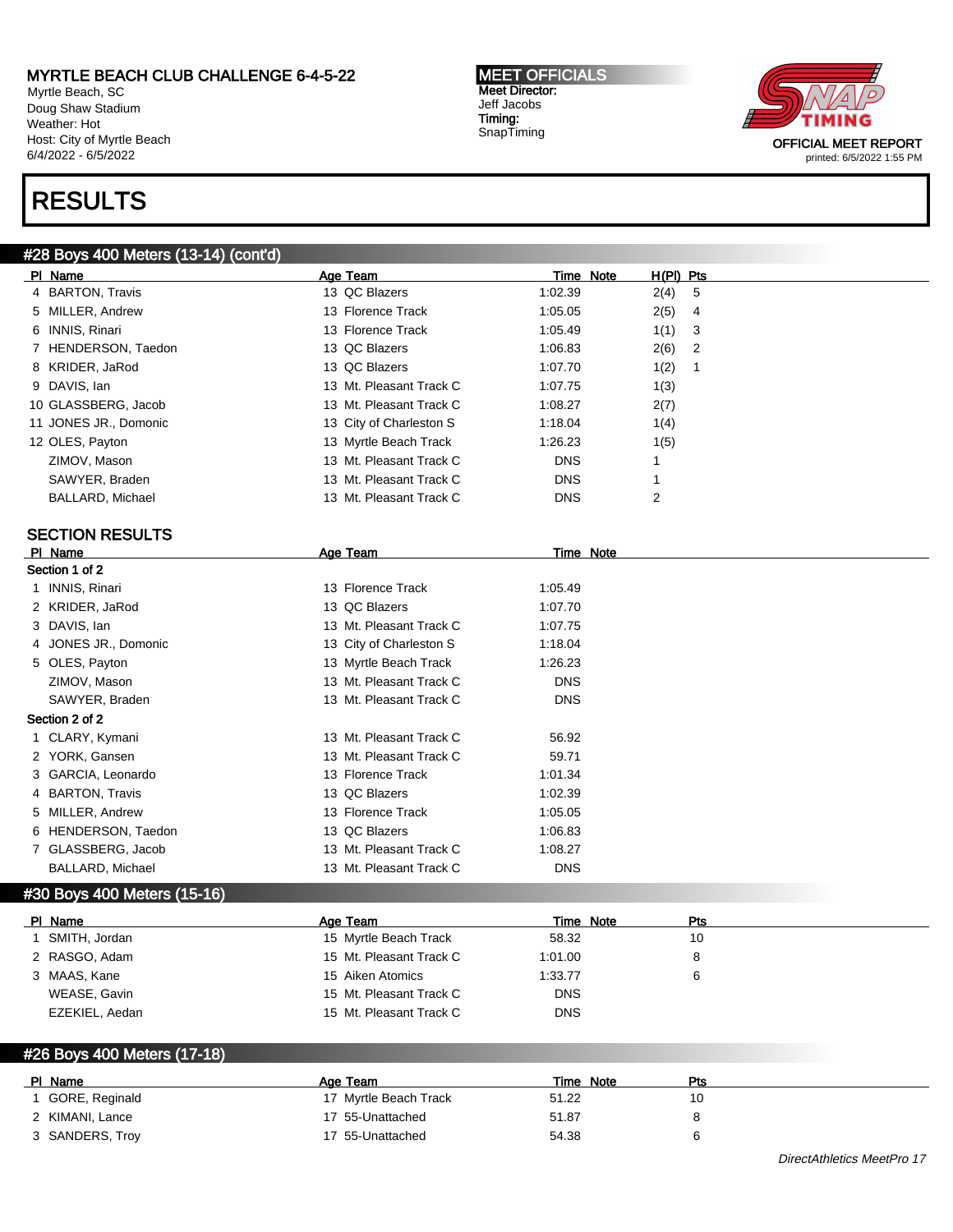Myrtle Beach, SC Doug Shaw Stadium Weather: Hot Host: City of Myrtle Beach 6/4/2022 - 6/5/2022

#### MEET OFFICIALS Meet Director: Jeff Jacobs Timing: SnapTiming



## RESULTS

| #26 Boys 400 Meters (17-18) (cont'd) |                      |            |     |  |
|--------------------------------------|----------------------|------------|-----|--|
| PI Name                              | Age Team             | Time Note  | Pts |  |
| MENTION, Brycen                      | 17 Carolina GOLD Run | <b>DNS</b> |     |  |
| ROLLE, Blake                         | 18 Carolina GOLD Run | <b>DNS</b> |     |  |

## #40 Boys 800 Meters (8 & Under)

| 11:15 AM (Day 1):                           |                   |                          |     |            |     |  |
|---------------------------------------------|-------------------|--------------------------|-----|------------|-----|--|
| PI Name                                     |                   | Age Team                 | AG  | Time Note  | Pts |  |
| 1 OSTRANDER, Davis<br>1:29.23 (1:29.23)     | 1:34.00 (3:03.23) | 6 Mt. Pleasant Track 8 & |     | 3:03.23    | 10  |  |
| 2 BOSSERT, Tyler<br>1:31.00 (1:31.00)       | 1:33.15(3:04.15)  | 7 Mt. Pleasant Track 8 & |     | 3:04.15    | 8   |  |
| 3 GARCIA RIVERA, Mateo<br>1:47.91 (1:47.91) | 1:49.20 (3:37.11) | 7 Florence Track         | 8 & | 3:37.11    | 6   |  |
| 4 MERCER, Miles<br>1:48.70 (1:48.70)        | 1:49.04 (3:37.73) | 6 Mt. Pleasant Track 8 & |     | 3:37.73    | 5   |  |
| 5 MONTGOMERY, Jaden<br>1:47.94 (1:47.94)    | 2:01.31 (3:49.25) | 6 Florence Track         | 8 & | 3:49.25    | 4   |  |
| 6 PATEL, Vonn<br>1:49.53 (1:49.53)          | 2:02.16 (3:51.69) | 6 Mt. Pleasant Track 8 & |     | 3:51.69    | 3   |  |
| 7 WHICHARD, Sullivan<br>1:58.44 (1:58.44)   | 2:14.31 (4:12.75) | Mt. Pleasant Track 8 &   |     | 4:12.75    | 2   |  |
| MOBLEY, Jack                                |                   | 7 St. Andrews Parks 8 &  |     | <b>DNS</b> |     |  |
| NEAR, Daniel                                |                   | Lexington County 8 &     |     | <b>DNS</b> |     |  |

## #42 Boys 800 Meters (9-10)

| PI Name                                                         | Age Team                  | Time Note<br>H(PI) Pts            |  |
|-----------------------------------------------------------------|---------------------------|-----------------------------------|--|
| 1 WHICHARD, Evan<br>1:22.62 (1:22.62)<br>1:25.12 (2:47.74)      | 9 Mt. Pleasant Track C    | 2:47.74<br>2(1)<br>10             |  |
| 2 OSTRANDER, Chase<br>1:23.30 (1:23.30)<br>1:26.73 (2:50.03)    | Mt. Pleasant Track C<br>9 | 2:50.03<br>2(2)<br>- 8            |  |
| 3 JONES, Theodore<br>1:27.39 (1:27.39)<br>1:27.42 (2:54.81)     | Mt. Pleasant Track C<br>9 | 2:54.81<br>2(3)<br>- 6            |  |
| 4 ERUCHALU, Kenenna<br>1:26.95 (1:26.95)<br>1:30.31 (2:57.25)   | 9 Florence Track          | 2:57.25<br>2(4)<br>5              |  |
| 5 LOFTIS, Hunter<br>1:32.82 (2:58.48)<br>1:25.66 (1:25.66)      | Mt. Pleasant Track C<br>9 | 2:58.48<br>1(1)<br>4              |  |
| 6 RICHARDSON, Carter<br>1:30.35 (1:30.35)<br>1:31.58 (3:01.93)  | Mt. Pleasant Track C<br>9 | 2(5)<br>3:01.93<br>3              |  |
| 7 HINES, Eli<br>1:29.97 (1:29.97)<br>1:33.98 (3:03.94)          | Mt. Pleasant Track C<br>9 | 3:03.94<br>2(6)<br>$\overline{2}$ |  |
| 8 AIKEN, Smith<br>1:35.59 (1:35.59)<br>1:35.70 (3:11.28)        | Mt. Pleasant Track C<br>9 | 3:11.28<br>2(7)<br>$\overline{1}$ |  |
| 9 CHAPMAN, Nolan<br>1:26.67 (1:26.67)<br>1:46.43 (3:13.10)      | Mt. Pleasant Track C<br>9 | 3:13.10<br>1(2)                   |  |
| 10 ALEXANDER, William<br>1:40.96 (3:14.40)<br>1:33.44 (1:33.44) | <b>Sumter Speed</b><br>9  | 3:14.40<br>1(3)                   |  |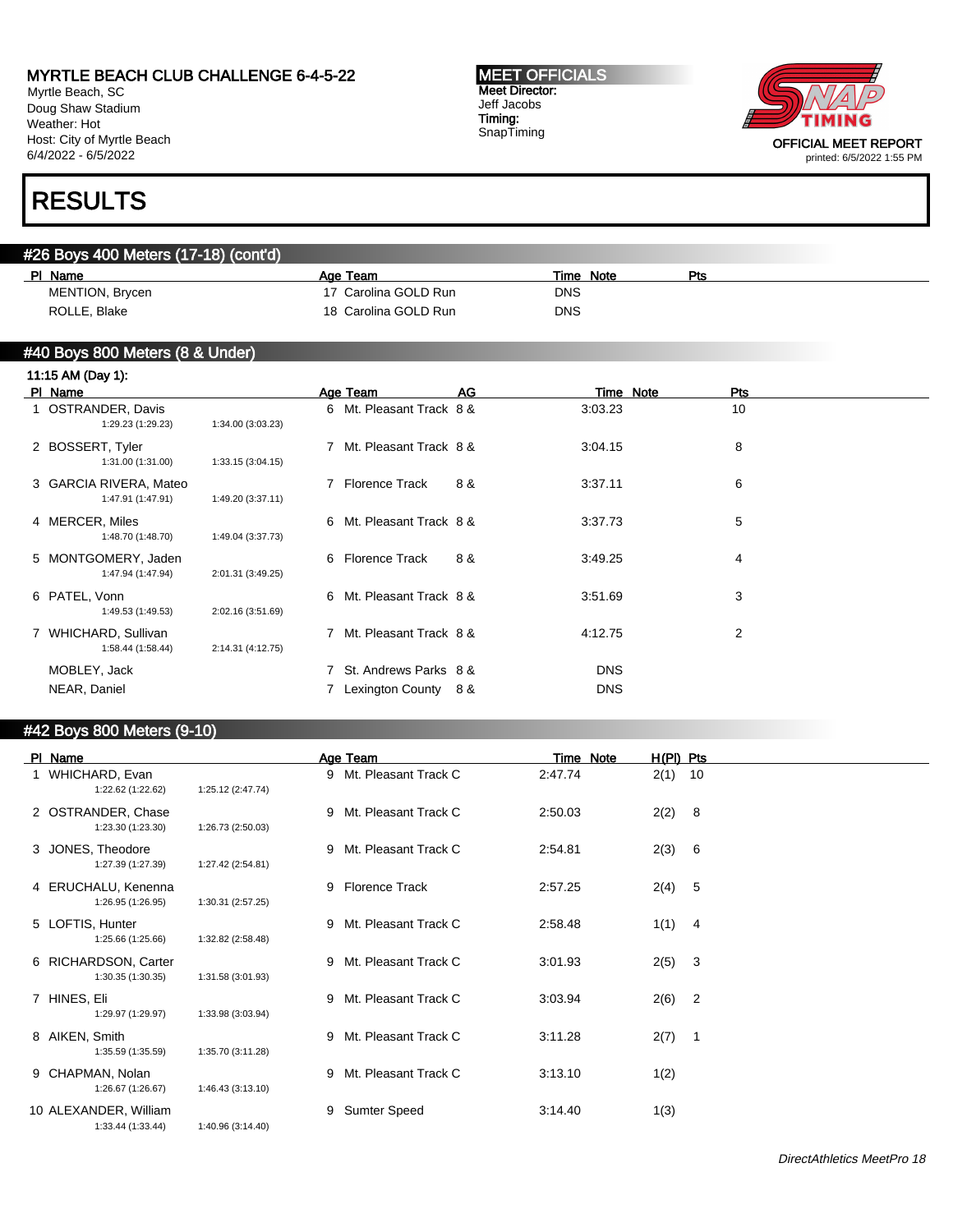Myrtle Beach, SC Doug Shaw Stadium Weather: Hot Host: City of Myrtle Beach 6/4/2022 - 6/5/2022

#### MEET OFFICIALS Meet Director: Jeff Jacobs Timing: SnapTiming



## RESULTS

## #42 Boys 800 Meters (9-10) (cont'd)

| PI Name                                     |                        | Age Team               | Time Note  | $H(PI)$ Pts    |
|---------------------------------------------|------------------------|------------------------|------------|----------------|
| 11 GRATZMILLER, Kellen<br>1:37.62 (1:37.62) | 1:37.07 (3:14.69)      | 9 Mt. Pleasant Track C | 3:14.69    | 2(8)           |
| 12 BRUNER, John<br>1:36.81 (1:36.81)        | 1:37.93 (3:14.73)      | 9 St. Andrews Parks a  | 3:14.73    | 1(4)           |
| 13 FRASER, Omar<br>1:38.06 (1:38.06)        | 1:41.67 (3:19.73)      | 9 St. Andrews Parks a  | 3:19.73    | 2(9)           |
| 14 WOOD, Liam<br>1:34.27 (1:34.27)          | 9<br>1:46.26 (3:20.52) | Mt. Pleasant Track C   | 3:20.52    | 1(5)           |
| 15 FOUSHEE, Sam<br>1:38.72 (1:38.72)        | 9<br>1:43.57 (3:22.29) | City of Charleston S   | 3:22.29    | 2(10)          |
| 16 MILLIRON, Nicholas<br>1:37.54 (1:37.54)  | 9<br>1:47.89 (3:25.43) | Mt. Pleasant Track C   | 3:25.43    | 1(6)           |
| 17 TEEPLE, Jack<br>1:40.42 (1:40.42)        | 1:47.97 (3:28.38)      | 9 St. Andrews Parks a  | 3:28.38    | 1(7)           |
| 18 MICHI, Matthew<br>1:47.13 (1:47.13)      | 9<br>1:52.19 (3:39.32) | Mt. Pleasant Track C   | 3:39.32    | 1(8)           |
| 19 SHAW, James<br>1:51.56 (1:51.56)         | 9<br>1:47.83 (3:39.38) | Mt. Pleasant Track C   | 3:39.38    | 1(9)           |
| 20 HUNTINGTON, Charles<br>2:01.42 (2:01.42) | 9<br>2:06.02 (4:07.44) | Mt. Pleasant Track C   | 4:07.44    | 1(10)          |
| <b>GRIMSLEY, Spencer</b>                    | 9                      | Mt. Pleasant Track C   | <b>DNS</b> | $\overline{2}$ |

## SECTION RESULTS

| PI Name                                     |                   | Age Team                  | Time Note |  |
|---------------------------------------------|-------------------|---------------------------|-----------|--|
| Section 1 of 2                              |                   |                           |           |  |
| 1 LOFTIS, Hunter<br>1:25.66 (1:25.66)       | 1:32.82 (2:58.48) | 9 Mt. Pleasant Track C    | 2:58.48   |  |
| 2 CHAPMAN, Nolan<br>1:26.67 (1:26.67)       | 1:46.43(3:13.10)  | Mt. Pleasant Track C<br>9 | 3:13.10   |  |
| 3 ALEXANDER, William<br>1:33.44 (1:33.44)   | 1:40.96 (3:14.40) | <b>Sumter Speed</b><br>9  | 3:14.40   |  |
| 4 BRUNER, John<br>1:36.81 (1:36.81)         | 1:37.93 (3:14.73) | 9 St. Andrews Parks a     | 3:14.73   |  |
| 5 WOOD, Liam<br>1:34.27 (1:34.27)           | 1:46.26 (3:20.52) | 9 Mt. Pleasant Track C    | 3:20.52   |  |
| 6 MILLIRON, Nicholas<br>1:37.54 (1:37.54)   | 1:47.89 (3:25.43) | Mt. Pleasant Track C<br>9 | 3:25.43   |  |
| 7 TEEPLE, Jack<br>1:40.42 (1:40.42)         | 1:47.97 (3:28.38) | 9 St. Andrews Parks a     | 3:28.38   |  |
| 8 MICHI, Matthew<br>1:47.13 (1:47.13)       | 1:52.19 (3:39.32) | Mt. Pleasant Track C<br>9 | 3:39.32   |  |
| 9 SHAW, James<br>1:51.56 (1:51.56)          | 1:47.83 (3:39.38) | Mt. Pleasant Track C<br>9 | 3:39.38   |  |
| 10 HUNTINGTON, Charles<br>2:01.42 (2:01.42) | 2:06.02 (4:07.44) | Mt. Pleasant Track C<br>9 | 4:07.44   |  |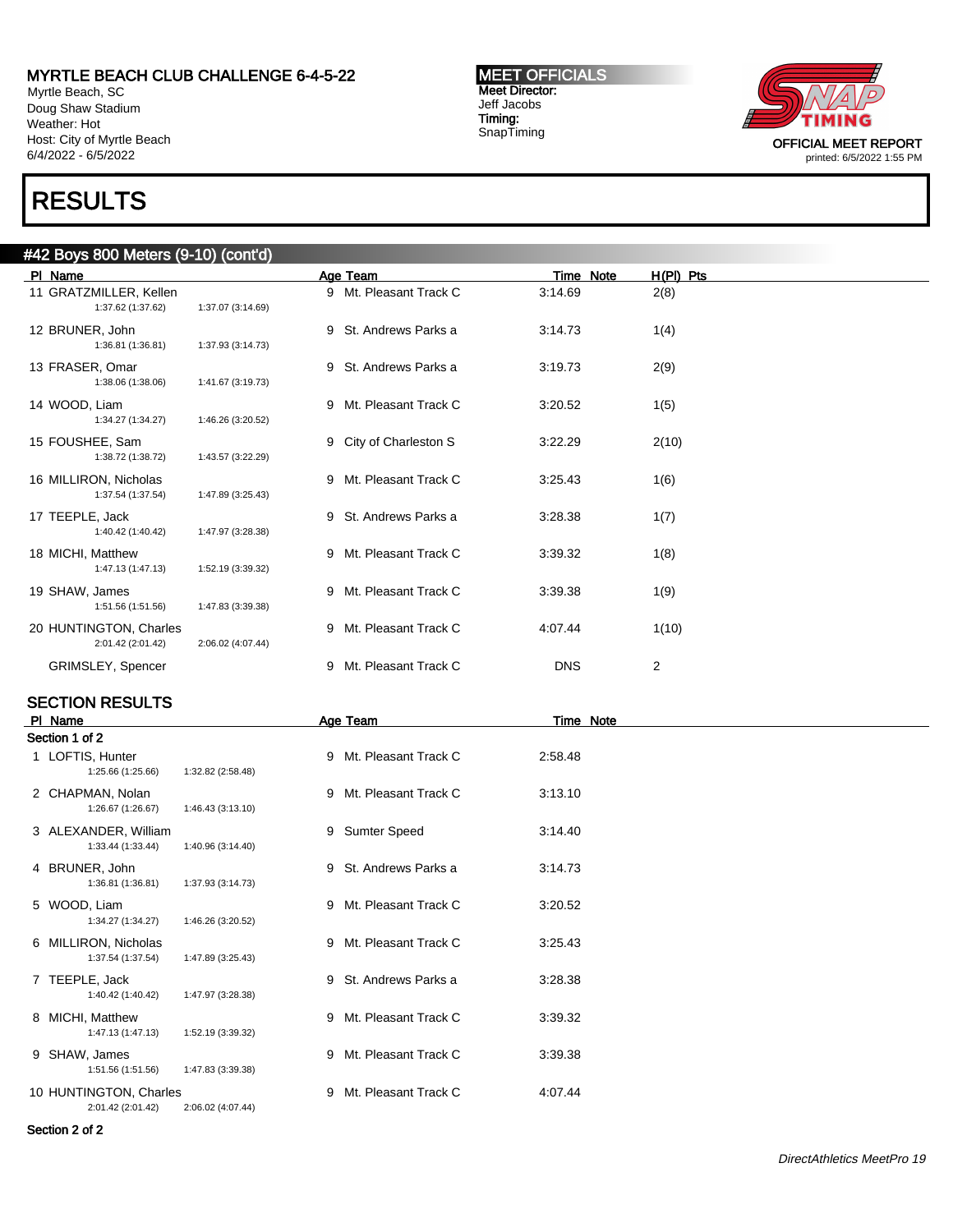Myrtle Beach, SC Doug Shaw Stadium Weather: Hot Host: City of Myrtle Beach 6/4/2022 - 6/5/2022

#### MEET OFFICIALS Meet Director: Jeff Jacobs Timing: SnapTiming



## RESULTS

## #42 Boys 800 Meters (9-10) (cont'd)<br>\_PL\_Name Age Team Time Note 1 WHICHARD, Evan 9 Mt. Pleasant Track C 2:47.74 1:22.62 (1:22.62) 1:25.12 (2:47.74) 2 OSTRANDER, Chase 9 Mt. Pleasant Track C 2:50.03<br>
1:23.30 (1:23.30) 1:26.73 (2:50.03) 1:23.30 (1:23.30) 1:26.73 (2:50.03) 3 JONES, Theodore 9 Mt. Pleasant Track C 2:54.81<br>
1:27.39 (1:27.39) 1:27.42 (2:54.81) 1:27.39 (1:27.39) 4 ERUCHALU, Kenenna 9 Florence Track 2:57.25 1:26.95 (1:26.95) 1:30.31 (2:57.25) 5 RICHARDSON, Carter 9 Mt. Pleasant Track C 3:01.93 1:30.35 (1:30.35) 1:31.58 (3:01.93) 6 HINES, Eli 9 Mt. Pleasant Track C 3:03.94 1:29.97 (1:29.97) 1:33.98 (3:03.94) 7 AIKEN, Smith 9 Mt. Pleasant Track C 3:11.28 1:35.59 (1:35.59) 1:35.70 (3:11.28) 8 GRATZMILLER, Kellen 9 Mt. Pleasant Track C 3:14.69<br>1:37.62 (1:37.62) 1:37.07 (3:14.69) 1:37.62 (1:37.62) 9 FRASER, Omar 1:38.06 (1:38.06) 1:41.67 (3:19.73) 9 St. Andrews Parks a 3:19.73  $1:38.06(1:38.06)$ 10 FOUSHEE, Sam <br>1:38.72 (1:38.72) 1:43.57 (3:22.29) <br>1:43.57 (3:22.29) 1:38.72 (1:38.72) GRIMSLEY, Spencer and The South Music Section 9 Mt. Pleasant Track C DNS #41 Boys 800 Meters (11-12)

| PI Name                                                          | Age Team                | Time Note | Pts            |  |
|------------------------------------------------------------------|-------------------------|-----------|----------------|--|
| 1 CLEWLEY, Gavin<br>1:14.28 (1:14.28)<br>1:17.14 (2:31.42)       | 11 Without Limits Trian | 2:31.42   | 10             |  |
| 2 BUTLER, Drew<br>1:14.21 (1:14.21)<br>1:17.70 (2:31.91)         | 11 Mt. Pleasant Track C | 2:31.91   | 8              |  |
| 3 RAMIREZ, Nicholas<br>1:19.94 (1:19.94)<br>1:27.73 (2:47.67)    | 11 Mt. Pleasant Track C | 2:47.67   | 6              |  |
| 4 AMANI, Andrew<br>1:17.59 (1:17.59)<br>1:30.21 (2:47.79)        | 11 Mt. Pleasant Track C | 2:47.79   | 5              |  |
| 5 CONVERSE, Cruz<br>1:21.40 (1:21.40)<br>1:40.18 (3:01.57)       | 11 Mt. Pleasant Track C | 3:01.57   | 4              |  |
| 6 CASON, John<br>1:29.90 (1:29.90)<br>1:36.81 (3:06.71)          | 11 Mt. Pleasant Track C | 3:06.71   | 3              |  |
| 7 JARVIS, Robert<br>1:43.87 (3:22.83)<br>1:38.96 (1:38.96)       | 11 Mt. Pleasant Track C | 3:22.83   | $\overline{c}$ |  |
| 8 PADGETT, Davis<br>1:41.17 (1:41.17)<br>1:44.14 (3:25.30)       | 11 Mt. Pleasant Track C | 3:25.30   | 1              |  |
| 9 SIMPSON, Oliver<br>1:41.90 (1:41.90)<br>1:49.20 (3:31.10)      | 11 Mt. Pleasant Track C | 3:31.10   |                |  |
| 10 HUNTINGTON, William<br>1:42.75 (1:42.75)<br>1:58.66 (3:41.40) | 11 Mt. Pleasant Track C | 3:41.40   |                |  |
| 11 WOFFORD, Damian<br>1:52.76 (1:52.76)<br>1:55.36 (3:48.11)     | 11 St. Andrews Parks a  | 3:48.11   |                |  |
| 12 VALIND, Jackson                                               | 11 City of Charleston S | 4.23.74   |                |  |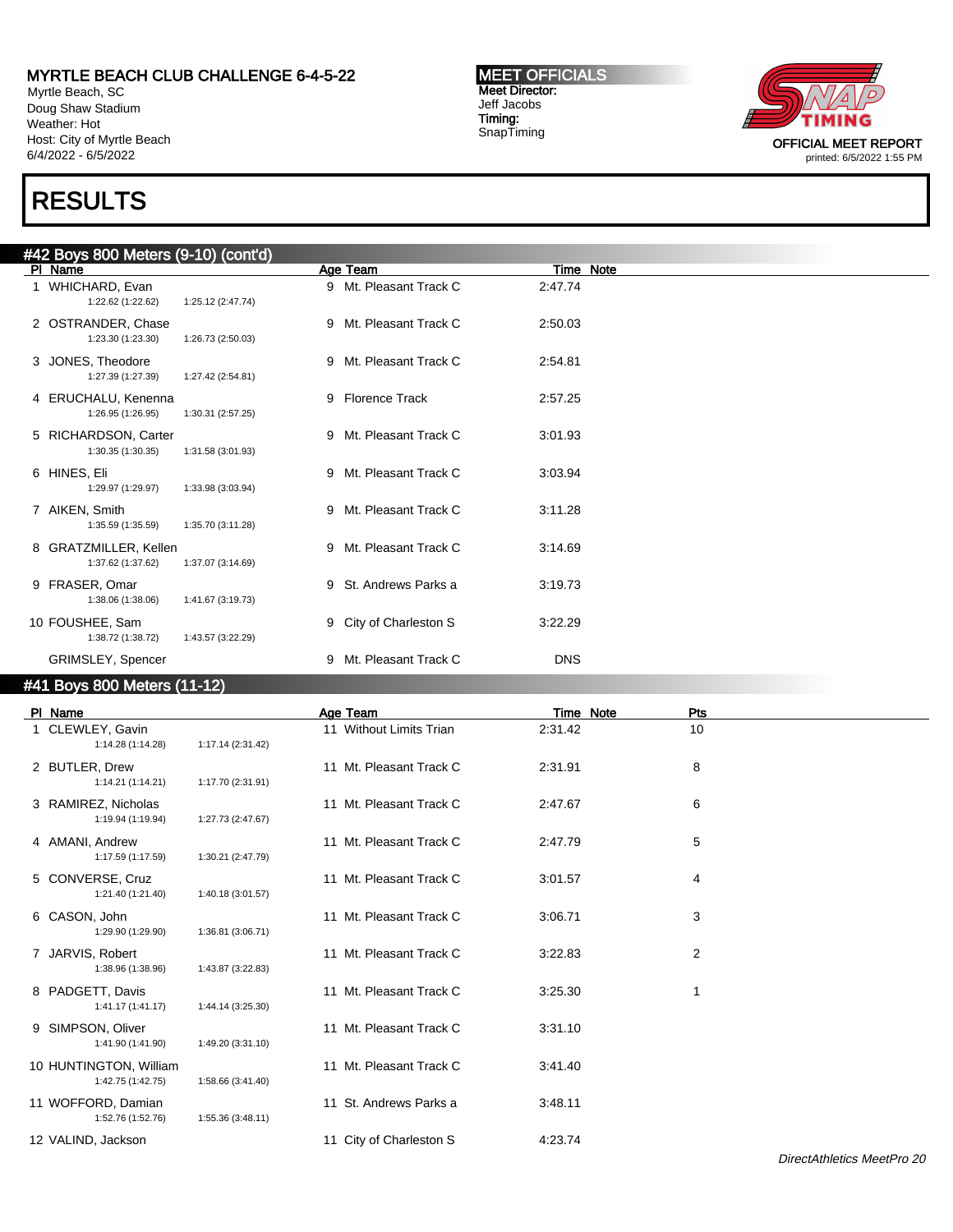Myrtle Beach, SC Doug Shaw Stadium Weather: Hot Host: City of Myrtle Beach 6/4/2022 - 6/5/2022

## RESULTS



|                                         | #41 Boys 800 Meters (11-12) (cont'd) |                         |            |     |  |
|-----------------------------------------|--------------------------------------|-------------------------|------------|-----|--|
| PI Name                                 |                                      | Age Team                | Time Note  | Pts |  |
| 1:56.41(1:56.41)                        | 2:27.33 (4:23.74)                    |                         |            |     |  |
| HAYNES, Braxton                         |                                      | 11 Carolina GOLD Run    | <b>DNS</b> |     |  |
|                                         |                                      |                         |            |     |  |
| #39 Boys 800 Meters (13-14)             |                                      |                         |            |     |  |
| PI Name                                 |                                      | Age Team                | Time Note  | Pts |  |
| 1 YORK, Gansen                          |                                      | 13 Mt. Pleasant Track C | 2:17.64    | 10  |  |
| 1:05.42 (1:05.42)                       | 1:12.23 (2:17.64)                    |                         |            |     |  |
| 2 HISLOP, Gabriel                       |                                      | 13 Mt. Pleasant Track C | 2:21.70    | 8   |  |
| 1:08.31 (1:08.31)                       | 1:13.39 (2:21.70)                    |                         |            |     |  |
| 3 CARTER, Jonathan                      |                                      | 13 Florence Track       | 2:22.35    | 6   |  |
| 1:07.08 (1:07.08)                       | 1:15.27 (2:22.35)                    |                         |            |     |  |
| 4 ELLIOTT, James                        |                                      | 13 Without Limits Trian | 2:28.62    | 5   |  |
| 1:11.25 (1:11.25)                       | 1:17.37 (2:28.62)                    |                         |            |     |  |
| 5 SIMPSON, Marshall                     |                                      | 13 Mt. Pleasant Track C | 2:29.69    | 4   |  |
| 1:14.03 (1:14.03)                       | 1:15.66 (2:29.69)                    |                         |            |     |  |
| 6 GARCIA, Leonardo<br>1:14.36 (1:14.36) |                                      | 13 Florence Track       | 2:34.02    | 3   |  |
|                                         | 1:19.67 (2:34.02)                    |                         |            |     |  |
| 7 INNIS, Rinari<br>1:18.84 (1:18.84)    | 1:37.33 (2:56.17)                    | 13 Florence Track       | 2:56.17    | 10  |  |
|                                         |                                      |                         |            |     |  |
| 8 BAXA, Aiden<br>1:25.74 (1:25.74)      | 1:38.16 (3:03.90)                    | 13 Mt. Pleasant Track C | 3:03.90    | 2   |  |
| 9 BELCHER, Gramling                     |                                      | 13 Mt. Pleasant Track C | 3:11.36    | 1   |  |
| 1:28.07 (1:28.07)                       | 1:43.29 (3:11.36)                    |                         |            |     |  |
| <b>BECKHAM, Matthew</b>                 |                                      | 13 Mt. Pleasant Track C | <b>DNS</b> |     |  |
| VO, Nathan                              |                                      | 13 Without Limits Trian | <b>DNS</b> |     |  |
| STAKER, Grayson                         |                                      | 13 Mt. Pleasant Track C | <b>DNS</b> |     |  |
| BALLARD, Michael                        |                                      | 13 Mt. Pleasant Track C | <b>DNS</b> |     |  |
| <b>BARTON, Travis</b>                   |                                      | 13 QC Blazers           | <b>DNS</b> |     |  |
| GREEN, Hayes                            |                                      | 13 Without Limits Trian | <b>DNS</b> |     |  |
| WINTERS, Maxwell                        |                                      | 13 Mt. Pleasant Track C | <b>DNS</b> |     |  |
|                                         |                                      |                         |            |     |  |

## #38 Boys 800 Meters (15-16)

| PI Name                 | Age Team                | Time Note  | Pts |
|-------------------------|-------------------------|------------|-----|
| 1 MOTHERSHEAD, Benjamin | 15 Myrtle Beach Track   | 2:13.62    | 10  |
| 2 DESMARAIS, Johnathan  | 15 Florence Track       | 2:35.27    |     |
| 3 WEEDEN, Zachary       | 15 Myrtle Beach Track   | 2:39.62    |     |
| 4 BRUNER, Freddy        | 15 St. Andrews Parks a  | 2:43.72    |     |
| EZEKIEL, Aedan          | 15 Mt. Pleasant Track C | <b>DNS</b> |     |

## #37 Boys 800 Meters (17-18)

| PI Name            | Age Team              | Time Note | Pts |  |
|--------------------|-----------------------|-----------|-----|--|
| GORE, Reginald     | 17 Myrtle Beach Track | 2:07.85   | 10  |  |
| 2 GARCIA, Jacobo   | 17 Florence Track     | 2:16.72   |     |  |
| 3 SISSON, Chadwick | 17 Myrtle Beach Track | 2:20.56   |     |  |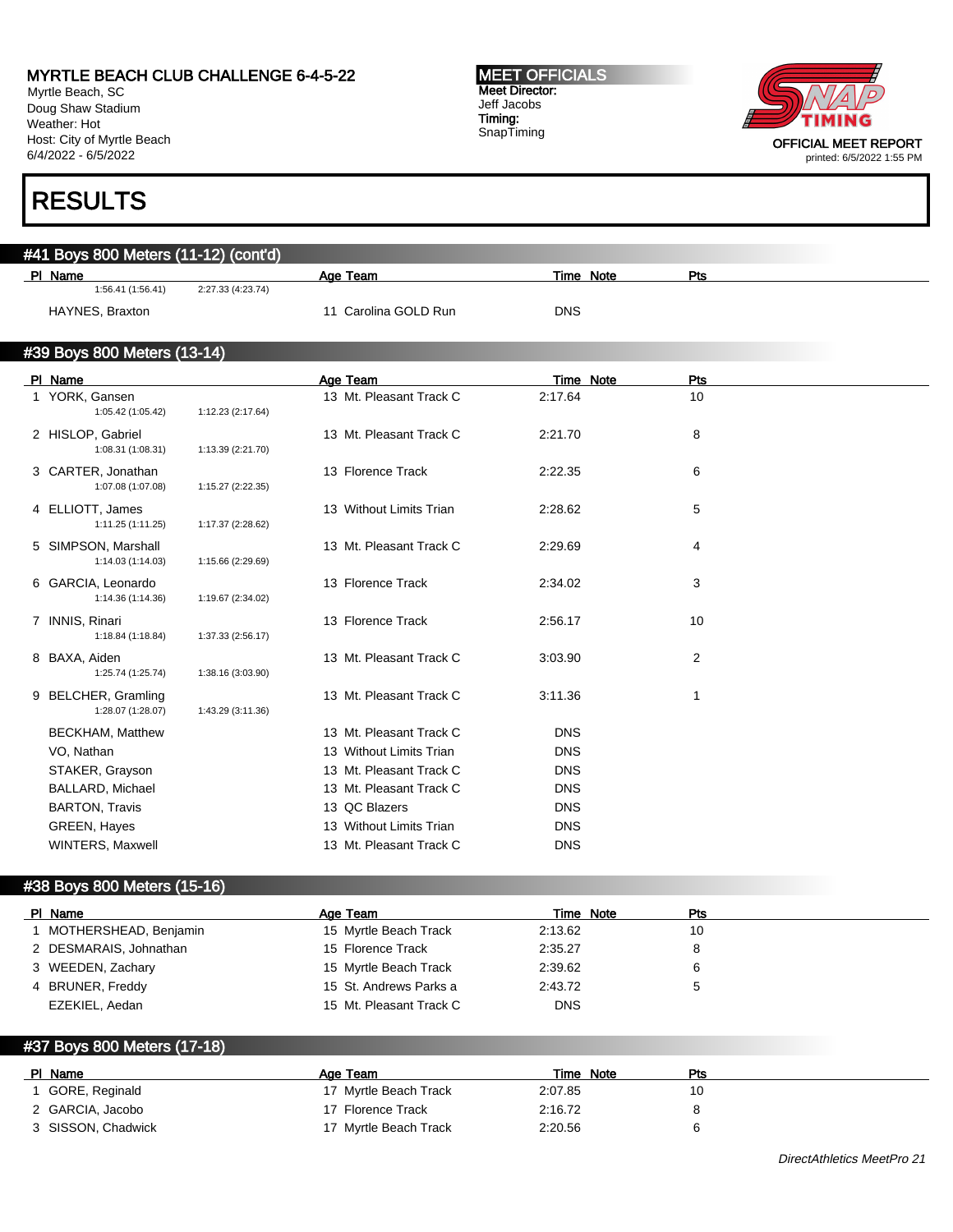Myrtle Beach, SC Doug Shaw Stadium Weather: Hot Host: City of Myrtle Beach 6/4/2022 - 6/5/2022

#### MEET OFFICIALS Meet Director: Jeff Jacobs Timing: **SnapTiming**



## RESULTS

## #37 Boys 800 Meters (17-18) (cont'd) PI Name **Age Team Age Team Time Note** Pts MOHR, Nicholas 17 Myrtle Beach Track DNS #51 Boys 1500 Meters (8 & Under) Pl Name Age Team AG Time Note Pts 1 BOSSERT, Tyler 10 **10 CMSSERT, Tyler 10** 2 Mt. Pleasant Track 8 & 6:14.96 10 2 MERCER, Miles 6 Mt. Pleasant Track 8 & 7:10.80 8 8 NEAR, Daniel 7 Lexington County 8 & DNS MOBLEY, Jack 7 St. Andrews Parks 8 & DNS #54 Boys 1500 Meters (9-10) Pl Name Age Team Time Note Pts 1 OSTRANDER, Chase 9 Mt. Pleasant Track C 5:35.20 10 2 WHICHARD, Evan 8 8 Mt. Pleasant Track C 5:42.39 8 8 3 LOFTIS, Hunter 6 COMPUTER 19 Mt. Pleasant Track C 5:54.99 6 4 RICHARDSON, Carter 19 Mt. Pleasant Track C 6:04.81 5 5 HINES, Eli 9 Mt. Pleasant Track C 6:07.21 4 6 CHAPMAN, Nolan 9 Mt. Pleasant Track C 6:43.05 3 7 MICHI, Matthew 9 Mt. Pleasant Track C 6:57.33 2 8 ALEXANDER, William 1 and 1 9 Sumter Speed 6:58.26 1 9 SANDOVAL, Christian 9 Unattached 7:05.53 10 FOUSHEE, Sam 9 City of Charleston S 7:06.78 TEEPLE, Jack 9 St. Andrews Parks a DNS ESTEP, Hudson 9 Without Limits Trian DNS #52 Boys 1500 Meters (11-12) PI Name **Age Team Age Team Time Note** Pts 1 ALLENSPACH, Tyler 11 Mt. Pleasant Track C 5:05.28 10 56.39 (56.39) 1:24.94 (2:21.33) 1:25.94 (3:47.26) 1:18.03 (5:05.28) 2 CLEWLEY, Gavin **11 Without Limits Trian** 5:10.38 8 8 58.65 (58.65) 1:26.12 (2:24.76) 1:25.28 (3:50.04) 1:20.34 (5:10.38) 3 AMANI, Andrew 6 **11 Mt. Pleasant Track C** 5:43.35 6 1:01.08 (1:01.08) 1:36.97 (2:38.04) 1:36.07 (4:14.11) 1:29.24 (5:43.35) 4 MIEDEMA, Lucas 6 11 Lexington County Wi 5:44.68 5 1:01.23 (1:01.23) 1:38.29 (2:39.52) 1:35.79 (4:15.30) 1:29.38 (5:44.68) 5 RAMIREZ, Nicholas 11 Mt. Pleasant Track C 6:01.37 4 1:08.13 (1:08.13) 1:39.21 (2:47.33) 1:41.71 (4:29.04) 1:32.33 (6:01.37) 6 CASON, John 11 Mt. Pleasant Track C 6:02.01 3 1:07.42 (1:07.42) 1:40.38 (2:47.79) 1:41.60 (4:29.39) 1:32.63 (6:02.01) 7 VELMURUGAN, Siva 11 Without Limits Trian 6:38.38 2 2 1:08.34 (1:08.34) 1:39.69 (2:48.02) 1:48.27 (4:36.28) 2:02.10 (6:38.38) 8 TEEPLE, Michael 11 St. Andrews Parks a 6:41.33 1 1:04.75 (1:04.75) 1:51.89 (2:56.63) 2:03.76 (5:00.38) 1:40.96 (6:41.33)

9 JARVIS, Robert 11 Mt. Pleasant Track C 6:50.83 1:15.70 (1:15.70) 1:55.38 (3:11.08) 1:56.97 (5:08.04) 1:42.80 (6:50.83)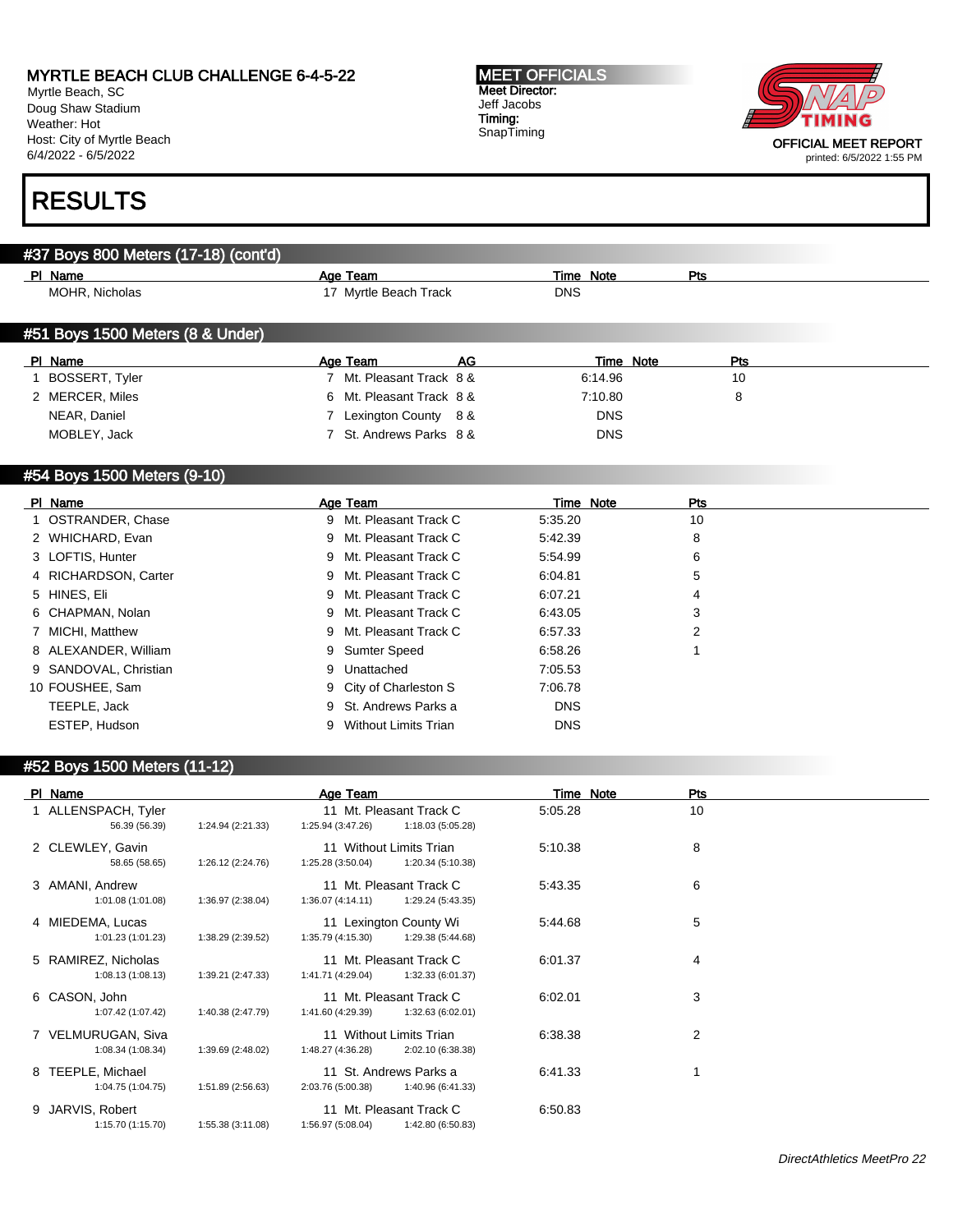Myrtle Beach, SC Doug Shaw Stadium Weather: Hot Host: City of Myrtle Beach 6/4/2022 - 6/5/2022

#### MEET OFFICIALS Meet Director: Jeff Jacobs Timing: SnapTiming



## RESULTS

## #52 Boys 1500 Meters (11-12) (cont'd)

| PI Name             |                   | Age Team          |                         | Time Note  | <b>Pts</b> |  |
|---------------------|-------------------|-------------------|-------------------------|------------|------------|--|
| 10 MILLIRON, Mason  |                   |                   | 11 Mt. Pleasant Track C | 6:57.30    |            |  |
| 1:13.37(1:13.37)    | 1:56.57 (3:09.94) | 1:59.89 (5:09.82) | 1:47.49 (6:57.30)       |            |            |  |
| 11 BONNER, Benjamin |                   |                   | 11 Mt. Pleasant Track C | 6:59.25    |            |  |
| 1:13.12(1:13.12)    | 1:56.61 (3:09.73) | 1:59.91 (5:09.64) | 1:49.61 (6:59.25)       |            |            |  |
| 12 PITTS, Oliver    |                   |                   | 11 St. Andrews Parks a  | 7:14.02    |            |  |
| 1:16.34(1:16.34)    | 2:01.26 (3:17.60) | 1:57.57 (5:15.16) | 1:58.86 (7:14.02)       |            |            |  |
| 13 VALIND, Jackson  |                   |                   | 11 City of Charleston S | 8:16.13    |            |  |
| 1:15.91 (1:15.91)   | 2:11.71 (3:27.62) | 2:26.13 (5:53.75) | 2:22.39 (8:16.13)       |            |            |  |
| SIMPSON, Oliver     |                   |                   | 11 Mt. Pleasant Track C | <b>DNS</b> |            |  |

## #49 Boys 1500 Meters (13-14)

| PI Name                                     |                   | Age Team                                                          |            | <b>Time Note</b><br>Pts |  |
|---------------------------------------------|-------------------|-------------------------------------------------------------------|------------|-------------------------|--|
| 1 HISLOP, Gabriel<br>52.66 (52.66)          | 1:15.70 (2:08.35) | 13 Mt. Pleasant Track C<br>1:18.20 (3:26.55)<br>1:16.97 (4:43.51) | 4:43.51    | 10                      |  |
| 2 ELLIOTT, James<br>53.50 (53.50)           | 1:21.45 (2:14.95) | 13 Without Limits Trian<br>1:22.41 (3:37.35)<br>1:17.83 (4:55.17) | 4:55.17    | 8                       |  |
| 3 CARTER, Jonathan<br>54.66 (54.66)         | 1:22.96 (2:17.61) | 13 Florence Track<br>1:25.86 (3:43.47)<br>1:26.07 (5:09.53)       | 5:09.53    | 6                       |  |
| 4 GARCIA, Leonardo<br>53.80 (53.80)         | 1:24.69 (2:18.48) | 13 Florence Track<br>1:31.74 (3:50.22)<br>1:29.73 (5:19.95)       | 5:19.95    | 5                       |  |
| 5 HUNTINGTON, Benjamin<br>1:02.80 (1:02.80) | 1:28.48 (2:31.27) | 13 Mt. Pleasant Track C<br>1:30.96 (4:02.23)<br>1:26.94 (5:29.16) | 5:29.16    | 4                       |  |
| 6 BLONSHINE, Tyler<br>1:01.72 (1:01.72)     | 1:31.92 (2:33.64) | 13 Mt. Pleasant Track C<br>1:35.40 (4:09.04)<br>1:20.92 (5:29.95) | 5:29.95    | 3                       |  |
| 7 ISOM, Gibbs<br>1:00.98 (1:00.98)          | 1:32.81 (2:33.78) | 13 St. Andrews Parks a<br>1:41.20 (4:14.98)<br>1:38.47 (5:53.45)  | 5:53.45    | $\overline{2}$          |  |
| 8 BAXA, Aiden<br>1:04.19 (1:04.19)          | 1:40.62 (2:44.81) | 13 Mt. Pleasant Track C<br>1:46.68 (4:31.49)<br>1:45.22 (6:16.70) | 6:16.70    |                         |  |
| STAKER, Grayson                             |                   | 13 Mt. Pleasant Track C                                           | <b>DNS</b> |                         |  |
| <b>TEACHMAN, Zachary</b>                    |                   | 13 Mt. Pleasant Track C                                           | <b>DNS</b> |                         |  |
| <b>BECKHAM, Matthew</b>                     |                   | 13 Mt. Pleasant Track C                                           | <b>DNS</b> |                         |  |
| <b>GREEN, Hayes</b>                         |                   | 13 Without Limits Trian                                           | <b>DNS</b> |                         |  |
| VO. Nathan                                  |                   | 13 Without Limits Trian                                           | <b>DNS</b> |                         |  |
| <b>CURL, Andrew</b>                         |                   | 13 Mt. Pleasant Track C                                           | <b>DNS</b> |                         |  |
| WINTERS, Maxwell                            |                   | 13 Mt. Pleasant Track C                                           | <b>DNS</b> |                         |  |
| SIMPSON, Marshall                           |                   | 13 Mt. Pleasant Track C                                           | <b>DNS</b> |                         |  |

## #53 Boys 1500 Meters (15-16)

| PI Name                 | Age Team               | Time Note | Pts |  |
|-------------------------|------------------------|-----------|-----|--|
| 1 WAITE, Emory          | 15 Unattached          | 4:23.62   |     |  |
| 2 BRAHIM, Marc          | 15 55-Unattached       | 4:35.04   | 10  |  |
| 3 MOTHERSHEAD, Benjamin | 15 Myrtle Beach Track  | 4:52.84   | 8   |  |
| 4 DESMARAIS, Johnathan  | 15 Florence Track      | 5:21.24   | 6   |  |
| 5 HIDER, Charlie        | 15 St. Andrews Parks a | 5:25.11   |     |  |
| 6 WEEDEN, Zachary       | 15 Myrtle Beach Track  | 5:27.44   |     |  |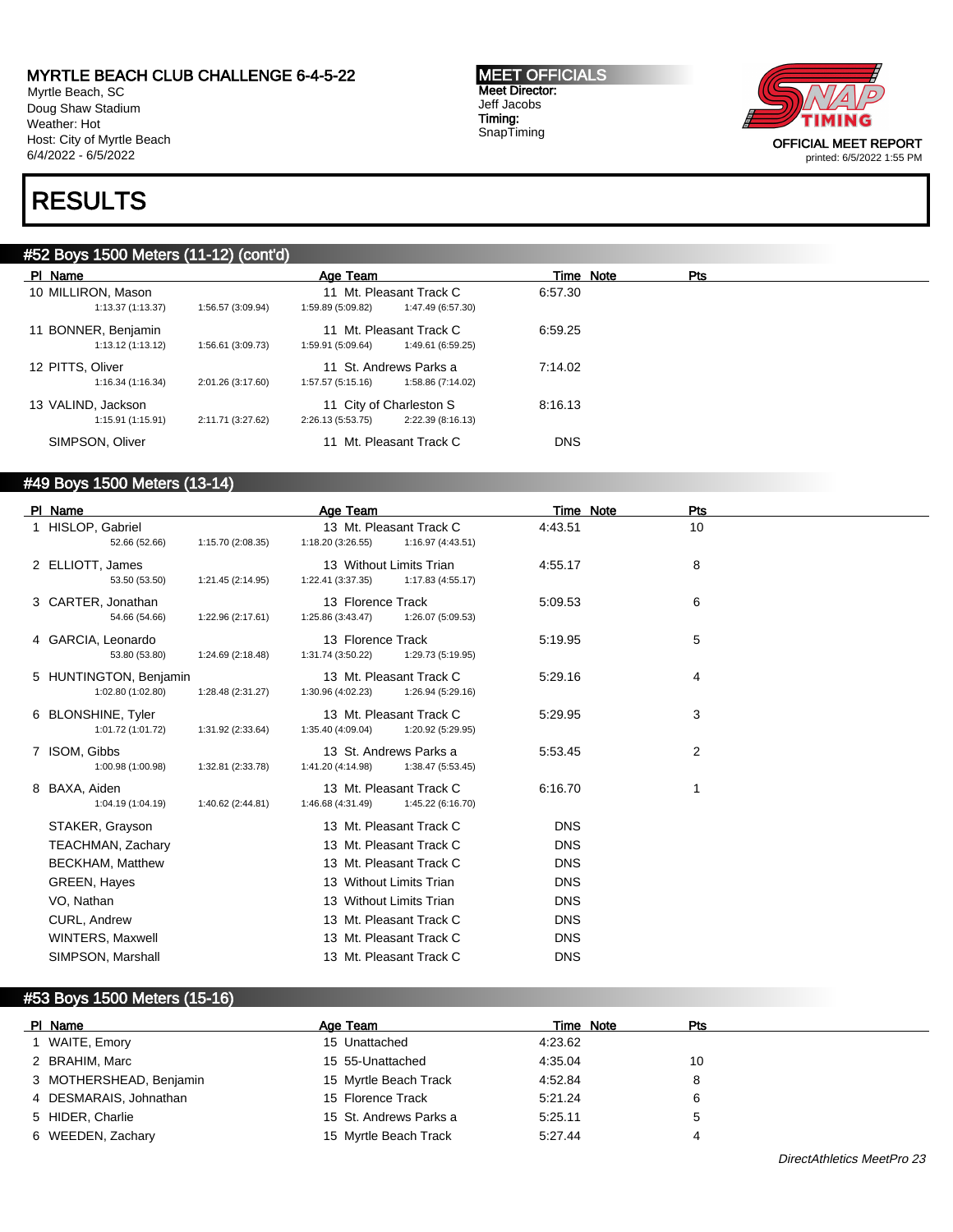Myrtle Beach, SC Doug Shaw Stadium Weather: Hot Host: City of Myrtle Beach 6/4/2022 - 6/5/2022

#### MEET OFFICIALS Meet Director: Jeff Jacobs Timing: SnapTiming



## RESULTS

| #53 Boys 1500 Meters (15-16) (cont'd) |                         |            |            |                            |
|---------------------------------------|-------------------------|------------|------------|----------------------------|
| PI Name                               | Age Team                | Time Note  | Pts        |                            |
| 7 BRUNER, Freddy                      | 15 St. Andrews Parks a  | 5:30.03    | 3          |                            |
|                                       |                         |            |            |                            |
| #50 Boys 1500 Meters (17-18)          |                         |            |            |                            |
| PI Name                               | Age Team                | Time Note  | Pts        |                            |
| 1 SMITH, Connor                       | 17 Sumter Speed         | 4:14.07    | 10         |                            |
| 2 EPPS, Nicholas                      | 17 13-Unattached        | 4:16.22    | 8          |                            |
| 3 SISSON, Chadwick                    | 17 Myrtle Beach Track   | 4:45.68    | 6          |                            |
| 4 GARCIA, Jacobo                      | 17 Florence Track       | 4:45.77    | 5          |                            |
| MOHR, Nicholas                        | 17 Myrtle Beach Track   | <b>DNS</b> |            |                            |
|                                       |                         |            |            |                            |
| #62 Boys 3000 Meters (11-12)          |                         |            |            |                            |
| PI Name                               | Age Team                | Time Note  | Pts        |                            |
| 1 CLEWLEY, Gavin                      | 11 Without Limits Trian | 10:35.58   | 10         |                            |
| 2 ALLENSPACH, Tyler                   | 11 Mt. Pleasant Track C | 10:48.06   | 8          |                            |
| 3 JOHNSON, Dylan                      | 11 Mt. Pleasant Track C | 11:34.04   | 6          |                            |
| 4 MIEDEMA, Lucas                      | 11 Lexington County Wi  | 11:47.95   | 5          |                            |
| 5 CASON, John                         | 11 Mt. Pleasant Track C | 12:48.08   | 4          |                            |
| 6 LOFTIS, Thomas                      | 11 Mt. Pleasant Track C | 13:10.76   | 3          |                            |
| DOOLEY IV, Albert                     | 11 Lexington County Wi  | <b>DNS</b> |            |                            |
|                                       |                         |            |            |                            |
| #64 Boys 3000 Meters (13-14)          |                         |            |            |                            |
| PI Name                               | Age Team                | Time Note  | Pts        |                            |
| 1 ELLIOTT, James                      | 13 Without Limits Trian | 9:58.11    | 10         |                            |
| 2 WINTERS, Maxwell                    | 13 Mt. Pleasant Track C | 10:26.97   | 8          |                            |
| 3 SIMPSON, Marshall                   | 13 Mt. Pleasant Track C | 11:03.01   | 6          |                            |
| 4 HUNTINGTON, Benjamin                | 13 Mt. Pleasant Track C | 11:33.06   | 5          |                            |
| 5 BLONSHINE, Tyler                    | 13 Mt. Pleasant Track C | 11:51.02   | 4          |                            |
| HISLOP, Gabriel                       | 13 Mt. Pleasant Track C | <b>DNF</b> |            |                            |
| <b>TEACHMAN, Zachary</b>              | 13 Mt. Pleasant Track C | <b>DNS</b> |            |                            |
| VO, Nathan                            | 13 Without Limits Trian | <b>DNS</b> |            |                            |
| CURL, Andrew                          | 13 Mt. Pleasant Track C | <b>DNS</b> |            |                            |
| #63 Boys 3000 Meters (15-16)          |                         |            |            |                            |
| PI Name                               | Age Team                | Time Note  | Pts        |                            |
| 1 MOTHERSHEAD, Benjamin               | 15 Myrtle Beach Track   | 11:03.29   | 10         |                            |
| 2 BRUNER, Freddy                      | 15 St. Andrews Parks a  | 12:02.44   | 8          |                            |
| 3 HIDER, Charlie                      | 15 St. Andrews Parks a  | 12:02.70   | 6          |                            |
| 4 DESMARAIS, Johnathan                | 15 Florence Track       | 12:09.32   | 5          |                            |
| <b>BRAHIM, Marc</b>                   | 15 55-Unattached        | <b>DNS</b> |            |                            |
| #61 Boys 3000 Meters (17-18)          |                         |            |            |                            |
| PI Name                               | Age Team                | Time Note  | <u>Pts</u> |                            |
| 1 SMITH, Connor                       | 17 Sumter Speed         | 9:39.99    | 10         |                            |
|                                       |                         |            |            | DirectAthletics MeetPro 24 |
|                                       |                         |            |            |                            |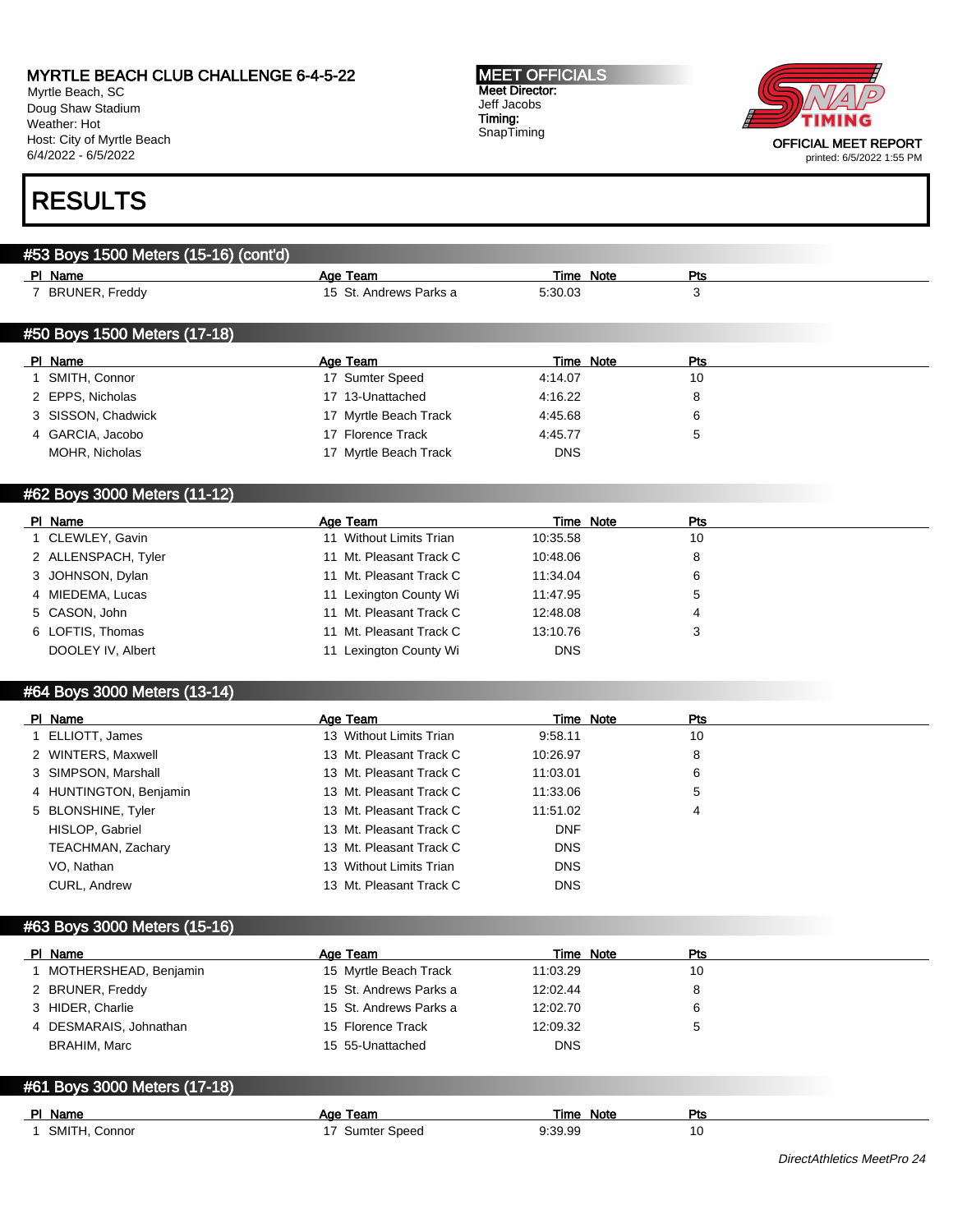Myrtle Beach, SC Doug Shaw Stadium Weather: Hot Host: City of Myrtle Beach 6/4/2022 - 6/5/2022

#### MEET OFFICIALS Meet Director: Jeff Jacobs Timing: **SnapTiming**



## RESULTS

| #61 Boys 3000 Meters (17-18) (cont'd) |            |     |  |  |
|---------------------------------------|------------|-----|--|--|
| Age Team                              | Time Note  | Pts |  |  |
| 17 Florence Track                     | 10:24.60   |     |  |  |
| 17 Myrtle Beach Track                 | 10:48.93   | 6   |  |  |
| 17 Myrtle Beach Track                 | <b>DNS</b> |     |  |  |
|                                       |            |     |  |  |

## #68 Boys 80m Hurdles [30"- 11-12] (11-12)

### 9:05 AM (Day 1):

| .                 |                         |            |     |  |
|-------------------|-------------------------|------------|-----|--|
|                   | Wind: (+0.0)            |            |     |  |
| PI Name           | Age Team                | Time Note  | Pts |  |
| 1 HOLMES, Gabriel | 11 Mt. Pleasant Track C | 15.47      | 10  |  |
| 2 JACKSON, Connor | 11 Mt. Pleasant Track C | 16.43      | 8   |  |
| 3 DOUGLAS, Josiah | 11 QC Blazers           | 17.43      | 6   |  |
| 4 RICE, David     | 11 St. Andrews Parks a  | 18.80      | 5   |  |
| 5 MILLIRON, Mason | 11 Mt. Pleasant Track C | 22.20      | 4   |  |
| FLEMING, Steven   | 11 QC Blazers           | <b>DNS</b> |     |  |
| MERKLINGER, Max   | 11 Mt. Pleasant Track C | <b>DNS</b> |     |  |
|                   |                         |            |     |  |

## #70 Boys 100m Hurdles [33"- 13-14] (13-14)

#### 9:25 AM (Day 1):

|                    | Wind: $(+0.0)$          |            |     |  |
|--------------------|-------------------------|------------|-----|--|
| PI Name            | Age Team                | Time Note  | Pts |  |
| 1 GLASSBERG, Jacob | 13 Mt. Pleasant Track C | 19.75      | 10  |  |
| 2 LAUER, Aiden     | 13 St. Andrews Parks a  | 23.92      |     |  |
| STRAPP, Elijah     | 13 St. Andrews Parks a  | <b>DNS</b> |     |  |
| ROBINSON, Zakhari  | 13 Florence Track       | <b>DNS</b> |     |  |

## #75 Boys 110m Hurdles [39"- 15-16] (15-16)

|                    | Wind: (+0.0)            |           |                 |
|--------------------|-------------------------|-----------|-----------------|
| PI Name            | Age Team                | Time Note | D <sub>fc</sub> |
| DE BARROS, Matthew | 15 Mt. Pleasant Track C | 20.29     | 10              |

## #74 Boys 110m Hurdles [39"- 17-18] (17-18)

|                   | Wind: (+1.1)      |           |     |  |
|-------------------|-------------------|-----------|-----|--|
| PI Name           | Age Team          | Time Note | Pts |  |
| MCWHITE, Tyae     | 18 Florence Track | 14.44     | 10  |  |
| 2 JOHNSON, Jabray | 17 Florence Track | 15.31     |     |  |
| 3 WILSON, Tristan | 17 Florence Track | 17.33     | h   |  |

## #76 Boys 200m Hurdles [30"- 11-12] (11-12)

|                 | Wind: (-3.2)         |           |     |  |
|-----------------|----------------------|-----------|-----|--|
| PI Name         | Age Team             | Time Note | Pts |  |
| HOLMES, Gabriel | Mt. Pleasant Track C | 34.07     | 10  |  |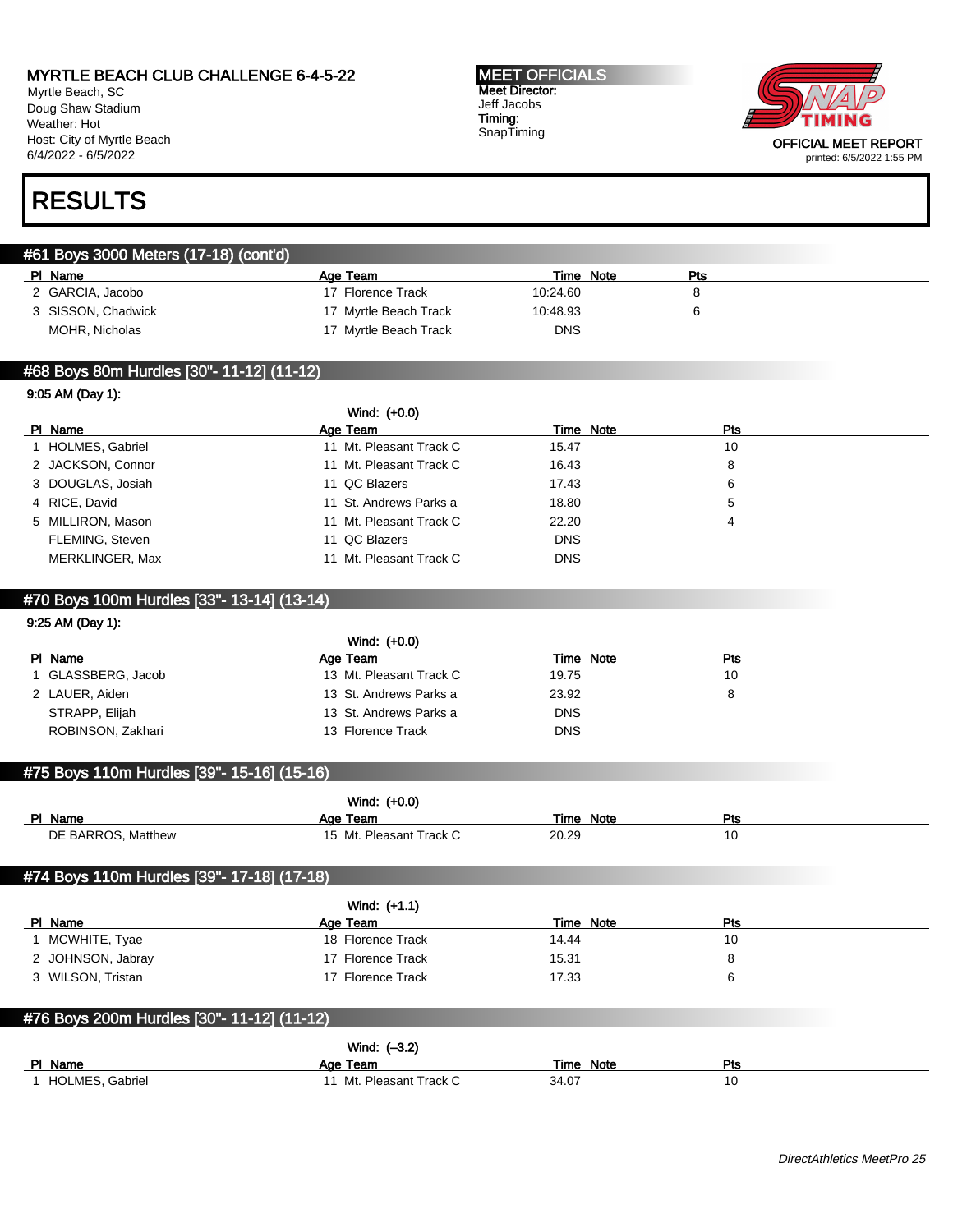Myrtle Beach, SC Doug Shaw Stadium Weather: Hot Host: City of Myrtle Beach 6/4/2022 - 6/5/2022

#### MEET OFFICIALS Meet Director: Jeff Jacobs Timing: SnapTiming



## RESULTS

| #77 Boys 200m Hurdles [30"- 13-14] (13-14) |                   |                   |                                            |            |            |                              |                  |         |            |     |  |
|--------------------------------------------|-------------------|-------------------|--------------------------------------------|------------|------------|------------------------------|------------------|---------|------------|-----|--|
|                                            |                   |                   | Wind: (-3.2)                               |            |            |                              |                  |         |            |     |  |
| PI Name                                    |                   | Age Team          |                                            |            |            |                              | Time Note        |         |            | Pts |  |
| 1 GLASSBERG, Jacob                         |                   |                   | 13 Mt. Pleasant Track C                    |            |            | 33.30                        |                  |         |            | 10  |  |
| 2 LAUER, Aiden                             |                   |                   | 13 St. Andrews Parks a                     |            |            | 40.95                        |                  |         |            | 8   |  |
| #80 Boys 400m Hurdles [36"- 15-16] (15-16) |                   |                   |                                            |            |            |                              |                  |         |            |     |  |
| PI Name                                    |                   | Age Team          |                                            |            |            |                              | Time Note        |         | Pts        |     |  |
| 1 CLARY, Tyrone                            |                   |                   | 15 Mt. Pleasant Track C                    |            |            | 1:10.65                      |                  |         | 10         |     |  |
| DE BARROS, Matthew                         |                   |                   | 15 Mt. Pleasant Track C                    |            |            | <b>DNS</b>                   |                  |         |            |     |  |
| #81 Boys 400m Hurdles [36"- 17-18] (17-18) |                   |                   |                                            |            |            |                              |                  |         |            |     |  |
| PI Name                                    |                   | Age Team          |                                            |            |            |                              | Time Note        |         | Pts        |     |  |
| 1 WILSON, Tristan                          |                   |                   | 17 Florence Track                          |            |            | 1:02.92                      |                  |         | 10         |     |  |
| #83 Boys 2000m Steeple (17-18)             |                   |                   |                                            |            |            |                              |                  |         |            |     |  |
| 12:45 PM (Day 2):                          |                   |                   |                                            |            |            |                              |                  |         |            |     |  |
| PI Name<br>1 MOMOLA, Evan                  |                   | Age Team          | 18 55-Unattached                           |            |            | 7:41.65                      | <b>Time Note</b> |         | Pts<br>10  |     |  |
| 1:23.09 (1:23.09)                          | 1:29.60 (2:52.68) | 1:34.50 (4:27.18) | 1:38.13 (6:05.31)                          |            |            | 1:36.35 (7:41.65)            |                  |         |            |     |  |
| 2 SISSON, Chadwick<br>1:23.05 (1:23.05)    | 1:29.60 (2:52.64) | 1:35.70 (4:28.34) | 17 Myrtle Beach Track<br>1:48.66 (6:16.99) |            |            | 7:57.13<br>1:40.14 (7:57.13) |                  |         | 8          |     |  |
| MOHR, Nicholas                             |                   |                   | 17 Myrtle Beach Track                      |            |            | <b>DNS</b>                   |                  |         |            |     |  |
| #90 Boys High Jump (9-10)                  |                   |                   |                                            |            |            |                              |                  |         |            |     |  |
| 10:30 AM (Day 2):                          |                   |                   |                                            |            |            |                              |                  |         |            |     |  |
| PI Name                                    | Age Team          |                   | <b>Mark</b>                                | 1.00       | 1.05       | 1.10                         | 1.15             | 1.20    | 1.25       |     |  |
| 1 SARGENT, Christian                       | 9 Carolina GOL    |                   | 1.20m $3'$ 11 $\frac{1}{4}$                | PPP        | $\circ$    | $\circ$                      | $\circ$          | $\circ$ | <b>XXX</b> |     |  |
| 2 ALBERICO, Matthew                        | 9 Mt. Pleasant    |                   | 1.20m $3'$ 11 $\frac{1}{4}$                | XXO        | $\circ$    | $\circ$                      | O                | XO      | <b>XXX</b> |     |  |
| 3 MATHESON, Shawn                          | 9 Mt. Pleasant    |                   | 1.05m $3'5''$                              | XO         | XO         | <b>XXX</b>                   |                  |         |            |     |  |
| 4 LAUER, Leo                               | 9 St. Andrews     |                   | 1.00m $3'3'4$                              | $\circ$    | <b>XXX</b> |                              |                  |         |            |     |  |
| 4 BRUNER, John                             | St. Andrews<br>9  |                   | 1.00m 3' 31/4                              | $\circ$    | <b>XXX</b> |                              |                  |         |            |     |  |
| HINES, Eli                                 | Mt. Pleasant<br>9 |                   | <b>NH</b>                                  | <b>XXX</b> |            |                              |                  |         |            |     |  |
| #89 Boys High Jump (11-12)                 |                   |                   |                                            |            |            |                              |                  |         |            |     |  |

#### 10:30 AM (Day 2):

| PI Name             | Age Team        | <b>Mark</b>                 | 1.00       | 1.05       | 1.10       | 1.15 | 1.20 | 1.25       | 1.30       | 1.35       | <b>Pts</b> |
|---------------------|-----------------|-----------------------------|------------|------------|------------|------|------|------------|------------|------------|------------|
| 1 ALLENSPACH, Tyler | 11 Mt. Pleasant | 1.30m 4′ 31⁄4               | PPP.       | <b>PPP</b> | <b>PPP</b> | XO   |      | XO         | XO         | <b>XXX</b> | 10         |
| 2 MCKINSTRY, Jevre  | 11 Mt. Pleasant | 1.30m 4′ 31⁄4               | <b>PPP</b> | <b>PPP</b> | O          |      | XO   | XXO        | XXO        | XXX        | 8          |
| 3 MALONE, Jahmari   | 11 Mt. Pleasant | 1.25m 4' 1 $\frac{1}{4}$    | <b>PPP</b> | <b>PPP</b> | <b>PPP</b> | XO   | XO   | $\circ$    | <b>XXX</b> |            | 6          |
| 4 LOFTIS, Thomas    | 11 Mt. Pleasant | 1.20m 3' 111⁄4              | <b>PPP</b> | O          | O          | O    |      | <b>XXX</b> |            |            | 5          |
| 5 KRAELING, Hampton | 11 Mt. Pleasant | 1.20m 3' 111⁄4              | <b>PPP</b> | O          | O          |      | XXO  | <b>XXX</b> |            |            | 4          |
| 6 RICE, David       | 11 St. Andrews  | 1.15m $3'9'4$               | O          | O          | XO         | XXO  | XXX  |            |            |            | 3          |
| 7 FOUSHEE, Jonah    | 11 Mt. Pleasant | 1.05m $3'$ 5 <sup>1/4</sup> | XO         | <b>XXO</b> | XXX        |      |      |            |            |            | 2          |
| PADGETT, Davis      | 11 Mt. Pleasant | NΗ                          | <b>PPP</b> | <b>PPP</b> | <b>PPP</b> | XXX  |      |            |            |            |            |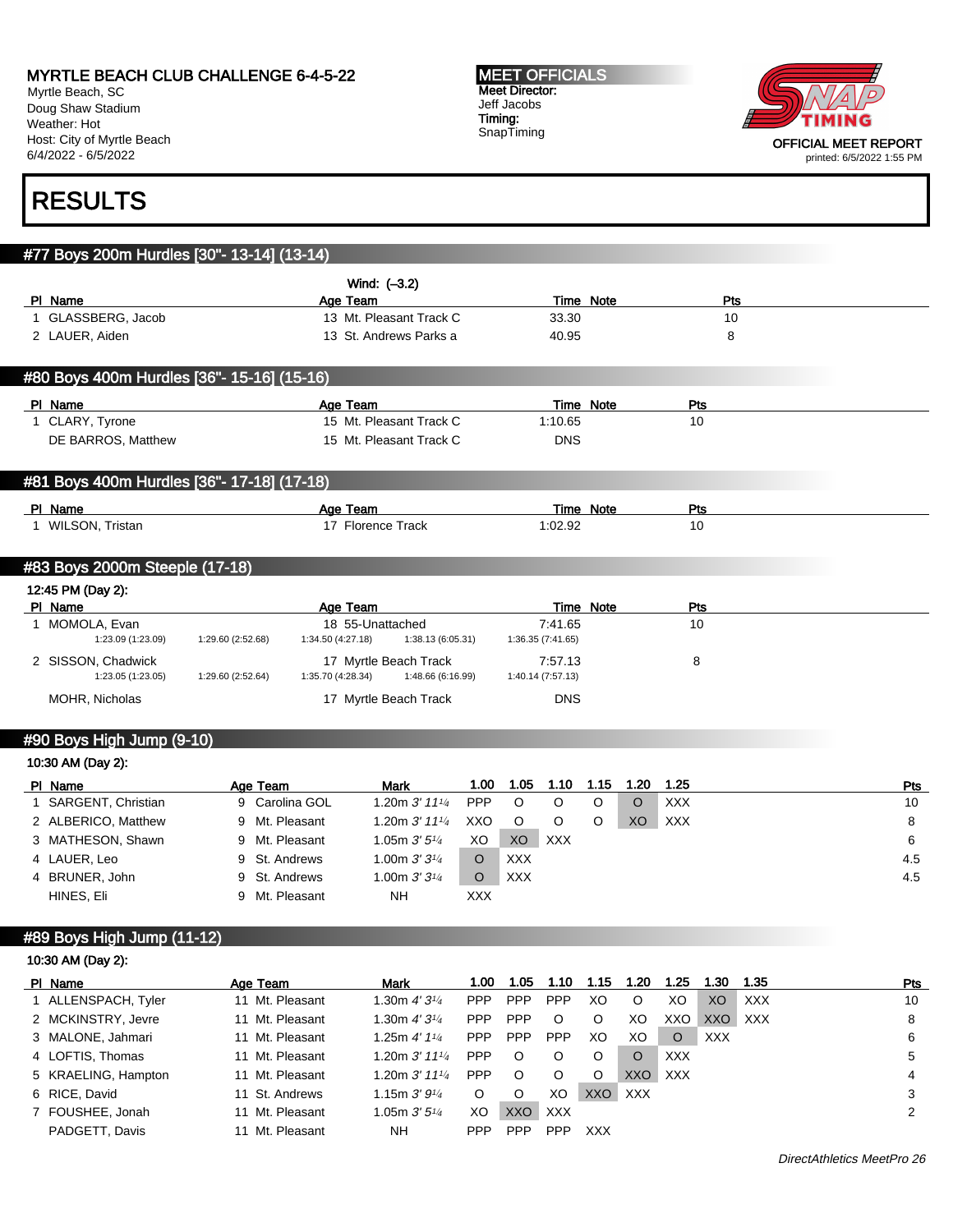Myrtle Beach, SC Doug Shaw Stadium Weather: Hot Host: City of Myrtle Beach 6/4/2022 - 6/5/2022

#### MEET OFFICIALS Meet Director: Jeff Jacobs Timing: **SnapTiming**



## RESULTS

## #89 Boys High Jump (11-12) (cont'd)

11 St. Andrews NH XXX

## #91 Boys High Jump (13-14)

| PI Name                | Age Team        | Mark               | 1.20       | 1.25       | 1.30       | 1.35       | 1.40       | 1.45       | 1.50 | 1.55 | 1.60 | 1.65       | Pts |
|------------------------|-----------------|--------------------|------------|------------|------------|------------|------------|------------|------|------|------|------------|-----|
| 1 CLARY, Kymani        | 13 Mt. Pleasant | 1.60m $5'$ $3"$    | <b>PPP</b> | <b>PPP</b> | <b>PPP</b> | <b>PPP</b> | <b>PPP</b> | <b>PPP</b> | XO.  | XO   | XXO  | <b>XXX</b> | 10  |
| 2 HISLOP, Gabriel      | 13 Mt. Pleasant | l.40m <i>4' 7"</i> | PPP        | XO         | XO         | XO.        |            | XXX        |      |      |      |            |     |
| 3 HUNTINGTON, Benjamin | 13 Mt. Pleasant | 1.30m 4' 31⁄4      | <b>PPP</b> |            |            | XXX        |            |            |      |      |      |            |     |

## #92 Boys High Jump (15-16)

| PI Name          | Age Team        | Mark        | l.30       | 1.35       | 1.40       | 1.45       | 1.50       | 1.55       | 1.60       | 1.65   | 1.70       | 1.75 | Pts |
|------------------|-----------------|-------------|------------|------------|------------|------------|------------|------------|------------|--------|------------|------|-----|
| 1 CLARY, Tyrone  | 15 Mt. Pleasant | .65m 5' 5'' | <b>PPP</b> | <b>PPP</b> | <b>PPP</b> | <b>PPP</b> | <b>PPP</b> | <b>PPP</b> | <b>PPP</b> | $\cap$ | <b>PPP</b> | XXX  |     |
| 2 HIDER, Charlie | 15 St. Andrews  | .40m 4'7''  | XXO        | $\circ$    | XXO        | <b>XXX</b> |            |            |            |        |            |      |     |

## #88 Boys High Jump (17-18)

| PI Name           | Age Team         | Mark                   | 45         | 1.50       | 1.55       | 1.60       | 1.65       | 1.70       | 1.75 | 1.80 | 1.85 | 1.90 | <b>Pts</b> |
|-------------------|------------------|------------------------|------------|------------|------------|------------|------------|------------|------|------|------|------|------------|
| 1 JOHNSON, Jabray | 17 Florence Trac | .85m $6'0^{3/4}$       | <b>PPP</b> | <b>PPP</b> | <b>PPP</b> | <b>PPP</b> | <b>PPP</b> | <b>PPP</b> | XO   |      | XXO  | XXX  | 10         |
| 2 JAMES, Christan | 17 Florence Trac | $^{\prime}$ .75m 5′ 8¾ | <b>PPP</b> | <b>PPP</b> | n          |            | XO         | XXO        |      | XXX  |      |      |            |

## #98 Boys Pole Vault (15-16)

| PI Name                | Age Team        | Mark                       | 2.58       | -2.73      | 2.88       |            | 3.03 3.18  | - 3.33  | 3.48 | 3.63    | 3.78       | - 3.93 | Pts |
|------------------------|-----------------|----------------------------|------------|------------|------------|------------|------------|---------|------|---------|------------|--------|-----|
| SMITH, Sam             | 15 Mt. Pleasant | 3.78m $12' 43'$            | <b>PPP</b> | <b>PPP</b> | <b>PPP</b> | <b>PPP</b> | <b>PPP</b> | $\circ$ | XO   | $\circ$ | XXO        | XXX    |     |
| <b>HENSLEY, Dennis</b> | 15 Mt. Pleasant | 3.63m $11'$ $10^{3/4}$ PPP |            | <b>PPP</b> | <b>PPP</b> | <b>PPP</b> |            |         |      | XXO     | XXX        |        |     |
| WEASE, Gavin           | 15 Mt. Pleasant | 3.63m $11'$ $10^{3/4}$ PPP |            | <b>PPP</b> | <b>PPP</b> | <b>PPP</b> | <b>PPP</b> | O       |      |         | <b>XXX</b> |        |     |
| PI Name                | Age Team        | <b>Mark</b>                | 2.13       | 2.28       | - 2.43     |            |            |         |      |         |            |        | Pts |
| VOLPE, Anthony         | 15 Myrtle Beach | <b>NH</b>                  | <b>XXX</b> |            |            |            |            |         |      |         |            |        |     |

## #99 Boys Pole Vault (17-18)

| Name<br>וח           | Age Team                   | <b>Mark</b>                     | 2.73 | 2.88 | 3.03    | 3.18       |            | 3.33 3.48 3.63 3.78 3.93 |  | 4.26       | Pts     |
|----------------------|----------------------------|---------------------------------|------|------|---------|------------|------------|--------------------------|--|------------|---------|
| MILLET.<br>. Jackson | <sup>17</sup> Mt. Pleasant | 3.93m 12' 10 <sup>3/4</sup> PPP |      |      | PPP PPP | <b>PPP</b> | <b>PPP</b> | xxo                      |  | <b>XXX</b> | ៱<br>ιv |

## #104 Boys Long Jump (8 & Under)

Four Attempts- No Finals

| 11:00 AM (Day 1): |                    |                                        |                                                                  |                           |          |                                       |       |       |             |                          |  |  |
|-------------------|--------------------|----------------------------------------|------------------------------------------------------------------|---------------------------|----------|---------------------------------------|-------|-------|-------------|--------------------------|--|--|
| PI Name           | AG.<br>Age Team    | <b>Mark</b>                            | Rnd 1                                                            | Rnd 2                     | Rnd 3    | Rnd 4                                 | Rnd 5 | Rnd 6 | $F(PI)$ Pts |                          |  |  |
| JACOBS, Camren    | 6 Florence Tra 8 & | $(+0.0)$<br>3.18m $10'5\frac{1}{4}$    | $(+0.0)$                                                         | $2.51 (+0.0)$             |          | $2.25 (+0.0)$ 3.18 (+0.0)             |       |       | $1(1)$ 10   |                          |  |  |
| 2 PADGETT, Isaac  | 7 Mt. Pleasant 8 & | $2.97m$ $9'9''$                        | $(+0.0)$ 2.92 $(+0.0)$ 2.56 $(+0.0)$                             |                           | $(+0.0)$ | $2.97(+0.0)$                          |       |       | 2(1) 8      |                          |  |  |
| 3 BRADLEY, Nathan | 7 Florence Tra 8 & | 2.83m $9'3^{1/2}$                      | $(+0.0)$ 2.83 $(+0.0)$                                           | $(+0.0)$                  |          | $2.61 (+0.0)$ $2.52 (+0.0)$           |       |       | 2(2) 6      |                          |  |  |
| 4 HARRIS, Ty      | 6 Mt. Pleasant 8 & | 2.73m $8'$ 11 $\frac{1}{2}$            | $(+0.0)$ 2.50 $(+0.0)$ 2.56 $(+0.0)$                             |                           |          | $2.53 (+0.0)$ $2.73 (+0.0)$           |       |       | 2(3) 5      |                          |  |  |
| 5 JOHNSON, John   | 8 Myrtle Beach 8 & | $(+0.0)$<br>2.66m $8'8^{3/4}$          |                                                                  | $2.66 (+0.0)$ 2.44 (+0.0) | $(+0.0)$ | $1.79 (+0.0)$                         |       |       | 1(2) 4      |                          |  |  |
| 6 KAYE, Andrew    | 6 Myrtle Beach 8 & | $(+0.0)$<br>2.53m $8'3^{3/4}$          | $(+0.0)$                                                         | $(+0.0)$                  |          | $2.53 (+0.0) 2.53 (+0.0)$             |       |       | $2(4)$ 3    |                          |  |  |
| 7 RIPLEY IV, John | 7 Sumter Spee 8 &  | $(+0.0)$<br>2.28m $7'$ 5 $\frac{3}{4}$ | $(+0.0)$                                                         |                           |          | $1.82 (+0.0)$ 2.28 (+0.0) 2.03 (+0.0) |       |       | $2(5)$ 2    |                          |  |  |
| 8 MICHI, Thomas   | 6 Mt. Pleasant 8 & | $2.18m$ $7'2''$                        | $(+0.0)$ 2.08 $(+0.0)$ 1.96 $(+0.0)$ 2.15 $(+0.0)$ 2.18 $(+0.0)$ |                           |          |                                       |       |       | 2(6)        | $\overline{\phantom{1}}$ |  |  |

DirectAthletics MeetPro 27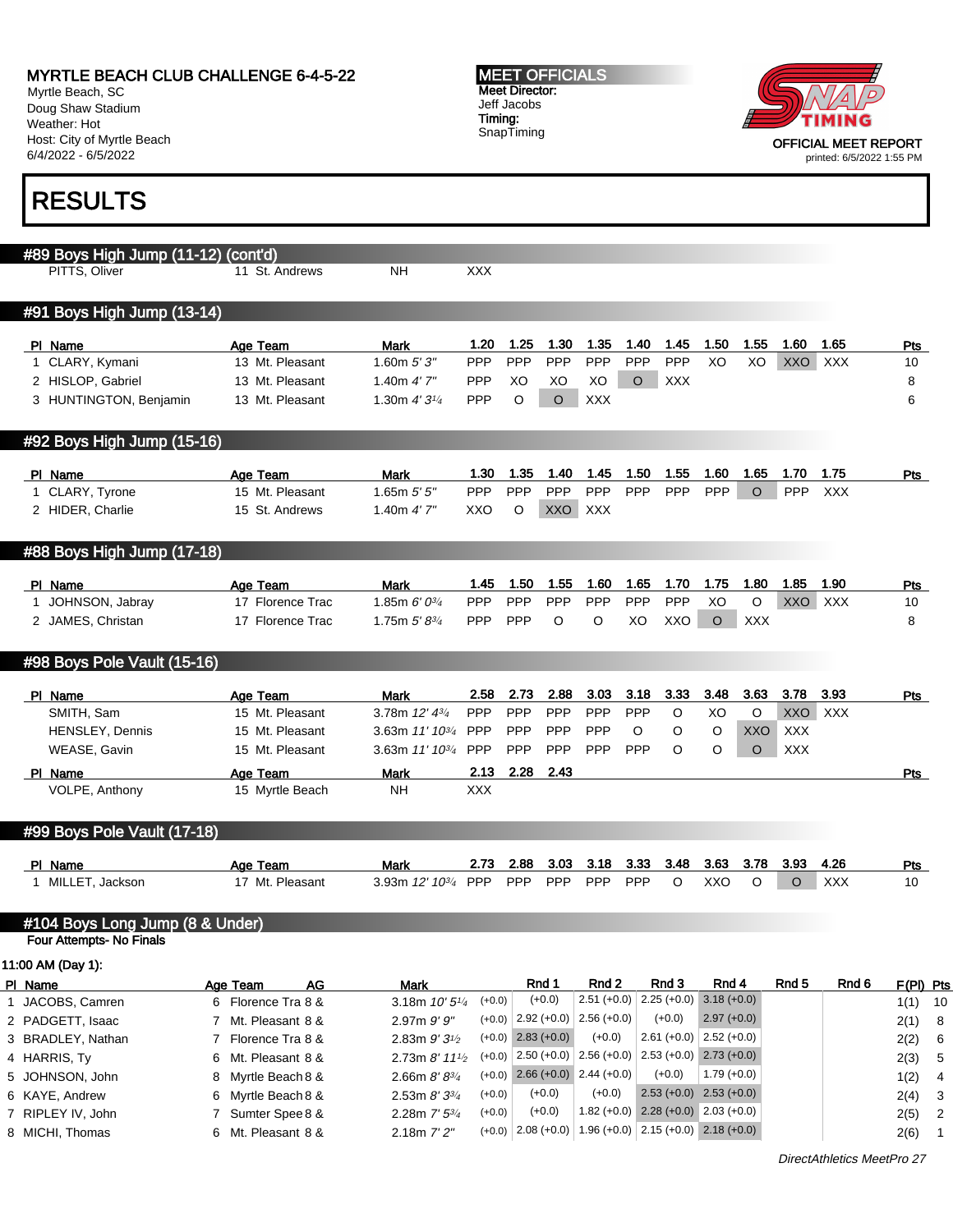Myrtle Beach, SC Doug Shaw Stadium Weather: Hot Host: City of Myrtle Beach 6/4/2022 - 6/5/2022

## RESULTS

## #104 Boys Long Jump (8 & Under) (cont'd)

|  |  | _____             |  |
|--|--|-------------------|--|
|  |  | 11:00 AM (Day 1): |  |

| PI Name                  | Age Team            | AG. | Mark                       |          | Rnd 1                  | Rnd 2         | Rnd 3         | Rnd 4                     | Rnd 5 | Rnd 6 | $F(PI)$ Pts |  |
|--------------------------|---------------------|-----|----------------------------|----------|------------------------|---------------|---------------|---------------------------|-------|-------|-------------|--|
| 9 WASHINGTON II. Antonio | 6 Florence Tra 8 &  |     | $2.08m$ 6' 10"             | $(+0.0)$ | $1.96 (+0.0)$          | $2.03 (+0.0)$ | $2.08 (+0.0)$ | $ 2.07(+0.0) $            |       |       | 1(3)        |  |
| 10 ROWLAND, Michael      | 6 Mt. Pleasant 8 &  |     | 1.99m $6'6'$               | $(+0.0)$ | $(+0.0)$               | $(+0.0)$      | $(+0.0)$      | $1.99 (+0.0)$             |       |       | 1(4)        |  |
| 11 JOHNSON, Isacc        | 6 Florence Tra 8 &  |     | 1.93m $6'$ 4"              | $(+0.0)$ | $(+0.0)$               | $(+0.0)$      | $(+0.0)$      | $1.93(+0.0)$              |       |       | 2(7)        |  |
| 12 PATEL, Vonn           | 6 Mt. Pleasant 8 &  |     | 1.91m $6'3\frac{1}{4}$     | $(+0.0)$ | $1.91 (+0.0)$          | $(+0.0)$      | $1.75 (+0.0)$ | $(+0.0)$                  |       |       | 1(5)        |  |
| 13 JENKS, Alexander      | 6 Mt. Pleasant 8 &  |     | 1.86m $6'$ 1 $\frac{1}{4}$ | $(+0.0)$ | $1.86(+0.0)$           | $1.52 (+0.0)$ |               | $1.55 (+0.0) 1.41 (+0.0)$ |       |       | 2(8)        |  |
| 14 CHAPMAN, Keegan       | 6 Mt. Pleasant 8 &  |     | 1.84m $6'0\frac{1}{2}$     | $(+0.0)$ | $(+0.0)$               | $1.84 (+0.0)$ | 1.81 (+0.0)   | $(+0.0)$                  |       |       | 1(6)        |  |
| 15 SMALL, Bentley        | 6 Mt. Pleasant 8 &  |     | 1.76m $5'$ $9\frac{1}{4}$  | $(+0.0)$ | $1.76(+0.0)$           | $(+0.0)$      | $1.38(+0.0)$  | $(+0.0)$                  |       |       | 1(7)        |  |
| 16 GRAHAM, Connor        | 7 City of Charl 8 & |     | 1.64m $5'$ 4 $\frac{3}{4}$ | $(+0.0)$ | $(+0.0)$               | $1.64 (+0.0)$ | $(+0.0)$      | $(+0.0)$                  |       |       | 1(8)        |  |
| 17 PHILLIPS, Camden      | 6 Florence Tra 8 &  |     | 1.44m $4'8^{3/4}$          |          | $(+0.0)$   1.37 (+0.0) | $1.44 (+0.0)$ | $(+0.0)$      | $(+0.0)$                  |       |       | 2(9)        |  |
| <b>CROMER, Rutledge</b>  | 7 Sumter Spee 8 &   |     | <b>NM</b>                  |          |                        |               |               |                           |       |       |             |  |
| MOBLEY, Jack             | 7 St. Andrews 8 &   |     | <b>DNS</b>                 |          |                        |               |               |                           |       |       |             |  |
| BONDS JR., Dedric        | 6 Carolina GO 8 &   |     | <b>DNS</b>                 |          |                        |               |               |                           |       |       |             |  |
|                          |                     |     |                            |          |                        |               |               |                           |       |       |             |  |

## FLIGHT RESULTS

| PI Name                  |   | Age Team            | AG | Mark                        |          | Rnd 1                                | Rnd 2                                 | Rnd 3                       | Rnd 4         | Rnd 5 |
|--------------------------|---|---------------------|----|-----------------------------|----------|--------------------------------------|---------------------------------------|-----------------------------|---------------|-------|
| Flight 1 of 2            |   |                     |    |                             |          |                                      |                                       |                             |               |       |
| 1 JACOBS, Camren         |   | 6 Florence Tra 8 &  |    | 3.18m 10' 51/4              | $(+0.0)$ | $(+0.0)$                             |                                       | $2.51 (+0.0)$ 2.25 (+0.0)   | $3.18 (+0.0)$ |       |
| 2 JOHNSON, John          |   | 8 Myrtle Beach 8 &  |    | 2.66m $8'8^{3/4}$           | $(+0.0)$ | $2.66 (+0.0)$                        | $2.44 (+0.0)$                         | $(+0.0)$                    | $1.79(+0.0)$  |       |
| 3 WASHINGTON II, Antonio |   | 6 Florence Tra 8 &  |    | $2.08m$ 6' 10"              | $(+0.0)$ | $1.96(+0.0)$                         | $2.03 (+0.0)$                         | $2.08(+0.0)$                | $2.07 (+0.0)$ |       |
| 4 ROWLAND, Michael       | 6 | Mt. Pleasant 8 &    |    | 1.99m $6'6''$               | $(+0.0)$ | $(+0.0)$                             | $(+0.0)$                              | $(+0.0)$                    | $1.99 (+0.0)$ |       |
| 5 PATEL, Vonn            | 6 | Mt. Pleasant 8 &    |    | 1.91m $6'3\frac{1}{4}$      | $(+0.0)$ | $1.91 (+0.0)$                        | $(+0.0)$                              | $1.75 (+0.0)$               | $(+0.0)$      |       |
| 6 CHAPMAN, Keegan        | 6 | Mt. Pleasant 8 &    |    | 1.84m $6'0\frac{1}{2}$      | $(+0.0)$ | $(+0.0)$                             | $1.84 (+0.0)$                         | $1.81 (+0.0)$               | $(+0.0)$      |       |
| 7 SMALL, Bentley         | 6 | Mt. Pleasant 8 &    |    | 1.76m $5'9\frac{1}{4}$      | $(+0.0)$ | $1.76(+0.0)$                         | $(+0.0)$                              | $1.38 (+0.0)$               | $(+0.0)$      |       |
| 8 GRAHAM, Connor         |   | 7 City of Charl 8 & |    | 1.64m $5'$ 4 $\frac{3}{4}$  | $(+0.0)$ | $(+0.0)$                             | $1.64 (+0.0)$                         | $(+0.0)$                    | $(+0.0)$      |       |
| MOBLEY, Jack             |   | 7 St. Andrews 8 &   |    | <b>DNS</b>                  |          |                                      |                                       |                             |               |       |
| BONDS JR., Dedric        |   | 6 Carolina GO 8 &   |    | <b>DNS</b>                  |          |                                      |                                       |                             |               |       |
| Flight 2 of 2            |   |                     |    |                             |          |                                      |                                       |                             |               |       |
| 1 PADGETT, Isaac         |   | 7 Mt. Pleasant 8 &  |    | $2.97m$ $9'$ $9''$          |          | $(+0.0)$ 2.92 $(+0.0)$ 2.56 $(+0.0)$ |                                       | $(+0.0)$                    | $2.97 (+0.0)$ |       |
| 2 BRADLEY, Nathan        |   | 7 Florence Tra 8 &  |    | 2.83m $9'3^{1/2}$           |          | $(+0.0)$ 2.83 $(+0.0)$               | $(+0.0)$                              | $2.61 (+0.0)$               | $2.52(+0.0)$  |       |
| 3 HARRIS, Ty             | 6 | Mt. Pleasant 8 &    |    | 2.73m $8'$ 11 $\frac{1}{2}$ |          | $(+0.0)$ 2.50 $(+0.0)$               | $2.56(+0.0)$                          | $2.53 (+0.0)$ $2.73 (+0.0)$ |               |       |
| 4 KAYE, Andrew           | 6 | Myrtle Beach 8 &    |    | 2.53m $8'3^{3/4}$           | $(+0.0)$ | $(+0.0)$                             | $(+0.0)$                              | $2.53 (+0.0) 2.53 (+0.0)$   |               |       |
| 5 RIPLEY IV, John        |   | Sumter Spee 8 &     |    | 2.28m $7'$ 5 $\frac{3}{4}$  | $(+0.0)$ | $(+0.0)$                             | $1.82 (+0.0)$                         | $2.28 (+0.0)$ $2.03 (+0.0)$ |               |       |
| 6 MICHI, Thomas          | 6 | Mt. Pleasant 8 &    |    | 2.18m $7'2''$               | $(+0.0)$ | $2.08 (+0.0)$                        | $1.96 (+0.0)$                         | $2.15 (+0.0)$               | $2.18 (+0.0)$ |       |
| 7 JOHNSON, Isacc         | 6 | Florence Tra 8 &    |    | 1.93m $6'$ 4"               | $(+0.0)$ | $(+0.0)$                             | $(+0.0)$                              | $(+0.0)$                    | $1.93 (+0.0)$ |       |
| 8 JENKS, Alexander       | 6 | Mt. Pleasant 8 &    |    | 1.86m $6'$ 1 <sup>1/4</sup> | $(+0.0)$ |                                      | $1.86 (+0.0) 1.52 (+0.0) 1.55 (+0.0)$ |                             | $1.41 (+0.0)$ |       |
| 9 PHILLIPS, Camden       | 6 | Florence Tra 8 &    |    | 1.44m $4'8^{3/4}$           |          | $(+0.0)$ 1.37 $(+0.0)$ 1.44 $(+0.0)$ |                                       | $(+0.0)$                    | $(+0.0)$      |       |
| CROMER, Rutledge         |   | 7 Sumter Spee 8 &   |    | <b>NM</b>                   |          |                                      |                                       |                             |               |       |

### #106 Boys Long Jump (9-10) Four Attempts- No Finals

### 11:00 AM (Day 1):

| PI Name            | Age Team       | Mark                                                          | Rnd 1    | Rnd 2                     | Rnd 3    | Rnd 4                                 | Rnd 5 | Rnd 6                      | $F(PI)$ Pts |     |
|--------------------|----------------|---------------------------------------------------------------|----------|---------------------------|----------|---------------------------------------|-------|----------------------------|-------------|-----|
| DOBIAS, Ethan      | 9 Mt. Pleasant | 4.23m $13'$ $10^{1/2}$ (+0.0)                                 |          | $4.23 (+0.0) 4.06 (+0.0)$ | $(+0.0)$ | $(+0.0)$                              |       |                            | 2(1)        | -10 |
| 2 RANDOLPH, Joseph | 9 Mt. Pleasant | $(+0.0)$<br>3.85m $12'$ $7^{3}/_4$                            | $(+0.0)$ | $3.85 (+0.0)$             | $(+0.0)$ | $(+0.0)$                              |       |                            | 2(2)        | - 8 |
| 3 PHAN, Adrian     | 9 Mt. Pleasant | $(+0.0)$<br>$3.73m$ $12'3''$                                  | $(+0.0)$ |                           |          | $3.73 (+0.0)$ 3.49 (+0.0) 3.15 (+0.0) |       |                            | 2(3)        | -6  |
| 4 WHICHARD, Evan   | 9 Mt. Pleasant | 3.59m $11'9^{1/2}$ (+0.0) 3.37 (+0.0) 3.57 (+0.0) 3.59 (+0.0) |          |                           |          | $(+0.0)$                              |       |                            | 2(4)        |     |
|                    |                |                                                               |          |                           |          |                                       |       | DirectAthletics MeetPro 28 |             |     |

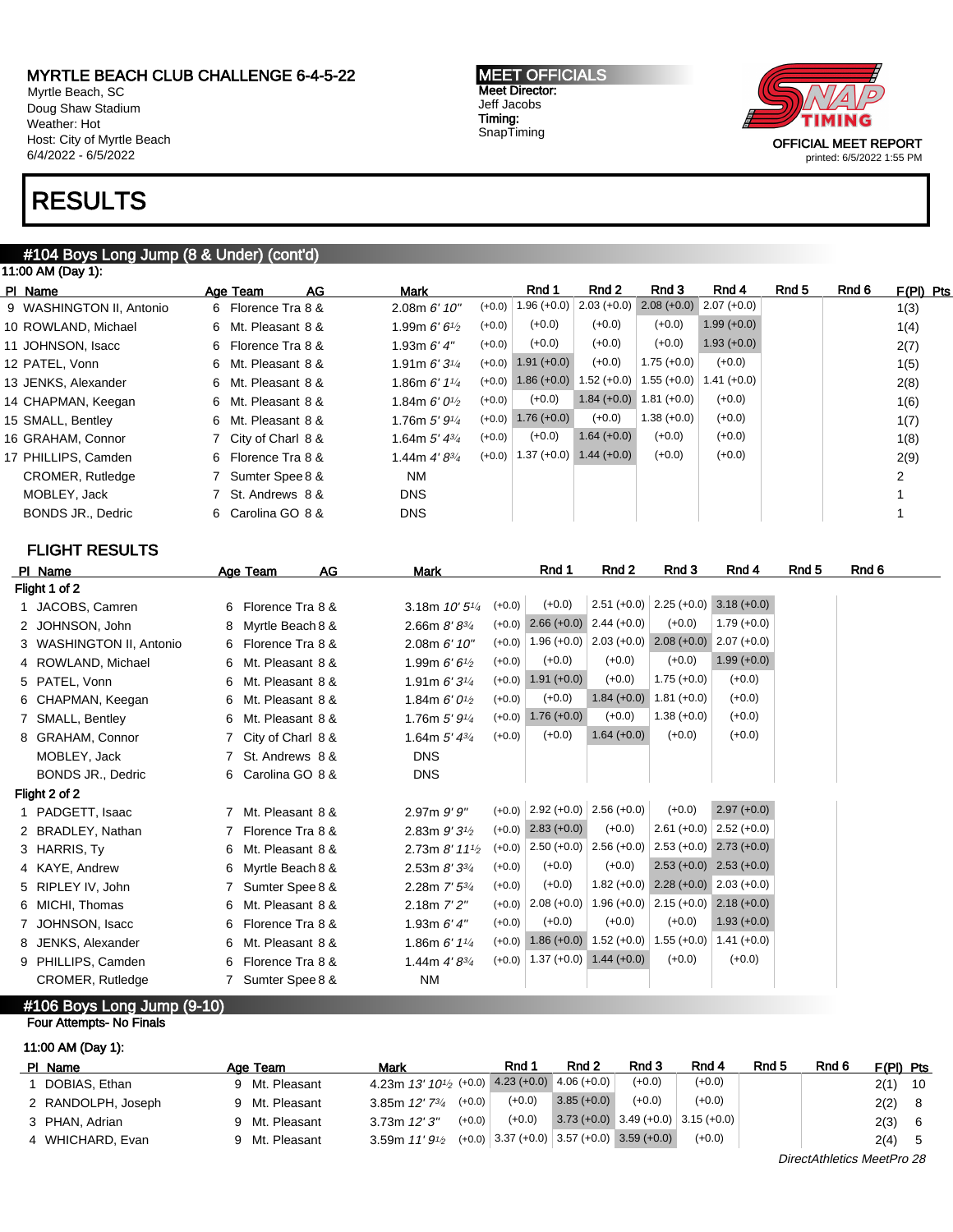Myrtle Beach, SC Doug Shaw Stadium Weather: Hot Host: City of Myrtle Beach 6/4/2022 - 6/5/2022

## RESULTS

## #106 Boys Long Jump (9-10) (cont'd)

| 11:00 AM (Day 1):        |   |                    |                                          |          |               |                                                         |                             |               |       |       |             |                |
|--------------------------|---|--------------------|------------------------------------------|----------|---------------|---------------------------------------------------------|-----------------------------|---------------|-------|-------|-------------|----------------|
| PI Name                  |   | Age Team           | <b>Mark</b>                              |          | Rnd 1         | Rnd 2                                                   | Rnd 3                       | Rnd 4         | Rnd 5 | Rnd 6 | $F(PI)$ Pts |                |
| 5 DAVIS, Kieran          | 9 | Mt. Pleasant       | 3.59m 11' 9 <sup>1</sup> /2              | $(+0.0)$ | $3.34 (+0.0)$ |                                                         | $3.56 (+0.0)$ $3.59 (+0.0)$ | $3.45 (+0.0)$ |       |       | 2(6)        | $\overline{4}$ |
| 6 SMALLS, Amauri         | 9 | St. Andrews        | 3.35m $11'0''$                           |          |               | $(+0.0)$ 2.97 $(+0.0)$ 2.96 $(+0.0)$ 3.35 $(+0.0)$      |                             | $(+0.0)$      |       |       | 2(6)        | 3              |
| 7 MATHESON, Shawn        | 9 | Mt. Pleasant       | 3.16m $10'$ $4\frac{1}{2}$               | $(+0.0)$ |               | $3.16 (+0.0)$ $2.75 (+0.0)$ $3.15 (+0.0)$ $3.16 (+0.0)$ |                             |               |       |       | 2(7)        | $\overline{2}$ |
| 8 SLIGH, Jabari          | 9 | Florence Trac      | 3.05m 10' 01/4                           | $(+0.0)$ |               | $3.05 (+0.0)$ 1.91 (+0.0) 2.85 (+0.0) 2.50 (+0.0)       |                             |               |       |       | 1(1)        | 1              |
| 9 DUBOSE, James          | 9 | Mt. Pleasant       | 2.99m $9'$ $9^{3}/4$                     | $(+0.0)$ |               | $2.99 (+0.0)$ $2.83 (+0.0)$ $2.85 (+0.0)$               |                             | $(+0.0)$      |       |       | 2(8)        |                |
| 10 LAUER, Leo            | 9 | St. Andrews        | 2.92m 9'7"                               | $(+0.0)$ |               | $2.86 (+0.0) 1.65 (+0.0) 2.79 (+0.0) 2.92 (+0.0)$       |                             |               |       |       | 2(9)        |                |
| 11 PLATT, Elijah         | 9 | St. Andrews        | 2.90m $9'6''$                            | $(+0.0)$ |               | $2.79 (+0.0)$ $2.72 (+0.0)$ $2.69 (+0.0)$ $2.90 (+0.0)$ |                             |               |       |       | 2(10)       |                |
| 12 MAYER, Jackson        | 9 | Mt. Pleasant       | 2.84m 9' 4"                              | $(+0.0)$ |               | $2.83 (+0.0)$ $2.66 (+0.0)$ $2.84 (+0.0)$ $2.80 (+0.0)$ |                             |               |       |       | 2(11)       |                |
| 13 RICHARDSON, Carter    | 9 | Mt. Pleasant       | 2.54m $8'4''$                            | $(+0.0)$ | <b>FOUL</b>   | <b>FOUL</b>                                             | $2.54(+0.0)$                | <b>FOUL</b>   |       |       | 1(2)        |                |
| 14 ERUCHALU, Kenenna     | 9 | Florence Trac      | 2.52m 8' 31/4                            | $(+0.0)$ |               | $2.52 (+0.0)$ $2.31 (+0.0)$                             | $2.04 (+0.0)$               | $(+0.0)$      |       |       | 2(12)       |                |
| 15 SANCHEZ, Colin        | 9 | Mt. Pleasant       | 2.50m $8'2^{1/2}$                        | $(+0.0)$ | <b>FOUL</b>   |                                                         | $2.50 (+0.0) 1.93 (+0.0)$   | $1.80 (+0.0)$ |       |       | 1(3)        |                |
| 16 ALEXANDER, William    | 9 | <b>Sumter Spee</b> | 2.48m $8'$ 1 $\frac{3}{4}$               | $(+0.0)$ | $2.32(+0.0)$  | $\vert 2.10 \, (+0.0) \vert 2.34 \, (+0.0) \vert$       |                             | $2.48(+0.0)$  |       |       | 1(4)        |                |
| 17 HUNTINGTON, Charles   | 9 | Mt. Pleasant       | 2.30m $7'$ 6 <sup>1</sup> / <sub>2</sub> | $(+0.0)$ | $2.26 (+0.0)$ | $1.79(+0.0)$                                            | <b>FOUL</b>                 | $2.30 (+0.0)$ |       |       | 1(5)        |                |
| 18 AIKEN, Smith          | 9 | Mt. Pleasant       | 2.19m 7' 2 <sup>1/4</sup>                | $(+0.0)$ | $(+0.0)$      | $1.99(+0.0)$                                            | $(+0.0)$                    | $2.19 (+0.0)$ |       |       | 2(13)       |                |
| 19 HUMPHRIES, Walker     | 9 | Mt. Pleasant       | 2.06m $6'9'4$                            | $(+0.0)$ | $2.05 (+0.0)$ | $2.03 (+0.0)$                                           | $2.06 (+0.0)$               | <b>FOUL</b>   |       |       | 1(6)        |                |
| 20 MILLIRON, Nicholas    | 9 | Mt. Pleasant       | 2.05m $6' 8^{3/4}$                       | $(+0.0)$ | <b>FOUL</b>   | $2.05 (+0.0)$                                           | $1.89(+0.0)$                | <b>FOUL</b>   |       |       | 1(7)        |                |
| 21 STALLBAUMER, Jayden   | 9 | Mt. Pleasant       | 1.93m $6'$ 4"                            | $(+0.0)$ | $1.70 (+0.0)$ | $1.22 (+0.0)$                                           | $1.71 (+0.0)$               | $1.93 (+0.0)$ |       |       | 1(8)        |                |
| 22 EADDY, Noble          | 9 | Myrtle Beach       | 1.83m $6'0''$                            | $(+0.0)$ | <b>PASS</b>   | $1.83 (+0.0)$                                           | <b>PASS</b>                 | <b>PASS</b>   |       |       | 1(9)        |                |
| 23 GONZALEZ, Reik        | 9 | Myrtle Beach       | 1.65 $m 5' 5''$                          | $(+0.0)$ | <b>PASS</b>   | <b>FOUL</b>                                             | <b>FOUL</b>                 | $1.65 (+0.0)$ |       |       | 1(10)       |                |
| 23 SHAW, James           | 9 | Mt. Pleasant       | 1.65m $5'5''$                            | $(+0.0)$ | <b>FOUL</b>   | <b>FOUL</b>                                             | <b>FOUL</b>                 | $1.65 (+0.0)$ |       |       | 1(10)       |                |
| <b>GRIMSLEY, Spencer</b> | 9 | Mt. Pleasant       | <b>NM</b>                                |          |               |                                                         |                             |               |       |       | 2           |                |
| WOOD, Liam               | 9 | Mt. Pleasant       | <b>DNS</b>                               |          |               |                                                         |                             |               |       |       |             |                |
| SMITH, Davian            | 9 | Lexington Co       | <b>DNS</b>                               |          |               |                                                         |                             |               |       |       |             |                |
|                          |   |                    |                                          |          |               |                                                         |                             |               |       |       |             |                |

## FLIGHT RESULTS

| PI Name               |   | Age Team           | Mark                                                |          | Rnd 1                  | Rnd 2         | Rnd 3                       | Rnd 4                                             | Rnd 5 |
|-----------------------|---|--------------------|-----------------------------------------------------|----------|------------------------|---------------|-----------------------------|---------------------------------------------------|-------|
| Flight 1 of 2         |   |                    |                                                     |          |                        |               |                             |                                                   |       |
| 1 SLIGH, Jabari       | 9 | Florence Trac      | 3.05m $10'0^{1/4}$                                  |          | $(+0.0)$ 3.05 $(+0.0)$ |               |                             | 1.91 (+0.0) $\mid$ 2.85 (+0.0) $\mid$ 2.50 (+0.0) |       |
| 2 RICHARDSON, Carter  | 9 | Mt. Pleasant       | 2.54m 8'4''                                         | $(+0.0)$ | <b>FOUL</b>            | <b>FOUL</b>   | $2.54(+0.0)$                | <b>FOUL</b>                                       |       |
| 3 SANCHEZ, Colin      | 9 | Mt. Pleasant       | 2.50m $8'2^{1/2}$                                   | $(+0.0)$ | <b>FOUL</b>            | $2.50 (+0.0)$ | $1.93 (+0.0)$               | $1.80 (+0.0)$                                     |       |
| 4 ALEXANDER, William  | 9 | <b>Sumter Spee</b> | 2.48m $8'$ 1 $\frac{3}{4}$                          | $(+0.0)$ | $2.32 (+0.0)$          | $2.10 (+0.0)$ | $2.34 (+0.0)$               | $2.48 (+0.0)$                                     |       |
| 5 HUNTINGTON, Charles | 9 | Mt. Pleasant       | 2.30m $7'$ 6 <sup>1</sup> / <sub>2</sub>            | $(+0.0)$ | $2.26 (+0.0)$          | $1.79(+0.0)$  | <b>FOUL</b>                 | $2.30 (+0.0)$                                     |       |
| 6 HUMPHRIES, Walker   | 9 | Mt. Pleasant       | 2.06m $6'9'4$                                       | $(+0.0)$ | $2.05 (+0.0)$          | $2.03 (+0.0)$ | $2.06 (+0.0)$               | <b>FOUL</b>                                       |       |
| 7 MILLIRON, Nicholas  | 9 | Mt. Pleasant       | 2.05m $6' 8^{3/4}$                                  | $(+0.0)$ | <b>FOUL</b>            | $2.05 (+0.0)$ | $1.89 (+0.0)$               | <b>FOUL</b>                                       |       |
| 8 STALLBAUMER, Jayden | 9 | Mt. Pleasant       | 1.93m $6'$ 4"                                       | $(+0.0)$ | $1.70 (+0.0)$          | $1.22 (+0.0)$ | $1.71 (+0.0)$               | $1.93 (+0.0)$                                     |       |
| 9 EADDY, Noble        | 9 | Myrtle Beach       | 1.83m $6'0''$                                       | $(+0.0)$ | PASS                   | $1.83 (+0.0)$ | <b>PASS</b>                 | <b>PASS</b>                                       |       |
| 10 GONZALEZ, Reik     |   | 9 Myrtle Beach     | 1.65 $m 5' 5''$                                     | $(+0.0)$ | PASS                   | <b>FOUL</b>   | <b>FOUL</b>                 | $1.65 (+0.0)$                                     |       |
| 10 SHAW, James        | 9 | Mt. Pleasant       | 1.65 $m 5' 5''$                                     | $(+0.0)$ | <b>FOUL</b>            | <b>FOUL</b>   | <b>FOUL</b>                 | $1.65 (+0.0)$                                     |       |
| WOOD, Liam            | 9 | Mt. Pleasant       | <b>DNS</b>                                          |          |                        |               |                             |                                                   |       |
| SMITH, Davian         | 9 | Lexington Co       | <b>DNS</b>                                          |          |                        |               |                             |                                                   |       |
| Flight 2 of 2         |   |                    |                                                     |          |                        |               |                             |                                                   |       |
| DOBIAS, Ethan         | 9 | Mt. Pleasant       | 4.23m $13' 10^{1/2}$ (+0.0) 4.23 (+0.0) 4.06 (+0.0) |          |                        |               | $(+0.0)$                    | $(+0.0)$                                          |       |
| 2 RANDOLPH, Joseph    | 9 | Mt. Pleasant       | 3.85m $12'$ 7 $\frac{3}{4}$                         | $(+0.0)$ | $(+0.0)$               | $3.85 (+0.0)$ | $(+0.0)$                    | $(+0.0)$                                          |       |
| 3 PHAN, Adrian        | 9 | Mt. Pleasant       | $3.73m$ $12'3''$                                    | $(+0.0)$ | $(+0.0)$               |               | $3.73 (+0.0)$ $3.49 (+0.0)$ | $3.15 (+0.0)$                                     |       |
| 4 WHICHARD, Evan      | 9 | Mt. Pleasant       | 3.59m $11'9'$                                       |          | $(+0.0)$ 3.37 $(+0.0)$ |               | $3.57 (+0.0)$ 3.59 (+0.0)   | $(+0.0)$                                          |       |
|                       |   |                    |                                                     |          |                        |               |                             |                                                   |       |

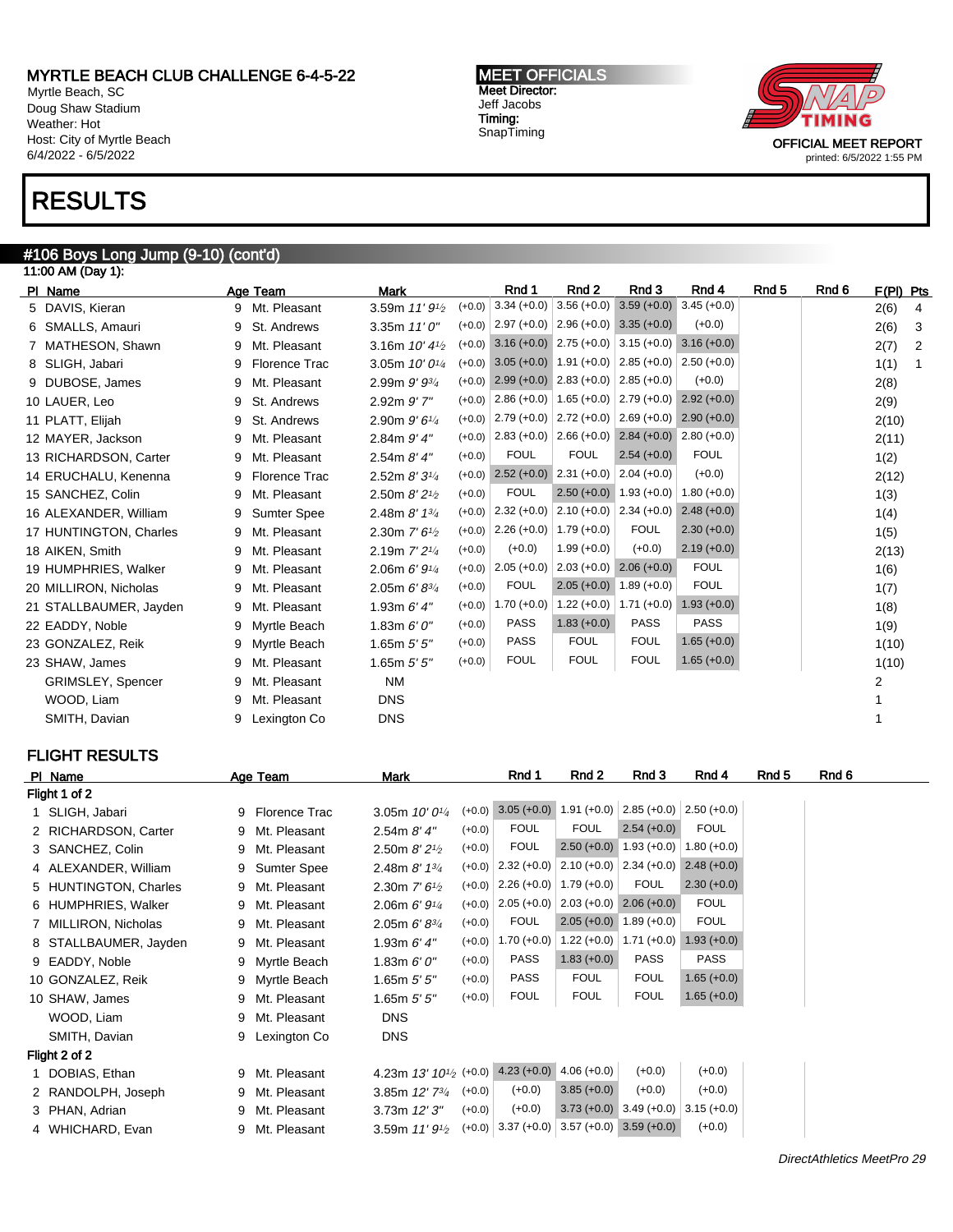Myrtle Beach, SC Doug Shaw Stadium Weather: Hot Host: City of Myrtle Beach 6/4/2022 - 6/5/2022

## RESULTS

## #106 Boys Long Jump (9-10) (cont'd)

| PI Name                  | Age Team        | <b>Mark</b>                 |          | Rnd 1                                                            | Rnd 2         | Rnd 3    | Rnd 4        | Rnd 5 | Rnd 6 |
|--------------------------|-----------------|-----------------------------|----------|------------------------------------------------------------------|---------------|----------|--------------|-------|-------|
| 6 DAVIS, Kieran          | 9 Mt. Pleasant  | 3.59m $11'9\frac{1}{2}$     |          | $(+0.0)$ 3.34 $(+0.0)$ 3.56 $(+0.0)$ 3.59 $(+0.0)$ 3.45 $(+0.0)$ |               |          |              |       |       |
| 6 SMALLS, Amauri         | 9 St. Andrews   | 3.35m $11'0''$              |          | $(+0.0)$ 2.97 $(+0.0)$ 2.96 $(+0.0)$ 3.35 $(+0.0)$               |               |          | $(+0.0)$     |       |       |
| 7 MATHESON, Shawn        | 9 Mt. Pleasant  | 3.16m $10'$ 4 $\frac{1}{2}$ |          | $(+0.0)$ 3.16 $(+0.0)$ 2.75 $(+0.0)$ 3.15 $(+0.0)$ 3.16 $(+0.0)$ |               |          |              |       |       |
| 8 DUBOSE, James          | 9 Mt. Pleasant  | 2.99m $9'$ $9^{3}/4$        |          | $(+0.0)$ 2.99 $(+0.0)$ 2.83 $(+0.0)$ 2.85 $(+0.0)$               |               |          | $(+0.0)$     |       |       |
| 9 LAUER, Leo             | 9 St. Andrews   | $2.92m$ $9'$ $7''$          |          | $(+0.0)$ 2.86 $(+0.0)$ 1.65 $(+0.0)$ 2.79 $(+0.0)$ 2.92 $(+0.0)$ |               |          |              |       |       |
| 10 PLATT, Elijah         | 9 St. Andrews   | 2.90m $9'6\frac{1}{4}$      |          | $(+0.0)$ 2.79 $(+0.0)$ 2.72 $(+0.0)$ 2.69 $(+0.0)$ 2.90 $(+0.0)$ |               |          |              |       |       |
| 11 MAYER, Jackson        | 9 Mt. Pleasant  | 2.84m $9'$ 4"               |          | $(+0.0)$ 2.83 $(+0.0)$ 2.66 $(+0.0)$ 2.84 $(+0.0)$ 2.80 $(+0.0)$ |               |          |              |       |       |
| 12 ERUCHALU, Kenenna     | 9 Florence Trac | 2.52m $8'3'4$               |          | $(+0.0)$ 2.52 $(+0.0)$ 2.31 $(+0.0)$ 2.04 $(+0.0)$               |               |          | $(+0.0)$     |       |       |
| 13 AIKEN, Smith          | 9 Mt. Pleasant  | 2.19m $7'$ $2^{1/4}$        | $(+0.0)$ | $(+0.0)$                                                         | $1.99 (+0.0)$ | $(+0.0)$ | $2.19(+0.0)$ |       |       |
| <b>GRIMSLEY, Spencer</b> | 9 Mt. Pleasant  | NM.                         |          |                                                                  |               |          |              |       |       |

#### #105 Boys Long Jump (11-12) Four Attempts- No Finals

#### 11:00 AM (Day 1):

|                   |                                                                                                                                                                                                                                                                                                                                                                                                         | <b>Mark</b>                                                                                                                                                                                                                                                                                                                                                                                                                                                                            |          | Rnd 1                                                                           | Rnd <sub>2</sub>                                  | Rnd 3                                                                                                                                                                                       | Rnd 4                                                                                                                                                     | Rnd <sub>5</sub>                                                                                                                                                                                                                                                                                                                                                                                                                        | Rnd 6 |       |             |
|-------------------|---------------------------------------------------------------------------------------------------------------------------------------------------------------------------------------------------------------------------------------------------------------------------------------------------------------------------------------------------------------------------------------------------------|----------------------------------------------------------------------------------------------------------------------------------------------------------------------------------------------------------------------------------------------------------------------------------------------------------------------------------------------------------------------------------------------------------------------------------------------------------------------------------------|----------|---------------------------------------------------------------------------------|---------------------------------------------------|---------------------------------------------------------------------------------------------------------------------------------------------------------------------------------------------|-----------------------------------------------------------------------------------------------------------------------------------------------------------|-----------------------------------------------------------------------------------------------------------------------------------------------------------------------------------------------------------------------------------------------------------------------------------------------------------------------------------------------------------------------------------------------------------------------------------------|-------|-------|-------------|
|                   |                                                                                                                                                                                                                                                                                                                                                                                                         | 4.99m $16'$ 4 $\frac{1}{2}$                                                                                                                                                                                                                                                                                                                                                                                                                                                            | $(+0.0)$ |                                                                                 |                                                   |                                                                                                                                                                                             | $4.91 (+0.0)$                                                                                                                                             |                                                                                                                                                                                                                                                                                                                                                                                                                                         |       | 2(1)  | 10          |
|                   |                                                                                                                                                                                                                                                                                                                                                                                                         |                                                                                                                                                                                                                                                                                                                                                                                                                                                                                        |          |                                                                                 |                                                   |                                                                                                                                                                                             | $4.26 (+0.0)$                                                                                                                                             |                                                                                                                                                                                                                                                                                                                                                                                                                                         |       | 2(2)  | 8           |
|                   |                                                                                                                                                                                                                                                                                                                                                                                                         | 4.17m $13'8^{1/4}$                                                                                                                                                                                                                                                                                                                                                                                                                                                                     |          |                                                                                 |                                                   | <b>FOUL</b>                                                                                                                                                                                 | $4.06 (+0.0)$                                                                                                                                             |                                                                                                                                                                                                                                                                                                                                                                                                                                         |       | 1(1)  | 6           |
|                   |                                                                                                                                                                                                                                                                                                                                                                                                         | 4.03m 13' 2 <sup>3/4</sup>                                                                                                                                                                                                                                                                                                                                                                                                                                                             | $(+0.0)$ |                                                                                 |                                                   |                                                                                                                                                                                             | $4.03 (+0.0)$                                                                                                                                             |                                                                                                                                                                                                                                                                                                                                                                                                                                         |       | 2(3)  | 5           |
|                   |                                                                                                                                                                                                                                                                                                                                                                                                         | 4.01m 13'2"                                                                                                                                                                                                                                                                                                                                                                                                                                                                            |          |                                                                                 |                                                   |                                                                                                                                                                                             |                                                                                                                                                           |                                                                                                                                                                                                                                                                                                                                                                                                                                         |       | 2(4)  | 4           |
|                   |                                                                                                                                                                                                                                                                                                                                                                                                         | 3.98m 13' 03/4                                                                                                                                                                                                                                                                                                                                                                                                                                                                         | $(+0.0)$ | $3.89 (+0.0)$                                                                   |                                                   |                                                                                                                                                                                             |                                                                                                                                                           |                                                                                                                                                                                                                                                                                                                                                                                                                                         |       | 2(5)  | 3           |
|                   |                                                                                                                                                                                                                                                                                                                                                                                                         | 3.72m 12' 2 <sup>1</sup> / <sub>2</sub>                                                                                                                                                                                                                                                                                                                                                                                                                                                | $(+0.0)$ | <b>FOUL</b>                                                                     |                                                   |                                                                                                                                                                                             | <b>FOUL</b>                                                                                                                                               |                                                                                                                                                                                                                                                                                                                                                                                                                                         |       | 2(6)  | 2           |
|                   |                                                                                                                                                                                                                                                                                                                                                                                                         | 3.60m $11'9^{3/4}$                                                                                                                                                                                                                                                                                                                                                                                                                                                                     |          |                                                                                 |                                                   |                                                                                                                                                                                             | <b>FOUL</b>                                                                                                                                               |                                                                                                                                                                                                                                                                                                                                                                                                                                         |       | 2(7)  | 1           |
|                   |                                                                                                                                                                                                                                                                                                                                                                                                         | 3.40m $11'2''$                                                                                                                                                                                                                                                                                                                                                                                                                                                                         | $(+0.0)$ |                                                                                 | <b>FOUL</b>                                       |                                                                                                                                                                                             |                                                                                                                                                           |                                                                                                                                                                                                                                                                                                                                                                                                                                         |       | 2(8)  |             |
|                   | 11                                                                                                                                                                                                                                                                                                                                                                                                      |                                                                                                                                                                                                                                                                                                                                                                                                                                                                                        |          |                                                                                 |                                                   | <b>FOUL</b>                                                                                                                                                                                 | $3.25 (+0.0)$                                                                                                                                             |                                                                                                                                                                                                                                                                                                                                                                                                                                         |       | 2(9)  |             |
|                   |                                                                                                                                                                                                                                                                                                                                                                                                         | 3.22m $10'6^{3/4}$                                                                                                                                                                                                                                                                                                                                                                                                                                                                     |          |                                                                                 |                                                   |                                                                                                                                                                                             |                                                                                                                                                           |                                                                                                                                                                                                                                                                                                                                                                                                                                         |       | 2(10) |             |
|                   |                                                                                                                                                                                                                                                                                                                                                                                                         | 3.13m $10'3\frac{1}{4}$                                                                                                                                                                                                                                                                                                                                                                                                                                                                | $(+0.0)$ |                                                                                 |                                                   |                                                                                                                                                                                             |                                                                                                                                                           |                                                                                                                                                                                                                                                                                                                                                                                                                                         |       | 2(11) |             |
|                   |                                                                                                                                                                                                                                                                                                                                                                                                         | 3.09m 10' 13/4                                                                                                                                                                                                                                                                                                                                                                                                                                                                         | $(+0.0)$ |                                                                                 |                                                   |                                                                                                                                                                                             | $2.66 (+0.0)$                                                                                                                                             |                                                                                                                                                                                                                                                                                                                                                                                                                                         |       | 1(2)  |             |
|                   |                                                                                                                                                                                                                                                                                                                                                                                                         | 2.97m 9' 9"                                                                                                                                                                                                                                                                                                                                                                                                                                                                            |          |                                                                                 |                                                   | <b>FOUL</b>                                                                                                                                                                                 | <b>FOUL</b>                                                                                                                                               |                                                                                                                                                                                                                                                                                                                                                                                                                                         |       | 2(12) |             |
|                   |                                                                                                                                                                                                                                                                                                                                                                                                         | 2.94m $9'$ $7^{3}/_4$                                                                                                                                                                                                                                                                                                                                                                                                                                                                  | $(+0.0)$ | $2.94 (+0.0)$                                                                   | <b>FOUL</b>                                       | $2.85(+0.0)$                                                                                                                                                                                | $2.49(+0.0)$                                                                                                                                              |                                                                                                                                                                                                                                                                                                                                                                                                                                         |       | 1(3)  |             |
|                   |                                                                                                                                                                                                                                                                                                                                                                                                         | 2.72m $8'$ 11 <sup>1/4</sup>                                                                                                                                                                                                                                                                                                                                                                                                                                                           | $(+0.0)$ |                                                                                 |                                                   |                                                                                                                                                                                             |                                                                                                                                                           |                                                                                                                                                                                                                                                                                                                                                                                                                                         |       | 1(4)  |             |
|                   |                                                                                                                                                                                                                                                                                                                                                                                                         | 2.19m $7'$ $2^{1/4}$                                                                                                                                                                                                                                                                                                                                                                                                                                                                   | $(+0.0)$ |                                                                                 |                                                   | <b>FOUL</b>                                                                                                                                                                                 | <b>FOUL</b>                                                                                                                                               |                                                                                                                                                                                                                                                                                                                                                                                                                                         |       | 1(5)  |             |
|                   |                                                                                                                                                                                                                                                                                                                                                                                                         | 2.05m $6'8^{3/4}$                                                                                                                                                                                                                                                                                                                                                                                                                                                                      |          |                                                                                 |                                                   |                                                                                                                                                                                             |                                                                                                                                                           |                                                                                                                                                                                                                                                                                                                                                                                                                                         |       | 1(6)  |             |
| HAYNES, Braxton   | 11                                                                                                                                                                                                                                                                                                                                                                                                      | <b>NM</b>                                                                                                                                                                                                                                                                                                                                                                                                                                                                              |          |                                                                                 |                                                   |                                                                                                                                                                                             |                                                                                                                                                           |                                                                                                                                                                                                                                                                                                                                                                                                                                         |       | 2     |             |
| OLACHE, Xavi      | 11                                                                                                                                                                                                                                                                                                                                                                                                      | <b>DNS</b>                                                                                                                                                                                                                                                                                                                                                                                                                                                                             |          |                                                                                 |                                                   |                                                                                                                                                                                             |                                                                                                                                                           |                                                                                                                                                                                                                                                                                                                                                                                                                                         |       |       |             |
| JUSTICE, Cruz     |                                                                                                                                                                                                                                                                                                                                                                                                         | <b>DNS</b>                                                                                                                                                                                                                                                                                                                                                                                                                                                                             |          |                                                                                 |                                                   |                                                                                                                                                                                             |                                                                                                                                                           |                                                                                                                                                                                                                                                                                                                                                                                                                                         |       |       |             |
| VALIND, Jackson   |                                                                                                                                                                                                                                                                                                                                                                                                         | <b>DNS</b>                                                                                                                                                                                                                                                                                                                                                                                                                                                                             |          |                                                                                 |                                                   |                                                                                                                                                                                             |                                                                                                                                                           |                                                                                                                                                                                                                                                                                                                                                                                                                                         |       |       |             |
| DOOLEY IV, Albert |                                                                                                                                                                                                                                                                                                                                                                                                         | <b>DNS</b>                                                                                                                                                                                                                                                                                                                                                                                                                                                                             |          |                                                                                 |                                                   |                                                                                                                                                                                             |                                                                                                                                                           |                                                                                                                                                                                                                                                                                                                                                                                                                                         |       |       |             |
| SHAW, Sterling    | 11                                                                                                                                                                                                                                                                                                                                                                                                      | <b>DNS</b>                                                                                                                                                                                                                                                                                                                                                                                                                                                                             |          |                                                                                 |                                                   |                                                                                                                                                                                             |                                                                                                                                                           |                                                                                                                                                                                                                                                                                                                                                                                                                                         |       |       |             |
| CONVERSE, Cruz    | 11                                                                                                                                                                                                                                                                                                                                                                                                      | <b>DNS</b>                                                                                                                                                                                                                                                                                                                                                                                                                                                                             |          |                                                                                 |                                                   |                                                                                                                                                                                             |                                                                                                                                                           |                                                                                                                                                                                                                                                                                                                                                                                                                                         |       |       |             |
|                   | PI Name<br>1 MALONE, Jahmari<br>2 MCLESTER, Michael<br>3 BROOMER, Joshua<br>4 DELESTON, Emmanuel<br>5 JOHNSON, Jaden<br>6 RAMIREZ, Nicholas<br>7 NORRIS, Ethan<br>8 SHIVELER, Brayden<br>9 WHITAKER, Thomas<br>10 FOUSHEE, Jonah<br>11 OYEKAN, Jeremy<br>12 MIEDEMA, Lucas<br>13 HIGHTOWER, Kareem<br>14 BONNER, Benjamin<br>15 MCCUE, Jace<br>16 RICE, David<br>17 SIMPSON, Oliver<br>18 HOORT, Connor | Age Team<br>11 Mt. Pleasant<br>11 Mt. Pleasant<br>11 Myrtle Beach<br>11 City of Charle<br>11 Florence Trac<br>11 Mt. Pleasant<br>11 Mt. Pleasant<br>11 Mt. Pleasant<br>11 Mt. Pleasant<br>Mt. Pleasant<br>11 Florence Trac<br>11 Lexington Co<br>11 Florence Trac<br>11 Mt. Pleasant<br>11 Mt. Pleasant<br>11 St. Andrews<br>11 Mt. Pleasant<br>11 St. Andrews<br>Carolina GOL<br>Mt. Pleasant<br>11 Myrtle Beach<br>City of Charle<br>11 Lexington Co<br>Mt. Pleasant<br>Mt. Pleasant |          | 4.26m 13' 113/4 (+0.0)<br>$(+0.0)$<br>3.31m $10'$ $10^{1/2}$ (+0.0)<br>$(+0.0)$ | $(+0.0)$<br>$(+0.0)$<br>$3.29 (+0.0)$<br>$(+0.0)$ | $4.99 (+0.0)$<br>$3.82 (+0.0)$ 4.17 (+0.0)<br>$3.83 (+0.0)$<br>$3.31 (+0.0) 3.21 (+0.0)$<br>$\vert 2.20 \, (+0.0) \vert 2.97 \, (+0.0) \vert$<br>$2.25 (+0.0)$<br>$2.19 (+0.0)$ 2.18 (+0.0) | $4.87 (+0.0)$<br>$4.83 (+0.0)$<br>$3.44 (+0.0) 3.93 (+0.0) 3.89 (+0.0)$<br>$3.50 (+0.0) 3.60 (+0.0) 3.16 (+0.0)$<br>$3.09 (+0.0)$ 2.67 (+0.0) 2.71 (+0.0) | $3.57 (+0.0) 3.55 (+0.0)$<br>$3.35 (+0.0)$ 3.98 (+0.0) 4.01 (+0.0) 3.99 (+0.0)<br>$3.91 (+0.0)$ 3.66 (+0.0) 3.98 (+0.0)<br>$3.40 (+0.0)$ $3.72 (+0.0)$<br>$3.25 (+0.0)$ $3.40 (+0.0)$<br>$\mid$ 2.99 (+0.0) $\mid$ 2.26 (+0.0) $\mid$ 2.63 (+0.0) 3.22 (+0.0)<br>$3.13 (+0.0)$ 2.92 (+0.0) 2.79 (+0.0)<br>$2.90(+0.0)$<br>$2.52 (+0.0)$ $2.72 (+0.0)$ $2.65 (+0.0)$<br>$(+0.0)$   1.85 (+0.0)   1.85 (+0.0)   1.96 (+0.0)   2.05 (+0.0) |       |       | $F(PI)$ Pts |

## FLIGHT RESULTS

| PI Name             | Age Team         | <b>Mark</b>                                        | Rnd 1                                                                         | Rnd <sub>2</sub> | Rnd 3 | Rnd 4                                             | Rnd 5 | Rnd 6 |
|---------------------|------------------|----------------------------------------------------|-------------------------------------------------------------------------------|------------------|-------|---------------------------------------------------|-------|-------|
| Flight 1 of 2       |                  |                                                    |                                                                               |                  |       |                                                   |       |       |
| BROOMER, Joshua     | 11 Myrtle Beach  | 4.17m $13' 8^{1/4}$ (+0.0) 3.82 (+0.0) 4.17 (+0.0) |                                                                               |                  | FOUL  | $4.06(+0.0)$                                      |       |       |
| 2 HIGHTOWER, Kareem | 11 Florence Trac |                                                    | 3.09m $10'$ $1^{3}/_4$ (+0.0) 3.09 (+0.0) 2.67 (+0.0) 2.71 (+0.0) 2.66 (+0.0) |                  |       |                                                   |       |       |
| 3 MCCUE, Jace       | 11 Mt. Pleasant  | 2.94m $9'$ $7^{3}/_4$                              | $(+0.0)$ 2.94 $(+0.0)$                                                        | <b>FOUL</b>      |       | $\vert 2.85 \, (+0.0) \vert 2.49 \, (+0.0) \vert$ |       |       |

MEET OFFICIALS Meet Director: Jeff Jacobs Timing: SnapTiming



DirectAthletics MeetPro 30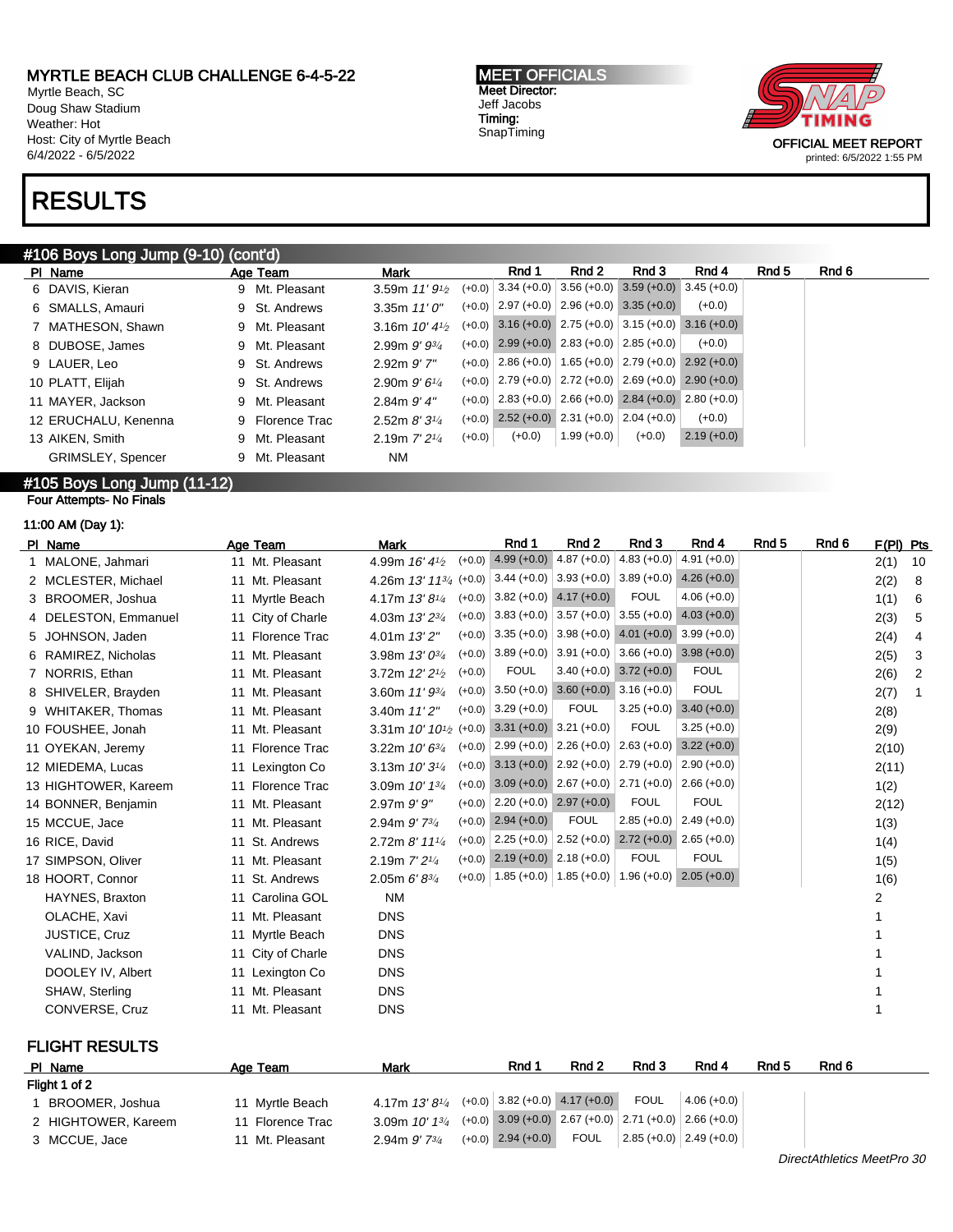Myrtle Beach, SC Doug Shaw Stadium Weather: Hot Host: City of Myrtle Beach 6/4/2022 - 6/5/2022

# RESULTS

MEET OFFICIALS Meet Director: Jeff Jacobs Timing: SnapTiming



## #105 Boys Long Jump (11-12) (cont'd)

| PI Name              | Age Team          | <b>Mark</b>                                                           |          | Rnd 1                                                            | Rnd 2       | Rnd 3                       | Rnd 4         | Rnd 5 |  |
|----------------------|-------------------|-----------------------------------------------------------------------|----------|------------------------------------------------------------------|-------------|-----------------------------|---------------|-------|--|
| 4 RICE, David        | 11 St. Andrews    | 2.72m $8'$ 11 $\frac{1}{4}$                                           | $(+0.0)$ | $2.25 (+0.0)$                                                    |             | $2.52 (+0.0)$ $2.72 (+0.0)$ | $2.65 (+0.0)$ |       |  |
| 5 SIMPSON, Oliver    | 11 Mt. Pleasant   | 2.19m $7'$ $2^{1/4}$                                                  |          | $(+0.0)$ 2.19 $(+0.0)$ 2.18 $(+0.0)$                             |             | <b>FOUL</b>                 | <b>FOUL</b>   |       |  |
| 6 HOORT, Connor      | 11 St. Andrews    | 2.05m $6' 8^{3/4}$                                                    |          | $(+0.0)$   1.85 $(+0.0)$   1.85 $(+0.0)$   1.96 $(+0.0)$         |             |                             | $2.05 (+0.0)$ |       |  |
| OLACHE, Xavi         | 11 Mt. Pleasant   | <b>DNS</b>                                                            |          |                                                                  |             |                             |               |       |  |
| <b>JUSTICE, Cruz</b> | 11 Myrtle Beach   | <b>DNS</b>                                                            |          |                                                                  |             |                             |               |       |  |
| VALIND, Jackson      | 11 City of Charle | <b>DNS</b>                                                            |          |                                                                  |             |                             |               |       |  |
| DOOLEY IV, Albert    | 11 Lexington Co   | <b>DNS</b>                                                            |          |                                                                  |             |                             |               |       |  |
| SHAW, Sterling       | 11 Mt. Pleasant   | <b>DNS</b>                                                            |          |                                                                  |             |                             |               |       |  |
| CONVERSE, Cruz       | 11 Mt. Pleasant   | <b>DNS</b>                                                            |          |                                                                  |             |                             |               |       |  |
| Flight 2 of 2        |                   |                                                                       |          |                                                                  |             |                             |               |       |  |
| 1 MALONE, Jahmari    | 11 Mt. Pleasant   | 4.99m 16' 4 <sup>1/2</sup>                                            |          | $(+0.0)$ 4.99 $(+0.0)$ 4.87 $(+0.0)$ 4.83 $(+0.0)$ 4.91 $(+0.0)$ |             |                             |               |       |  |
| 2 MCLESTER, Michael  | 11 Mt. Pleasant   | 4.26m 13' 1134 (+0.0) 3.44 (+0.0) 3.93 (+0.0) 3.89 (+0.0) 4.26 (+0.0) |          |                                                                  |             |                             |               |       |  |
| 3 DELESTON, Emmanuel | 11 City of Charle | 4.03m 13' 23/4                                                        |          | $(+0.0)$ 3.83 $(+0.0)$ 3.57 $(+0.0)$ 3.55 $(+0.0)$               |             |                             | $4.03 (+0.0)$ |       |  |
| 4 JOHNSON, Jaden     | 11 Florence Trac  | 4.01m 13'2"                                                           |          | $(+0.0)$ 3.35 $(+0.0)$ 3.98 $(+0.0)$ 4.01 $(+0.0)$ 3.99 $(+0.0)$ |             |                             |               |       |  |
| 5 RAMIREZ, Nicholas  | 11 Mt. Pleasant   | 3.98m $13'0^{3/4}$                                                    | $(+0.0)$ | $3.89 (+0.0)$                                                    |             | $3.91 (+0.0)$ 3.66 (+0.0)   | $3.98 (+0.0)$ |       |  |
| 6 NORRIS, Ethan      | 11 Mt. Pleasant   | 3.72m 12' 2 <sup>1</sup> / <sub>2</sub>                               | $(+0.0)$ | <b>FOUL</b>                                                      |             | $3.40 (+0.0)$ $3.72 (+0.0)$ | <b>FOUL</b>   |       |  |
| 7 SHIVELER, Brayden  | 11 Mt. Pleasant   | 3.60m $11'$ $9\frac{3}{4}$                                            | $(+0.0)$ | $3.50 (+0.0)$                                                    |             | $3.60 (+0.0)$ $3.16 (+0.0)$ | <b>FOUL</b>   |       |  |
| 8 WHITAKER, Thomas   | 11 Mt. Pleasant   | 3.40m 11'2"                                                           |          | $(+0.0)$ 3.29 $(+0.0)$                                           | <b>FOUL</b> | $3.25 (+0.0)$               | $3.40 (+0.0)$ |       |  |
| 9 FOUSHEE, Jonah     | 11 Mt. Pleasant   | 3.31 m $10' 10^{1/2}$ (+0.0) 3.31 (+0.0) 3.21 (+0.0)                  |          |                                                                  |             | <b>FOUL</b>                 | $3.25 (+0.0)$ |       |  |
| 10 OYEKAN, Jeremy    | 11 Florence Trac  | 3.22m $10'6^{3/4}$                                                    |          | $(+0.0)$ 2.99 $(+0.0)$ 2.26 $(+0.0)$                             |             | $2.63(+0.0)$                | $3.22 (+0.0)$ |       |  |
| 11 MIEDEMA, Lucas    | 11 Lexington Co   | 3.13m $10'3^{1/4}$                                                    |          | $(+0.0)$ 3.13 $(+0.0)$ 2.92 $(+0.0)$ 2.79 $(+0.0)$               |             |                             | $2.90 (+0.0)$ |       |  |
| 12 BONNER, Benjamin  | 11 Mt. Pleasant   | $2.97m$ $9'$ $9''$                                                    |          | $(+0.0)$ 2.20 $(+0.0)$ 2.97 $(+0.0)$                             |             | <b>FOUL</b>                 | <b>FOUL</b>   |       |  |
| HAYNES, Braxton      | 11 Carolina GOL   | <b>NM</b>                                                             |          |                                                                  |             |                             |               |       |  |

#### #107 Boys Long Jump (13-14) Four Attempts- No Finals

8:00 AM (Day 1):

| PI Name                 |                   | Mark               |          | Rnd 1         | Rnd 2                         | Rnd 3         | Rnd 4         | Rnd 5                                                                                                                                                                                                                                                                      | Rnd 6 | Pts |
|-------------------------|-------------------|--------------------|----------|---------------|-------------------------------|---------------|---------------|----------------------------------------------------------------------------------------------------------------------------------------------------------------------------------------------------------------------------------------------------------------------------|-------|-----|
| 1 BLONSHINE, Tyler      | 13 Mt. Pleasant   | 4.24m 13' 11"      | $(+0.0)$ | $3.90 (+0.0)$ |                               |               | <b>FOUL</b>   |                                                                                                                                                                                                                                                                            |       | 10  |
| 2 DAVIS, Dusty          | 13 Mt. Pleasant   | 3.76m $12'$ 4"     | $(+0.0)$ | <b>FOUL</b>   | <b>FOUL</b>                   |               |               |                                                                                                                                                                                                                                                                            |       | 8   |
| 3 DAVIS, lan            | 13 Mt. Pleasant   | 3.74m $12'3'4$     | $(+0.0)$ |               | <b>FOUL</b>                   | <b>FOUL</b>   | $3.74(+0.0)$  |                                                                                                                                                                                                                                                                            |       | 6   |
| 4 COUNTS, Christopher   | 13 St. Andrews    |                    |          | <b>FOUL</b>   | <b>FOUL</b>                   |               | <b>PASS</b>   |                                                                                                                                                                                                                                                                            |       | 5   |
| 5 BAXA, Aiden           | 13 Mt. Pleasant   | 3.47m $11'4^{3/4}$ |          |               |                               |               |               |                                                                                                                                                                                                                                                                            |       | 4   |
| 6 MCKEE, Braylon        | 13 Mt. Pleasant   | 3.40m $11'2''$     |          |               |                               |               |               |                                                                                                                                                                                                                                                                            |       | 3   |
| 7 ZIMOV, Mason          | 13 Mt. Pleasant   | 3.19m $10'5^{3/4}$ |          |               |                               |               |               |                                                                                                                                                                                                                                                                            |       | 2   |
| JONES JR., Domonic      | 13 City of Charle | <b>DNS</b>         |          |               |                               |               |               |                                                                                                                                                                                                                                                                            |       |     |
| <b>BALLARD, Michael</b> | 13 Mt. Pleasant   | <b>DNS</b>         |          |               |                               |               |               |                                                                                                                                                                                                                                                                            |       |     |
| BELCHER, Gramling       | 13 Mt. Pleasant   | <b>DNS</b>         |          |               |                               |               |               |                                                                                                                                                                                                                                                                            |       |     |
| INNIS, Rinari           | 13 Florence Trac  | <b>DNS</b>         |          |               |                               |               |               |                                                                                                                                                                                                                                                                            |       |     |
| SIMPSON, Marshall       | 13 Mt. Pleasant   | <b>DNS</b>         |          |               |                               |               |               |                                                                                                                                                                                                                                                                            |       |     |
| SMITH, Jeremiah         | 13 Myrtle Beach   | <b>DNS</b>         |          |               |                               |               |               |                                                                                                                                                                                                                                                                            |       |     |
| SEEL, Logan             | 13 Mt. Pleasant   | <b>DNS</b>         |          |               |                               |               |               |                                                                                                                                                                                                                                                                            |       |     |
| ROBERTSON, Brody        | 13 Mt. Pleasant   | <b>DNS</b>         |          |               |                               |               |               |                                                                                                                                                                                                                                                                            |       |     |
|                         |                   | Age Team           |          |               | 3.65m $11'$ $11^{3/4}$ (+0.0) | $3.61 (+0.0)$ | $3.81 (+0.0)$ | $4.24(+0.0)$<br>$3.76 (+0.0)$ $3.47 (+0.0)$<br>$3.65 (+0.0)$<br>$(+0.0)$ 3.47 $(+0.0)$ 3.25 $(+0.0)$ 3.32 $(+0.0)$<br>$3.39(+0.0)$<br>$(+0.0)$ 3.25 $(+0.0)$ 3.20 $(+0.0)$ 3.22 $(+0.0)$ 3.40 $(+0.0)$<br>$(+0.0)$ 3.05 $(+0.0)$ 3.18 $(+0.0)$ 3.19 $(+0.0)$ 3.14 $(+0.0)$ |       |     |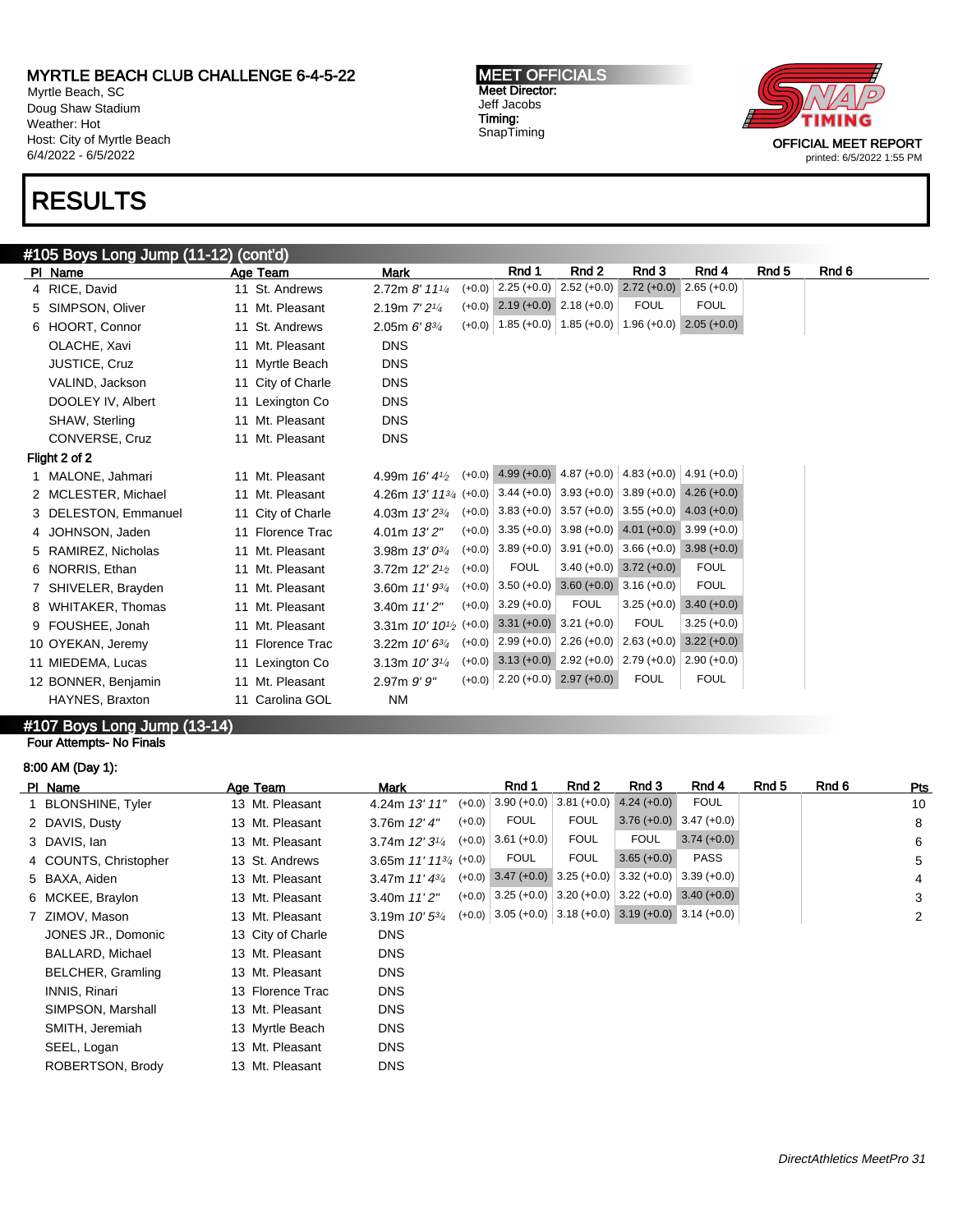Myrtle Beach, SC Doug Shaw Stadium Weather: Hot Host: City of Myrtle Beach 6/4/2022 - 6/5/2022

## RESULTS

## #108 Boys Long Jump (15-16)

Four Attempts- No Finals

### 8:00 AM (Day 1):

| PI Name              | Age Team         | <b>Mark</b>                                                       | Rnd 1                                                            | Rnd 2 | Rnd 3       | Rnd 4                                     | Rnd 5 | Rnd 6 | Pts |
|----------------------|------------------|-------------------------------------------------------------------|------------------------------------------------------------------|-------|-------------|-------------------------------------------|-------|-------|-----|
| 1 JORDAN, Sam        | 15 Myrtle Beach  | 5.45m $17'$ $10^{3/4}$ (+0.0) 5.45 (+0.0) 4.55 (+0.0) 5.06 (+0.0) |                                                                  |       |             | <b>FOUL</b>                               |       |       | 10  |
| 2 SMITH-DUCEY, Logan | 15 Mt. Pleasant  | 5.13m $16'10''$                                                   | $(+0.0)$ 5.13 $(+0.0)$ 4.80 $(+0.0)$                             |       | <b>FOUL</b> | $4.97 (+0.0)$                             |       |       | 8   |
| 3 MCCALLUM, Collins  | 15 Myrtle Beach  | 5.02m $16'$ 5 $\frac{3}{4}$                                       | $(+0.0)$ 4.89 $(+0.0)$ 5.02 $(+0.0)$                             |       | FOUL        | <b>FOUL</b>                               |       |       | -6  |
| 4 SMITH-DUCEY, Kai   | 15 Mt. Pleasant  | 4.70m 15' 5"                                                      | $(+0.0)$ 4.28 (+0.0) 4.40 (+0.0) 4.67 (+0.0) 4.70 (+0.0)         |       |             |                                           |       |       | 5   |
| 5 WEEDEN, Zachary    | 15 Myrtle Beach  | $(+0.0)$<br>4.15m $13'7'2$                                        | $4.15 (+0.0)$ 4.09 (+0.0) 3.98 (+0.0) 3.89 (+0.0)                |       |             |                                           |       |       | 4   |
| 6 BRUNER, Freddy     | 15 St. Andrews   | 3.64m $11'$ $11'$ $2$ (+0.0)                                      | PASS                                                             |       |             | $3.54 (+0.0)$ $3.64 (+0.0)$ $3.51 (+0.0)$ |       |       | 3   |
| 7 VOLPE, Anthony     | 15 Myrtle Beach  | 3.58m 11'9''                                                      | $(+0.0)$ 3.58 $(+0.0)$ 3.56 $(+0.0)$ 3.54 $(+0.0)$ 3.50 $(+0.0)$ |       |             |                                           |       |       | 2   |
| PHILLIPS, Caden      | 15 Florence Trac | <b>DNS</b>                                                        |                                                                  |       |             |                                           |       |       |     |

#### #103 Boys Long Jump (17-18) Four Attempts- No Finals

#### 8:00 AM (Day 1):

| PI Name                | Age Team        | <b>Mark</b>                                                                    | Rnd 1                                                            | Rnd 2 | Rnd 3       | Rnd 4         | Rnd 5 | Rnd 6 | Pts            |
|------------------------|-----------------|--------------------------------------------------------------------------------|------------------------------------------------------------------|-------|-------------|---------------|-------|-------|----------------|
| 1 MCCALLUM JR., T'Mars | 17 Myrtle Beach | $7.03m$ $23'0\frac{3}{4}$                                                      | $(+0.0)$ 6.77 $(+0.0)$ 7.03 $(+0.0)$                             |       | <b>FOUL</b> | $7.00 (+0.0)$ |       |       | 10             |
| 2 SPRATT, Tyler        | 17 55-Unattache | 6.05m 19' 101/4 (+0.0)   5.71 (+0.0)   6.05 (+0.0)   5.43 (+0.0)   5.60 (+0.0) |                                                                  |       |             |               |       |       | 8              |
| 3 GAUSE, Tyrig         | 17 Myrtle Beach | $5.46m$ 17' 11"                                                                | $(+0.0)$ 5.13 (+0.0) 5.39 (+0.0) 5.33 (+0.0) 5.46 (+0.0)         |       |             |               |       |       | 6              |
| 4 WAN, Jason           | 17 Mt. Pleasant | 5.20m $17'0^{3/4}$                                                             | $(+0.0)$ 4.96 $(+0.0)$ 5.20 $(+0.0)$ 4.76 $(+0.0)$ 4.95 $(+0.0)$ |       |             |               |       |       | 5              |
| 5 ANDERSON, Joshua     | 17 Mt. Pleasant | 5.03m $16'6''$                                                                 | $(+0.0)$ 4.59 $(+0.0)$ 5.03 $(+0.0)$ 4.85 $(+0.0)$ 5.02 $(+0.0)$ |       |             |               |       |       | $\overline{4}$ |
| MENTION, Brycen        | 17 Carolina GOL | <b>DNS</b>                                                                     |                                                                  |       |             |               |       |       |                |

#### #116 Boys Triple Jump (13-14) Four Attempts- No Finals

| PI Name          | Age Team        | Mark            |          | Rnd 1       | Rnd 2       | Rnd 3          | Rnd 4        | Rnd 5 | Rnd 6 | Pts             |
|------------------|-----------------|-----------------|----------|-------------|-------------|----------------|--------------|-------|-------|-----------------|
| 1 CLARY, Kymani  | 13 Mt. Pleasant | 10.11m $33'2''$ | $(+0.0)$ | <b>FOUL</b> | <b>FOUL</b> | $10.11 (+0.0)$ | <b>FOUL</b>  |       |       | 10 <sup>°</sup> |
| 2 MCKEE, Braylon | 13 Mt. Pleasant | 7.74m 25' 43/4  | $(+0.0)$ | <b>FOUL</b> | <b>FOUL</b> | <b>FOUL</b>    | $7.74(+0.0)$ |       |       |                 |

### #117 Boys Triple Jump (15-16) Four Attempts- No Finals

| PI Name              | Age Team        | <b>Mark</b>                 | Rnd 1 | Rnd 2 | Rnd 3 | Rnd 4                                                                        | Rnd 5 | Rnd 6 | Pts |
|----------------------|-----------------|-----------------------------|-------|-------|-------|------------------------------------------------------------------------------|-------|-------|-----|
| 1 CLARY, Tyrone      | 15 Mt. Pleasant | 11.83m $38'$ $9\frac{3}{4}$ |       |       |       | $(+0.0)$   11.47 (+0.0)   11.28 (+0.0)   11.58 (+0.0)   11.83 (+0.0)         |       |       | 10  |
| 2 JORDAN, Sam        | 15 Myrtle Beach | 11.81m 38'9''               |       |       |       | $(+0.0)$   11.62 $(+0.0)$   11.62 $(+0.0)$   11.19 $(+0.0)$   11.81 $(+0.0)$ |       |       | 8   |
| 3 SMITH-DUCEY, Logan | 15 Mt. Pleasant | 10.56m $34'$ $73'$          |       |       |       | $(+0.0)$ 10.40 (+0.0) 10.56 (+0.0) 9.95 (+0.0) 10.42 (+0.0)                  |       |       | 6   |
| 4 RASGO, Adam        | 15 Mt. Pleasant | 9.88m 32' 5''               |       |       |       | $(+0.0)$ 9.84 (+0.0) 9.86 (+0.0) 9.59 (+0.0) 9.88 (+0.0)                     |       |       | 5   |

### #115 Boys Triple Jump (17-18) Four Attempts- No Finals

| PI Name         | Age Team                    | Mark                                                                           | Rnd 1 | Rnd <sub>2</sub> | Rnd 3 | Rnd 4 | Rnd <sub>5</sub> | Rnd 6 | Pts |
|-----------------|-----------------------------|--------------------------------------------------------------------------------|-------|------------------|-------|-------|------------------|-------|-----|
| JOHNSON, Jabray | <sup>17</sup> Florence Trac | 12.71m $41'8^{1/2}$ (+0.0) 12.71 (+0.0) 12.16 (+0.0) 12.46 (+0.0) 11.69 (+0.0) |       |                  |       |       |                  |       | 10  |

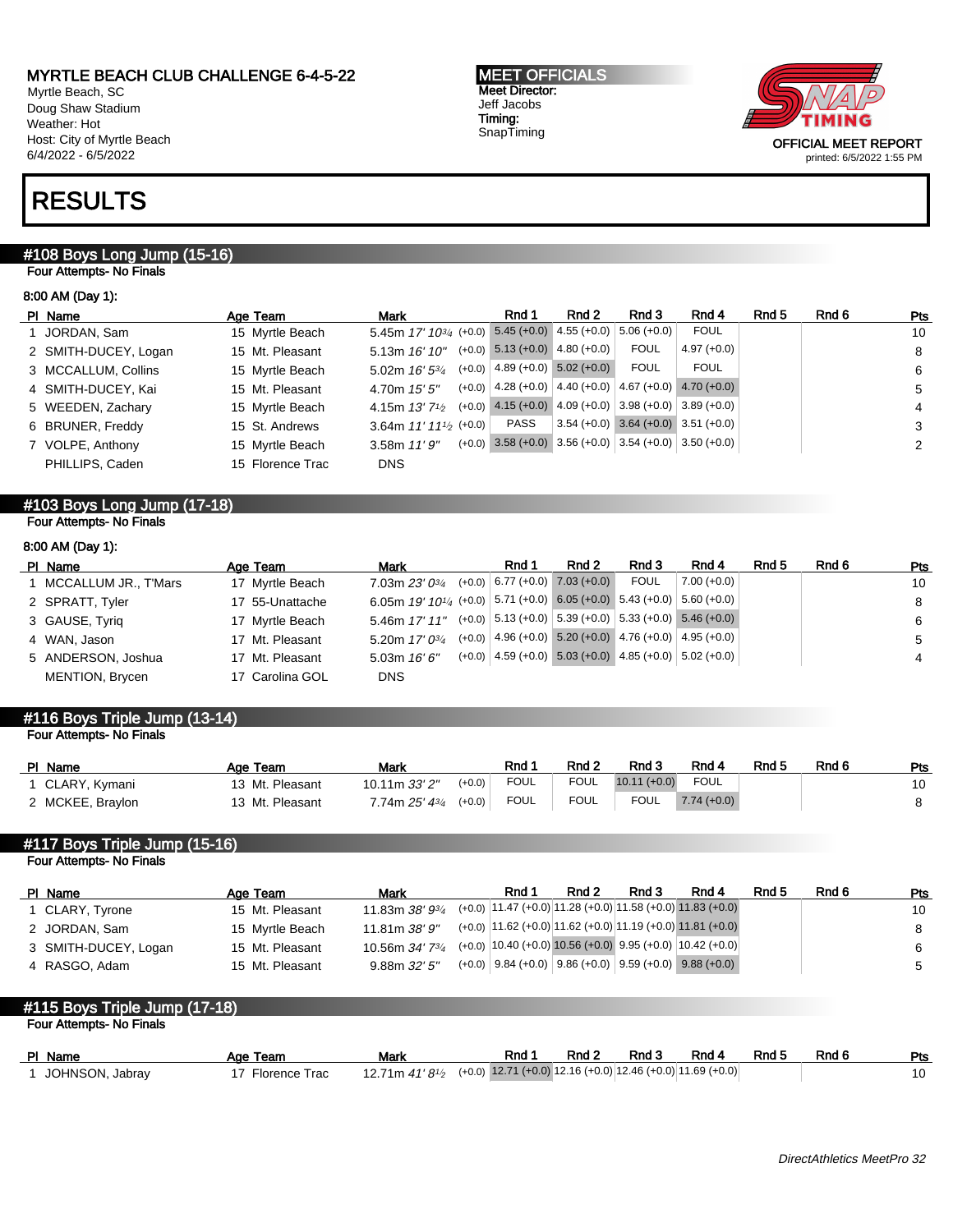Myrtle Beach, SC Doug Shaw Stadium Weather: Hot Host: City of Myrtle Beach 6/4/2022 - 6/5/2022

## RESULTS

## #125 Boys Shot Put (8 & Under)

Four Attempts- No Finals

| PI Name                  | Age Team           | AG | Mark                    | Rnd 1 | Rnd 2 | Rnd 3 | Rnd 4       | Rnd 5 | Rnd 6 | Pts |
|--------------------------|--------------------|----|-------------------------|-------|-------|-------|-------------|-------|-------|-----|
| 1 GEORGE III, Dexter     | 6 Carolina GO 8 &  |    | 5.15m $16'$ $10^{3}/4$  | 4.50  | 4.29  | 4.30  | 5.15        |       |       | 10  |
| 2 JOHNSON, Isacc         | 6 Florence Tra 8 & |    | 4.50m $14'9'4$          | 3.91  | 4.50  | 4.12  | 4.06        |       |       | 8   |
| 3 OSTRANDER, Davis       | 6 Mt. Pleasant 8 & |    | 4.17m $13'8\frac{1}{4}$ | 3.92  | 4.17  | 3.85  | <b>FOUL</b> |       |       | 6   |
| 4 HENDERSON, Dayon       | QC Blazers 8 &     |    | 3.93m $12'$ $10^{3/4}$  | 3.93  | 3.86  | 3.64  | 3.83        |       |       | 5   |
| 5 WASHINGTON II, Antonio | 6 Florence Tra 8 & |    | 3.10m $10'2''$          | 3.10  | 2.52  | 2.62  | 2.99        |       |       | 4   |
|                          |                    |    |                         |       |       |       |             |       |       |     |

#### #123 Boys Shot Put (9-10) Four Attempts- No Finals

| PI Name               | Age Team        | Mark                        | Rnd 1 | Rnd 2 | Rnd 3 | Rnd 4       | Rnd 5 | Rnd 6 | Pts |
|-----------------------|-----------------|-----------------------------|-------|-------|-------|-------------|-------|-------|-----|
| SARGENT, Christian    | 9 Carolina GOL  | 8.09m $26'6'$               | 7.79  | 7.40  | 8.01  | 8.09        |       |       | 10  |
| 2 WORTHY, Stephen     | 9 Mt. Pleasant  | $7.06m$ $23'2''$            | 6.76  | 6.71  | 6.66  | 7.06        |       |       | 8   |
| 3 LEE, Patrick        | 9 Mt. Pleasant  | 6.33m $20'9'4$              | 5.57  | 5.91  | 5.51  | 6.33        |       |       | 6   |
| 4 JONES, Theodore     | 9 Mt. Pleasant  | 5.42m $17'$ $9\frac{1}{2}$  | 5.42  | 5.18  | 5.32  | 5.34        |       |       | 5   |
| 5 MAYER, Jackson      | 9 Mt. Pleasant  | 5.34m $17'$ 6 $\frac{1}{4}$ | 4.85  | 4.84  | 5.34  | <b>FOUL</b> |       |       | 4   |
| 6 HUNTINGTON, Charles | 9 Mt. Pleasant  | 4.78m $15'8\frac{1}{4}$     | 4.69  | 4.68  | 4.78  | 4.65        |       |       | 3   |
| 7 PLATT, Elijah       | 9 St. Andrews   | 4.04m $13'3''_4$            | 3.67  | 4.04  | 4.03  | 3.88        |       |       | 2   |
| 8 STALLBAUMER, Jayden | 9 Mt. Pleasant  | $3.02m$ $9'$ $11''$         | 2.26  | 2.89  | 2.42  | 3.02        |       |       |     |
| BONDS, Mason          | 9 Carolina GOL  | <b>DNS</b>                  |       |       |       |             |       |       |     |
| MILLIRON, Caleb       | 9 Mt. Pleasant  | <b>DNS</b>                  |       |       |       |             |       |       |     |
| GORDON, Tyrae         | 9 Florence Trac | <b>DNS</b>                  |       |       |       |             |       |       |     |

## #122 Boys Shot Put (11-12)

| Four Attempts- No Finals |                  |                        |       |       |       |       |       |       |                |
|--------------------------|------------------|------------------------|-------|-------|-------|-------|-------|-------|----------------|
| PI Name                  | Age Team         | <b>Mark</b>            | Rnd 1 | Rnd 2 | Rnd 3 | Rnd 4 | Rnd 5 | Rnd 6 | Pts            |
| 1 HITCH, Elijah          | 11 Florence Trac | 7.67m 25' 2"           | 7.20  | 6.47  | 7.46  | 7.67  |       |       | 10             |
| 2 MCCUE, Jace            | 11 Mt. Pleasant  | 6.42m $21'0^{3/4}$     | 5.74  | 5.75  | 6.42  | 6.33  |       |       | 8              |
| 3 YAGER, Anthony         | 11 Mt. Pleasant  | 5.94m $19'6''$         | 4.96  | 5.47  | 5.94  | 5.37  |       |       | 6              |
| 4 HIGHTOWER, Kareem      | 11 Florence Trac | 5.69m $18'8''$         | 5.11  | 5.10  | 5.58  | 5.69  |       |       | 5              |
| 5 URAM, Oliver           | 11 St. Andrews   | 5.66m 18'7"            | 5.61  | 5.02  | 5.66  | 5.31  |       |       | $\overline{4}$ |
| 6 WILLIAMS, Jackson      | 11 Mt. Pleasant  | 5.15m $16'$ $10^{3}/4$ | 4.99  | 5.15  | 5.09  | 5.08  |       |       | 3              |
| 7 HUNTINGTON, William    | 11 Mt. Pleasant  | 4.90m 16' 1"           | 4.83  | 4.22  | 4.90  | 4.51  |       |       | 2              |
| FLEMING, Steven          | 11 QC Blazers    | <b>DNS</b>             |       |       |       |       |       |       |                |
| HORTON, Cayden           | 11 QC Blazers    | <b>DNS</b>             |       |       |       |       |       |       |                |
| SATTERFIELD, Levi        | 11 Mt. Pleasant  | <b>DNS</b>             |       |       |       |       |       |       |                |

### #124 Boys Shot Put (13-14)

ROBINSON, Jacob 11 Florence Trac DNS

| 10:00 AM (Day 1):  |                 |                             |       |       |       |       |       |       |     |
|--------------------|-----------------|-----------------------------|-------|-------|-------|-------|-------|-------|-----|
| PI Name            | Age Team        | <b>Mark</b>                 | Rnd 1 | Rnd 2 | Rnd 3 | Rnd 4 | Rnd 5 | Rnd 6 | Pts |
| JOHNSON, St.Julain | 13 55-Unattache | 8.88m $29'$ 1 $\frac{3}{4}$ | 8.58  | 8.88  |       |       |       |       | 10  |
| 2 ISOM, Gibbs      | 13 St. Andrews  | 7.88m 25' 10 <sup>1/4</sup> | 7.84  | 7.88  | 7.22  | 7.36  |       |       | 8   |
| 3 CUSATIS, Luciano | 13 St. Andrews  | 6.53m $21'5\frac{1}{4}$     | 6.19  | 6.33  | 5.96  | 6.53  |       |       | 6   |
| 4 TRUE, David      | 13 St. Andrews  | 5.18m $17'0''$              | 5.18  | 5.12  |       | 4.93  |       |       | 5   |

MEET OFFICIALS Meet Director: Jeff Jacobs Timing: SnapTiming



DirectAthletics MeetPro 33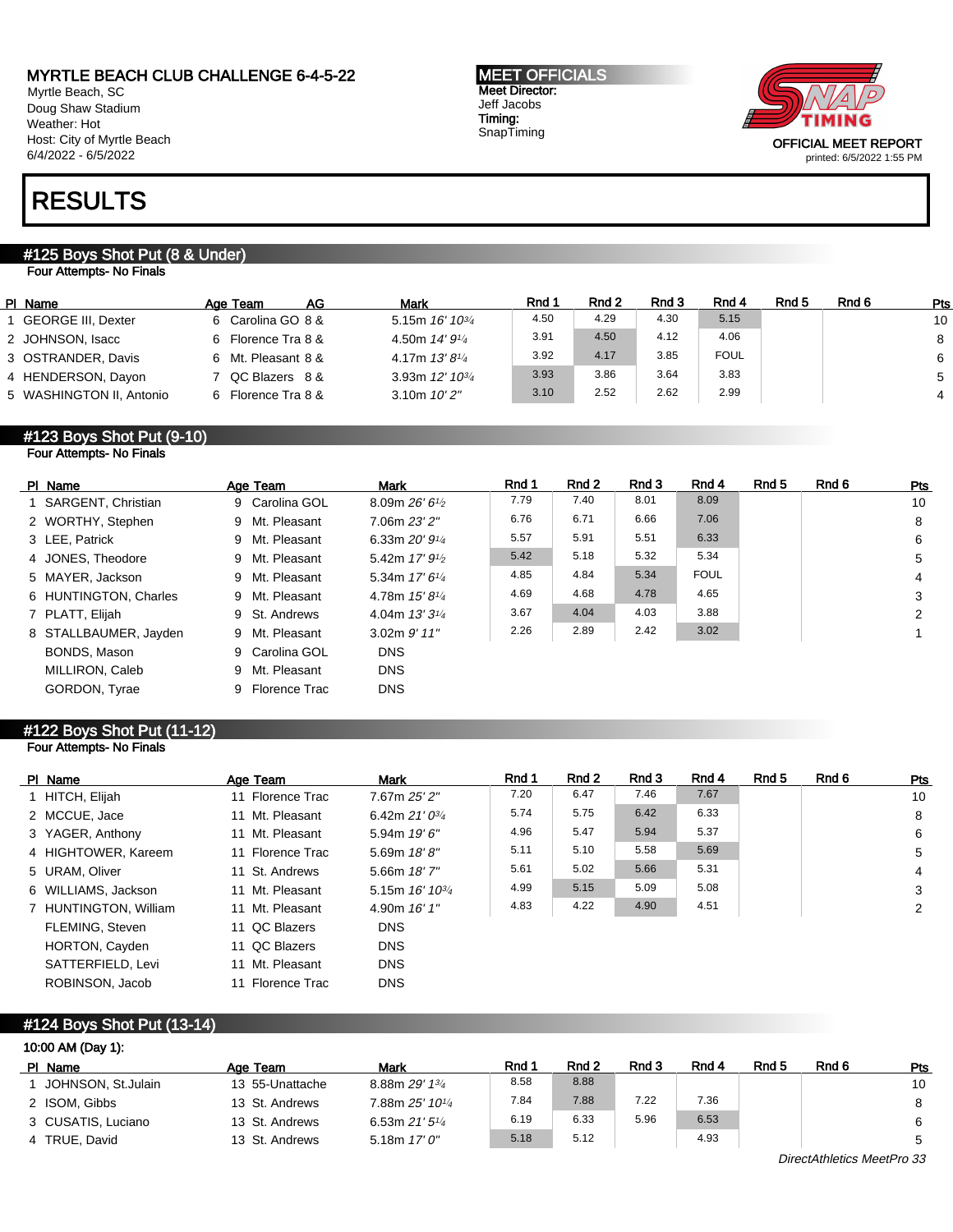Myrtle Beach, SC Doug Shaw Stadium Weather: Hot Host: City of Myrtle Beach 6/4/2022 - 6/5/2022

#### MEET OFFICIALS Meet Director: Jeff Jacobs Timing: **SnapTiming**



## RESULTS

## #124 Boys Shot Put (13-14) (cont'd)

|  | 10:00 AM (Day 1): |
|--|-------------------|
|--|-------------------|

| PI Name           | Age Team        | <b>Mark</b>             | Rnd 1 | Rnd 2 | Rnd 3 | Rnd 4 | Rnd 5 | Rnd 6 | Pts |
|-------------------|-----------------|-------------------------|-------|-------|-------|-------|-------|-------|-----|
| 5 ADAMS, Henry    | 13 St. Andrews  | 3.32m $10'$ $10^{3}/_4$ | 3.01  | 2.77  | 2.69  | 3.32  |       |       | 4   |
| MEIER, Eli        | 13 Mt. Pleasant | <b>DNS</b>              |       |       |       |       |       |       |     |
| HENDERSON, Taedon | 13 QC Blazers   | DNS                     |       |       |       |       |       |       |     |
| ROBERTSON, Brody  | 13 Mt. Pleasant | <b>DNS</b>              |       |       |       |       |       |       |     |
|                   |                 |                         |       |       |       |       |       |       |     |

## #121 Boys Shot Put (15-16)

Four Attempts- No Finals

### 10:00 AM (Day 1):

| PI Name               | Age Team         | Mark                    | Rnd 1       | Rnd 2 | Rnd 3 | Rnd 4       | Rnd 5 | Rnd 6 | Pts |
|-----------------------|------------------|-------------------------|-------------|-------|-------|-------------|-------|-------|-----|
| HITCH, David          | 15 Florence Trac | 8.84m 29'0''            | 8.00        | 8.36  | 8.84  | 7.97        |       |       | 10  |
| 2 BELCHER, Cantrell   | 15 Mt. Pleasant  | 8.37m $27'5\frac{1}{2}$ | 7.74        | 8.28  | 8.37  | 8.06        |       |       | 8   |
| 3 DOUGHERTY, Connor   | 15 Mt. Pleasant  | 8.01m $26'3^{1/2}$      | 7.60        | 6.36  | 7.86  | 8.01        |       |       | 6   |
| 4 SIMMONS, Caden      | 15 Mt. Pleasant  | 7.47m 24' 61/4          | <b>FOUL</b> | 7.40  | 7.47  | <b>FOUL</b> |       |       | 5   |
| 5 DESMARAIS, Nicholas | 15 Florence Trac | 6.72m $22'0^{3/4}$      | 6.72        | 6.52  | 6.41  | <b>FOUL</b> |       |       |     |

## #126 Boys Shot Put (17-18)

## Four Attempts- No Finals

### 10:00 AM (Day 1):

| PI Name         | Age Team      | Mark                              | Rnd 1       | Rnd 2 | Rnd 3       | Rnd 4       | Rnd 5 | Rnd 6 | Pts |
|-----------------|---------------|-----------------------------------|-------------|-------|-------------|-------------|-------|-------|-----|
| LAU. Nathan     | 18 Unattached | 13.91m $45'$ $7^{3}/_4$           | <b>FOUL</b> | 13.91 | <b>FOUL</b> | <b>FOUL</b> |       |       |     |
| 2 THILEN, David | Mt. Pleasant  | 12.03m <i>39' 5<sup>3/</sup>4</i> | 1.29        | 11.97 | 11.74       | 12.03       |       |       | 10  |

## #131 Boys Discus (11-12)

Four Attempts- No Finals

#### 11:00 AM (Day 2):

| PI Name             | Age Team        | Mark            | Rnd 1 | Rnd <sub>2</sub> | Rnd 3       | Rnd 4       | Rnd <sub>5</sub> | Rnd 6 | Pts |
|---------------------|-----------------|-----------------|-------|------------------|-------------|-------------|------------------|-------|-----|
|                     |                 |                 |       |                  |             |             |                  |       |     |
| HITCH, Elijah       | Florence Trac   | 16.24m $53'3''$ | 16.07 | 14.75            | <b>FOUL</b> | 16.24       |                  |       | 10  |
| 2 WILLIAMS, Jackson | Mt. Pleasant    | 12.38m 40' 7"   | 12.38 | 10.93            | 11.61       | 11.08       |                  |       |     |
| 3 MILLIRON, Mason   | 11 Mt. Pleasant | 11.21m 36'9''   | 10.30 | 11.21            | 10.84       | <b>FOUL</b> |                  |       |     |
| 4 COLE, Ronin       | Florence Trac   | 7.67m 25' 2"    | 7.11  | 7.67             | 7.67        | 6.65        |                  |       |     |

## #132 Boys Discus (13-14)

### Four Attempts- No Finals

|  |  |  |  | 11:00 AM (Day 2): |  |
|--|--|--|--|-------------------|--|
|--|--|--|--|-------------------|--|

| PI Name          | Age Team        | Mark          | Rnd · | Rnd <sub>2</sub> | Rnd <sub>3</sub> | Rnd 4 | Rnd 5 | Rnd 6 | Pts |
|------------------|-----------------|---------------|-------|------------------|------------------|-------|-------|-------|-----|
| CUSATIS, Luciano | 13 St. Andrews  | 15.00m 49' 2" | 15.00 | <b>FOUL</b>      | 13.07            | 11.84 |       |       | 10  |
| 2 TRUE, David    | 13 St. Andrews  | 11.43m 37' 6" | 10.49 | 11.43            | 10.10            | 10.66 |       |       |     |
| STAKER, Grayson  | 13 Mt. Pleasant | ΝM            |       |                  |                  |       |       |       |     |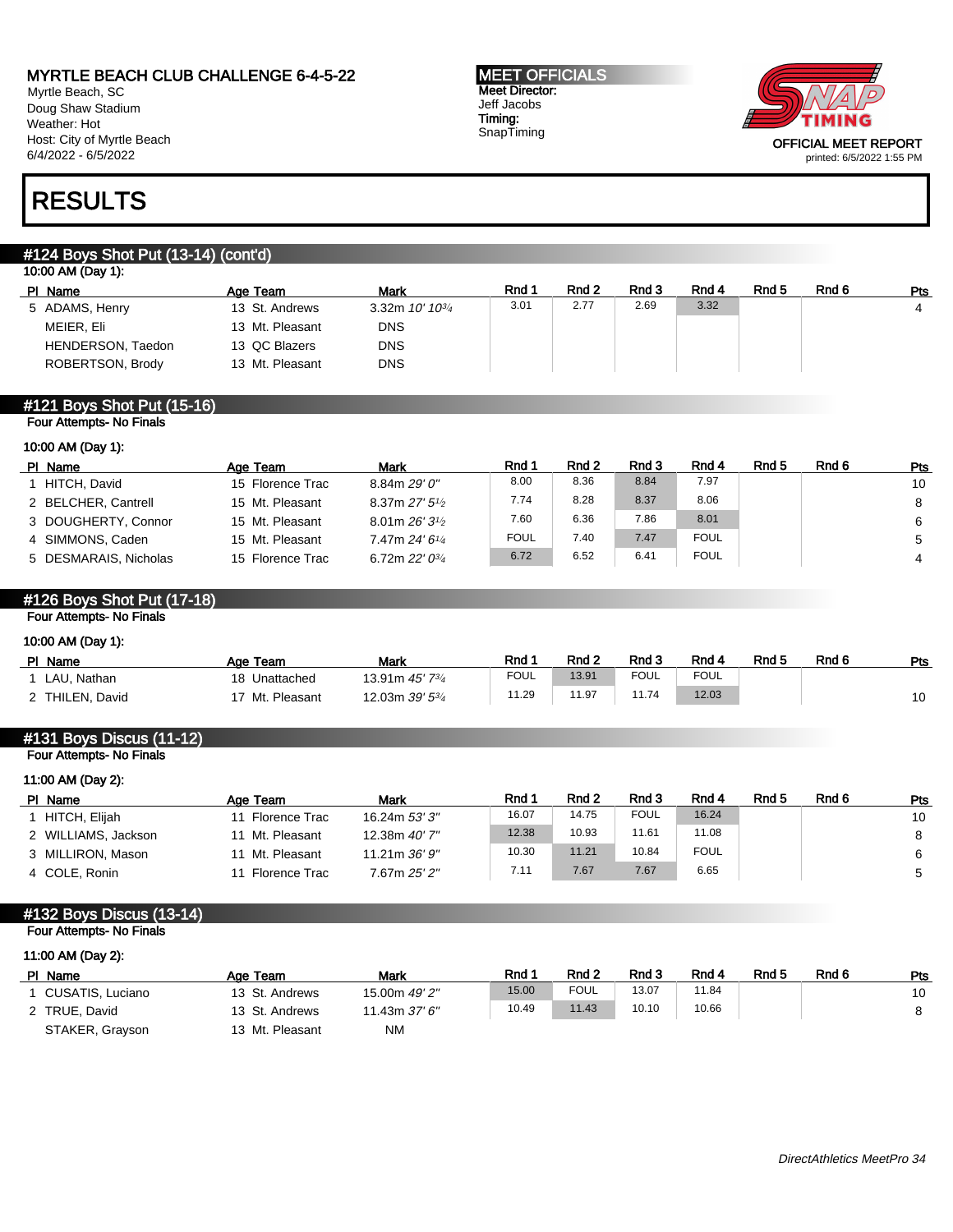Myrtle Beach, SC Doug Shaw Stadium Weather: Hot Host: City of Myrtle Beach 6/4/2022 - 6/5/2022

#### MEET OFFICIALS Meet Director: Jeff Jacobs Timing: SnapTiming



## RESULTS

## #133 Boys Discus (15-16)

Four Attempts- No Finals

#### 11:00 AM (Day 2):

| PI Name                 | Age Team         | Mark            | Rnd 1       | Rnd 2 | Rnd 3       | Rnd 4       | Rnd 5 | Rnd 6 | Pts             |
|-------------------------|------------------|-----------------|-------------|-------|-------------|-------------|-------|-------|-----------------|
| 1 SIMMONS, Caden        | 15 Mt. Pleasant  | 33.20m 108' 11" | 31.30       | 33.20 | 31.04       | 31.15       |       |       | 10 <sup>°</sup> |
| 2 HITCH, David          | 15 Florence Trac | 22.16m 72' 8"   | 19.25       | 22.16 | 19.39       | 18.48       |       |       | 8               |
| 3 DOUGHERTY, Connor     | 15 Mt. Pleasant  | 19.58m 64' 3"   | 19.58       | 16.42 | 18.69       | 18.40       |       |       | 6               |
| 4 DESMARAIS, Nicholas   | 15 Florence Trac | 19.52m 64' 0"   | 19.33       | 16.20 | <b>FOUL</b> | 19.52       |       |       | 5               |
| 5 MOTHERSHEAD, Benjamin | 15 Myrtle Beach  | 17.98m 59' 0"   | <b>FOUL</b> | 16.38 | <b>FOUL</b> | 17.98       |       |       | 4               |
| 6 JORDAN, Sam           | 15 Myrtle Beach  | 16.82m 55' 2"   | 15.21       | 16.82 | 15.75       | <b>FOUL</b> |       |       | 3               |
| 7 MAAS, Kane            | 15 Aiken Atomic  | 14.59m 47' 10"  | 14.10       | 13.94 | 14.59       | 13.09       |       |       | 2               |
|                         |                  |                 |             |       |             |             |       |       |                 |

### #134 Boys Discus (17-18)

Four Attempts- No Finals

#### 11:00 AM (Day 2):

| PI Name         | Team<br>Aae  | Mark           | Rnd         | Rnd <sub>2</sub> | Rnd 3 | Rnd 4 | Rnd <sub>5</sub> | Rnd 6 | Pts |
|-----------------|--------------|----------------|-------------|------------------|-------|-------|------------------|-------|-----|
| LAU, Nathan     | Unattached   | 48.36m 158'8"  | <b>FOUL</b> | 44.38            | 48.36 | 45.48 |                  |       |     |
| 2 THILEN, David | Mt. Pleasant | 46.49m 152' 6" | 45.44       | 44.94            | 46.49 | 44.36 |                  |       | 10  |

## #138 Boys Hammer (15-16)

Four Attempts- No Finals

### 8:00 AM (Day 2):

| PI Name           | Aae<br>Team       | Mark               | Rnd   | Rnd <sub>2</sub> | Rnd 3       | Rnd <sub>4</sub> | Rnd 5 | Rnd 6 | Pts |
|-------------------|-------------------|--------------------|-------|------------------|-------------|------------------|-------|-------|-----|
| SIMMONS.<br>Caden | Pleasant<br>5 Mt. | ı 87' 3"<br>26.60m | 24.86 | 25.09            | <b>FOUL</b> | 26.60            |       |       | 10  |

## #139 Boys Hammer (17-18)

Four Attempts- No Finals

| 8:00 AM (Day 2): |                 |                |       |             |             |             |       |       |     |  |  |
|------------------|-----------------|----------------|-------|-------------|-------------|-------------|-------|-------|-----|--|--|
| PI Name          | Age Team        | Mark           | Rnd 1 | Rnd 2       | Rnd 3       | Rnd 4       | Rnd 5 | Rnd 6 | Pts |  |  |
| LAU. Nathan      | 18 Unattached   | 44.10m 144'8"  | 40.54 | 39.12       | <b>FOUL</b> | 44.10       |       |       |     |  |  |
| THILEN, David    | 17 Mt. Pleasant | 40.68m 133' 5" | 40.68 | <b>FOUL</b> | 40.58       | <b>FOUL</b> |       |       | 10  |  |  |

## #142 Boys Javelin [Mini- 8U on Stadium Infield] (8 & Under)

Four Attempts- No Finals

## 8:00 AM (Day 1):

| PI Name                  | Age Team           | AG. | Mark           | Rnd 1       | Rnd 2 | Rnd 3 | Rnd 4       | Rnd 5 | Rnd 6 | Pts            |
|--------------------------|--------------------|-----|----------------|-------------|-------|-------|-------------|-------|-------|----------------|
| 1 PADGETT, Isaac         | 7 Mt. Pleasant 8 & |     | 19.49m 63' 11" | 19.49       | 11.78 | 11.02 | 16.56       |       |       | 10             |
| 2 JENKS, Alexander       | 6 Mt. Pleasant 8 & |     | 11.80m 38'8"   | 11.80       | 7.01  | 9.39  | 6.60        |       |       | 8              |
| 3 HARRIS, Ty             | 6 Mt. Pleasant 8 & |     | 11.56m 37' 11" | <b>FOUL</b> | 8.14  | 11.56 | 10.73       |       |       | 6              |
| 4 WHICHARD, Sullivan     | Mt. Pleasant 8 &   |     | 9.02m 29'7''   | 9.02        | 5.66  | 7.74  | 8.06        |       |       | 5              |
| 5 SMALL, Bentley         | 6 Mt. Pleasant 8 & |     | 8.88m 29' 2"   | 8.88        | 5.29  | 6.03  | 4.67        |       |       | $\overline{4}$ |
| 6 GARCIA RIVERA, Mateo   | Florence Tra 8 &   |     | 7.38m 24' 2"   | <b>FOUL</b> | 7.38  | 7.37  | <b>FOUL</b> |       |       | 3              |
| 7 RIPLEY IV, John        | 7 Sumter Spee 8 &  |     | 7.29m 23' 11"  | 7.29        | 6.73  | 6.32  | 6.49        |       |       | 2              |
| 8 WASHINGTON II. Antonio | 6 Florence Tra 8 & |     | 7.19m 23' 7"   | 7.19        | 6.16  | 6.50  | 6.84        |       |       | 1              |
| 9 MERCER, Miles          | 6 Mt. Pleasant 8 & |     | 7.04m 23' 1"   | 4.04        | 4.90  | 5.41  | 7.04        |       |       |                |
| HENDERSON, Dayon         | OC Blazers 8 &     |     | <b>DNS</b>     |             |       |       |             |       |       |                |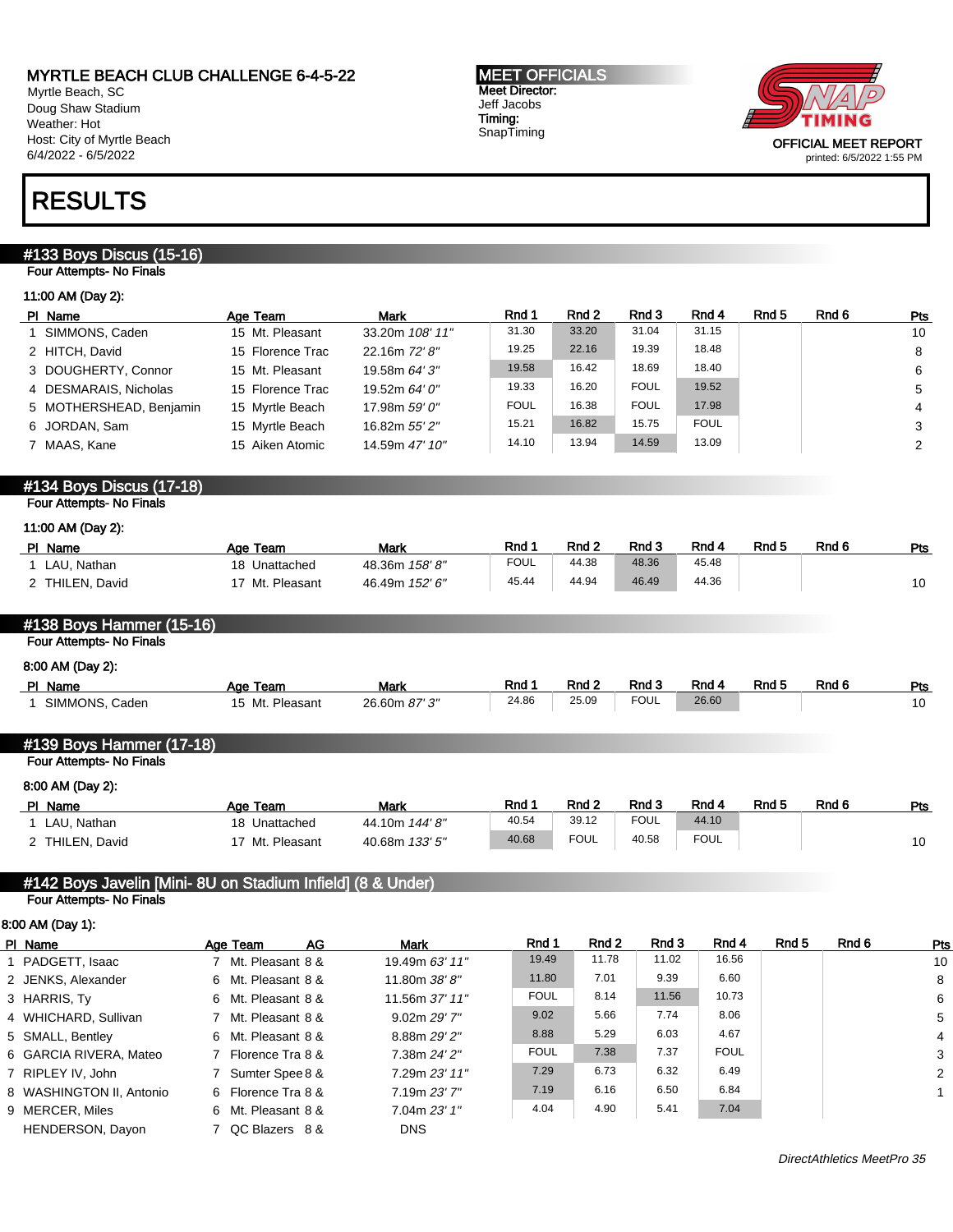Myrtle Beach, SC Doug Shaw Stadium Weather: Hot Host: City of Myrtle Beach 6/4/2022 - 6/5/2022

#### MEET OFFICIALS Meet Director: Jeff Jacobs Timing: SnapTiming



printed: 6/5/2022 1:55 PM

## RESULTS

## #142 Boys Javelin [Mini- 8U on Stadium Infield] (8 & Under) (cont'd)

| 8:00 AM (Day 1): |  |  |
|------------------|--|--|
|------------------|--|--|

| PI Name                 | Age Team                    | AG | Mark | Rnd · | Rnd 2 | Rnd 3 | Rnd 4 | Rnd <sub>5</sub> | Rnd 6 | Pts |
|-------------------------|-----------------------------|----|------|-------|-------|-------|-------|------------------|-------|-----|
| <b>BOSSERT, Tyler</b>   | Mt. Pleasant 8 &            |    | DNS  |       |       |       |       |                  |       |     |
| <b>CROMER, Rutledge</b> | Sumter Spee 8 &             |    | DNS  |       |       |       |       |                  |       |     |
| NEAR, Daniel            | Lexington Co <sub>8</sub> & |    | DNS  |       |       |       |       |                  |       |     |
|                         |                             |    |      |       |       |       |       |                  |       |     |

## #144 Boys Javelin [Mini- 9-10- on Stadium Infield] (9-10)

## Four Attempts- No Finals

### 8:00 AM (Day 1):

| PI Name               |   | Age Team             | <b>Mark</b>      | Rnd 1 | Rnd <sub>2</sub> | Rnd 3 | Rnd 4 | Rnd 5 | Rnd 6 | F(PI) Pts |    |
|-----------------------|---|----------------------|------------------|-------|------------------|-------|-------|-------|-------|-----------|----|
| 1 ALBERICO, Matthew   | 9 | Mt. Pleasant         | 27.07m 88' 10"   | 23.16 | 22.04            | 24.86 | 27.07 |       |       | 2(1)      | 10 |
| 2 WORTHY, Stephen     | 9 | Mt. Pleasant         | 24.94m 81' 10"   | 24.41 | 24.94            | 24.61 | 23.17 |       |       | 2(2)      | 8  |
| 3 MEIBERS, Aiden      | 9 | Mt. Pleasant         | 21.53m 70'8"     | 18.28 | 19.11            | 20.70 | 21.53 |       |       | 2(3)      | 6  |
| 4 DEMPS V, Robert     | 9 | Florence Trac        | 20.38m 66' 10"   | 20.38 | 9.56             |       |       |       |       |           | 5  |
| 5 GRATZMILLER, Kellen | 9 | Mt. Pleasant         | 20.12m 66' 0"    | 16.68 | 20.12            | 17.14 | 18.71 |       |       | 2(4)      | 4  |
| 6 MICHI, Matthew      | 9 | Mt. Pleasant         | 17.62m 57' 10"   | 15.39 | 15.84            | 17.62 | 14.36 |       |       | 2(5)      | 3  |
| 7 DUBOSE, James       | 9 | Mt. Pleasant         | 17.28m 56'8"     | 9.49  | 12.81            | 14.97 | 17.28 |       |       | 2(6)      | 2  |
| 8 HARKEY JR, Tony     | 9 | QC Blazers           | 16.70m 54' 9"    | 15.41 | 14.07            | 16.70 | 16.43 |       |       |           |    |
| 9 CHAPMAN, Nolan      | 9 | Mt. Pleasant         | 16.68m 54' 9"    | 11.89 | 11.71            | 15.90 | 16.68 |       |       | 2(7)      |    |
| 10 LEE, Patrick       | 9 | Mt. Pleasant         | 13.72m 45' 0"    | 11.52 | 12.07            | 13.72 | 10.48 |       |       | 2(8)      |    |
| 11 WOOD, Liam         | 9 | Mt. Pleasant         | 11.41m 37' 5"    | 10.08 | 6.59             | 11.41 | 8.15  |       |       |           |    |
| 12 WILSON, Tavion     | 9 | QC Blazers           | 10.62m 34' 10"   | 10.62 |                  | 9.99  | 7.19  |       |       |           |    |
| 13 LINDSAY, Kaden     | 9 | Mt. Pleasant         | 10.56m 34' 8"    | 9.92  | <b>FOUL</b>      | 10.56 | 9.72  |       |       | 2(9)      |    |
| 14 ESTEP, Hudson      | 9 | <b>Without Limit</b> | 9.99m 32' 9"     | 8.04  | 9.99             | 8.14  | 9.41  |       |       |           |    |
| 15 SANCHEZ, Colin     | 9 | Mt. Pleasant         | $9.27m$ $30'5''$ | 7.00  |                  | 9.27  | 5.63  |       |       |           |    |
| HAYNES, Dawson        | 9 | Carolina GOL         | <b>DNS</b>       |       |                  |       |       |       |       |           |    |
| SMITH, Davian         | 9 | Lexington Co         | <b>DNS</b>       |       |                  |       |       |       |       |           |    |
| BONDS, Mason          | 9 | Carolina GOL         | <b>DNS</b>       |       |                  |       |       |       |       |           |    |
| HUMPHRIES, Walker     | 9 | Mt. Pleasant         | <b>DNS</b>       |       |                  |       |       |       |       |           |    |
| MILLIRON, Caleb       | 9 | Mt. Pleasant         | <b>DNS</b>       |       |                  |       |       |       |       |           |    |
| BONDS, lan            | 9 | Carolina GOL         | <b>DNS</b>       |       |                  |       |       |       |       | 2         |    |
| HOOVER, Parker        | 9 | Mt. Pleasant         | <b>DNS</b>       |       |                  |       |       |       |       | 2         |    |
|                       |   |                      |                  |       |                  |       |       |       |       |           |    |

FLIGHT RESULTS

| PI Name                  | Age Team        | <b>Mark</b>      | Rnd 1 | Rnd 2 | Rnd 3 | Rnd 4 | Rnd 5 | Rnd 6 |
|--------------------------|-----------------|------------------|-------|-------|-------|-------|-------|-------|
| Flight 1 of 2            |                 |                  |       |       |       |       |       |       |
| SANCHEZ, Colin           | 9 Mt. Pleasant  | $9.27m$ $30'5''$ | 7.00  |       | 9.27  | 5.63  |       |       |
| HARKEY JR, Tony          | 9 QC Blazers    | 16.70m 54' 9"    | 15.41 | 14.07 | 16.70 | 16.43 |       |       |
| WOOD, Liam               | 9 Mt. Pleasant  | 11.41m $37'5''$  | 10.08 | 6.59  | 11.41 | 8.15  |       |       |
| WILSON, Tavion           | 9 QC Blazers    | 10.62m 34' 10"   | 10.62 |       | 9.99  | 7.19  |       |       |
| ESTEP, Hudson            | 9 Without Limit | 9.99m 32'9''     | 8.04  | 9.99  | 8.14  | 9.41  |       |       |
| DEMPS V. Robert          | 9 Florence Trac | 20.38m 66' 10"   | 20.38 | 9.56  |       |       |       |       |
| BONDS, Mason             | 9 Carolina GOL  | <b>DNS</b>       |       |       |       |       |       |       |
| SMITH, Davian            | 9 Lexington Co  | <b>DNS</b>       |       |       |       |       |       |       |
| HAYNES, Dawson           | 9 Carolina GOL  | <b>DNS</b>       |       |       |       |       |       |       |
| <b>HUMPHRIES, Walker</b> | 9 Mt. Pleasant  | <b>DNS</b>       |       |       |       |       |       |       |
| MILLIRON, Caleb          | 9 Mt. Pleasant  | <b>DNS</b>       |       |       |       |       |       |       |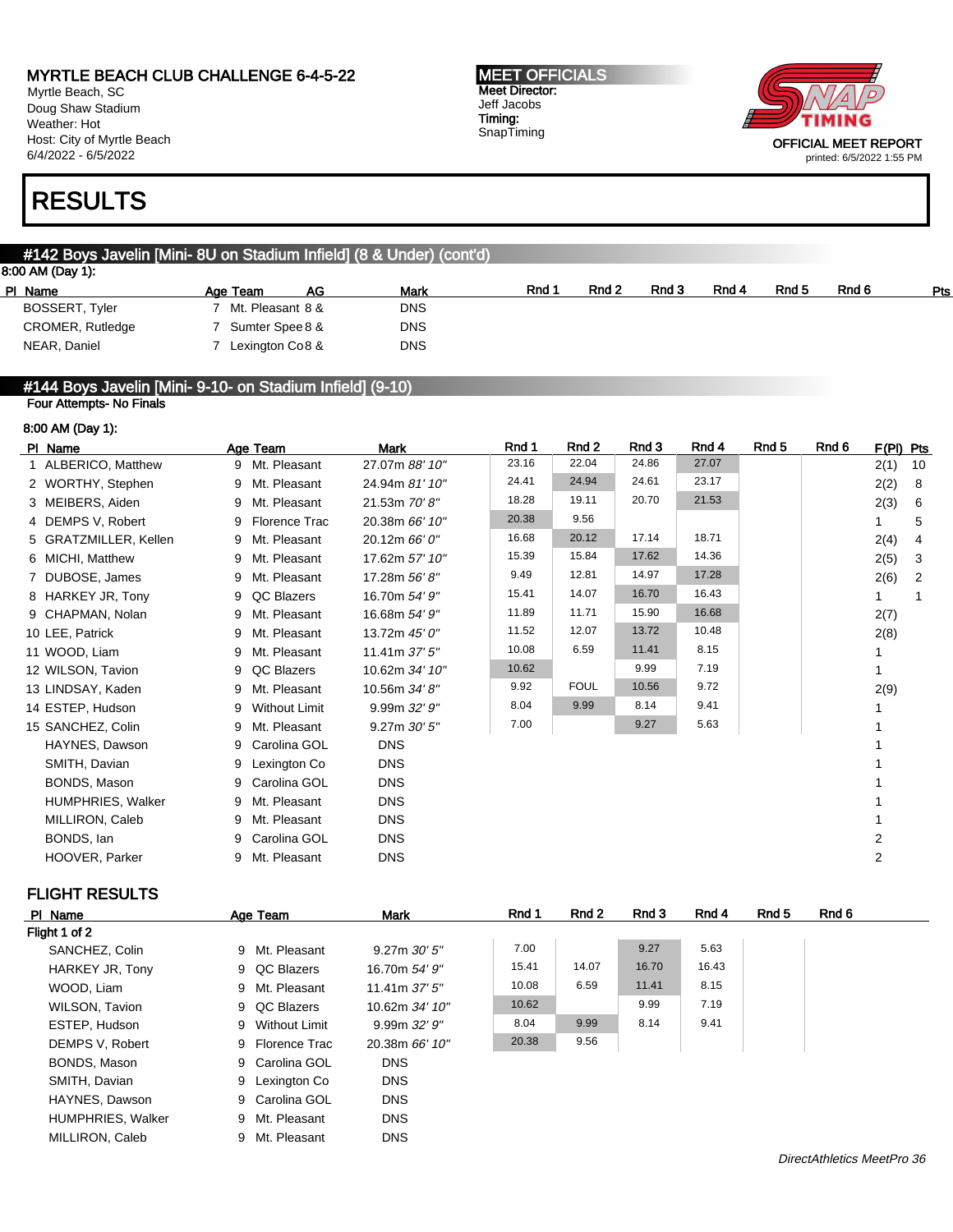Myrtle Beach, SC Doug Shaw Stadium Weather: Hot Host: City of Myrtle Beach 6/4/2022 - 6/5/2022

# RESULTS

MEET OFFICIALS Meet Director: Jeff Jacobs Timing: SnapTiming



# #144 Boys Javelin [Mini- 9-10- on Stadium Infield] (9-10) (cont'd)

|               | PI Name               |  | Age Team       | <b>Mark</b>     | Rnd 1 | Rnd 2       | Rnd 3 | Rnd 4 | Rnd 5 | Rnd 6 |
|---------------|-----------------------|--|----------------|-----------------|-------|-------------|-------|-------|-------|-------|
| Flight 2 of 2 |                       |  |                |                 |       |             |       |       |       |       |
|               | 1 ALBERICO, Matthew   |  | 9 Mt. Pleasant | 27.07m 88' 10"  | 23.16 | 22.04       | 24.86 | 27.07 |       |       |
|               | 2 WORTHY, Stephen     |  | 9 Mt. Pleasant | 24.94m 81' 10"  | 24.41 | 24.94       | 24.61 | 23.17 |       |       |
|               | 3 MEIBERS, Aiden      |  | 9 Mt. Pleasant | 21.53m 70' 8"   | 18.28 | 19.11       | 20.70 | 21.53 |       |       |
|               | 4 GRATZMILLER, Kellen |  | 9 Mt. Pleasant | 20.12m 66' 0"   | 16.68 | 20.12       | 17.14 | 18.71 |       |       |
|               | 5 MICHI, Matthew      |  | 9 Mt. Pleasant | 17.62m 57' 10"  | 15.39 | 15.84       | 17.62 | 14.36 |       |       |
|               | 6 DUBOSE, James       |  | 9 Mt. Pleasant | 17.28m 56'8"    | 9.49  | 12.81       | 14.97 | 17.28 |       |       |
|               | 7 CHAPMAN, Nolan      |  | 9 Mt. Pleasant | 16.68m 54' 9"   | 11.89 | 11.71       | 15.90 | 16.68 |       |       |
|               | 8 LEE, Patrick        |  | 9 Mt. Pleasant | 13.72m $45'0''$ | 11.52 | 12.07       | 13.72 | 10.48 |       |       |
|               | 9 LINDSAY, Kaden      |  | 9 Mt. Pleasant | 10.56m 34' 8"   | 9.92  | <b>FOUL</b> | 10.56 | 9.72  |       |       |
|               | BONDS, lan            |  | 9 Carolina GOL | <b>DNS</b>      |       |             |       |       |       |       |
|               | HOOVER, Parker        |  | 9 Mt. Pleasant | <b>DNS</b>      |       |             |       |       |       |       |

### #145 Boys Javelin [ Aero- 11-12] (11-12)

# Four Attempts- No Finals

|  | 10:00 AM (Day 1): |  |
|--|-------------------|--|
|--|-------------------|--|

| PI Name                | Age Team         | <b>Mark</b>    | Rnd 1 | Rnd 2 | Rnd 3       | Rnd 4 | Rnd 5 | Rnd 6 | Pts            |
|------------------------|------------------|----------------|-------|-------|-------------|-------|-------|-------|----------------|
| 1 WHITAKER, Thomas     | 11 Mt. Pleasant  | 28.71m 94' 2"  | 25.52 | 21.95 | 24.50       | 28.71 |       |       | 10             |
| 2 JOHNSON, Dylan       | 11 Mt. Pleasant  | 27.95m 91'8"   | 26.35 | 27.95 | 25.88       | 25.46 |       |       | 8              |
| 3 LOFTIS, Thomas       | 11 Mt. Pleasant  | 22.99m 75' 5"  | 19.23 | 19.83 | 19.20       | 22.99 |       |       | 6              |
| 4 YAGER, Anthony       | 11 Mt. Pleasant  | 21.01m 68' 11" | 21.01 | 18.00 | 16.75       | 16.51 |       |       | 5              |
| 5 JARVIS, Robert       | 11 Mt. Pleasant  | 20.05m 65' 9"  | 15.61 | 13.72 | 20.05       | 14.39 |       |       | 4              |
| 6 HITCH, Elijah        | 11 Florence Trac | 19.83m 65' 1"  | 8.57  | 19.83 | 18.72       | 17.22 |       |       | 3              |
| 7 HIGHTOWER, Kareem    | 11 Florence Trac | 18.15m 59' 6"  | 15.37 | 18.00 | 18.12       | 18.15 |       |       | $\overline{2}$ |
| 8 AMANI, Andrew        | 11 Mt. Pleasant  | 17.72m 58' 2"  | 16.72 | 17.40 | 16.31       | 17.72 |       |       | $\mathbf{1}$   |
| 9 NORRIS, Ethan        | 11 Mt. Pleasant  | 17.28m 56'8"   | 8.58  | 12.86 | 15.82       | 17.28 |       |       |                |
| 10 WILLIAMS, Jackson   | 11 Mt. Pleasant  | 14.73m 48' 4"  | 13.43 | 14.59 | 14.69       | 14.73 |       |       |                |
| 11 HUNTINGTON, William | 11 Mt. Pleasant  | 13.57m 44' 6"  | 13.57 | 10.19 | 10.64       | 9.60  |       |       |                |
| 12 WOFFORD, Damian     | 11 St. Andrews   | 11.81m 38' 9"  | 8.73  | 10.22 | 11.81       | 8.62  |       |       |                |
| 13 PITTS, Oliver       | 11 St. Andrews   | 11.60m 38' 1"  | 10.45 | 11.36 | <b>FOUL</b> | 11.60 |       |       |                |
| 14 COLE, Ronin         | 11 Florence Trac | 6.01m $19'9''$ | 6.01  | 4.35  | 4.86        | 5.68  |       |       |                |
| SHAW, Sterling         | 11 Mt. Pleasant  | <b>DNS</b>     |       |       |             |       |       |       |                |
| DOOLEY IV, Albert      | 11 Lexington Co  | <b>DNS</b>     |       |       |             |       |       |       |                |

#### #143 Boys Javelin [600g- 13-14] (13-14) Four Attempts- No Finals

| PI Name                | Age Team         | <b>Mark</b>    | Rnd 1 | Rnd 2 | Rnd 3 | Rnd 4 | Rnd 5 | Rnd 6 | Pts |
|------------------------|------------------|----------------|-------|-------|-------|-------|-------|-------|-----|
| 1 MILLER, Andrew       | 13 Florence Trac | 35.42m 116'2"  | 35.42 | 32.58 | 33.51 | 34.77 |       |       | 10  |
| 2 JOHNSON, St.Julain   | 13 55-Unattache  | 25.02m 82' 1"  | 24.98 | 24.19 | 25.02 | 23.86 |       |       | 8   |
| 3 HUNTINGTON, Benjamin | 13 Mt. Pleasant  | 18.26m 59' 11" | 15.96 | 18.07 | 18.26 | 16.71 |       |       | 6   |
| 4 CUSATIS, Luciano     | 13 St. Andrews   | 13.06m 42' 10" | 11.94 | 11.90 | 13.06 | 11.60 |       |       | 5   |
| 5 TRUE, David          | 13 St. Andrews   | 11.58m 38' 0"  | 8.88  | 9.05  | 11.58 | 11.07 |       |       | 4   |
| 6 ADAMS, Henry         | 13 St. Andrews   | 11.37m 37' 4"  | 10.54 | 11.17 | 11.37 | 9.60  |       |       | 3   |
| <b>GARNER, Tyler</b>   | 13 Mt. Pleasant  | <b>DNS</b>     |       |       |       |       |       |       |     |
| YORK, Gansen           | 13 Mt. Pleasant  | <b>DNS</b>     |       |       |       |       |       |       |     |
| MEIER, Eli             | 13 Mt. Pleasant  | <b>DNS</b>     |       |       |       |       |       |       |     |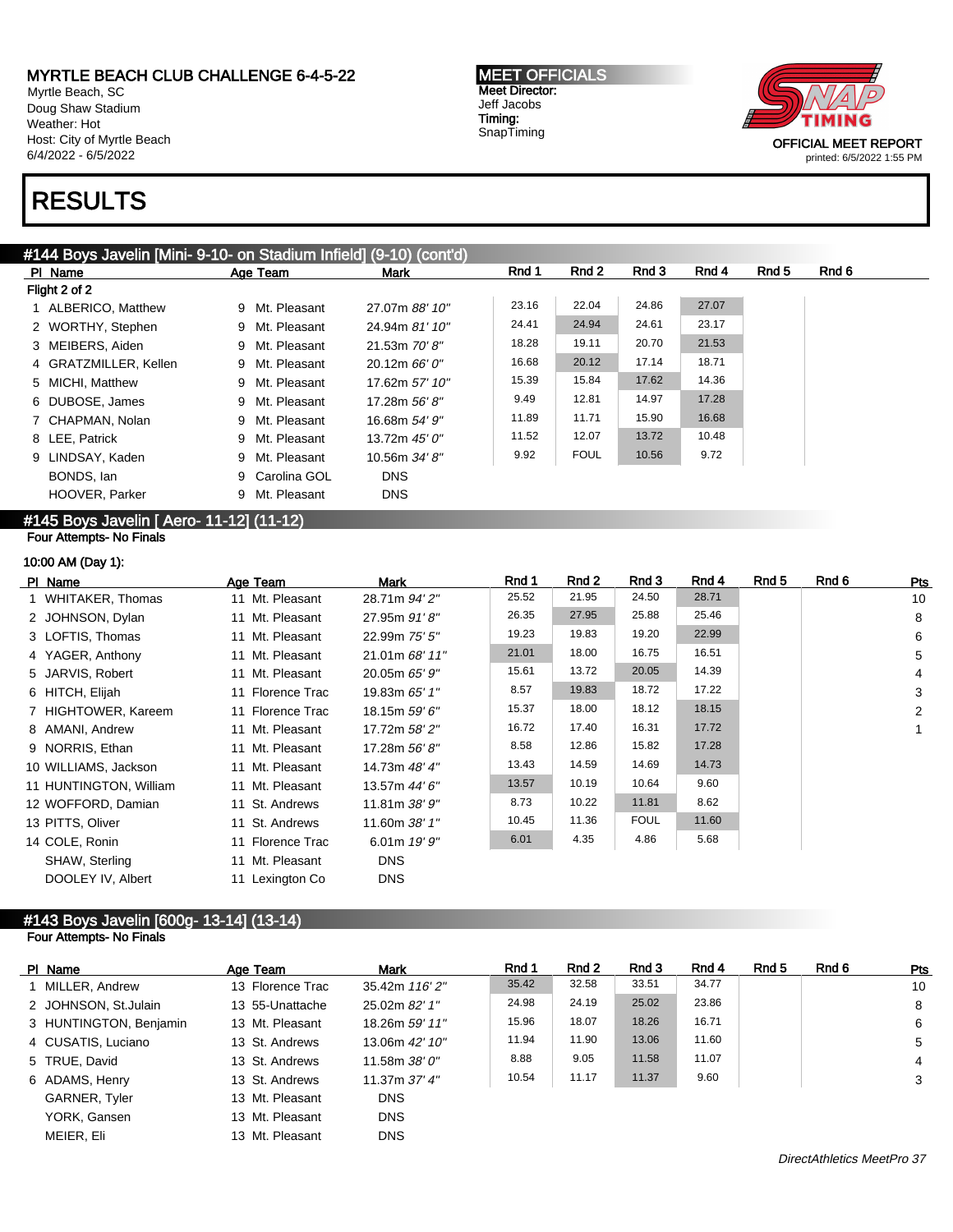Myrtle Beach, SC Doug Shaw Stadium Weather: Hot Host: City of Myrtle Beach 6/4/2022 - 6/5/2022

#### MEET OFFICIALS Meet Director: Jeff Jacobs Timing: SnapTiming



# RESULTS

# #143 Boys Javelin [600g- 13-14] (13-14) (cont'd) Pl Name Age Team Mark Rnd 1 Rnd 2 Rnd 3 Rnd 4 Rnd 5 Rnd 6 Pts SAWYER, Braden 13 Mt. Pleasant DNS TEACHMAN, Zachary 13 Mt. Pleasant DNS WINTERS, Maxwell 13 Mt. Pleasant DNS ROBERTSON, Brody 13 Mt. Pleasant DNS

# #141 Boys Javelin [800g- 15-16] (15-16)

Four Attempts- No Finals

| PI Name                                                             | Age Team         | <b>Mark</b>     | Rnd 1 | Rnd 2 | Rnd 3 | Rnd 4 | Rnd 5 | Rnd 6 | Pts |
|---------------------------------------------------------------------|------------------|-----------------|-------|-------|-------|-------|-------|-------|-----|
| 1 CLARY, Tyrone                                                     | 15 Mt. Pleasant  | 34.10m 111' 10" | 33.24 | 34.06 | 34.10 | 31.25 |       |       | 10  |
| 2 JORDAN, Sam                                                       | 15 Myrtle Beach  | 33.82m 110' 11" | 31.48 | 31.62 | 33.68 | 33.82 |       |       | 8   |
| 3 HITCH, David                                                      | 15 Florence Trac | 28.68m 94' 1"   | 26.98 | 28.68 | 22.03 | 27.61 |       |       | 6   |
| 4 BELCHER, Cantrell                                                 | 15 Mt. Pleasant  | 20.30m 66' 7"   | 19.44 | 17.45 | 17.62 | 20.30 |       |       | 5   |
| 5 DOUGHERTY, Connor                                                 | 15 Mt. Pleasant  | 17.99m 59' 0"   | 16.45 | 17.99 | 17.66 | 17.22 |       |       | 4   |
| 6 VOLPE, Anthony                                                    | 15 Myrtle Beach  | 17.80m 58' 5"   | 17.14 | 16.82 | 17.80 | 17.56 |       |       | 3   |
| 7 DESMARAIS, Nicholas                                               | 15 Florence Trac | 17.00m 55' 9"   | 17.00 | 14.32 | 16.57 | 13.16 |       |       | 2   |
| EZEKIEL, Aedan                                                      | 15 Mt. Pleasant  | <b>DNS</b>      |       |       |       |       |       |       |     |
| #140 Boys Javelin [800g- 17-18] (17-18)<br>Four Attempts- No Finals |                  |                 |       |       |       |       |       |       |     |
| PI Name                                                             | Age Team         | <b>Mark</b>     | Rnd 1 | Rnd 2 | Rnd 3 | Rnd 4 | Rnd 5 | Rnd 6 | Pts |
| ASENCIO, Jarek                                                      | 17 Florence Trac | <b>DNS</b>      |       |       |       |       |       |       |     |

### #7 Girls 100 Meters (8 & Under)

|               | 10:20 AM (Day 2):      |              |                          |     |            |            |  |  |  |  |  |
|---------------|------------------------|--------------|--------------------------|-----|------------|------------|--|--|--|--|--|
| <b>Finals</b> |                        | Wind: (+2.0) |                          |     |            |            |  |  |  |  |  |
|               | PI Name                |              | Age Team                 | AG  | Time Note  | <b>Pts</b> |  |  |  |  |  |
|               | 1 RICHARDSON, Cori     |              | 6 Mt. Pleasant Track 8 & |     | 15.89      | 10         |  |  |  |  |  |
|               | 2 CARB, Ava            |              | 7 Mt. Pleasant Track 8 & |     | 17.40      | 8          |  |  |  |  |  |
|               | 3 SMITH, Skylar        |              | 7 QC Blazers             | 8&  | 17.50      | 6          |  |  |  |  |  |
|               | 4 RUSH, Kinsley        |              | 6 Florence Track         | 8 & | 18.24      | 5          |  |  |  |  |  |
|               | 5 ALEXANDER, Variah    |              | 5 Sumter Speed           | 8 & | 18.30      | 4          |  |  |  |  |  |
|               | 6 STALLBAUMER, Madelyn |              | 6 Mt. Pleasant Track 8 & |     | 18.40      | 3          |  |  |  |  |  |
|               | 7 BARTON, Kennedy      |              | 7 QC Blazers             | 8 & | 18.48      | 2          |  |  |  |  |  |
|               | YOUNG, Ava             |              | 6 Mt. Pleasant Track 8 & |     | <b>DNS</b> |            |  |  |  |  |  |

#### 10:00 AM (Day 1): (Top 8 advance)

Prelims

| PI Name                | Age Team                 | АG  | Time Note          |               | H(PI) |
|------------------------|--------------------------|-----|--------------------|---------------|-------|
| RICHARDSON, Cori       | 6 Mt. Pleasant Track 8 & |     | 16.00 <sub>a</sub> | $(+2.2)$      | 1(1)  |
| 2 SMITH, Skylar        | 7 QC Blazers             | 8 & | 17.50a             | $(+1.7)$ 3(1) |       |
| 3 RUSH, Kinsley        | 6 Florence Track         | 8&  | 18.08g             | $(+2.2)$      | 1(2)  |
| 4 ALEXANDER, Variah    | 5 Sumter Speed           | 8&  | 18.11a             | $(+2.2)$      | 1(3)  |
| 5 CARB, Ava            | 7 Mt. Pleasant Track 8 & |     | 18.22q             | $(+2.0)$ 2(1) |       |
| 6 STALLBAUMER, Madelyn | 6 Mt. Pleasant Track 8 & |     | 18.36q             | $(+2.2)$      | 1(4)  |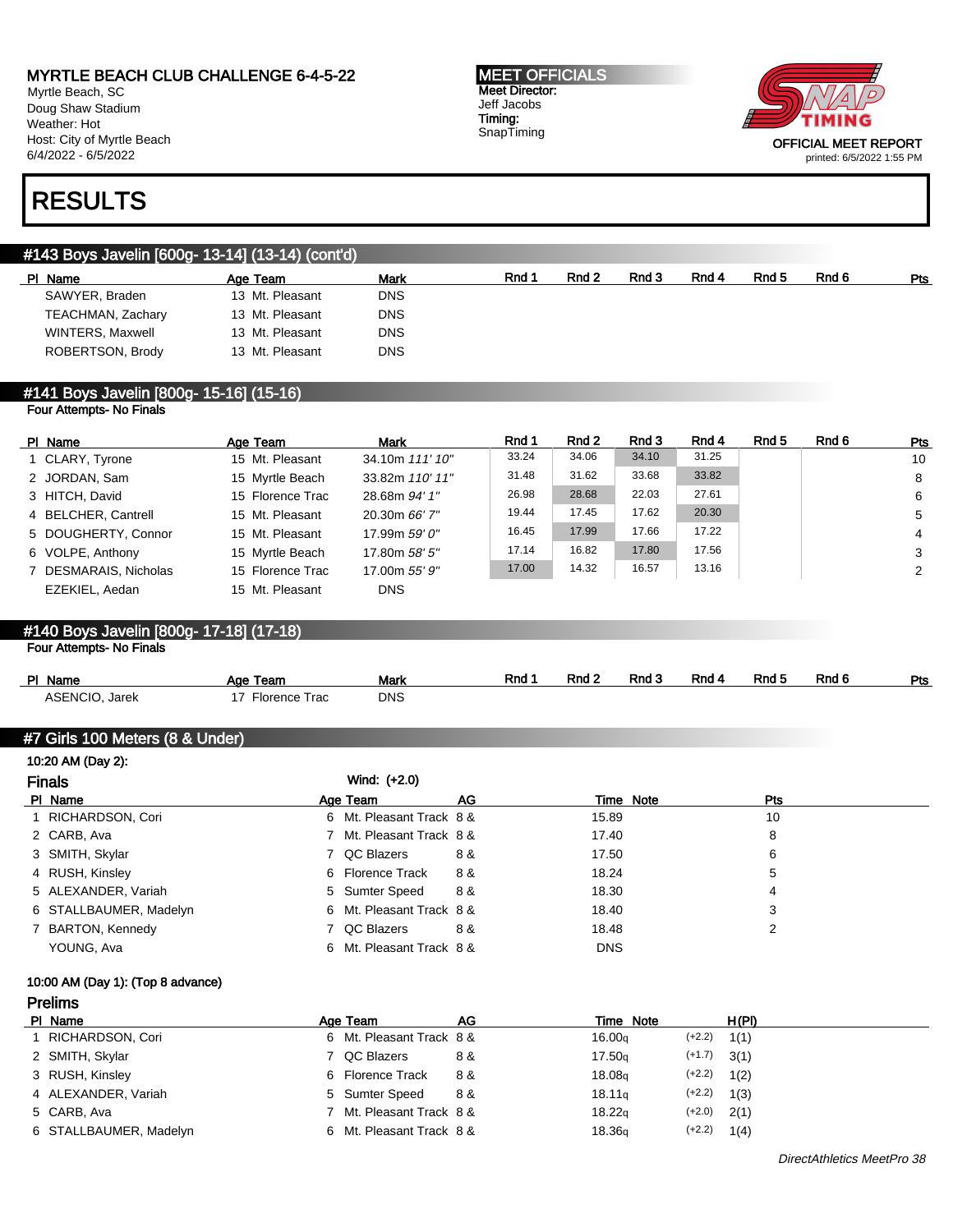Myrtle Beach, SC Doug Shaw Stadium Weather: Hot Host: City of Myrtle Beach 6/4/2022 - 6/5/2022

# RESULTS

# #7 Girls 100 Meters (8 & Under) (cont'd)

10:00 AM (Day 1): (Top 8 advance)

### Prelims

| PI Name                    | Age Team                  | AG     | Time Note  |          | H(PI)          |
|----------------------------|---------------------------|--------|------------|----------|----------------|
| 7 BARTON, Kennedy          | 7 QC Blazers              | 8 &    | 18.82g     | $(+2.0)$ | 2(2)           |
| 8 YOUNG, Ava               | 6 Mt. Pleasant Track 8 &  |        | 20.22q     | $(+1.7)$ | 3(2)           |
| 9 BLITCH, Lula             | 7 Mt. Pleasant Track 8 &  |        | 20.34      | $(+1.7)$ | 3(3)           |
| 10 BIANCHI, Ellie          | 7 St. Andrews Parks 8 &   |        | 21.20      | $(+2.0)$ | 2(3)           |
| 11 CHASE, Charlotte        | 6 Mt. Pleasant Track 8 &  |        | 22.35      | $(+1.7)$ | 3(4)           |
| 12 LEE, Dylan              | 6 Mt. Pleasant Track 8 &  |        | 22.69      | $(+2.0)$ | 2(4)           |
| 13 RIPLEY, Owens           | 5 Sumter Speed            | Combin | 24.07      | $(+1.7)$ | 3(5)           |
| 14 WOODWARD, Laura (Ellie) | 6 Florence Track          | 8&     | 26.39      | $(+2.2)$ | 1(5)           |
| 15 BENNETT, Beth           | 5 Sumter Speed            | 8&     | 26.93      | $(+2.0)$ | 2(5)           |
| SCHENZEL, Kayleigh         | 7 City of Charleston S8 & |        | <b>DNS</b> |          | $\overline{2}$ |
| CLEMENT, Dali              | 5 Myrtle Beach Track 8 &  |        | <b>DNS</b> |          |                |
| CHISOLM, Kyndal            | 5 Mt. Pleasant Track 8 &  |        | <b>DNS</b> |          |                |
| FORD, Caytelyn             | 6 Florence Track          | 8&     | <b>DNS</b> |          | 3              |
|                            |                           |        |            |          |                |

### HEAT RESULTS

Prelims

| PI Name                   |    | Age Team                 | AG     | Time Note          |
|---------------------------|----|--------------------------|--------|--------------------|
| Heat 1 of 3               |    | Wind: (+2.2)             |        |                    |
| 1 RICHARDSON, Cori        | 6. | Mt. Pleasant Track 8 &   |        | 16.00q             |
| 2 RUSH, Kinsley           | 6. | <b>Florence Track</b>    | 8 &    | 18.08q             |
| 3 ALEXANDER, Variah       | 5  | <b>Sumter Speed</b>      | 8 &    | 18.11 <sub>q</sub> |
| 4 STALLBAUMER, Madelyn    | 6. | Mt. Pleasant Track 8 &   |        | 18.36q             |
| 5 WOODWARD, Laura (Ellie) | 6. | <b>Florence Track</b>    | 8&     | 26.39              |
| CLEMENT, Dali             |    | 5 Myrtle Beach Track 8 & |        | <b>DNS</b>         |
| CHISOLM, Kyndal           | 5. | Mt. Pleasant Track 8 &   |        | <b>DNS</b>         |
| Heat 2 of 3               |    | Wind: (+2.0)             |        |                    |
| 1 CARB, Ava               |    | 7 Mt. Pleasant Track 8 & |        | 18.22q             |
| 2 BARTON, Kennedy         |    | 7 QC Blazers             | 8 &    | 18.82q             |
| 3 BIANCHI, Ellie          |    | St. Andrews Parks 8 &    |        | 21.20              |
| 4 LEE, Dylan              | 6. | Mt. Pleasant Track 8 &   |        | 22.69              |
| 5 BENNETT, Beth           |    | 5 Sumter Speed           | 8&     | 26.93              |
| SCHENZEL, Kayleigh        | 7  | City of Charleston S8 &  |        | <b>DNS</b>         |
| Heat 3 of 3               |    | Wind: (+1.7)             |        |                    |
| 1 SMITH, Skylar           | 7  | QC Blazers               | 8 &    | 17.50q             |
| 2 YOUNG, Ava              | 6. | Mt. Pleasant Track 8 &   |        | 20.22q             |
| 3 BLITCH, Lula            | 7  | Mt. Pleasant Track 8 &   |        | 20.34              |
| 4 CHASE, Charlotte        | 6. | Mt. Pleasant Track 8 &   |        | 22.35              |
| 5 RIPLEY, Owens           |    | 5 Sumter Speed           | Combin | 24.07              |
| FORD, Caytelyn            | 6  | <b>Florence Track</b>    | 8 &    | <b>DNS</b>         |

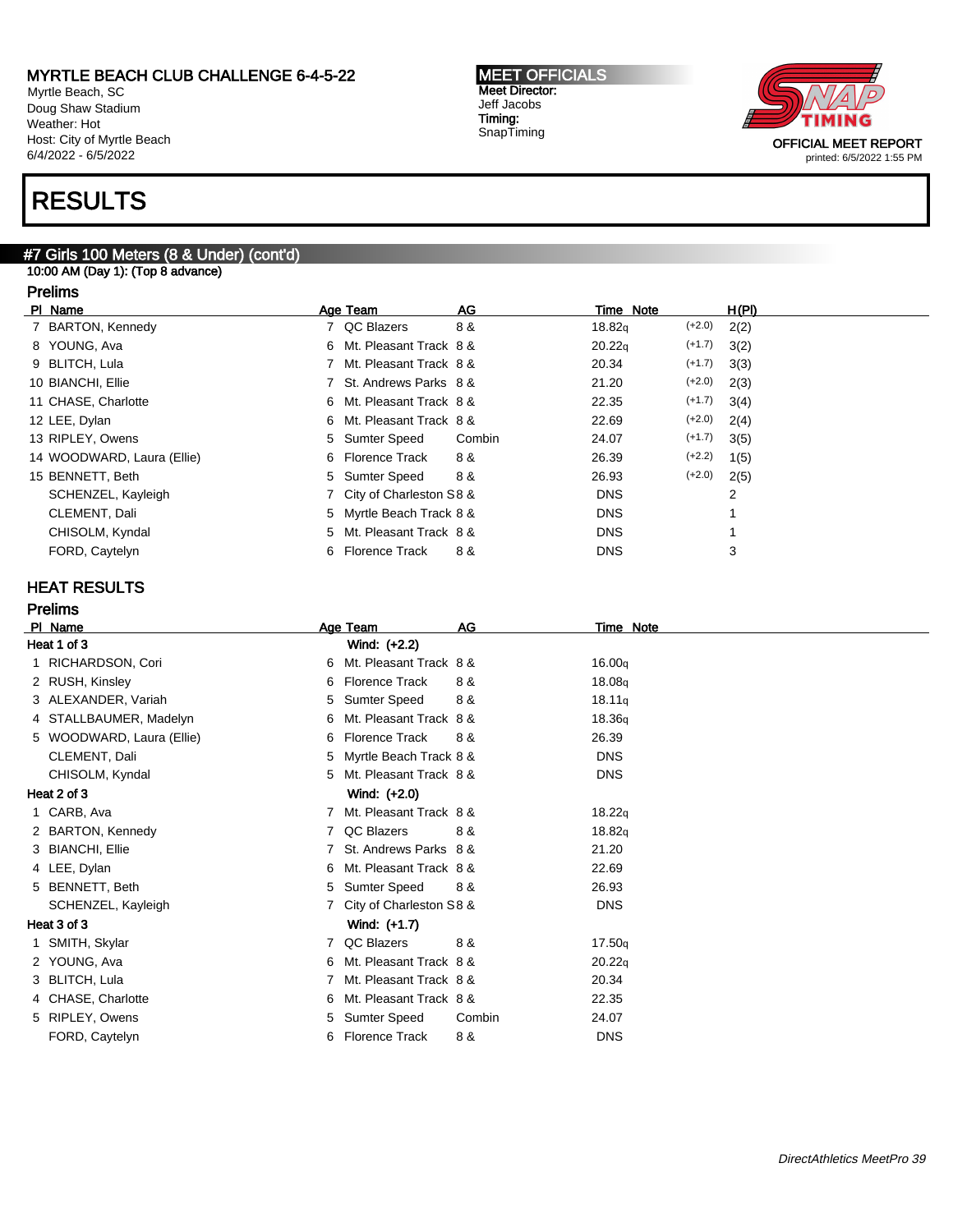Myrtle Beach, SC Doug Shaw Stadium Weather: Hot Host: City of Myrtle Beach 6/4/2022 - 6/5/2022

# RESULTS

# #10 Girls 100 Meters (9-10)

| ı | и<br>I |  |
|---|--------|--|
|   |        |  |

| <b>Finals</b>     | Wind: $(+2.1)$         |            |            |  |  |  |  |  |  |
|-------------------|------------------------|------------|------------|--|--|--|--|--|--|
| PI Name           | Age Team               | Time Note  | <b>Pts</b> |  |  |  |  |  |  |
| 1 BIANCHI, Sophia | 9 St. Andrews Parks a  | 15.31      | 10         |  |  |  |  |  |  |
| 2 MALONE, Keoni   | 9 Mt. Pleasant Track C | 15.35      | 8          |  |  |  |  |  |  |
| 3 GLASSBERG, Nola | 9 Mt. Pleasant Track C | 15.62      | 6          |  |  |  |  |  |  |
| 4 MURRAY, Ryann   | 9 St. Andrews Parks a  | 16.62      | 5          |  |  |  |  |  |  |
| 5 WHITT, Meredith | 9 Mt. Pleasant Track C | 16.69      | 4          |  |  |  |  |  |  |
| 6 DOUGLAS, Tionna | 9 QC Blazers           | 16.90      | 3          |  |  |  |  |  |  |
| GOODMAN, Leila    | 9 Mt. Pleasant Track C | <b>DNS</b> |            |  |  |  |  |  |  |
| FITCH, Solay      | 9 Mt. Pleasant Track C | <b>DNS</b> |            |  |  |  |  |  |  |

#### (Top 8 advance)

| <b>Prelims</b> |
|----------------|
|                |

| PI_Name                |   | Age Team              |                    | Time Note | H(PI)          |
|------------------------|---|-----------------------|--------------------|-----------|----------------|
| 1 BIANCHI, Sophia      | 9 | St. Andrews Parks a   | 15.37 <sub>q</sub> | $(+0.5)$  | 1(1)           |
| 2 GOODMAN, Leila       | 9 | Mt. Pleasant Track C  | 15.45q             | $(+0.6)$  | 2(1)           |
| 3 MALONE, Keoni        | 9 | Mt. Pleasant Track C  | 15.51q             | $(+1.6)$  | 3(1)           |
| 4 GLASSBERG, Nola      | 9 | Mt. Pleasant Track C  | 15.69 <sub>q</sub> | $(+1.6)$  | 3(2)           |
| 5 DOUGLAS, Tionna      | 9 | QC Blazers            | 16.31q             | $(+0.6)$  | 2(2)           |
| 6 MURRAY, Ryann        |   | St. Andrews Parks a   | 16.62q             | $(+0.5)$  | 1(2)           |
| 7 FITCH, Solay         |   | Mt. Pleasant Track C  | 16.74 <sub>g</sub> | $(+0.5)$  | 1(3)           |
| 8 WHITT, Meredith      | 9 | Mt. Pleasant Track C  | 16.75q             | $(+1.6)$  | 3(3)           |
| 9 MATTHEWS, Kamren     | 9 | <b>Florence Track</b> | 16.97              | $(+0.6)$  | 2(3)           |
| 10 DOUGLAS, Lazhariya  | 9 | QC Blazers            | 17.46              | $(+1.6)$  | 3(4)           |
| 11 FOXE, Yazmin        | 9 | <b>Florence Track</b> | 17.68              | $(+0.6)$  | 2(4)           |
| 12 VAZQUEZ, Lydia      | 9 | City of Charleston S  | 18.22              | $(+0.5)$  | 1(4)           |
| 13 HANDFIELD, Ivy      | 9 | <b>Florence Track</b> | 18.49              | $(+0.5)$  | 1(5)           |
| 14 HAUGHN, Harper      | 9 | <b>Florence Track</b> | 19.15              | $(+1.6)$  | 3(5)           |
| 15 LASSITER, Erin      | 9 | QC Blazers            | 19.76              | $(+0.6)$  | 2(5)           |
| 16 CHASE, Lucille      | 9 | Mt. Pleasant Track C  | 20.40              | $(+1.6)$  | 3(6)           |
| ROBINSON, Hannah-Marie | 9 | <b>Florence Track</b> | <b>DNS</b>         |           |                |
| TRAEGER, Kylie         |   | City of Charleston S  | <b>DNS</b>         |           | $\overline{2}$ |
|                        |   |                       |                    |           |                |

### HEAT RESULTS

| elim<br>ĸ |  |
|-----------|--|
|-----------|--|

| PI Name                | Age Team               | Time Note          |  |
|------------------------|------------------------|--------------------|--|
| Heat 1 of 3            | Wind: (+0.5)           |                    |  |
| 1 BIANCHI, Sophia      | 9 St. Andrews Parks a  | 15.37 <sub>q</sub> |  |
| 2 MURRAY, Ryann        | 9 St. Andrews Parks a  | 16.62q             |  |
| 3 FITCH, Solay         | 9 Mt. Pleasant Track C | 16.74 <sub>g</sub> |  |
| 4 VAZQUEZ, Lydia       | 9 City of Charleston S | 18.22              |  |
| 5 HANDFIELD, Ivy       | 9 Florence Track       | 18.49              |  |
| ROBINSON, Hannah-Marie | 9 Florence Track       | <b>DNS</b>         |  |
| Heat 2 of 3            | Wind: (+0.6)           |                    |  |
| 1 GOODMAN, Leila       | 9 Mt. Pleasant Track C | 15.45q             |  |
| 2 DOUGLAS, Tionna      | 9 QC Blazers           | 16.31q             |  |
| 3 MATTHEWS, Kamren     | 9 Florence Track       | 16.97              |  |

MEET OFFICIALS Meet Director: Jeff Jacobs Timing: SnapTiming

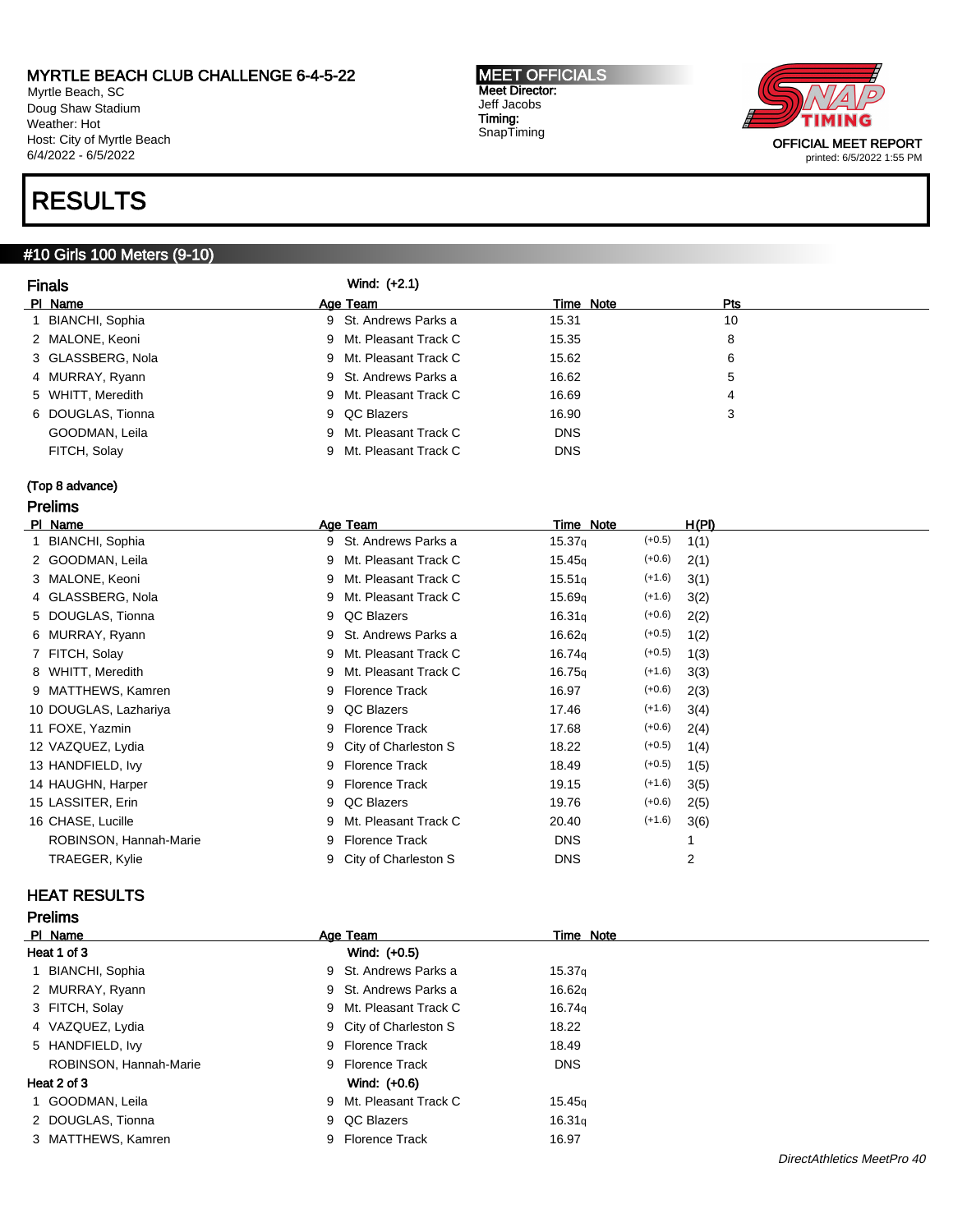Myrtle Beach, SC Doug Shaw Stadium Weather: Hot Host: City of Myrtle Beach 6/4/2022 - 6/5/2022

#### MEET OFFICIALS Meet Director: Jeff Jacobs Timing: SnapTiming



# RESULTS

#### #10 Girls 100 Meters (9-10) (cont'd) **Dralims**

| гісініз              |                        |                    |
|----------------------|------------------------|--------------------|
| PI Name              | Age Team               | Time Note          |
| 4 FOXE, Yazmin       | 9 Florence Track       | 17.68              |
| 5 LASSITER, Erin     | 9 QC Blazers           | 19.76              |
| TRAEGER, Kylie       | 9 City of Charleston S | <b>DNS</b>         |
| Heat 3 of 3          | Wind: (+1.6)           |                    |
| 1 MALONE, Keoni      | 9 Mt. Pleasant Track C | 15.51q             |
| 2 GLASSBERG, Nola    | 9 Mt. Pleasant Track C | 15.69 <sub>q</sub> |
| 3 WHITT, Meredith    | 9 Mt. Pleasant Track C | 16.75q             |
| 4 DOUGLAS, Lazhariya | 9 QC Blazers           | 17.46              |
| 5 HAUGHN, Harper     | 9 Florence Track       | 19.15              |
| 6 CHASE, Lucille     | 9 Mt. Pleasant Track C | 20.40              |
|                      |                        |                    |

### #9 Girls 100 Meters (11-12)

| <b>Finals</b> | Wind: (+2.4) |  |
|---------------|--------------|--|
|               |              |  |

| PI Name              | Age Team                | Time Note | <b>Pts</b> |
|----------------------|-------------------------|-----------|------------|
| 1 HURELL, Caylen     | 11 Carolina GOLD Run    | 14.13     | 10         |
| 2 JOHNSTONE, Quinley | 11 Mt. Pleasant Track C | 14.23     | 8          |
| 3 JENKS, Julia       | 11 Mt. Pleasant Track C | 14.93     | 6          |
| 4 MARCHANT, Chloe    | 11 Mt. Pleasant Track C | 15.10     | 5          |
| 5 AUWAERTER, Julia   | 11 St. Andrews Parks a  | 15.27     | 4          |
| 6 AUWAERTER, Eva     | 11 St. Andrews Parks a  | 15.51     | 3          |
| 7 ANGELICH, Megan    | 11 Mt. Pleasant Track C | 15.52     |            |
| 8 SMITH, Janiah      | 11 Myrtle Beach Track   | 15.55     |            |

### (Top 8 advance)

| Name<br><b>PI</b>      | Age Team                  | Time Note                 |          | H(PI) |
|------------------------|---------------------------|---------------------------|----------|-------|
| JOHNSTONE, Quinley     | 11 Mt. Pleasant Track C   | 14.18q                    | $(+2.6)$ | 2(1)  |
| 2 HURELL, Caylen       | 11 Carolina GOLD Run      | 14.45 <sub>g</sub>        | $(+3.7)$ | 1(1)  |
| 3 JENKS, Julia         | 11 Mt. Pleasant Track C   | 14.90 <sub>q</sub>        | $(+3.7)$ | 1(2)  |
| 4 MARCHANT, Chloe      | 11 Mt. Pleasant Track C   | 14.95 <sub>q</sub>        | $(+1.9)$ | 3(1)  |
| 5 AUWAERTER, Julia     | St. Andrews Parks a<br>11 | 15.17 <sub>9</sub> 15.167 | $(+2.6)$ | 2(2)  |
| 6 SMITH, Janiah        | 11 Myrtle Beach Track     | 15.17 <sub>9</sub> 15.168 | $(+3.7)$ | 1(3)  |
| 7 AUWAERTER, Eva       | 11 St. Andrews Parks a    | 15.39q                    | $(+2.6)$ | 2(3)  |
| 8 ANGELICH, Megan      | 11 Mt. Pleasant Track C   | 15.49 <sub>g</sub>        | $(+2.6)$ | 2(4)  |
| 9 WILLIAMS, Sarah      | 11 Florence Track         | 15.55                     | $(+1.9)$ | 3(2)  |
| 10 MILLER, Chesney     | 11 St. Andrews Parks a    | 15.98                     | $(+3.7)$ | 1(4)  |
| 11 OTIS, Mitchell      | 11 Mt. Pleasant Track C   | 16.15                     | $(+1.9)$ | 3(3)  |
| 12 BIANCHI, Reese      | St. Andrews Parks a<br>11 | 16.18                     | $(+2.6)$ | 2(5)  |
| 13 SMITH, Chloe        | 11 Mt. Pleasant Track C   | 16.30                     | $(+1.9)$ | 3(4)  |
| 14 DAVIS, Taylor       | St. Andrews Parks a<br>11 | 16.93                     | $(+3.7)$ | 1(5)  |
| 15 WHITLEY, Emma       | 11 Mt. Pleasant Track C   | 17.58                     | $(+2.6)$ | 2(6)  |
| 16 NAKAMURA, Noelle    | 11 Mt. Pleasant Track C   | 18.22                     | $(+3.7)$ | 1(6)  |
| FORD, Cayliana         | 11 Florence Track         | <b>DNS</b>                |          | 3     |
| <b>BECKHAM, Taylor</b> | Mt. Pleasant Track C      | <b>DNS</b>                |          | 2     |
| HOPSON, Hope           | 11 Mt. Pleasant Track C   | <b>DNS</b>                |          |       |
|                        |                           |                           |          |       |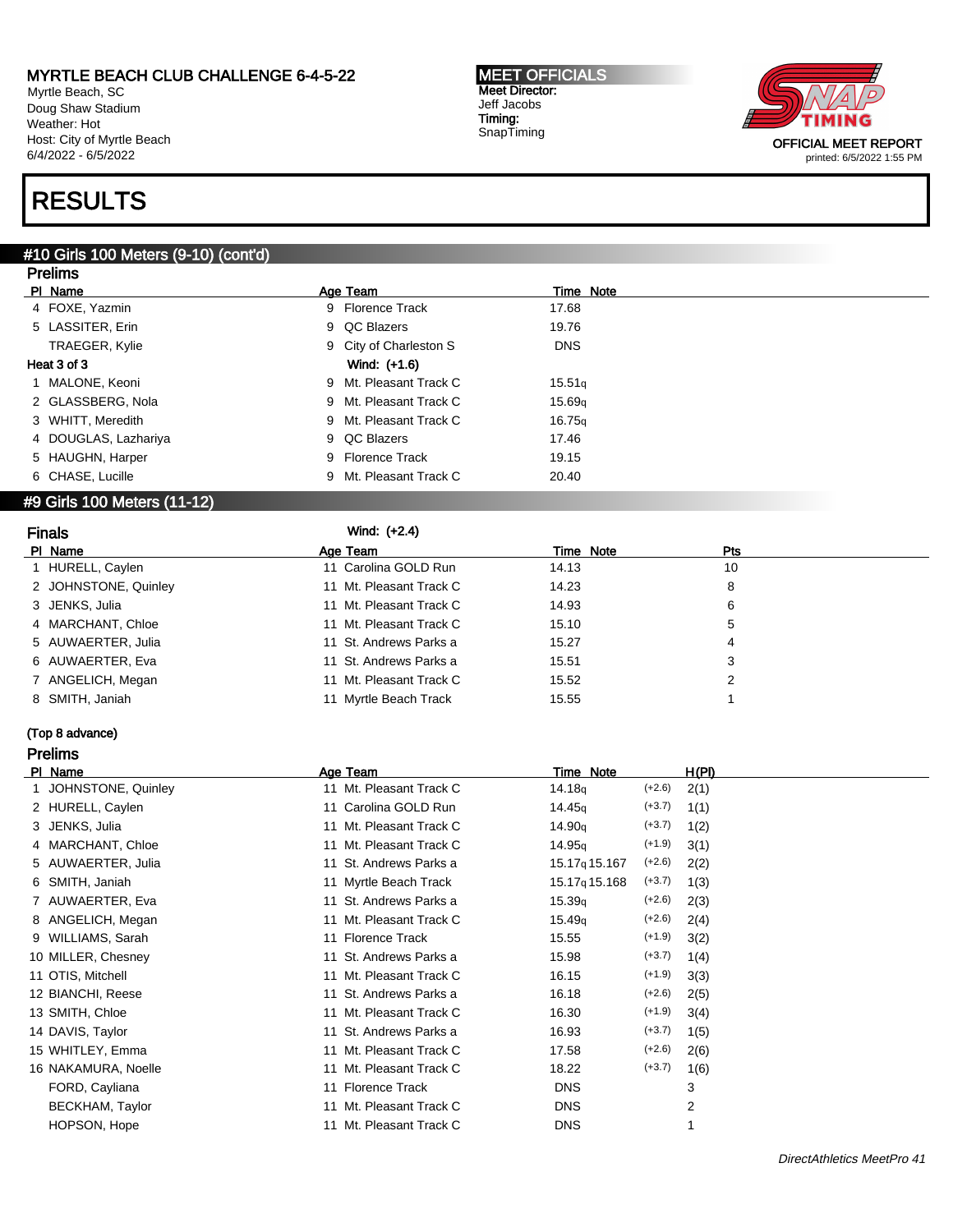Myrtle Beach, SC Doug Shaw Stadium Weather: Hot Host: City of Myrtle Beach 6/4/2022 - 6/5/2022

# RESULTS

#9 Girls 100 Meters (11-12) (cont'd)

### (Top 8 advance) Prelims PI Name **Age Team Age Team Time Note** H(PI) FORD, Caydence 2008 2009 11 Florence Track 2009 DNS 3 HEAT RESULTS Prelims PI Name **Age Team** Age Team Time Note Heat 1 of 3 Wind: (+3.7) 1 HURELL, Caylen 11 Carolina GOLD Run 14.45q 2 JENKS, Julia 11 Mt. Pleasant Track C 14.90q 3 SMITH, Janiah 11 Myrtle Beach Track 15.17q 15.168 4 MILLER, Chesney 11 St. Andrews Parks a 15.98 5 DAVIS, Taylor 11 St. Andrews Parks a 16.93 6 NAKAMURA, Noelle 11 Mt. Pleasant Track C 18.22 HOPSON, Hope **11 Mt. Pleasant Track C** DNS Heat 2 of 3 Wind: (+2.6) 1 JOHNSTONE, Quinley 11 Mt. Pleasant Track C 14.18q 2 AUWAERTER, Julia 11 St. Andrews Parks a 15.17q 15.167 3 AUWAERTER, Eva 11 St. Andrews Parks a 15.39q 4 ANGELICH, Megan 11 Mt. Pleasant Track C 15.49q 5 BIANCHI, Reese 11 St. Andrews Parks a 16.18 6 WHITLEY, Emma 11 Mt. Pleasant Track C 17.58 BECKHAM, Taylor **National Contract C** 21 Mt. Pleasant Track C **DNS** Heat 3 of 3 Wind: (+1.9) 1 MARCHANT, Chloe 14.95q<br>
11 Mt. Pleasant Track C 14.95q 2 WILLIAMS, Sarah 11 Florence Track 15.55 3 OTIS, Mitchell 11 Mt. Pleasant Track C 16.15 4 SMITH, Chloe 16.30 **11 Mt. Pleasant Track C** 16.30 FORD, Cayliana **11 Florence Track** DNS FORD, Caydence **11 Florence Track** DNS

### #11 Girls 100 Meters (13-14)

### Finals Wind: (+2.6)

| PI Name            | Age Team                | Time Note | Pts |  |
|--------------------|-------------------------|-----------|-----|--|
| 1 GEORGE, Tyler    | 13 Carolina GOLD Run    | 13.41     | 10  |  |
| 2 FLYNN, Kailee    | 13 Florence Track       | 13.85     | 8   |  |
| 3 BYRD, Kassidy    | 13 Florence Track       | 13.86     | 6   |  |
| 4 WILLIAMS, Autumn | 13 Mt. Pleasant Track C | 13.90     | 5   |  |
| 5 WILLIS, A'Shyra  | 13 Myrtle Beach Track   | 13.93     | 4   |  |
| 6 HUTSONA, London  | 13 QC Blazers           | 14.16     | 3   |  |
| 7 BAUER, Lilah     | 13 Mt. Pleasant Track C | 14.19     | າ   |  |
| 8 DOUGLAS, Alaya   | 13 QC Blazers           | 15.24     |     |  |
|                    |                         |           |     |  |

MEET OFFICIALS Meet Director: Jeff Jacobs Timing: **SnapTiming** 

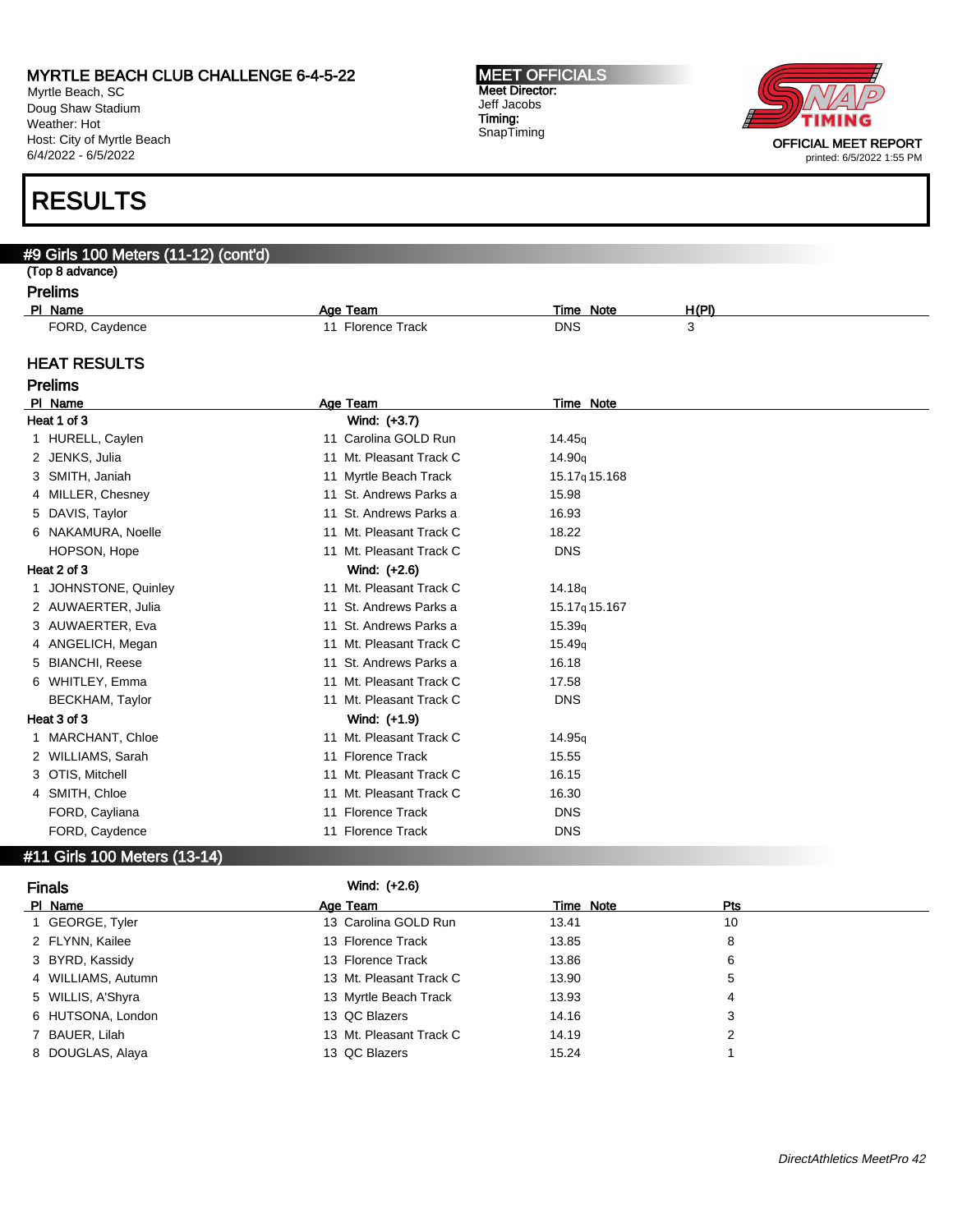Myrtle Beach, SC Doug Shaw Stadium Weather: Hot Host: City of Myrtle Beach 6/4/2022 - 6/5/2022

# RESULTS

### #11 Girls 100 Meters (13-14) (cont'd)

(Top 8 advance) Prelims

| $(+2.0)$<br>1 GEORGE, Tyler<br>13 Carolina GOLD Run<br>2(1)<br>13.48 <sub>q</sub><br>$(+3.1)$<br>2 FLYNN, Kailee<br>13 Florence Track<br>13.84g<br>1(1)<br>$(+3.1)$<br>13 Mt. Pleasant Track C<br>1(2)<br>3 WILLIAMS, Autumn<br>13.94q<br>$(+2.0)$<br>13 QC Blazers<br>2(2)<br>14.03q<br>4 HUTSONA, London<br>$(+2.0)$<br>13 Myrtle Beach Track<br>2(3)<br>5 WILLIS, A'Shyra<br>14.14 <sub>g</sub><br>$(+2.0)$<br>13 Mt. Pleasant Track C<br>2(4)<br>6 BAUER, Lilah<br>14.17 <sub>q</sub><br>$(+3.1)$<br>BYRD, Kassidy<br>1(3)<br>13 Florence Track<br>14.38 <sub>9</sub><br>$(+2.0)$<br>13 QC Blazers<br>2(5)<br>8 DOUGLAS, Alaya<br>15.00 <sub>q</sub><br>$(+3.1)$<br>13 Mt. Pleasant Track C<br>9 BOWMAN, Riley<br>15.07<br>1(4)<br>$(+2.0)$<br>10 NORTON, Emma<br>13 St. Andrews Parks a<br>15.83<br>2(6)<br>$(+2.0)$<br>2(7)<br>11 PLATT, Skylar<br>13 Myrtle Beach Track<br>16.22<br>$(+3.1)$<br>1(5)<br>12 DIXON, Perlayja<br>13 Florence Track<br>16.30<br>$(+3.1)$<br>1(6)<br>13 QC Blazers<br>13 HINES, Ja'Niah<br>16.61<br><b>DNS</b><br>OYEKAN, Hashem<br>13 Florence Track | <b>PI</b> | Name           | Age Team                | Time Note  | H(PI) |
|-----------------------------------------------------------------------------------------------------------------------------------------------------------------------------------------------------------------------------------------------------------------------------------------------------------------------------------------------------------------------------------------------------------------------------------------------------------------------------------------------------------------------------------------------------------------------------------------------------------------------------------------------------------------------------------------------------------------------------------------------------------------------------------------------------------------------------------------------------------------------------------------------------------------------------------------------------------------------------------------------------------------------------------------------------------------------------------------|-----------|----------------|-------------------------|------------|-------|
|                                                                                                                                                                                                                                                                                                                                                                                                                                                                                                                                                                                                                                                                                                                                                                                                                                                                                                                                                                                                                                                                                         |           |                |                         |            |       |
|                                                                                                                                                                                                                                                                                                                                                                                                                                                                                                                                                                                                                                                                                                                                                                                                                                                                                                                                                                                                                                                                                         |           |                |                         |            |       |
|                                                                                                                                                                                                                                                                                                                                                                                                                                                                                                                                                                                                                                                                                                                                                                                                                                                                                                                                                                                                                                                                                         |           |                |                         |            |       |
|                                                                                                                                                                                                                                                                                                                                                                                                                                                                                                                                                                                                                                                                                                                                                                                                                                                                                                                                                                                                                                                                                         |           |                |                         |            |       |
|                                                                                                                                                                                                                                                                                                                                                                                                                                                                                                                                                                                                                                                                                                                                                                                                                                                                                                                                                                                                                                                                                         |           |                |                         |            |       |
|                                                                                                                                                                                                                                                                                                                                                                                                                                                                                                                                                                                                                                                                                                                                                                                                                                                                                                                                                                                                                                                                                         |           |                |                         |            |       |
|                                                                                                                                                                                                                                                                                                                                                                                                                                                                                                                                                                                                                                                                                                                                                                                                                                                                                                                                                                                                                                                                                         |           |                |                         |            |       |
|                                                                                                                                                                                                                                                                                                                                                                                                                                                                                                                                                                                                                                                                                                                                                                                                                                                                                                                                                                                                                                                                                         |           |                |                         |            |       |
|                                                                                                                                                                                                                                                                                                                                                                                                                                                                                                                                                                                                                                                                                                                                                                                                                                                                                                                                                                                                                                                                                         |           |                |                         |            |       |
|                                                                                                                                                                                                                                                                                                                                                                                                                                                                                                                                                                                                                                                                                                                                                                                                                                                                                                                                                                                                                                                                                         |           |                |                         |            |       |
|                                                                                                                                                                                                                                                                                                                                                                                                                                                                                                                                                                                                                                                                                                                                                                                                                                                                                                                                                                                                                                                                                         |           |                |                         |            |       |
|                                                                                                                                                                                                                                                                                                                                                                                                                                                                                                                                                                                                                                                                                                                                                                                                                                                                                                                                                                                                                                                                                         |           |                |                         |            |       |
|                                                                                                                                                                                                                                                                                                                                                                                                                                                                                                                                                                                                                                                                                                                                                                                                                                                                                                                                                                                                                                                                                         |           |                |                         |            |       |
|                                                                                                                                                                                                                                                                                                                                                                                                                                                                                                                                                                                                                                                                                                                                                                                                                                                                                                                                                                                                                                                                                         |           |                |                         |            |       |
|                                                                                                                                                                                                                                                                                                                                                                                                                                                                                                                                                                                                                                                                                                                                                                                                                                                                                                                                                                                                                                                                                         |           | MILLER, Meadow | 13 Mt. Pleasant Track C | <b>DNS</b> |       |
| 2<br>SCHIMPF, Sophia<br>13 Mt. Pleasant Track C<br><b>DNS</b>                                                                                                                                                                                                                                                                                                                                                                                                                                                                                                                                                                                                                                                                                                                                                                                                                                                                                                                                                                                                                           |           |                |                         |            |       |

### HEAT RESULTS

Prelims

Pl Name **Age Team** Age Team Time Note Heat 1 of 2 Wind: (+3.1) 1 FLYNN, Kailee 13.84q<br>
13.84q 2 WILLIAMS, Autumn 13 Mt. Pleasant Track C 13.94q 3 BYRD, Kassidy 13 Florence Track 14.38q 4 BOWMAN, Riley 13 Mt. Pleasant Track C 15.07 5 DIXON, Perlayja 13 Florence Track 16.30 6 HINES, Ja'Niah 13 QC Blazers 16.61 OYEKAN, Hashem 13 Florence Track DNS MILLER, Meadow 13 Mt. Pleasant Track C DNS Heat 2 of 2 Wind: (+2.0) 1 GEORGE, Tyler 13 Carolina GOLD Run 13.48q 2 HUTSONA, London 13 QC Blazers 14.03q 3 WILLIS, A'Shyra 13 Myrtle Beach Track 14.14q 4 BAUER, Lilah 13 Mt. Pleasant Track C 14.17q 5 DOUGLAS, Alaya 13 QC Blazers 15.00q 6 NORTON, Emma 13 St. Andrews Parks a 15.83 7 PLATT, Skylar 16.22 and 13 Myrtle Beach Track 16.22 SCHIMPF, Sophia 13 Mt. Pleasant Track C DNS

### #12 Girls 100 Meters (15-16)

| <b>Finals</b>   | Wind: (+3.0)            |           |     |  |  |
|-----------------|-------------------------|-----------|-----|--|--|
| PI Name         | Age Team                | Time Note | Pts |  |  |
| 1 JONES, Faith  | 15 Mt. Pleasant Track C | 12.77     | 10  |  |  |
| 2 DINGLE, Marli | 15 Mt. Pleasant Track C | 13.06     | я   |  |  |

DirectAthletics MeetPro 43



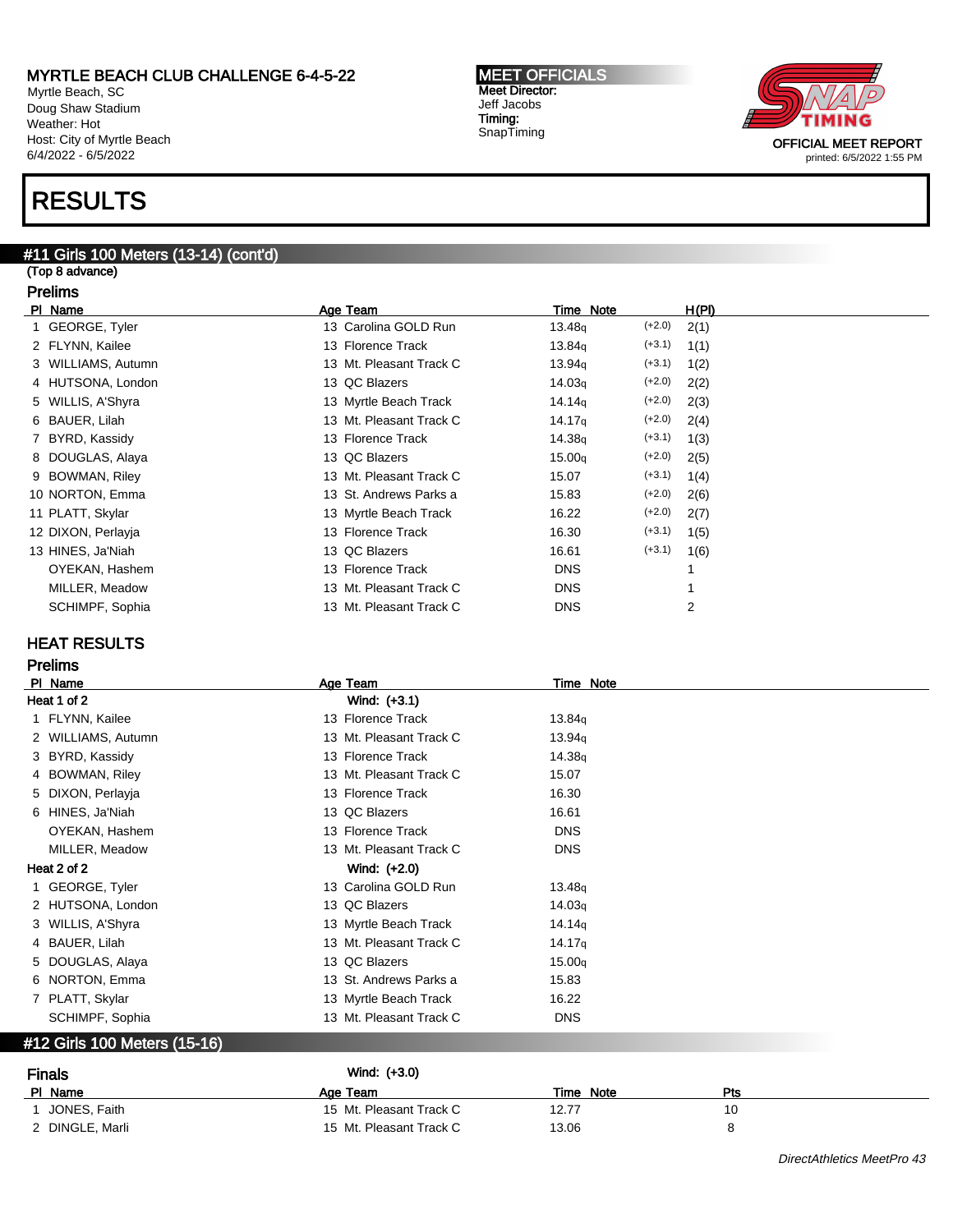Myrtle Beach, SC Doug Shaw Stadium Weather: Hot Host: City of Myrtle Beach 6/4/2022 - 6/5/2022

#### MEET OFFICIALS Meet Director: Jeff Jacobs Timing: SnapTiming



# RESULTS

# #12 Girls 100 Meters (15-16) (cont'd)

| <b>Finals</b>       | Wind: (+3.0)            |           |     |
|---------------------|-------------------------|-----------|-----|
| PI Name             | Age Team                | Time Note | Pts |
| 3 MOULTRIE, Karma   | 15 Mt. Pleasant Track C | 13.18     | 6   |
| 4 MITCHEM, Sydney   | 15 Mt. Pleasant Track C | 13.28     | 5   |
| 5 MOULTRIE, Joslynn | 15 Mt. Pleasant Track C | 13.54     | 4   |
| 6 MCCOWN, Kaylah    | 15 Mt. Pleasant Track C | 13.78     | 3   |
| 7 CARTER, Kendal    | 15 Mt. Pleasant Track C | 13.93     |     |
| 8 SCOTT, Kennedy    | 15 Florence Track       | 13.94     |     |

# (Top 8 advance)

# Prelims

| PI Name               | Age Team                | Time Note          |          | H(PI) |
|-----------------------|-------------------------|--------------------|----------|-------|
| 1 JONES, Faith        | 15 Mt. Pleasant Track C | 13.12q             | $(+2.1)$ | 1(1)  |
| 2 DINGLE, Marli       | 15 Mt. Pleasant Track C | 13.21 <sub>q</sub> | $(+1.7)$ | 3(1)  |
| 3 MOULTRIE, Karma     | 15 Mt. Pleasant Track C | 13.32q             | $(+1.0)$ | 2(1)  |
| 4 MOULTRIE, Joslynn   | 15 Mt. Pleasant Track C | 13.41q             | $(+1.0)$ | 2(2)  |
| 5 MCCOWN, Kaylah      | 15 Mt. Pleasant Track C | 13.79q             | $(+2.1)$ | 1(2)  |
| 6 SCOTT, Kennedy      | 15 Florence Track       | 13.81q             | $(+2.1)$ | 1(3)  |
| 7 MITCHEM, Sydney     | 15 Mt. Pleasant Track C | 13.88 <sub>q</sub> | $(+1.7)$ | 3(2)  |
| 8 CARTER, Kendal      | 15 Mt. Pleasant Track C | 13.91q             | $(+2.1)$ | 1(4)  |
| 9 GUTIERREZ, Sydney   | 15 Aiken Atomics        | 14.00              | $(+1.7)$ | 3(3)  |
| 10 WILLIS, Dae'Viyana | 15 Myrtle Beach Track   | 14.35              | $(+1.0)$ | 2(3)  |
| 11 THERIAULT, Ava     | 15 Mt. Pleasant Track C | 14.57              | $(+2.1)$ | 1(5)  |
| 12 NAKAMURA, Milani   | 15 Mt. Pleasant Track C | 14.64              | $(+2.1)$ | 1(6)  |
| 13 MOSES, Naomi       | 15 Mt. Pleasant Track C | 15.33              | $(+1.7)$ | 3(4)  |
| 14 BEHRENS, Maya      | 15 Mt. Pleasant Track C | 15.35              | $(+1.0)$ | 2(4)  |
| 15 COOPER, Miracle    | 15 Carolina GOLD Run    | 15.38              | $(+1.0)$ | 2(5)  |
| 16 COLTER, Taige      | 15 Florence Track       | 15.45              | $(+1.0)$ | 2(6)  |
| CHISOLM, Kayden       | 15 Mt. Pleasant Track C | <b>DNS</b>         |          | 3     |
| CAMPBELL, Madilynn    | 15 Mt. Pleasant Track C | <b>DNS</b>         |          | 3     |

### HEAT RESULTS Prelims

| PI Name              | Age Team                | Time Note          |
|----------------------|-------------------------|--------------------|
| Heat 1 of 3          | Wind: $(+2.1)$          |                    |
| JONES, Faith         | 15 Mt. Pleasant Track C | 13.12q             |
| 2 MCCOWN, Kaylah     | 15 Mt. Pleasant Track C | 13.79 <sub>q</sub> |
| 3 SCOTT, Kennedy     | 15 Florence Track       | 13.81q             |
| 4 CARTER, Kendal     | 15 Mt. Pleasant Track C | 13.91q             |
| 5 THERIAULT, Ava     | 15 Mt. Pleasant Track C | 14.57              |
| 6 NAKAMURA, Milani   | 15 Mt. Pleasant Track C | 14.64              |
| Heat 2 of 3          | Wind: (+1.0)            |                    |
| 1 MOULTRIE, Karma    | 15 Mt. Pleasant Track C | 13.32q             |
| 2 MOULTRIE, Joslynn  | 15 Mt. Pleasant Track C | 13.41q             |
| 3 WILLIS, Dae'Viyana | 15 Myrtle Beach Track   | 14.35              |
| 4 BEHRENS, Maya      | 15 Mt. Pleasant Track C | 15.35              |
| 5 COOPER, Miracle    | 15 Carolina GOLD Run    | 15.38              |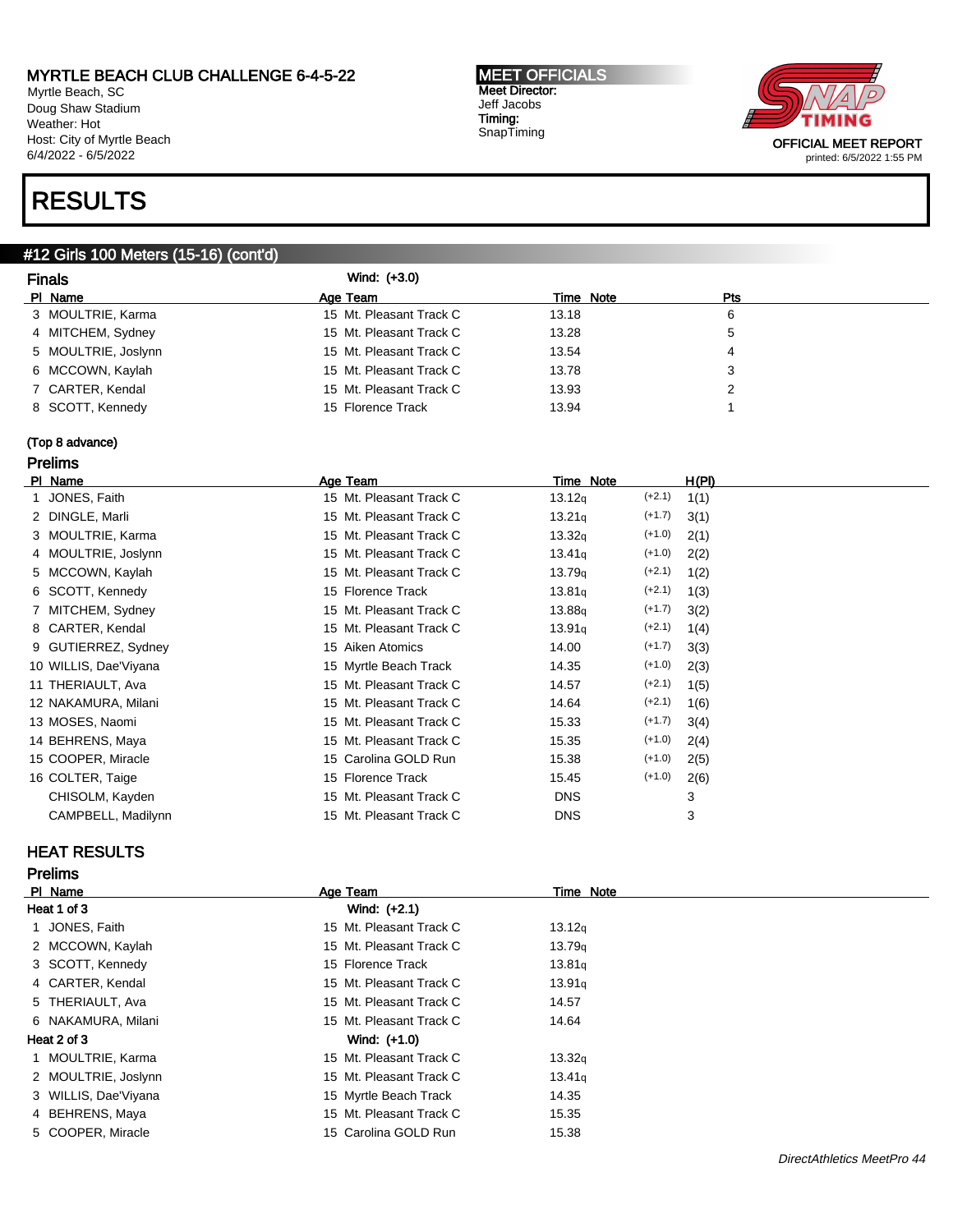Myrtle Beach, SC Doug Shaw Stadium Weather: Hot Host: City of Myrtle Beach 6/4/2022 - 6/5/2022

#### MEET OFFICIALS Meet Director: Jeff Jacobs Timing: SnapTiming



# RESULTS

### #12 Girls 100 Meters (15-16) (cont'd)

| <b>Prelims</b>              |                         |                    |     |
|-----------------------------|-------------------------|--------------------|-----|
| PI Name                     | Age Team                | Time Note          |     |
| 6 COLTER, Taige             | 15 Florence Track       | 15.45              |     |
| Heat 3 of 3                 | Wind: (+1.7)            |                    |     |
| 1 DINGLE, Marli             | 15 Mt. Pleasant Track C | 13.21q             |     |
| 2 MITCHEM, Sydney           | 15 Mt. Pleasant Track C | 13.88 <sub>q</sub> |     |
| 3 GUTIERREZ, Sydney         | 15 Aiken Atomics        | 14.00              |     |
| 4 MOSES, Naomi              | 15 Mt. Pleasant Track C | 15.33              |     |
| CHISOLM, Kayden             | 15 Mt. Pleasant Track C | <b>DNS</b>         |     |
| CAMPBELL, Madilynn          | 15 Mt. Pleasant Track C | <b>DNS</b>         |     |
| #8 Girls 100 Meters (17-18) |                         |                    |     |
|                             | Wind: (+2.0)            |                    |     |
| PI Name                     | Age Team                | Time Note          | Pts |
| 1 GALBALLY, Julia           | 17 Mt. Pleasant Track C | 12.06              | 10  |
| 2 WHITE, Kaylee             | 17 Carolina GOLD Run    | 13.43              | 8   |
| ROBINSON, Makiyah           | 17 Mt. Pleasant Track C | <b>DNS</b>         |     |
| <b>HARBAUGH, Avery</b>      | 17 Mt. Pleasant Track C | <b>DNS</b>         |     |

### #24 Girls 200 Meters (8 & Under)

### 11:45 AM (Day 2):

| <b>Finals</b>          | Wind: (+3.1)             |     |            |     |
|------------------------|--------------------------|-----|------------|-----|
| PI Name                | Age Team                 | AG  | Time Note  | Pts |
| 1 RICHARDSON, Cori     | 6 Mt. Pleasant Track 8 & |     | 35.55      | 10  |
| 2 ROYE, Harper         | 6 Mt. Pleasant Track 8 & |     | 35.66      | 8   |
| 3 SMITH, Skylar        | 7 QC Blazers             | 8 & | 37.32      | 6   |
| 4 ALEXANDER, Variah    | 5 Sumter Speed           | 8&  | 39.79      | 5   |
| 5 STALLBAUMER, Madelyn | 6 Mt. Pleasant Track 8 & |     | 40.70      | 4   |
| 6 CHISOLM, Kyndal      | 5 Mt. Pleasant Track 8 & |     | 46.87      | 3   |
| DEWITT, Elizabeth      | 6 Aiken Atomics          | 8&  | <b>DNS</b> |     |
| SANCHEZ, Ava           | 7 Mt. Pleasant Track 8 & |     | <b>DNS</b> |     |

### 12:00 PM (Day 1): (Top 8 advance)

### Prelims

| PI Name                | Age Team                  | AG  | Time Note          |          | H(PI) |
|------------------------|---------------------------|-----|--------------------|----------|-------|
| 1 RICHARDSON, Cori     | 6 Mt. Pleasant Track 8 &  |     | 35.31 <sub>g</sub> | $(+1.5)$ | 1(1)  |
| 2 ROYE, Harper         | 6 Mt. Pleasant Track 8 &  |     | 36.31q             | $(+1.5)$ | 1(2)  |
| 3 SMITH, Skylar        | 7 QC Blazers              | 8 & | 37.26q             | $(+2.8)$ | 2(1)  |
| 4 ALEXANDER, Variah    | 5 Sumter Speed            | 8&  | 40.11q             | $(+2.8)$ | 2(2)  |
| 5 STALLBAUMER, Madelyn | 6 Mt. Pleasant Track 8 &  |     | 41.49 <sub>g</sub> | $(+2.8)$ | 2(3)  |
| 6 CHISOLM, Kyndal      | 5 Mt. Pleasant Track 8 &  |     | 43.90q             | $(+2.8)$ | 2(4)  |
| 7 SANCHEZ, Ava         | 7 Mt. Pleasant Track 8 &  |     | 45.65 <sub>g</sub> | $(+1.5)$ | 1(3)  |
| 8 DEWITT, Elizabeth    | 6 Aiken Atomics           | 8&  | 46.93q             | $(+1.5)$ | 1(4)  |
| YOUNG, Ava             | 6 Mt. Pleasant Track 8 &  |     | <b>DNS</b>         |          |       |
| SCHENZEL, Kayleigh     | 7 City of Charleston S8 & |     | <b>DNS</b>         |          | 2     |
| CLEMENT, Dali          | 5 Myrtle Beach Track 8 &  |     | <b>DNS</b>         |          |       |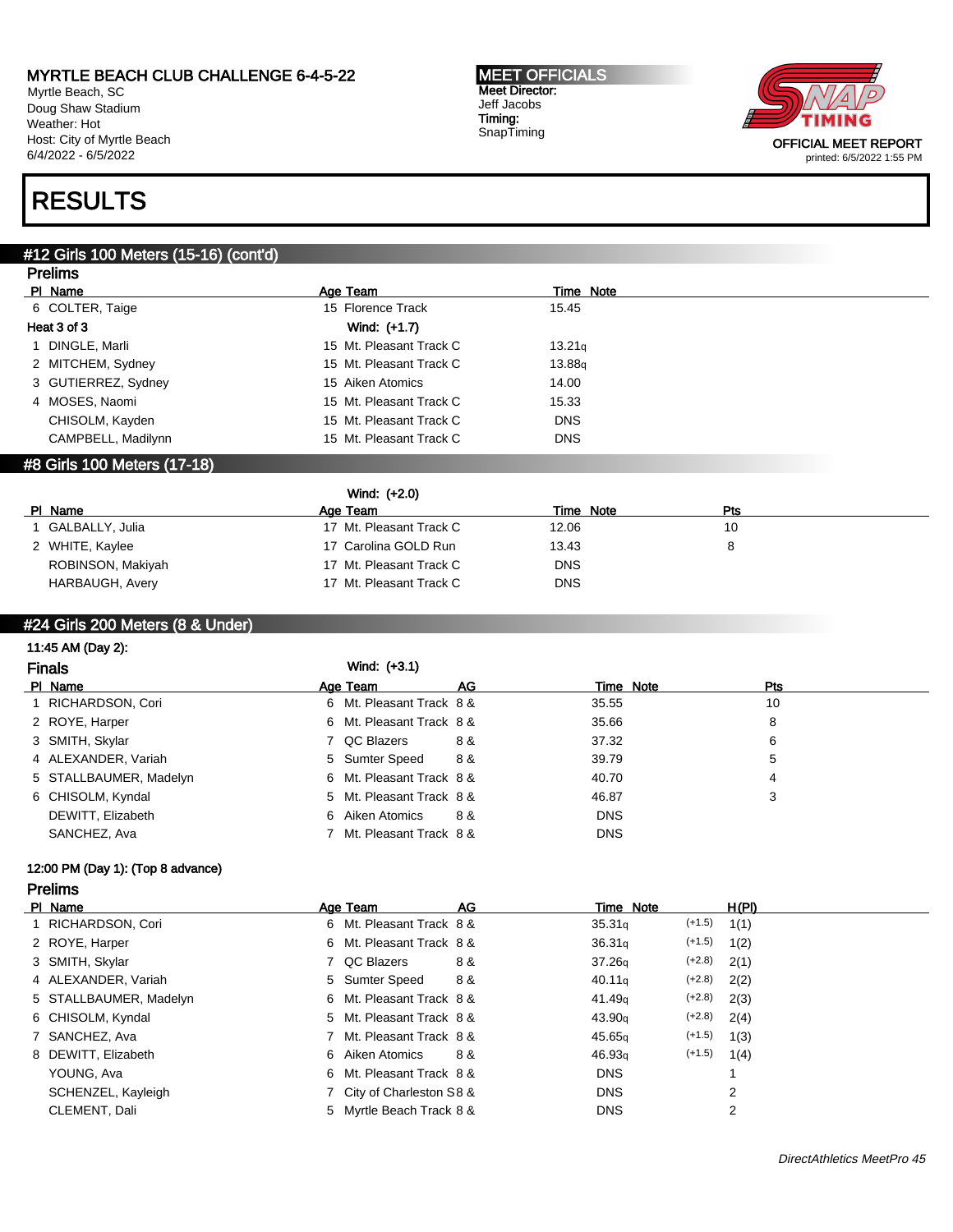Myrtle Beach, SC Doug Shaw Stadium Weather: Hot Host: City of Myrtle Beach 6/4/2022 - 6/5/2022

#### MEET OFFICIALS Meet Director: Jeff Jacobs Timing: SnapTiming



# RESULTS

### #24 Girls 200 Meters (8 & Under) (cont'd) HEAT RESULTS

Prelims

### #22 Girls 200 Meters (9-10)

| <b>Finals</b>      | Wind: (+3.8)           |            |            |
|--------------------|------------------------|------------|------------|
| PI Name            | Age Team               | Time Note  | <b>Pts</b> |
| 1 BIANCHI, Sophia  | 9 St. Andrews Parks a  | 32.57      | 10         |
| 2 SPRINGER, Sophia | 9 Mt. Pleasant Track C | 32.66      | 8          |
| 3 GLASSBERG, Nola  | 9 Mt. Pleasant Track C | 32.97      | 6          |
| 4 DOUGLAS, Tionna  | 9 QC Blazers           | 35.31      | 5          |
| 5 WHITT, Meredith  | 9 Mt. Pleasant Track C | 35.56      | 4          |
| 6 MATTHEWS, Kamren | 9 Florence Track       | 35.84      | 3          |
| GOODMAN, Leila     | 9 Mt. Pleasant Track C | <b>DNS</b> |            |
| FITCH, Solay       | 9 Mt. Pleasant Track C | <b>DNS</b> |            |

### (Top 8 advance)

Prelims

| PI Name             | Age Team                  | Time Note                      | H(PI) |
|---------------------|---------------------------|--------------------------------|-------|
| 1 BIANCHI, Sophia   | St. Andrews Parks a<br>9  | $(-0.6)$<br>31.69q             | 1(1)  |
| 2 SPRINGER, Sophia  | Mt. Pleasant Track C<br>9 | $(-0.6)$<br>31.79q             | 1(2)  |
| 3 GOODMAN, Leila    | 9 Mt. Pleasant Track C    | $(+1.9)$<br>32.82q             | 2(1)  |
| 4 GLASSBERG, Nola   | Mt. Pleasant Track C<br>9 | $(+1.9)$<br>33.26q             | 2(2)  |
| 5 DOUGLAS, Tionna   | 9 QC Blazers              | $(-0.6)$<br>34.79 <sub>q</sub> | 1(3)  |
| 6 MATTHEWS, Kamren  | 9 Florence Track          | $(+1.9)$<br>35.49q             | 2(3)  |
| 7 FITCH, Solay      | Mt. Pleasant Track C<br>9 | $(+1.9)$<br>35.78q             | 2(4)  |
| 8 WHITT, Meredith   | 9 Mt. Pleasant Track C    | $(-0.6)$<br>35.91q             | 1(4)  |
| 9 HARRIS, Naomi     | Mt. Pleasant Track C<br>9 | $(+1.9)$<br>36.69              | 2(5)  |
| 10 HASSID, Leah     | Mt. Pleasant Track C<br>9 | $(+1.9)$<br>37.52              | 2(6)  |
| 11 PATEL, Valentina | Mt. Pleasant Track C<br>9 | $(+1.9)$<br>38.57              | 2(7)  |
| 12 CLARY, Leilani   | Mt. Pleasant Track C<br>9 | $(-0.6)$<br>40.07              | 1(5)  |
| 13 FOXE, Yazmin     | 9 Florence Track          | $(-0.6)$<br>41.20              | 1(6)  |
| 14 VAZQUEZ, Lydia   | 9 City of Charleston S    | $(-0.6)$<br>42.12              | 1(7)  |
| TRAEGER, Kylie      | 9 City of Charleston S    | <b>DNS</b>                     |       |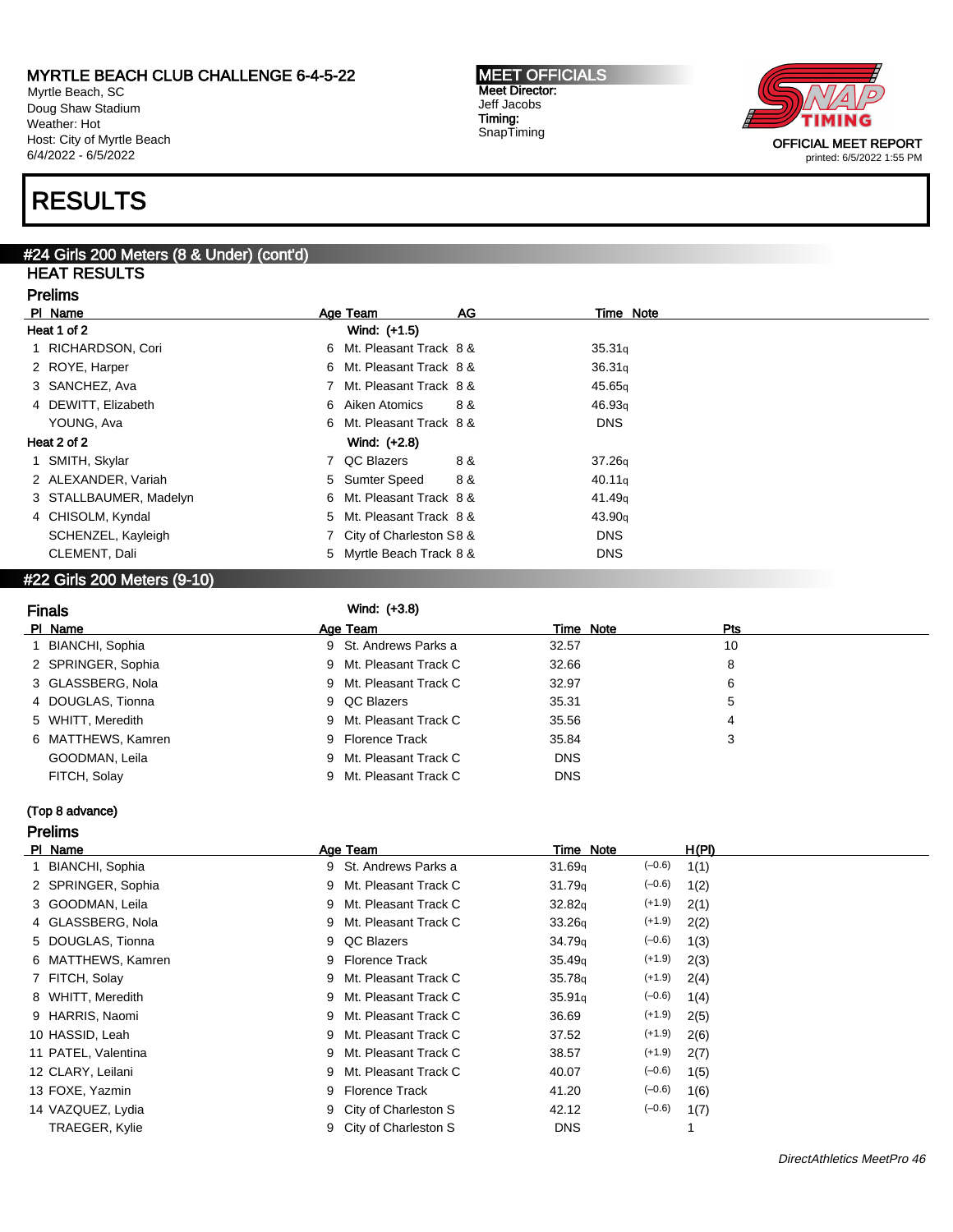Myrtle Beach, SC Doug Shaw Stadium Weather: Hot Host: City of Myrtle Beach 6/4/2022 - 6/5/2022

# RESULTS

#22 Girls 200 Meters (9-10) (cont'd)

#### MEET OFFICIALS Meet Director: Jeff Jacobs Timing: SnapTiming



|                | (Top 8 advance)        |   |                       |                  |                |  |
|----------------|------------------------|---|-----------------------|------------------|----------------|--|
| <b>Prelims</b> |                        |   |                       |                  |                |  |
|                | PI Name                |   | Age Team              | <b>Time Note</b> | <u>H(PI)</u>   |  |
|                | ROBINSON, Hannah-Marie |   | 9 Florence Track      | <b>DNS</b>       | $\overline{2}$ |  |
|                |                        |   |                       |                  |                |  |
|                | <b>HEAT RESULTS</b>    |   |                       |                  |                |  |
| <b>Prelims</b> |                        |   |                       |                  |                |  |
|                | PI Name                |   | Age Team              | <b>Time Note</b> |                |  |
|                | Heat 1 of 2            |   | Wind: (-0.6)          |                  |                |  |
|                | 1 BIANCHI, Sophia      | 9 | St. Andrews Parks a   | 31.69q           |                |  |
|                | 2 SPRINGER, Sophia     | 9 | Mt. Pleasant Track C  | 31.79q           |                |  |
|                | 3 DOUGLAS, Tionna      | 9 | QC Blazers            | 34.79q           |                |  |
|                | 4 WHITT, Meredith      | 9 | Mt. Pleasant Track C  | 35.91q           |                |  |
|                | 5 CLARY, Leilani       | 9 | Mt. Pleasant Track C  | 40.07            |                |  |
|                | 6 FOXE, Yazmin         | 9 | <b>Florence Track</b> | 41.20            |                |  |
|                | 7 VAZQUEZ, Lydia       | 9 | City of Charleston S  | 42.12            |                |  |
|                | <b>TRAEGER, Kylie</b>  | 9 | City of Charleston S  | <b>DNS</b>       |                |  |
|                | Heat 2 of 2            |   | Wind: (+1.9)          |                  |                |  |
|                | 1 GOODMAN, Leila       | 9 | Mt. Pleasant Track C  | 32.82q           |                |  |
|                | 2 GLASSBERG, Nola      | 9 | Mt. Pleasant Track C  | 33.26q           |                |  |
|                | 3 MATTHEWS, Kamren     | 9 | <b>Florence Track</b> | 35.49q           |                |  |
|                | 4 FITCH, Solay         | 9 | Mt. Pleasant Track C  | 35.78q           |                |  |
|                | 5 HARRIS, Naomi        | 9 | Mt. Pleasant Track C  | 36.69            |                |  |
|                | 6 HASSID, Leah         | 9 | Mt. Pleasant Track C  | 37.52            |                |  |
|                | PATEL, Valentina       | 9 | Mt. Pleasant Track C  | 38.57            |                |  |
|                | ROBINSON, Hannah-Marie | 9 | <b>Florence Track</b> | <b>DNS</b>       |                |  |

### #21 Girls 200 Meters (11-12)

### Finals Wind: (+2.2)

| PI Name              | Age Team                | Time Note  | Pts |  |
|----------------------|-------------------------|------------|-----|--|
| 1 HURELL, Caylen     | 11 Carolina GOLD Run    | 29.45      | 10  |  |
| 2 HASSID, Evie       | 11 Mt. Pleasant Track C | 29.52      | 8   |  |
| 3 MEIBERS, Allison   | 11 Mt. Pleasant Track C | 29.59      | 6   |  |
| 4 JOHNSTONE, Quinley | 11 Mt. Pleasant Track C | 29.64      | 5   |  |
| 5 KLICK, Ada         | 11 Mt. Pleasant Track C | 31.35      | 4   |  |
| 6 MARCHANT, Chloe    | 11 Mt. Pleasant Track C | 32.53      | 3   |  |
| 7 SMITH, Janiah      | 11 Myrtle Beach Track   | 32.77      | 2   |  |
| FORD, Cayliana       | 11 Florence Track       | <b>DNS</b> |     |  |

### (Top 8 advance)

| Prelims |
|---------|
|         |

| PI Name              | Age Team                | Time Note                      | H(PI) |
|----------------------|-------------------------|--------------------------------|-------|
| HURELL, Caylen       | 11 Carolina GOLD Run    | $(+1.5)$<br>28.20 <sub>a</sub> | 2(1)  |
| 2 JOHNSTONE, Quinley | 11 Mt. Pleasant Track C | $(+2.2)$<br>28.94 <sub>g</sub> | 3(1)  |
| 3 HASSID, Evie       | 11 Mt. Pleasant Track C | $(+1.5)$<br>29.02q             | 2(2)  |
| 4 MEIBERS, Allison   | 11 Mt. Pleasant Track C | $(+2.2)$<br>29.41 <sub>a</sub> | 1(1)  |
| 5 KLICK, Ada         | 11 Mt. Pleasant Track C | $(+2.2)$<br>30.11q             | 1(2)  |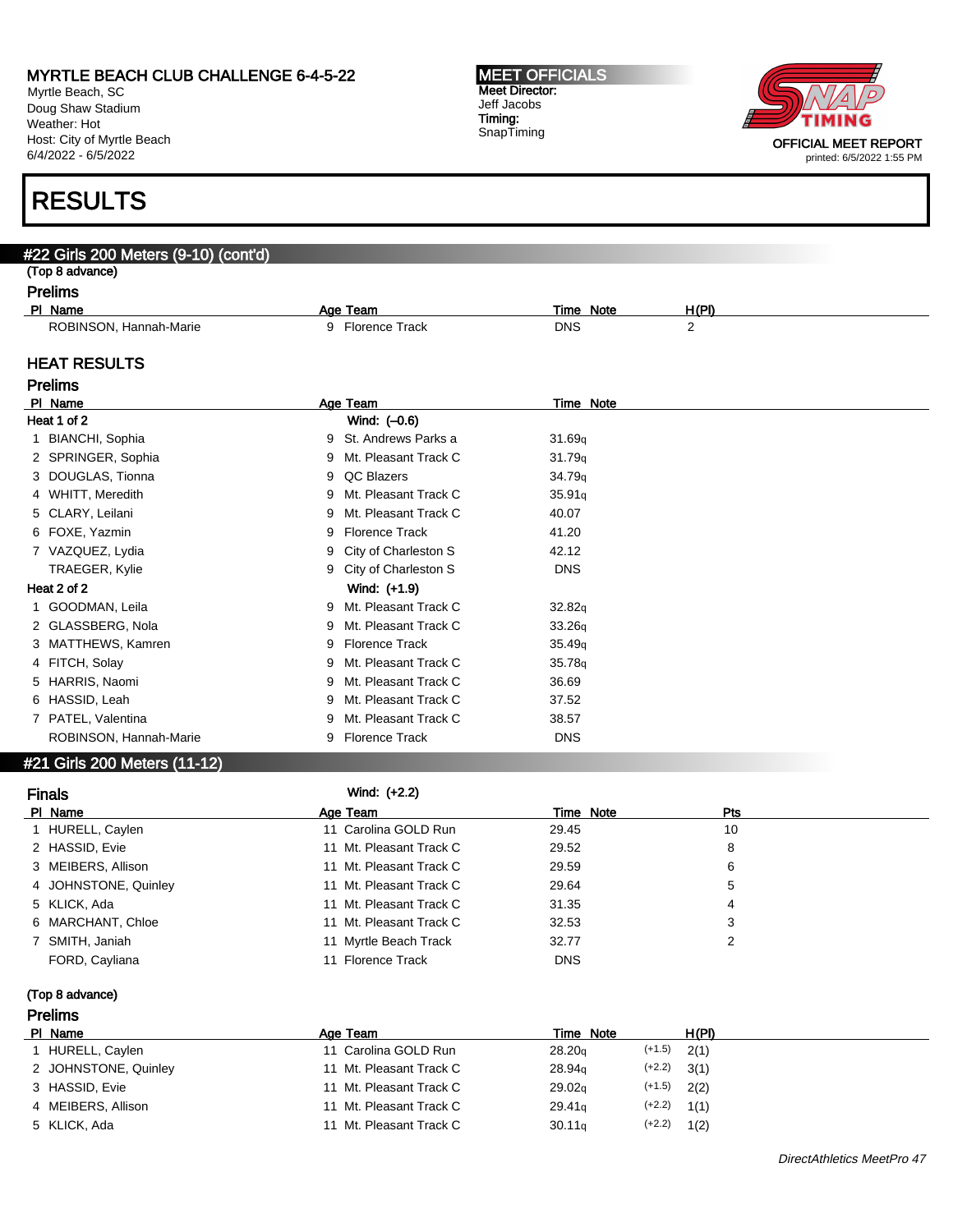Myrtle Beach, SC Doug Shaw Stadium Weather: Hot Host: City of Myrtle Beach 6/4/2022 - 6/5/2022

# RESULTS

# #21 Girls 200 Meters (11-12) (cont'd)

(Top 8 advance) Prelims

| Name<br>PI.         | Age Team                  | Time Note          | H(PI) |
|---------------------|---------------------------|--------------------|-------|
| 6 FORD, Cayliana    | 11 Florence Track         | $(+2.2)$<br>31.33q | 3(2)  |
| 7 MARCHANT, Chloe   | 11 Mt. Pleasant Track C   | $(+1.5)$<br>32.00q | 2(3)  |
| 8 SMITH, Janiah     | 11 Myrtle Beach Track     | $(+2.2)$<br>32.60q | 3(3)  |
| 9 MILLER, Chesney   | 11 St. Andrews Parks a    | $(+2.2)$<br>33.87  | 1(3)  |
| 10 NEWTON, Salley   | 11 Mt. Pleasant Track C   | $(+1.5)$<br>33.99  | 2(4)  |
| 11 SMITH, Chloe     | 11 Mt. Pleasant Track C   | $(+2.2)$<br>34.59  | 3(4)  |
| 12 OTIS, Mitchell   | 11 Mt. Pleasant Track C   | $(+2.2)$<br>34.61  | 1(4)  |
| 13 WILLIAMS, Sarah  | 11 Florence Track         | $(+2.2)$<br>34.63  | 3(5)  |
| 14 HIDER, Wesley    | 11 St. Andrews Parks a    | $(+2.2)$<br>35.16  | 1(5)  |
| 15 HUMPHRIES, Brady | 11 Mt. Pleasant Track C   | $(+2.2)$<br>36.30  | 1(6)  |
| 16 HOORT, Caroline  | St. Andrews Parks a<br>11 | $(+2.2)$<br>39.66  | 3(6)  |
| 17 NAKAMURA, Noelle | 11 Mt. Pleasant Track C   | $(+1.5)$<br>40.42  | 2(5)  |
| FORD, Caydence      | 11 Florence Track         | <b>DNS</b>         |       |
| KELLY, Zaria        | 11 Mt. Pleasant Track C   | <b>DNS</b>         | 2     |
| HOPSON, Hope        | 11 Mt. Pleasant Track C   | <b>DNS</b>         | 3     |

### HEAT RESULTS

# Prelims

| PI Name            | Age Team                | <b>Time Note</b> |
|--------------------|-------------------------|------------------|
| Heat 1 of 3        | Wind: (+2.2)            |                  |
| 1 MEIBERS, Allison | 11 Mt. Pleasant Track C | 29.41q           |
| 2 KLICK, Ada       | 11 Mt. Pleasant Track C | 30.11q           |
| 3 MILLER, Chesney  | 11 St. Andrews Parks a  | 33.87            |
| 4 OTIS, Mitchell   | 11 Mt. Pleasant Track C | 34.61            |
| 5 HIDER, Wesley    | 11 St. Andrews Parks a  | 35.16            |
| 6 HUMPHRIES, Brady | 11 Mt. Pleasant Track C | 36.30            |
| FORD, Caydence     | 11 Florence Track       | <b>DNS</b>       |
| Heat 2 of 3        | Wind: (+1.5)            |                  |
| 1 HURELL, Caylen   | 11 Carolina GOLD Run    | 28.20q           |
| 2 HASSID, Evie     | 11 Mt. Pleasant Track C | 29.02q           |
| 3 MARCHANT, Chloe  | 11 Mt. Pleasant Track C | 32.00q           |
| 4 NEWTON, Salley   | 11 Mt. Pleasant Track C | 33.99            |
| 5 NAKAMURA, Noelle | 11 Mt. Pleasant Track C | 40.42            |
| KELLY, Zaria       | 11 Mt. Pleasant Track C | <b>DNS</b>       |
| Heat 3 of 3        | Wind: (+2.2)            |                  |
| JOHNSTONE, Quinley | 11 Mt. Pleasant Track C | 28.94q           |
| 2 FORD, Cayliana   | 11 Florence Track       | 31.33q           |
| 3 SMITH, Janiah    | 11 Myrtle Beach Track   | 32.60q           |
| 4 SMITH, Chloe     | 11 Mt. Pleasant Track C | 34.59            |
| 5 WILLIAMS, Sarah  | 11 Florence Track       | 34.63            |
| 6 HOORT, Caroline  | 11 St. Andrews Parks a  | 39.66            |
| HOPSON, Hope       | 11 Mt. Pleasant Track C | <b>DNS</b>       |
|                    |                         |                  |

MEET OFFICIALS Meet Director: Jeff Jacobs Timing: SnapTiming

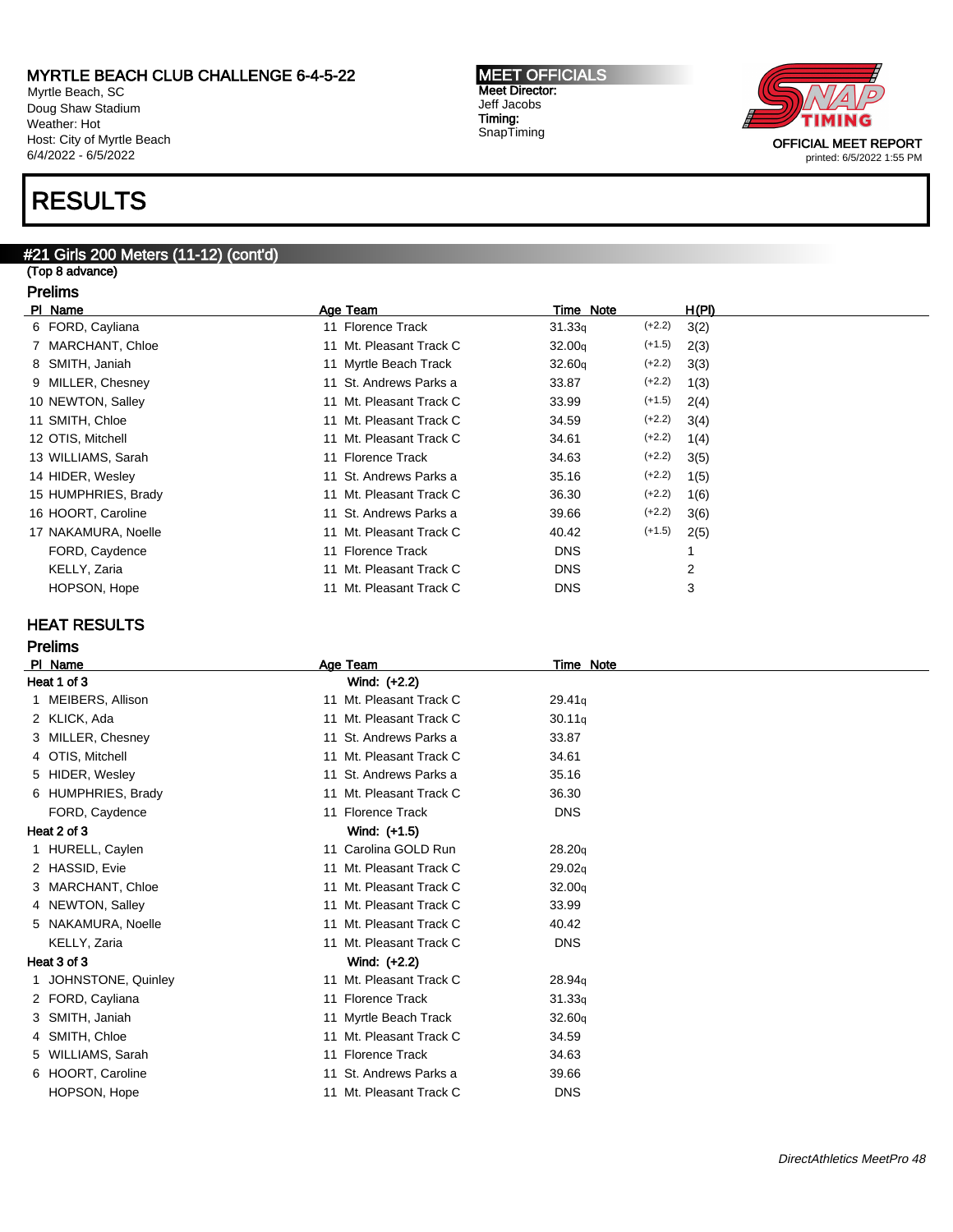Myrtle Beach, SC Doug Shaw Stadium Weather: Hot Host: City of Myrtle Beach 6/4/2022 - 6/5/2022

# RESULTS

### #20 Girls 200 Meters (13-14)

### Finals Wind: (+2.1) Pl Name Age Team Time Note Pts 1 GEORGE, Tyler 13 Carolina GOLD Run 28.07 28.07 10 2 RIVERS, Payton 28.35 8 8 3 WILLIAMS, Autumn 13 Mt. Pleasant Track C 28.71 28.71 6 4 BAUER, Lilah 13 Mt. Pleasant Track C 29.17 5 5 HUTSONA, London 13 QC Blazers 29.46 29.46 4 6 FLYNN, Kailee **13 Florence Track** 29.47 3 3 7 WILLIS, A'Shyra 2

KASSAB, Alexis 13 Mt. Pleasant Track C DNS

### (Top 8 advance)

#### Prelims

| PI Name               | Age Team                | Time Note          |          | H(PI) |
|-----------------------|-------------------------|--------------------|----------|-------|
| 1 GEORGE, Tyler       | 13 Carolina GOLD Run    | 28.35q             | $(+2.1)$ | 1(1)  |
| 2 RIVERS, Payton      | 13 Mt. Pleasant Track C | 28.47 <sub>g</sub> | $(+3.2)$ | 2(1)  |
| 3 WILLIAMS, Autumn    | 13 Mt. Pleasant Track C | 28.73q             | $(+2.1)$ | 3(1)  |
| 4 HUTSONA, London     | 13 QC Blazers           | 29.17q             | $(+2.1)$ | 3(2)  |
| 5 WILLIS, A'Shyra     | 13 Myrtle Beach Track   | 29.30q             | $(+3.2)$ | 2(2)  |
| 6 BAUER, Lilah        | 13 Mt. Pleasant Track C | 29.36q             | $(+3.2)$ | 2(3)  |
| 7 KASSAB, Alexis      | 13 Mt. Pleasant Track C | 29.86 <sub>g</sub> | $(+2.1)$ | 1(2)  |
| 8 FLYNN, Kailee       | 13 Florence Track       | 29.92q             | $(+3.2)$ | 2(4)  |
| 9 LIGHTHART, Carolyn  | 13 Mt. Pleasant Track C | 30.63              | $(+3.2)$ | 2(5)  |
| 10 GOODMAN, Brooklyn  | 13 Mt. Pleasant Track C | 31.71              | $(+2.1)$ | 1(3)  |
| 11 ROMINE, Sara       | 13 Mt. Pleasant Track C | 32.48              | $(+2.1)$ | 3(3)  |
| 12 COLE, Lillian      | 13 Florence Track       | 38.58              | $(+2.1)$ | 3(4)  |
| MILLER, Meadow        | 13 Mt. Pleasant Track C | <b>DNS</b>         |          |       |
| SCHIMPF, Sophia       | 13 Mt. Pleasant Track C | <b>DNS</b>         |          |       |
| <b>HEATER, Saylor</b> | 13 Mt. Pleasant Track C | <b>DNS</b>         |          |       |
| OATES, Brooklyn       | 13 Mt. Pleasant Track C | <b>DNS</b>         |          | 3     |
| BOWMAN, Riley         | 13 Mt. Pleasant Track C | <b>DNS</b>         |          | 3     |

### HEAT RESULTS

### Prelims

| PI Name              | Age Team                | Time Note          |  |
|----------------------|-------------------------|--------------------|--|
| Heat 1 of 3          | Wind: (+2.1)            |                    |  |
| 1 GEORGE, Tyler      | 13 Carolina GOLD Run    | 28.35q             |  |
| 2 KASSAB, Alexis     | 13 Mt. Pleasant Track C | 29.86 <sub>g</sub> |  |
| 3 GOODMAN, Brooklyn  | 13 Mt. Pleasant Track C | 31.71              |  |
| MILLER, Meadow       | 13 Mt. Pleasant Track C | <b>DNS</b>         |  |
| SCHIMPF, Sophia      | 13 Mt. Pleasant Track C | <b>DNS</b>         |  |
| Heat 2 of 3          | Wind: (+3.2)            |                    |  |
| 1 RIVERS, Payton     | 13 Mt. Pleasant Track C | 28.47 <sub>g</sub> |  |
| 2 WILLIS, A'Shyra    | 13 Myrtle Beach Track   | 29.30q             |  |
| 3 BAUER, Lilah       | 13 Mt. Pleasant Track C | 29.36 <sub>g</sub> |  |
| 4 FLYNN, Kailee      | 13 Florence Track       | 29.92q             |  |
| 5 LIGHTHART, Carolyn | 13 Mt. Pleasant Track C | 30.63              |  |

MEET OFFICIALS Meet Director: Jeff Jacobs Timing: SnapTiming

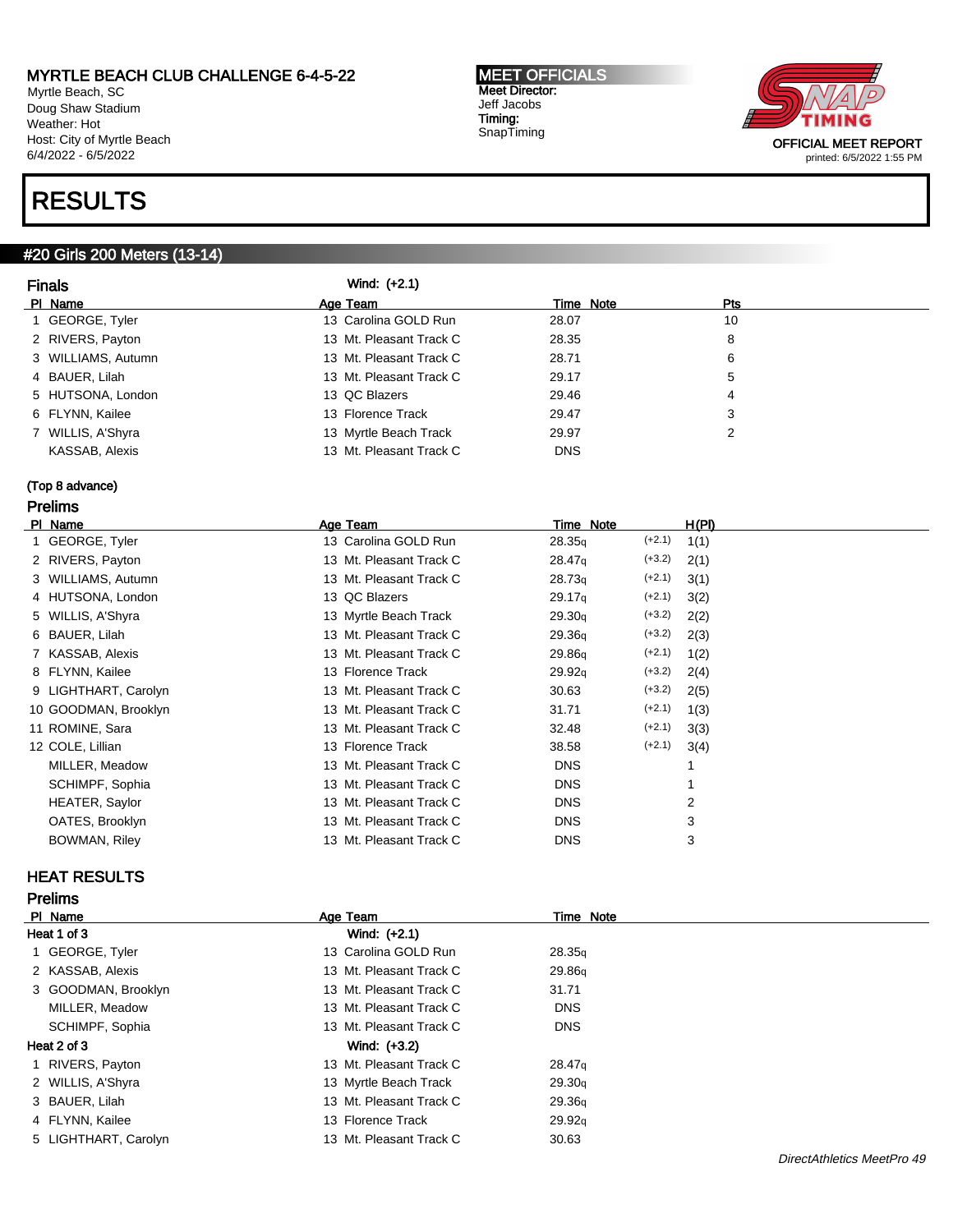Myrtle Beach, SC Doug Shaw Stadium Weather: Hot Host: City of Myrtle Beach 6/4/2022 - 6/5/2022

#### MEET OFFICIALS Meet Director: Jeff Jacobs Timing: SnapTiming



# RESULTS

#### #20 Girls 200 Meters (13-14) (cont'd) Prelims

| <b>FIGIIIIS</b>       |                         |                    |  |
|-----------------------|-------------------------|--------------------|--|
| PI Name               | Age Team                | Time Note          |  |
| <b>HEATER, Saylor</b> | 13 Mt. Pleasant Track C | <b>DNS</b>         |  |
| Heat 3 of 3           | Wind: $(+2.1)$          |                    |  |
| 1 WILLIAMS, Autumn    | 13 Mt. Pleasant Track C | 28.73q             |  |
| 2 HUTSONA, London     | 13 QC Blazers           | 29.17 <sub>g</sub> |  |
| 3 ROMINE, Sara        | 13 Mt. Pleasant Track C | 32.48              |  |
| 4 COLE, Lillian       | 13 Florence Track       | 38.58              |  |
| OATES, Brooklyn       | 13 Mt. Pleasant Track C | <b>DNS</b>         |  |
| BOWMAN, Riley         | 13 Mt. Pleasant Track C | <b>DNS</b>         |  |
|                       |                         |                    |  |

### #23 Girls 200 Meters (15-16)

| <b>Finals</b>       | Wind: (+3.2)            |           |     |  |
|---------------------|-------------------------|-----------|-----|--|
| PI Name             | Age Team                | Time Note | Pts |  |
| 1 JONES, Faith      | 15 Mt. Pleasant Track C | 26.58     | 10  |  |
| 2 MITCHEM, Sydney   | 15 Mt. Pleasant Track C | 27.20     | 8   |  |
| 3 CHISOLM, Kayden   | 15 Mt. Pleasant Track C | 27.45     | 6   |  |
| 4 MOULTRIE, Karma   | 15 Mt. Pleasant Track C | 27.47     | 5   |  |
| 5 DINGLE, Marli     | 15 Mt. Pleasant Track C | 27.53     | 4   |  |
| 6 JOHNSON, Jennifer | 15 Myrtle Beach Track   | 28.14     | 3   |  |
| 7 MOULTRIE, Joslynn | 15 Mt. Pleasant Track C | 28.70     | 2   |  |
| 8 CARTER, Kendal    | 15 Mt. Pleasant Track C | 30.58     |     |  |

### (Top 8 advance) Prelims

|   | PI Name               | Age Team                | Time Note |          | H(PI) |
|---|-----------------------|-------------------------|-----------|----------|-------|
|   | JONES, Faith          | 15 Mt. Pleasant Track C | 26.43q    | $(+2.3)$ | 1(1)  |
| 2 | MITCHEM, Sydney       | 15 Mt. Pleasant Track C | 27.04q    | $(+2.3)$ | 1(2)  |
|   | 3 CHISOLM, Kayden     | 15 Mt. Pleasant Track C | 27.25q    | $(+2.3)$ | 3(1)  |
|   | 4 MOULTRIE, Karma     | 15 Mt. Pleasant Track C | 27.56q    | $(+2.3)$ | 3(2)  |
|   | 5 MOULTRIE, Joslynn   | 15 Mt. Pleasant Track C | 27.78q    | $(+2.7)$ | 2(1)  |
|   | 6 DINGLE, Marli       | 15 Mt. Pleasant Track C | 27.99q    | $(+2.3)$ | 3(3)  |
|   | JOHNSON, Jennifer     | 15 Myrtle Beach Track   | 28.17q    | $(+2.3)$ | 1(3)  |
| 8 | CARTER, Kendal        | 15 Mt. Pleasant Track C | 28.53q    | $(+2.3)$ | 1(4)  |
|   | 9 MCCOWN, Kaylah      | 15 Mt. Pleasant Track C | 28.68     | $(+2.7)$ | 2(2)  |
|   | 10 SCOTT, Kennedy     | 15 Florence Track       | 28.93     | $(+2.3)$ | 3(4)  |
|   | 11 WEBER, Haley       | 15 Mt. Pleasant Track C | 29.06     | $(+2.3)$ | 3(5)  |
|   | 12 JACOBS, D'iannie   | 15 Florence Track       | 29.27     | $(+2.7)$ | 2(3)  |
|   | 13 NAKAMURA, Milani   | 15 Mt. Pleasant Track C | 29.41     | $(+2.3)$ | 3(6)  |
|   | 14 GUTIERREZ, Sydney  | 15 Aiken Atomics        | 29.46     | $(+2.3)$ | 1(5)  |
|   | 15 WILLIS, Dae'Viyana | 15 Myrtle Beach Track   | 29.83     | $(+2.7)$ | 2(4)  |
|   | 16 THERIAULT, Ava     | 15 Mt. Pleasant Track C | 30.28     | $(+2.7)$ | 2(5)  |
|   | 17 HOWARD, Cayla      | 15 Florence Track       | 30.54     | $(+2.7)$ | 2(6)  |
|   | 18 BEHRENS, Maya      | 15 Mt. Pleasant Track C | 32.72     | $(+2.3)$ | 1(6)  |
|   | 19 COOPER, Miracle    | 15 Carolina GOLD Run    | 34.42     | $(+2.3)$ | 3(7)  |
|   | 20 FOUSHEE, Kailey    | 15 Mt. Pleasant Track C | 34.60     | $(+2.3)$ | 1(7)  |
|   | 21 DZIELINSKI, Sarah  | 15 Mt. Pleasant Track C | 35.78     | $(+2.3)$ | 3(8)  |
|   |                       |                         |           |          |       |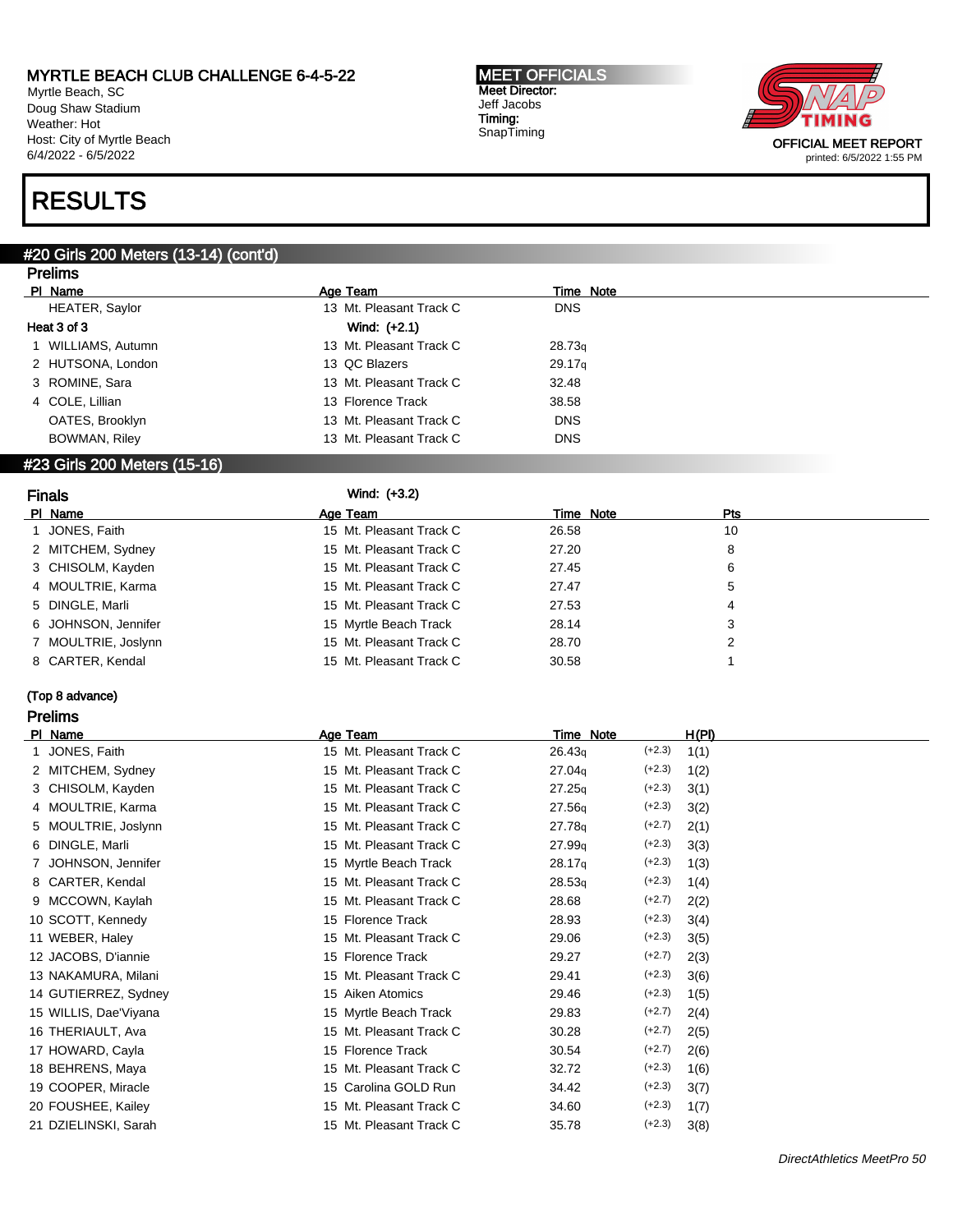Myrtle Beach, SC Doug Shaw Stadium Weather: Hot Host: City of Myrtle Beach 6/4/2022 - 6/5/2022

# RESULTS

(Top 8 advance)

#23 Girls 200 Meters (15-16) (cont'd)

#### MEET OFFICIALS Meet Director: Jeff Jacobs Timing: SnapTiming



# Prelims<br>PL Name Age Team Time Note H(PI) STEINER, Emily 15 Mt. Pleasant Track C DNS 2 PIERCE, Nevaeh 2 Carolina GOLD Run DNS 2 HEAT RESULTS Prelims

|   | PI Name                      | Age Team                | <b>Time Note</b> |
|---|------------------------------|-------------------------|------------------|
|   | Heat 1 of 3                  | Wind: (+2.3)            |                  |
|   | JONES, Faith                 | 15 Mt. Pleasant Track C | 26.43q           |
|   | 2 MITCHEM, Sydney            | 15 Mt. Pleasant Track C | 27.04g           |
| 3 | JOHNSON, Jennifer            | 15 Myrtle Beach Track   | 28.17q           |
| 4 | CARTER, Kendal               | 15 Mt. Pleasant Track C | 28.53q           |
|   | 5 GUTIERREZ, Sydney          | 15 Aiken Atomics        | 29.46            |
|   | 6 BEHRENS, Maya              | 15 Mt. Pleasant Track C | 32.72            |
|   | 7 FOUSHEE, Kailey            | 15 Mt. Pleasant Track C | 34.60            |
|   | Heat 2 of 3                  | Wind: (+2.7)            |                  |
|   | 1 MOULTRIE, Joslynn          | 15 Mt. Pleasant Track C | 27.78g           |
|   | 2 MCCOWN, Kaylah             | 15 Mt. Pleasant Track C | 28.68            |
|   | 3 JACOBS, D'iannie           | 15 Florence Track       | 29.27            |
|   | 4 WILLIS, Dae'Viyana         | 15 Myrtle Beach Track   | 29.83            |
|   | 5 THERIAULT, Ava             | 15 Mt. Pleasant Track C | 30.28            |
|   | 6 HOWARD, Cayla              | 15 Florence Track       | 30.54            |
|   | STEINER, Emily               | 15 Mt. Pleasant Track C | <b>DNS</b>       |
|   | PIERCE, Nevaeh               | 15 Carolina GOLD Run    | <b>DNS</b>       |
|   | Heat 3 of 3                  | Wind: (+2.3)            |                  |
|   | 1 CHISOLM, Kayden            | 15 Mt. Pleasant Track C | 27.25q           |
|   | 2 MOULTRIE, Karma            | 15 Mt. Pleasant Track C | 27.56q           |
|   | 3 DINGLE, Marli              | 15 Mt. Pleasant Track C | 27.99q           |
|   | 4 SCOTT, Kennedy             | 15 Florence Track       | 28.93            |
|   | 5 WEBER, Haley               | 15 Mt. Pleasant Track C | 29.06            |
| 6 | NAKAMURA, Milani             | 15 Mt. Pleasant Track C | 29.41            |
|   | 7 COOPER, Miracle            | 15 Carolina GOLD Run    | 34.42            |
|   | 8 DZIELINSKI, Sarah          | 15 Mt. Pleasant Track C | 35.78            |
|   | #19 Girls 200 Meters (17-18) |                         |                  |

| Wind: (+2.8) |  |
|--------------|--|
|              |  |

| PI Name           | Age Team                | Time Note  | Pts |
|-------------------|-------------------------|------------|-----|
| GALBALLY, Julia   | 17 Mt. Pleasant Track C | 25.15      | 10  |
| 2 WHITE, Kaylee   | 17 Carolina GOLD Run    | 27.92      |     |
| ROBINSON, Makiyah | 17 Mt. Pleasant Track C | <b>DNS</b> |     |
|                   |                         |            |     |

### #31 Girls 400 Meters (8 & Under) 9:15 AM (Day 2): Pl Name Age Team AG Time Note Pts 1 THOMAS, Chayse **6 Knights 8 & 1:24.24** 10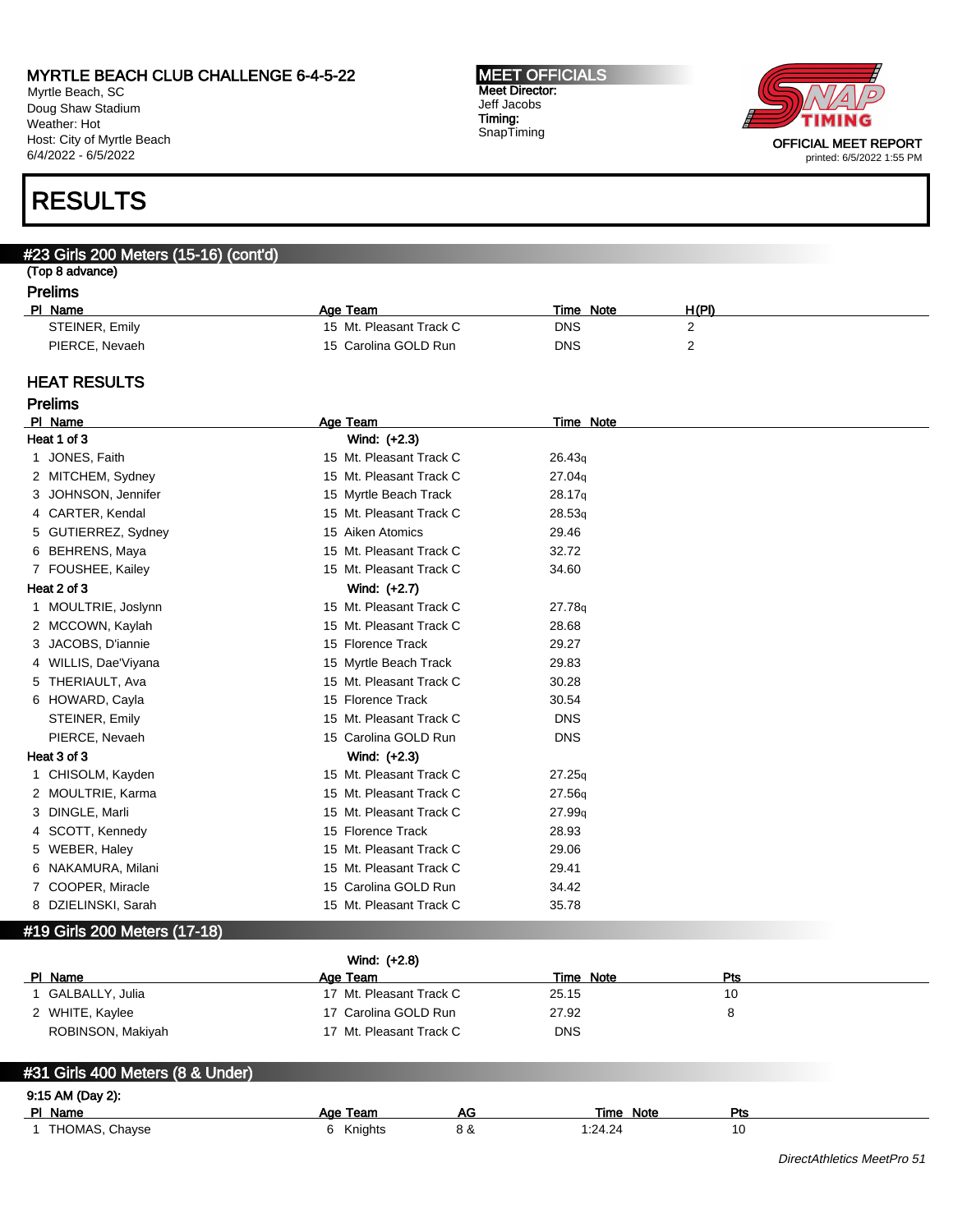Myrtle Beach, SC Doug Shaw Stadium Weather: Hot Host: City of Myrtle Beach 6/4/2022 - 6/5/2022

#### MEET OFFICIALS Meet Director: Jeff Jacobs Timing: SnapTiming



# RESULTS

### #31 Girls 400 Meters (8 & Under) (cont'd)

| 9:15 AM (Day 2):          |                          |    |            |            |
|---------------------------|--------------------------|----|------------|------------|
| PI Name                   | Age Team                 | АG | Time Note  | <b>Pts</b> |
| 2 ROYE, Harper            | 6 Mt. Pleasant Track 8 & |    | 1:27.69    |            |
| 3 OSEI-ACHEAMPONG, Marley | 5 Knights                | 88 | 1:54.61    |            |
| CARB, Ava                 | 7 Mt. Pleasant Track 8 & |    | <b>DNS</b> |            |
| CLEMENT, Dali             | 5 Myrtle Beach Track 8 & |    | <b>DNS</b> |            |
|                           |                          |    |            |            |

### #33 Girls 400 Meters (9-10)

| PI Name            | Age Team                   | Time Note  | H(PI) Pts                          |
|--------------------|----------------------------|------------|------------------------------------|
| 1 THOMAS, Toni     | 9 Knights                  | 1:12.91    | 2(1)<br>- 10                       |
| 2 SPRINGER, Sophia | 9 Mt. Pleasant Track C     | 1:13.94    | 2(2)<br>- 8                        |
| 3 BIANCHI, Sophia  | 9 St. Andrews Parks a      | 1:15.56    | 2(3)<br>- 6                        |
| 4 RIVERS, Kimora   | 9 Knights                  | 1:17.09    | 2(4) 5                             |
| 5 HEAD, Lucille    | 9 Mt. Pleasant Track C     | 1:21.04    | 2(5)<br>- 4                        |
| 6 HARRIS, Naomi    | Mt. Pleasant Track C<br>9  | 1:26.22    | 2(6)<br>$_{3}$                     |
| 7 HASSID, Leah     | Mt. Pleasant Track C<br>9  | 1:27.83    | 1(1)<br>$\overline{\phantom{0}}^2$ |
| 8 CASON, Cora      | 9 Mt. Pleasant Track C     | 1:28.92    | 2(7)                               |
| 9 HIDER, Stella    | 9 St. Andrews Parks a      | 1:34.01    | 2(8)                               |
| 10 HANDFIELD, Ivy  | <b>Florence Track</b><br>9 | 1:39.60    | 1(2)                               |
| TRAEGER, Kylie     | 9 City of Charleston S     | <b>DNS</b> |                                    |
| FOXE, Yazmin       | Florence Track<br>9        | <b>DNS</b> |                                    |

### SECTION RESULTS

| PI Name          |                    |   | Age Team               |            | Time Note |
|------------------|--------------------|---|------------------------|------------|-----------|
| Section 1 of 2   |                    |   |                        |            |           |
| 1 HASSID, Leah   |                    |   | 9 Mt. Pleasant Track C | 1:27.83    |           |
| 2 HANDFIELD, Ivy |                    |   | 9 Florence Track       | 1:39.60    |           |
|                  | TRAEGER, Kylie     |   | 9 City of Charleston S | <b>DNS</b> |           |
|                  | FOXE, Yazmin       |   | 9 Florence Track       | <b>DNS</b> |           |
| Section 2 of 2   |                    |   |                        |            |           |
| 1 THOMAS, Toni   |                    |   | 9 Knights              | 1:12.91    |           |
|                  | 2 SPRINGER, Sophia |   | 9 Mt. Pleasant Track C | 1:13.94    |           |
|                  | 3 BIANCHI, Sophia  |   | 9 St. Andrews Parks a  | 1:15.56    |           |
| 4 RIVERS, Kimora |                    |   | 9 Knights              | 1:17.09    |           |
| 5 HEAD, Lucille  |                    |   | 9 Mt. Pleasant Track C | 1:21.04    |           |
| 6 HARRIS, Naomi  |                    |   | 9 Mt. Pleasant Track C | 1:26.22    |           |
| 7 CASON, Cora    |                    |   | 9 Mt. Pleasant Track C | 1:28.92    |           |
| 8 HIDER, Stella  |                    | 9 | St. Andrews Parks a    | 1:34.01    |           |

### #36 Girls 400 Meters (11-12)

| PI Name              | Age Team                | Time Note | $H(PI)$ Pts |     |  |
|----------------------|-------------------------|-----------|-------------|-----|--|
| HASSID. Evie         | 11 Mt. Pleasant Track C | 1:06.87   | $3(1)$ 10   |     |  |
| 2 MEIBERS, Allison   | 11 Mt. Pleasant Track C | 1:08.62   | 3(2)        | - 8 |  |
| 3 PACZKOWSKI, Elle   | 11 Mt. Pleasant Track C | 1:10.15   | 3(3)        | - 6 |  |
| 4 KELLY, Zaria       | 11 Mt. Pleasant Track C | 1:11.39   | 3(4)        | -5  |  |
| 5 KLICK, Ada         | 11 Mt. Pleasant Track C | 1:11.57   | 3(5)        | 4   |  |
| 6 CUSATIS, Annabella | 11 St. Andrews Parks a  | 1:17.81   | 2(1)        | - 3 |  |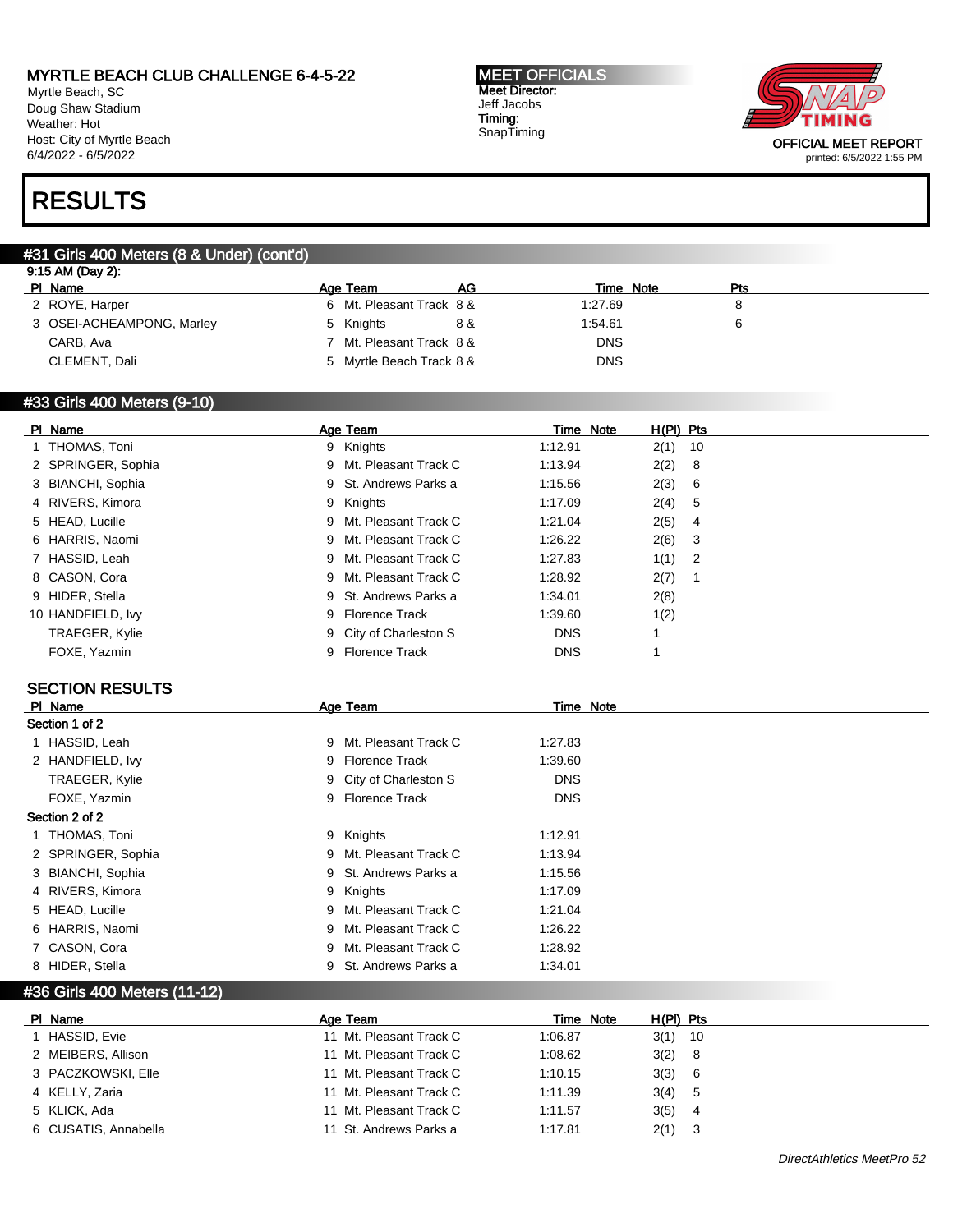Myrtle Beach, SC Doug Shaw Stadium Weather: Hot Host: City of Myrtle Beach 6/4/2022 - 6/5/2022

# RESULTS

### #36 Girls 400 Meters (11-12) (cont'd)

PI Name **Age Team Age Team Time Note** H(PI) Pts 7 WORTHY, Mary 2(2) 2 11 Mt. Pleasant Track C 1:22.24 2(2) 2 8 BRUNER, Perrin 2(3) 1 St. Andrews Parks a 1:23.83 2(3) 1 9 DEVRIES, Ella 11 St. Andrews Parks a 1:24.35 2(4) 10 DAVIS, Joanne 11 Mt. Pleasant Track C 1:24.36 1(1) PELSNIK, Louise 11 Mt. Pleasant Track C DNS 1 LANE, Veronica and 11 Mt. Pleasant Track C C DNS 1 NEWTON, Salley **11 Mt. Pleasant Track C** DNS 2 BECKHAM, Taylor **11 Mt. Pleasant Track C** DNS 2 RIZZETTO, Isabelle 11 Mt. Pleasant Track C DNS 3 HURELL, Caylen **11 Carolina GOLD Run** DNS 3 HOPSON, Hannah 11 Mt. Pleasant Track C DNS 3 SECTION RESULTS PI Name **Age Team Age Team Time Note** Section 1 of 3 1 DAVIS, Joanne 11 Mt. Pleasant Track C 1:24.36 PELSNIK, Louise **11 Mt. Pleasant Track C** DNS LANE, Veronica **11 Mt. Pleasant Track C** DNS Section 2 of 3 1 CUSATIS, Annabella 11 St. Andrews Parks a 1:17.81 2 WORTHY, Mary 11 Mt. Pleasant Track C 1:22.24 3 BRUNER, Perrin 11 St. Andrews Parks a 1:23.83 4 DEVRIES, Ella 11 St. Andrews Parks a 1:24.35 NEWTON, Salley **11 Mt. Pleasant Track C** DNS BECKHAM, Taylor 11 Mt. Pleasant Track C DNS Section 3 of 3 1 HASSID, Evie 11 Mt. Pleasant Track C 1:06.87 2 MEIBERS, Allison 2 MEIBERS, Allison 2 MEIBERS, Allison 2 MEIBERS, Allison 2 MEIBERS, Allison 2 MEI 3 PACZKOWSKI, Elle 11 Mt. Pleasant Track C 1:10.15 4 KELLY, Zaria 11 Mt. Pleasant Track C 1:11.39 5 KLICK, Ada 11 Mt. Pleasant Track C 1:11.57 RIZZETTO, Isabelle 11 Mt. Pleasant Track C DNS HURELL, Caylen **11 Carolina GOLD Run** DNS HOPSON, Hannah 11 Mt. Pleasant Track C DNS

### #35 Girls 400 Meters (13-14)

| PI Name               | Age Team                | Time Note  | $H(PI)$ Pts |     |
|-----------------------|-------------------------|------------|-------------|-----|
| 1 BURROUGHS, Kaylanna | 13 Florence Track       | 1:04.52    | $1(1)$ 10   |     |
| 2 GEORGE, Tyler       | 13 Carolina GOLD Run    | 1:08.52    | 2(1) 8      |     |
| 3 RIVERS, Payton      | 13 Mt. Pleasant Track C | 1:10.04    | 2(2)        | - 6 |
| 4 HUTSONA, London     | 13 QC Blazers           | 1:12.03    | 2(3) 5      |     |
| 5 LIGHTHART, Carolyn  | 13 Mt. Pleasant Track C | 1:17.50    | $2(4)$ 4    |     |
| 6 DOUGLAS, Alaya      | 13 QC Blazers           | 1:23.04    | $2(5)$ 3    |     |
| 7 NORTON, Emma        | 13 St. Andrews Parks a  | 1:26.01    | $1(2)$ 2    |     |
| MESSINGER, Violet     | 13 Mt. Pleasant Track C | <b>DNS</b> |             |     |
| KASSAB, Alexis        | 13 Mt. Pleasant Track C | <b>DNS</b> | 2           |     |

MEET OFFICIALS Meet Director: Jeff Jacobs Timing: **SnapTiming** 

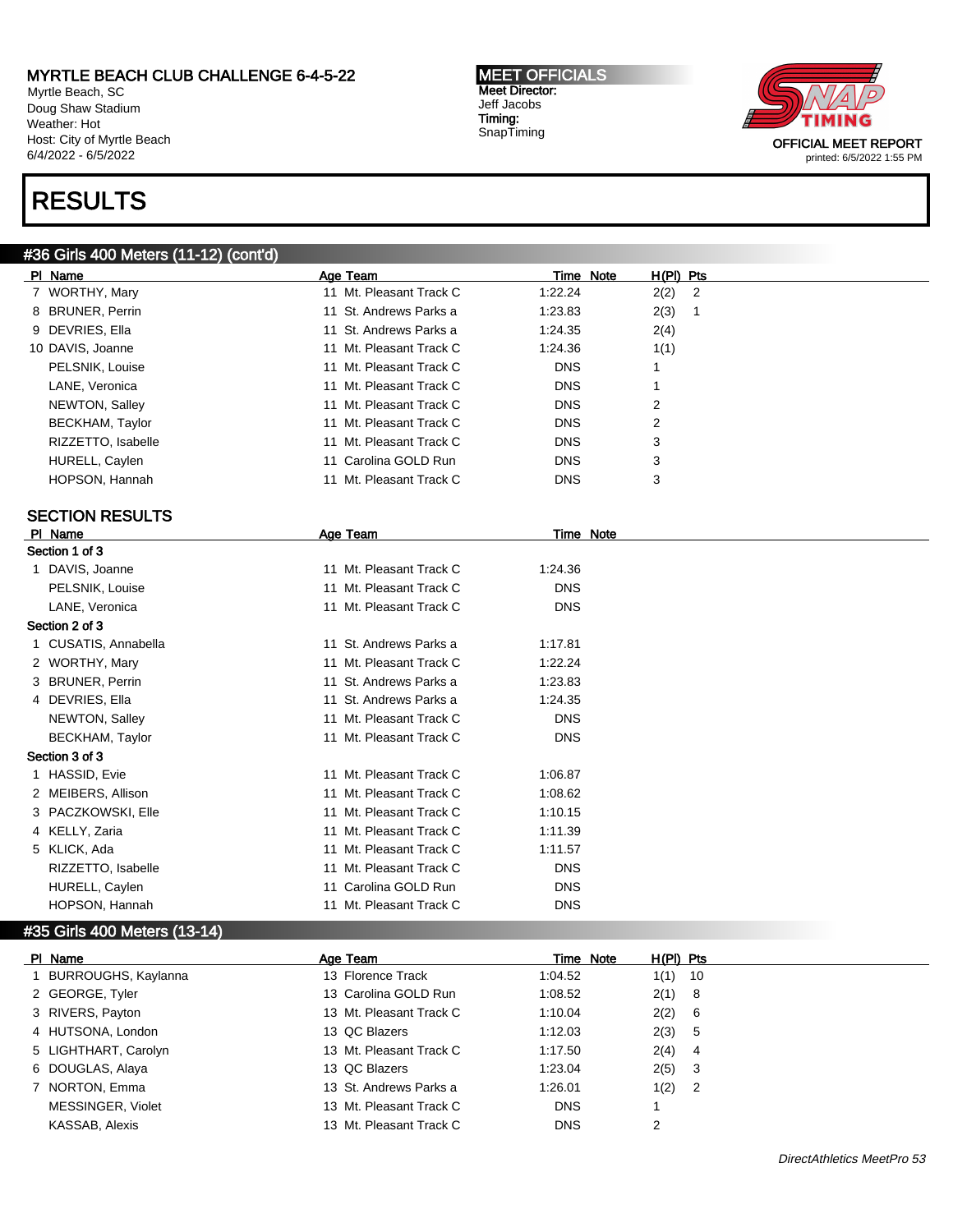Myrtle Beach, SC Doug Shaw Stadium Weather: Hot Host: City of Myrtle Beach 6/4/2022 - 6/5/2022

# RESULTS

# #35 Girls 400 Meters (13-14) (cont'd)

| PI Name                | Age Team                |            | Time Note | $H(PI)$ Pts |
|------------------------|-------------------------|------------|-----------|-------------|
| MARTENS, Rowyn         | 13 Mt. Pleasant Track C | <b>DNS</b> |           | 2           |
| <b>HEATER, Saylor</b>  | 13 Mt. Pleasant Track C | <b>DNS</b> |           | 2           |
|                        |                         |            |           |             |
| <b>SECTION RESULTS</b> |                         |            |           |             |
| PI Name                | Age Team                |            | Time Note |             |
| Section 1 of 2         |                         |            |           |             |
| 1 BURROUGHS, Kaylanna  | 13 Florence Track       | 1:04.52    |           |             |
| 2 NORTON, Emma         | 13 St. Andrews Parks a  | 1:26.01    |           |             |
| MESSINGER, Violet      | 13 Mt. Pleasant Track C | <b>DNS</b> |           |             |
| Section 2 of 2         |                         |            |           |             |
| 1 GEORGE, Tyler        | 13 Carolina GOLD Run    | 1:08.52    |           |             |
| 2 RIVERS, Payton       | 13 Mt. Pleasant Track C | 1:10.04    |           |             |
| 3 HUTSONA, London      | 13 QC Blazers           | 1:12.03    |           |             |
| 4 LIGHTHART, Carolyn   | 13 Mt. Pleasant Track C | 1:17.50    |           |             |
| 5 DOUGLAS, Alaya       | 13 QC Blazers           | 1:23.04    |           |             |
| KASSAB, Alexis         | 13 Mt. Pleasant Track C | <b>DNS</b> |           |             |
| MARTENS, Rowyn         | 13 Mt. Pleasant Track C | <b>DNS</b> |           |             |
| <b>HEATER, Saylor</b>  | 13 Mt. Pleasant Track C | <b>DNS</b> |           |             |

# #34 Girls 400 Meters (15-16)

| PI Name              | Age Team                | Time Note  | $H(PI)$ Pts |
|----------------------|-------------------------|------------|-------------|
| 1 JONES, Faith       | 15 Mt. Pleasant Track C | 1:01.38    | 2(1)<br>10  |
| 2 JOHNSON, Jennifer  | 15 Myrtle Beach Track   | 1:05.38    | 1(1)<br>8   |
| 3 MOULTRIE, Karma    | 15 Mt. Pleasant Track C | 1:06.84    | 2(2)<br>6   |
| 4 JACOBS, D'iannie   | 15 Florence Track       | 1:08.52    | 2(3)<br>5   |
| 5 SCOTT, Kennedy     | 15 Florence Track       | 1:08.85    | 1(2)<br>4   |
| 6 WEBER, Haley       | 15 Mt. Pleasant Track C | 1:10.63    | 2(4)<br>3   |
| 7 GUTIERREZ, Sydney  | 15 Aiken Atomics        | 1:12.38    | 2(5)<br>2   |
| 8 HOWARD, Cayla      | 15 Florence Track       | 1:13.03    | 1(3)<br>1   |
| 9 POLIRER, Addison   | 15 Mt. Pleasant Track C | 1:20.03    | 2(6)        |
| 10 FOUSHEE, Kailey   | 15 Mt. Pleasant Track C | 1:21.60    | 2(7)        |
| 11 DZIELINSKI, Sarah | 15 Mt. Pleasant Track C | 1:24.79    | 1(4)        |
| STEINER, Emily       | 15 Mt. Pleasant Track C | <b>DNS</b> |             |
| POSEY, Coco          | 15 Mt. Pleasant Track C | <b>DNS</b> |             |
| PAULS, Amelia        | 15 Mt. Pleasant Track C | <b>DNS</b> | 2           |

### SECTION RESULTS

| PI Name             | Age Team                | Time Note  |  |
|---------------------|-------------------------|------------|--|
| Section 1 of 2      |                         |            |  |
| JOHNSON, Jennifer   | 15 Myrtle Beach Track   | 1:05.38    |  |
| 2 SCOTT, Kennedy    | 15 Florence Track       | 1:08.85    |  |
| 3 HOWARD, Cayla     | 15 Florence Track       | 1:13.03    |  |
| 4 DZIELINSKI, Sarah | 15 Mt. Pleasant Track C | 1:24.79    |  |
| STEINER, Emily      | 15 Mt. Pleasant Track C | <b>DNS</b> |  |
| POSEY, Coco         | 15 Mt. Pleasant Track C | <b>DNS</b> |  |
| Section 2 of 2      |                         |            |  |
| JONES, Faith        | 15 Mt. Pleasant Track C | 1:01.38    |  |

MEET OFFICIALS Meet Director: Jeff Jacobs Timing: SnapTiming

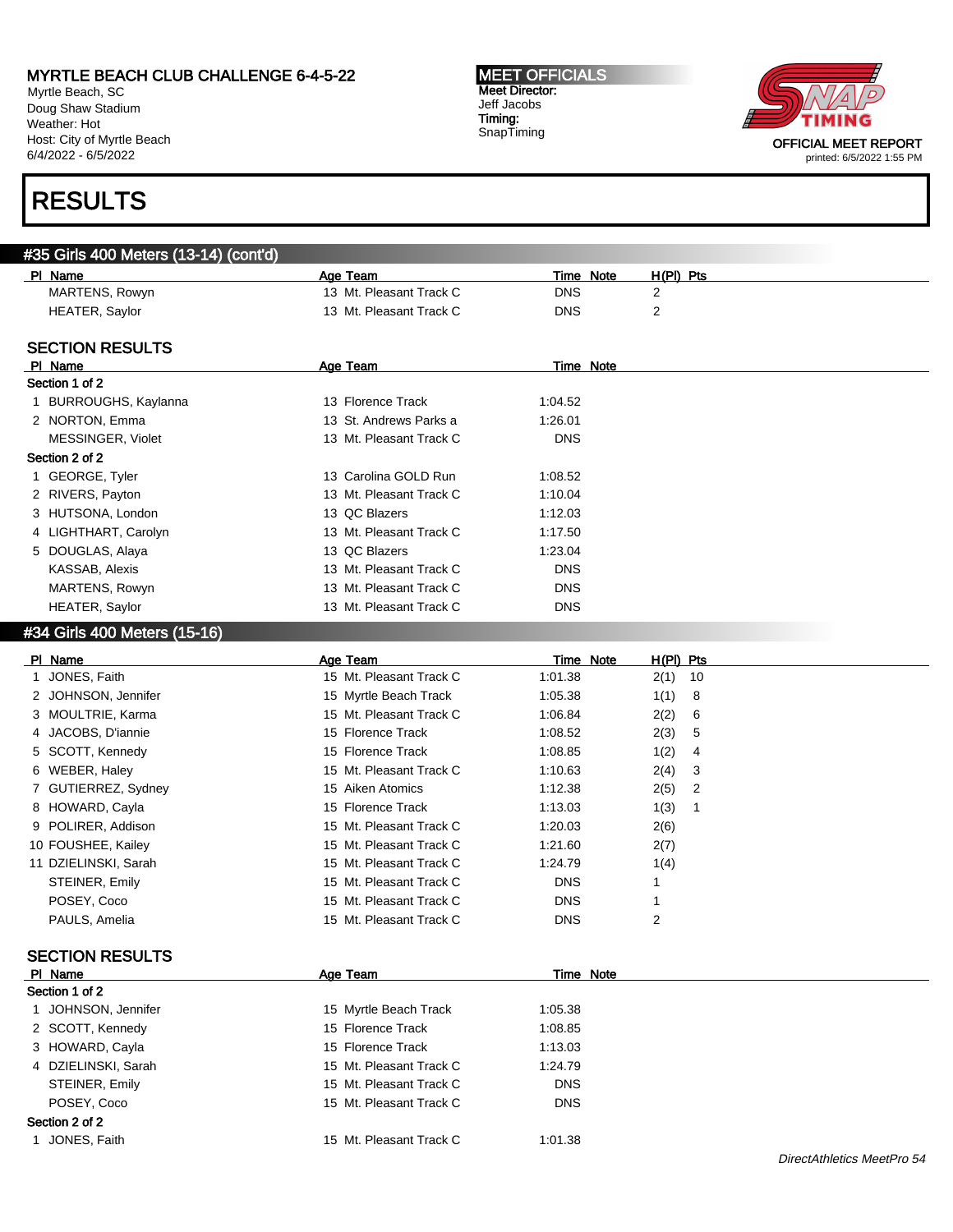Myrtle Beach, SC Doug Shaw Stadium Weather: Hot Host: City of Myrtle Beach 6/4/2022 - 6/5/2022

MEET OFFICIALS Meet Director: Jeff Jacobs Timing: SnapTiming



# RESULTS

| #34 Girls 400 Meters (15-16) (cont'd) |                         |            |     |  |
|---------------------------------------|-------------------------|------------|-----|--|
| PI Name                               | Age Team                | Time Note  |     |  |
| 2 MOULTRIE, Karma                     | 15 Mt. Pleasant Track C | 1:06.84    |     |  |
| 3 JACOBS, D'iannie                    | 15 Florence Track       | 1:08.52    |     |  |
| 4 WEBER, Haley                        | 15 Mt. Pleasant Track C | 1:10.63    |     |  |
| 5 GUTIERREZ, Sydney                   | 15 Aiken Atomics        | 1:12.38    |     |  |
| 6 POLIRER, Addison                    | 15 Mt. Pleasant Track C | 1:20.03    |     |  |
| 7 FOUSHEE, Kailey                     | 15 Mt. Pleasant Track C | 1:21.60    |     |  |
| PAULS, Amelia                         | 15 Mt. Pleasant Track C | <b>DNS</b> |     |  |
| #32 Girls 400 Meters (17-18)          |                         |            |     |  |
| PI Name                               | Age Team                | Time Note  | Pts |  |
| HITCH, Cassandra                      | 17 Florence Track       | 1:07.78    | 10  |  |
| WHITE, Kaylee                         | 17 Carolina GOLD Run    | <b>DNS</b> |     |  |

| ROBERTSON, Reilly | 17 Mt. Pleasant Track C | <b>DNS</b> |  |
|-------------------|-------------------------|------------|--|
|                   |                         |            |  |

### #46 Girls 800 Meters (8 & Under)

| PI Name                                       |                   | Age Team                  | AG  | Time Note  | Pts |
|-----------------------------------------------|-------------------|---------------------------|-----|------------|-----|
| THOMAS, Chayse<br>1:28.34 (1:28.34)           | 1:38.47 (3:06.81) | 6 Knights                 | 8 & | 3:06.81    | 10  |
| 2 OSEI-ACHEAMPONG, Marley<br>1:35.14(1:35.14) | 1:43.86 (3:18.99) | 5 Knights                 | 8 & | 3:18.99    | 8   |
| 3 HOLADAY, Penelope<br>1:35.48 (1:35.48)      | 1:43.93 (3:19.41) | Without Limits Trian 8 &  |     | 3:19.41    | 6   |
| 4 SCANLON, Lula<br>1:34.76 (1:34.76)          | 1:50.59 (3:25.34) | 5 Mt. Pleasant Track 8 &  |     | 3:25.34    | 5   |
| SCHENZEL, Hadley                              |                   | 7 City of Charleston S8 & |     | <b>DNS</b> |     |

### #48 Girls 800 Meters (9-10)

| PI Name                                   |                   | Age Team                  | Time Note | Pts |  |
|-------------------------------------------|-------------------|---------------------------|-----------|-----|--|
| 1 CLEWLEY, Amelia<br>1:17.92 (1:17.92)    | 1:25.81 (2:43.72) | Without Limits Trian<br>9 | 2:43.72   | 10  |  |
| 2 THOMAS, Toni<br>1:19.67 (1:19.67)       | 1:28.97 (2:48.64) | 9 Knights                 | 2:48.64   | 8   |  |
| 3 SCANLON, Lydia<br>1:20.47 (1:20.47)     | 1:28.36 (2:48.82) | Mt. Pleasant Track C<br>9 | 2:48.82   | 6   |  |
| 4 RIVERS, Kimora<br>1:20.15 (1:20.15)     | 1:33.52 (2:53.67) | Knights<br>9              | 2:53.67   | 5   |  |
| 5 KELLETT, Charlotte<br>1:28.52 (1:28.52) | 1:34.04 (3:02.55) | Mt. Pleasant Track C<br>9 | 3:02.55   | 4   |  |
| 6 MERCER, Evelyn<br>1:32.24 (1:32.24)     | 1:32.43 (3:04.67) | Mt. Pleasant Track C<br>9 | 3:04.67   | 3   |  |
| 7 MIEDEMA, Scarlett<br>1:30.55 (1:30.55)  | 1:39.32 (3:09.86) | Lexington County Wi<br>9  | 3:09.86   | 2   |  |
| 8 JARVIS, Camilla<br>1:35.22 (1:35.22)    | 1:40.32 (3:15.54) | Mt. Pleasant Track C<br>9 | 3:15.54   |     |  |
| 9 LEE, Olivia                             |                   | Mt. Pleasant Track C<br>9 | 3:22.73   |     |  |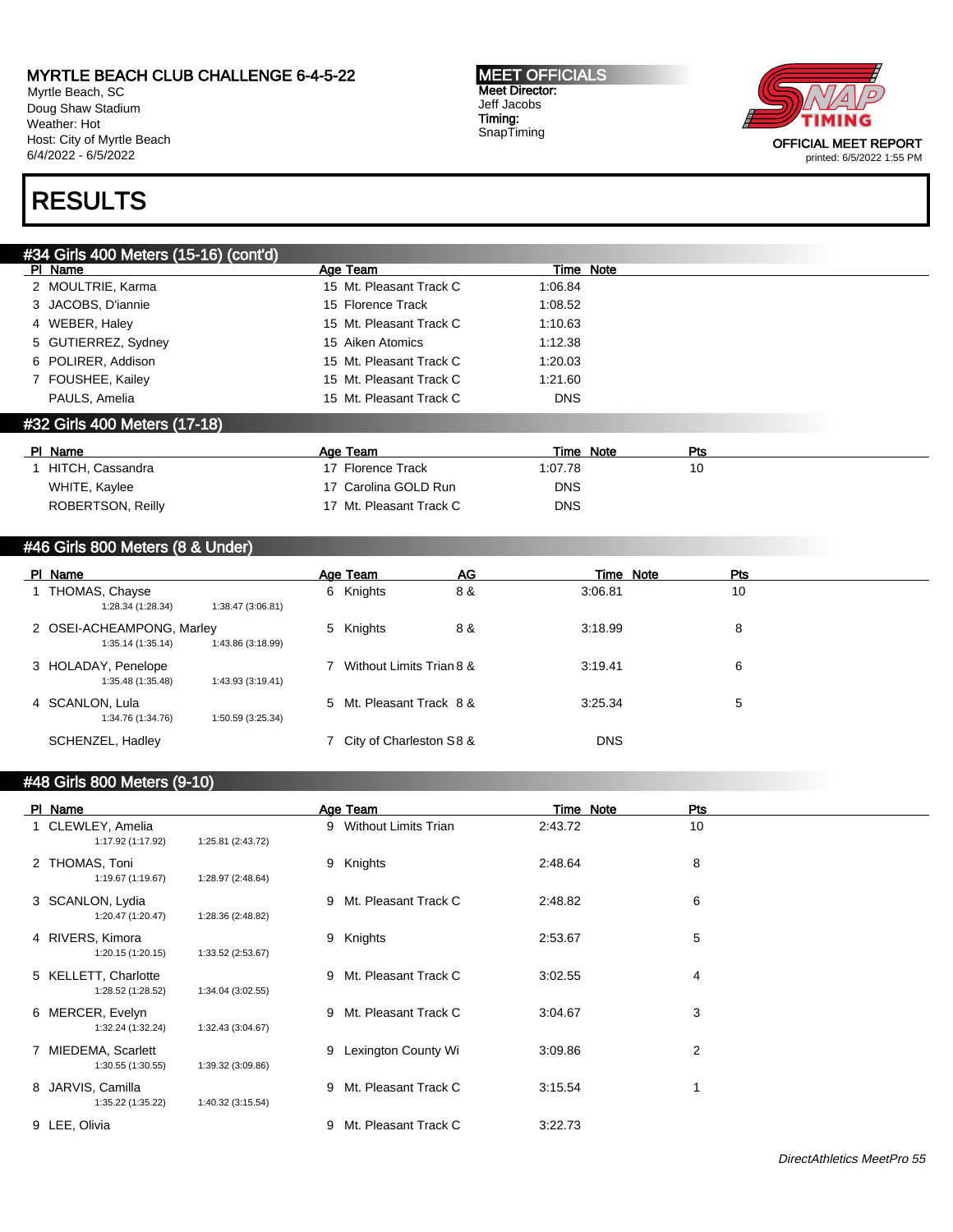Myrtle Beach, SC Doug Shaw Stadium Weather: Hot Host: City of Myrtle Beach 6/4/2022 - 6/5/2022

#### MEET OFFICIALS Meet Director: Jeff Jacobs Timing: SnapTiming



# RESULTS

# #48 Girls 800 Meters (9-10) (cont'd)

| PI Name                                  |                   | Age Team                   | Time Note  | Pts |
|------------------------------------------|-------------------|----------------------------|------------|-----|
| 1:38.49 (1:38.49)                        | 1:44.25 (3:22.73) |                            |            |     |
| 10 CRAFT, Elizabeth<br>1:40.71 (1:40.71) | 1:47.84 (3:28.55) | Mt. Pleasant Track C<br>9  | 3:28.55    |     |
| 11 CASON, Cora<br>1:41.17(1:41.17)       | 1:48.02 (3:29.18) | Mt. Pleasant Track C<br>9  | 3:29.18    |     |
| 12 BOSSERT, Sophina<br>1:43.49 (1:43.49) | 1:48.56 (3:32.05) | Mt. Pleasant Track C<br>9  | 3:32.05    |     |
| 13 PATEL, Valentina<br>1:44.17(1:44.17)  | 1:56.08 (3:40.24) | Mt. Pleasant Track C<br>9  | 3:40.24    |     |
| 14 HAUGHN, Harper<br>1:51.09 (1:51.09)   | 2:12.06 (4:03.15) | <b>Florence Track</b><br>9 | 4:03.15    |     |
| SMITH, Cameron                           |                   | Mt. Pleasant Track C<br>9  | <b>DNS</b> |     |

# #45 Girls 800 Meters (11-12)

| PI Name                                   |                   | Age Team                | Time Note  | Pts |  |
|-------------------------------------------|-------------------|-------------------------|------------|-----|--|
| 1 HISLOP, Savannah<br>1:17.52 (1:17.52)   | 1:33.85 (2:51.36) | 11 Mt. Pleasant Track C | 2:51.36    | 10  |  |
| 2 MAY, Lilah<br>1:21.76 (1:21.76)         | 1:31.48 (2:53.23) | 11 Mt. Pleasant Track C | 2:53.23    | 8   |  |
| 3 RIZZETTO, Isabelle<br>1:27.97 (1:27.97) | 1:35.33(3:03.30)  | 11 Mt. Pleasant Track C | 3:03.30    | 6   |  |
| 4 DEMOONEY, Mattie<br>1:27.68 (1:27.68)   | 1:38.22 (3:05.90) | 11 Mt. Pleasant Track C | 3:05.90    | 5   |  |
| 5 ELLIOTT, Grace<br>1:27.90 (1:27.90)     | 1:39.57 (3:07.47) | 11 Without Limits Trian | 3:07.47    | 4   |  |
| 6 WHICHARD, Kathryn<br>1:46.24 (1:46.24)  | 2:08.35 (3:54.59) | 11 Mt. Pleasant Track C | 3:54.59    | 3   |  |
| HOPSON, Hannah                            |                   | 11 Mt. Pleasant Track C | <b>DNS</b> |     |  |
| NEAR, Caroline                            |                   | 11 Lexington County Wi  | <b>DNS</b> |     |  |
| LANE, Veronica                            |                   | 11 Mt. Pleasant Track C | <b>DNS</b> |     |  |

### #44 Girls 800 Meters (13-14)

| PI Name |                              | Age Team                | Time Note | <b>Pts</b> |
|---------|------------------------------|-------------------------|-----------|------------|
|         | 1 ESTEP, Kaitlyn             | 13 Without Limits Trian | 2:37.95   | 10         |
|         | 2 LEE, Sophia                | 13 Mt. Pleasant Track C | 2:43.54   | 8          |
|         | 3 MARTENS, Rowyn             | 13 Mt. Pleasant Track C | 2:44.08   | 6          |
|         | 4 HEAD, Suzette              | 13 Mt. Pleasant Track C | 2:46.29   | 5          |
|         | 5 PARMAR, Kajal              | 13 Without Limits Trian | 2:47.19   | 4          |
|         | 6 WILLIAMS, Hanna            | 13 Mt. Pleasant Track C | 3:19.04   | 3          |
|         | 7 CHRZANOWSKI, Brianna       | 13 Florence Track       | 3:19.64   | 2          |
|         | #47 Girls 800 Meters (15-16) |                         |           |            |
|         |                              |                         |           |            |
| PI Name |                              | Age Team                | Time Note | Pts        |
|         | 1 PAULS, Amelia              | 15 Mt. Pleasant Track C | 2:42.35   | 10         |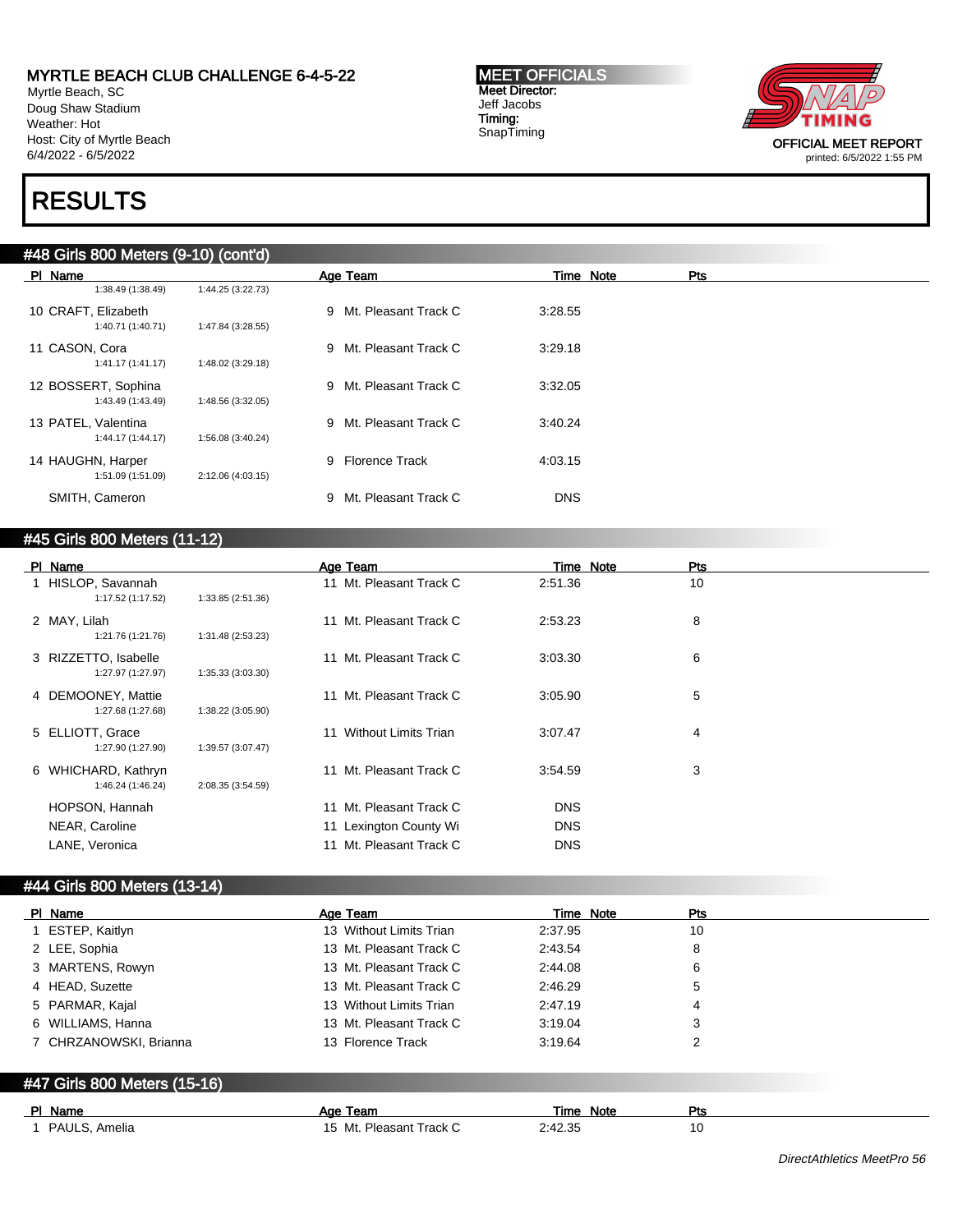Myrtle Beach, SC Doug Shaw Stadium Weather: Hot Host: City of Myrtle Beach 6/4/2022 - 6/5/2022

MEET OFFICIALS Meet Director: Jeff Jacobs Timing: SnapTiming



# RESULTS

### #47 Girls 800 Meters (15-16) (cont'd)

| PI Name            | Age Team                | Time Note | Pts |  |
|--------------------|-------------------------|-----------|-----|--|
| 2 HOWARD, Cayla    | 15 Florence Track       | 3:05.18   |     |  |
| 3 GARNER, Cole     | 15 Mt. Pleasant Track C | 3:15.65   |     |  |
| 4 POLIRER, Addison | 15 Mt. Pleasant Track C | 3.22.72   |     |  |

### #43 Girls 800 Meters (17-18)

| PI Name            | Age Team          | Time Note | Pts |  |
|--------------------|-------------------|-----------|-----|--|
| GRADY, Lacie       | 17 55-Unattached  | 2:32.32   |     |  |
| 2 HITCH, Cassandra | 17 Florence Track | 2:44.03   |     |  |

# #58 Girls 1500 Meters (8 & Under)

| PI Name                   | Age Team                  | ΑG | Time Note  | <b>Pts</b> |
|---------------------------|---------------------------|----|------------|------------|
| 1 OSEI-ACHEAMPONG, Marley | 5 Knights                 | 8& | 6:38.82    | 10         |
| 2 THOMAS, Chayse          | 6 Knights                 | 8& | 6:39.12    |            |
| 3 HOLADAY, Penelope       | Without Limits Trian 8 &  |    | 6:40.00    |            |
| 4 SCANLON, Lula           | 5 Mt. Pleasant Track 8 &  |    | 6:59.78    |            |
| SCHENZEL, Hadley          | 7 City of Charleston S8 & |    | <b>DNS</b> |            |

### #59 Girls 1500 Meters (9-10)

| PI Name              | Age Team                  | Time Note | Pts |
|----------------------|---------------------------|-----------|-----|
| 1 CLEWLEY, Amelia    | Without Limits Trian<br>9 | 5:32.17   | 10  |
| 2 SCANLON, Lydia     | 9 Mt. Pleasant Track C    | 5:44.60   | 8   |
| 3 THOMAS, Toni       | 9 Knights                 | 6:01.61   | 6   |
| 4 KELLETT, Charlotte | 9 Mt. Pleasant Track C    | 6:04.11   | 5   |
| 5 MERCER, Evelyn     | 9 Mt. Pleasant Track C    | 6:04.16   | 4   |
| 6 RIVERS, Kimora     | 9 Knights                 | 6:12.10   | 3   |
| 7 JARVIS, Camilla    | 9 Mt. Pleasant Track C    | 6:33.36   | 2   |
| 8 HIDER, Stella      | 9 St. Andrews Parks a     | 6:52.98   |     |
| 9 SMITH, Cameron     | 9 Mt. Pleasant Track C    | 6:59.44   |     |
| 10 BOSSERT, Sophina  | 9 Mt. Pleasant Track C    | 7:16.80   |     |

### #57 Girls 1500 Meters (11-12)

| PI Name             |                   | Age Team          |                         | Time Note | <b>Pts</b> |  |
|---------------------|-------------------|-------------------|-------------------------|-----------|------------|--|
| 1 HISLOP, Savannah  |                   |                   | 11 Mt. Pleasant Track C | 5:43.10   | 10         |  |
| 56.40 (56.40)       | 1:33.26 (2:29.66) | 1:37.27 (4:06.93) | 1:36.18 (5:43.10)       |           |            |  |
| 2 D'AGOSTINO, Siena |                   |                   | 11 Mt. Pleasant Track C | 5:56.70   | 8          |  |
| 58.81 (58.81)       | 1:37.60 (2:36.41) | 1:41.00 (4:17.41) | 1:39.30 (5:56.70)       |           |            |  |
| 3 SMITH, Reagan     |                   |                   | 11 Mt. Pleasant Track C | 6:11.64   | 6          |  |
| 1:00.84 (1:00.84)   | 1:46.95 (2:47.78) | 1:46.14 (4:33.92) | 1:37.72 (6:11.64)       |           |            |  |
| 4 ELLIOTT, Grace    |                   | 11                | Without Limits Trian    | 6:35.04   | 5          |  |
| 1:09.89 (1:09.89)   | 1:50.00 (2:59.88) | 1:50.08 (4:49.96) | 1:45.08 (6:35.04)       |           |            |  |
| 5 CULBERTSON, Emma  |                   |                   | 11 Mt. Pleasant Track C | 6:51.57   | 4          |  |
| 1:07.37 (1:07.37)   | 1:51.66 (2:59.03) | 1:55.21 (4:54.23) | 1:57.34 (6:51.57)       |           |            |  |
| 6 WEEDEN, Ava       |                   |                   | 11 Myrtle Beach Track   | 7:15.56   | 3          |  |
| 1:06.35(1:06.35)    | 1:55.99 (3:02.34) | 2:09.90 (5:12.23) | 2:03.34 (7:15.56)       |           |            |  |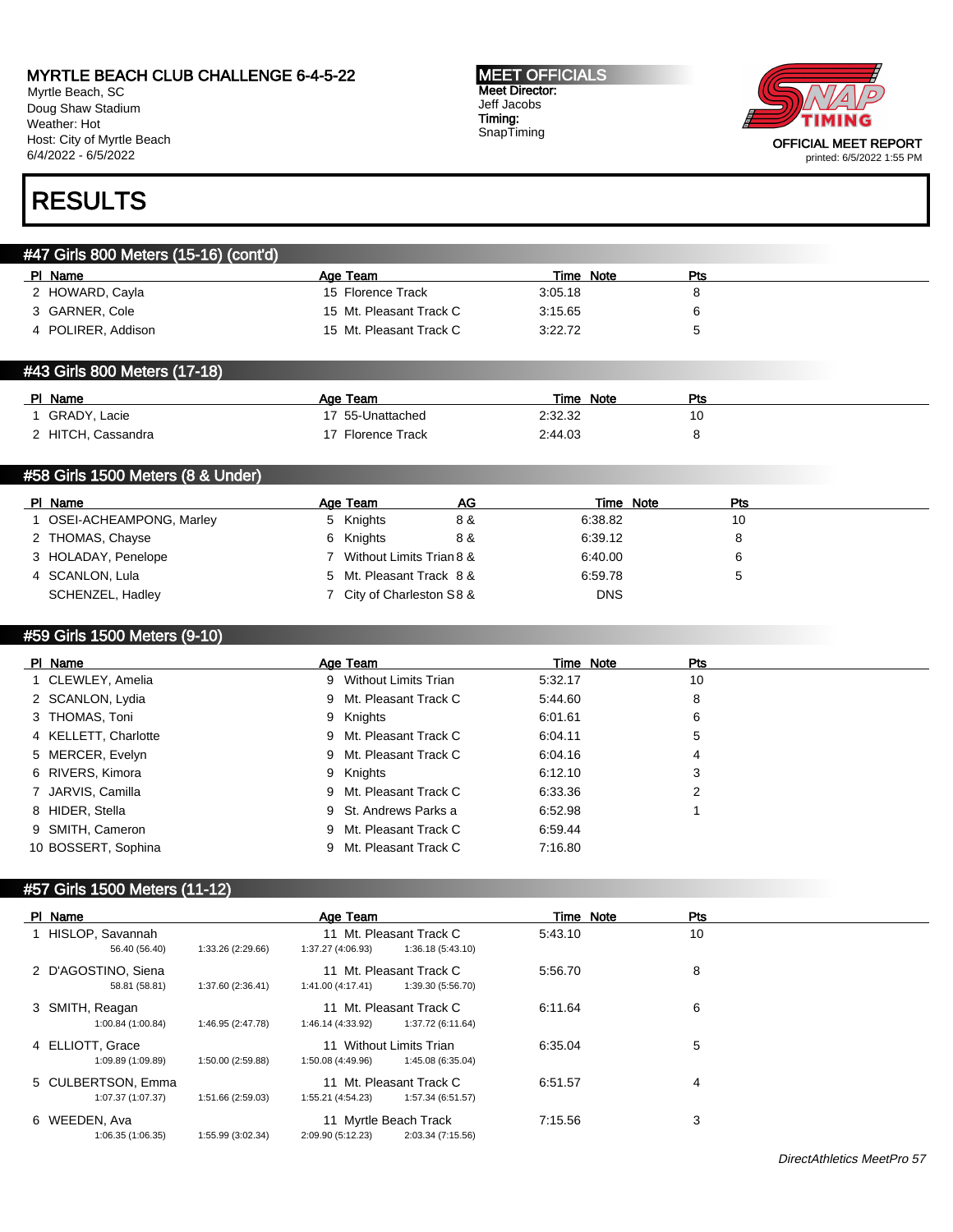Myrtle Beach, SC Doug Shaw Stadium Weather: Hot Host: City of Myrtle Beach 6/4/2022 - 6/5/2022

MEET OFFICIALS Meet Director: Jeff Jacobs Timing: SnapTiming



# RESULTS

| #57 Girls 1500 Meters (11-12) (cont'd)<br>PI Name<br>Age Team<br>Time Note<br>Pts<br>7 OLES, Aubree<br>11 Myrtle Beach Track<br>2<br>8:09.81<br>2:15.37 (5:56.81)<br>2:13.00 (8:09.81)<br>1:22.81 (1:22.81)<br>2:18.64 (3:41.45)<br>11 Mt. Pleasant Track C<br>WOOD, Lorelai<br><b>DNS</b><br>#60 Girls 1500 Meters (13-14)<br>PI Name<br>Time Note<br>Pts<br>Age Team<br>10<br>1 ESTEP, Kaitlyn<br>13 Without Limits Trian<br>5:20.80<br>2 HEAD, Suzette<br>13 Mt. Pleasant Track C<br>5:58.90<br>8<br>3 ESTEP, Avery<br>13 Without Limits Trian<br>6:27.58<br>6<br>4 LOVORN, Riley<br>13 St. Andrews Parks a<br>6:31.64<br>5<br>5 NORTON, Emma<br>13 St. Andrews Parks a<br>7:48.18<br>4<br>HARPER, Elizabeth<br>13 Mt. Pleasant Track C<br><b>DNS</b><br><b>BOWLES, Brooke</b><br>13 St. Andrews Parks a<br><b>DNS</b><br>#56 Girls 1500 Meters (15-16)<br>PI Name<br>Age Team<br>Time Note<br>Pts<br>1 PENNINGTON, Morgan<br>15 Without Limits Trian<br>10<br>5:08.71<br>2 ESTEP, Rylie<br>15 Without Limits Trian<br>5:46.80<br>8<br>#55 Girls 1500 Meters (17-18)<br>PI Name<br>Age Team<br>Time Note<br>Pts<br>1 HITCH, Cassandra<br>17 Florence Track<br>6:07.29<br>10<br>#67 Girls 3000 Meters (11-12)<br>Time Note<br>PI Name<br>Age Team<br>Pts<br>11 Mt. Pleasant Track C<br>1 D'AGOSTINO, Siena<br>12:17.72<br>10<br>11 Mt. Pleasant Track C<br>SMITH, Reagan<br><b>DNS</b><br>MAY, Lilah<br>11 Mt. Pleasant Track C<br><b>DNS</b><br>#66 Girls 3000 Meters (13-14)<br>PI Name<br>Time Note<br>Pts<br>Age Team<br>1 ESTEP, Kaitlyn<br>13 Without Limits Trian<br>11:04.93<br>10<br>2 HILL, Anneka<br>13 Without Limits Trian<br>11:37.76<br>8<br>3 PARMAR, Kajal<br>13 Without Limits Trian<br>11:50.66<br>6<br>4 LEE, Sophia<br>13 Mt. Pleasant Track C<br>12:51.50<br>5<br>5 LOVORN, Riley<br>13 St. Andrews Parks a<br>14:00.11<br>4<br>ESTEP, Avery<br>13 Without Limits Trian<br><b>DNF</b><br><b>BOWLES, Brooke</b><br>13 St. Andrews Parks a<br><b>DNS</b><br>HARPER, Elizabeth<br>13 Mt. Pleasant Track C<br><b>DNS</b> |  |  |  |  |
|----------------------------------------------------------------------------------------------------------------------------------------------------------------------------------------------------------------------------------------------------------------------------------------------------------------------------------------------------------------------------------------------------------------------------------------------------------------------------------------------------------------------------------------------------------------------------------------------------------------------------------------------------------------------------------------------------------------------------------------------------------------------------------------------------------------------------------------------------------------------------------------------------------------------------------------------------------------------------------------------------------------------------------------------------------------------------------------------------------------------------------------------------------------------------------------------------------------------------------------------------------------------------------------------------------------------------------------------------------------------------------------------------------------------------------------------------------------------------------------------------------------------------------------------------------------------------------------------------------------------------------------------------------------------------------------------------------------------------------------------------------------------------------------------------------------------------------------------------------------------------------------------------------------------------------------------------------------------------------------------------------------------------------------------|--|--|--|--|
|                                                                                                                                                                                                                                                                                                                                                                                                                                                                                                                                                                                                                                                                                                                                                                                                                                                                                                                                                                                                                                                                                                                                                                                                                                                                                                                                                                                                                                                                                                                                                                                                                                                                                                                                                                                                                                                                                                                                                                                                                                              |  |  |  |  |
|                                                                                                                                                                                                                                                                                                                                                                                                                                                                                                                                                                                                                                                                                                                                                                                                                                                                                                                                                                                                                                                                                                                                                                                                                                                                                                                                                                                                                                                                                                                                                                                                                                                                                                                                                                                                                                                                                                                                                                                                                                              |  |  |  |  |
|                                                                                                                                                                                                                                                                                                                                                                                                                                                                                                                                                                                                                                                                                                                                                                                                                                                                                                                                                                                                                                                                                                                                                                                                                                                                                                                                                                                                                                                                                                                                                                                                                                                                                                                                                                                                                                                                                                                                                                                                                                              |  |  |  |  |
|                                                                                                                                                                                                                                                                                                                                                                                                                                                                                                                                                                                                                                                                                                                                                                                                                                                                                                                                                                                                                                                                                                                                                                                                                                                                                                                                                                                                                                                                                                                                                                                                                                                                                                                                                                                                                                                                                                                                                                                                                                              |  |  |  |  |
|                                                                                                                                                                                                                                                                                                                                                                                                                                                                                                                                                                                                                                                                                                                                                                                                                                                                                                                                                                                                                                                                                                                                                                                                                                                                                                                                                                                                                                                                                                                                                                                                                                                                                                                                                                                                                                                                                                                                                                                                                                              |  |  |  |  |
|                                                                                                                                                                                                                                                                                                                                                                                                                                                                                                                                                                                                                                                                                                                                                                                                                                                                                                                                                                                                                                                                                                                                                                                                                                                                                                                                                                                                                                                                                                                                                                                                                                                                                                                                                                                                                                                                                                                                                                                                                                              |  |  |  |  |
|                                                                                                                                                                                                                                                                                                                                                                                                                                                                                                                                                                                                                                                                                                                                                                                                                                                                                                                                                                                                                                                                                                                                                                                                                                                                                                                                                                                                                                                                                                                                                                                                                                                                                                                                                                                                                                                                                                                                                                                                                                              |  |  |  |  |
|                                                                                                                                                                                                                                                                                                                                                                                                                                                                                                                                                                                                                                                                                                                                                                                                                                                                                                                                                                                                                                                                                                                                                                                                                                                                                                                                                                                                                                                                                                                                                                                                                                                                                                                                                                                                                                                                                                                                                                                                                                              |  |  |  |  |
|                                                                                                                                                                                                                                                                                                                                                                                                                                                                                                                                                                                                                                                                                                                                                                                                                                                                                                                                                                                                                                                                                                                                                                                                                                                                                                                                                                                                                                                                                                                                                                                                                                                                                                                                                                                                                                                                                                                                                                                                                                              |  |  |  |  |
|                                                                                                                                                                                                                                                                                                                                                                                                                                                                                                                                                                                                                                                                                                                                                                                                                                                                                                                                                                                                                                                                                                                                                                                                                                                                                                                                                                                                                                                                                                                                                                                                                                                                                                                                                                                                                                                                                                                                                                                                                                              |  |  |  |  |
|                                                                                                                                                                                                                                                                                                                                                                                                                                                                                                                                                                                                                                                                                                                                                                                                                                                                                                                                                                                                                                                                                                                                                                                                                                                                                                                                                                                                                                                                                                                                                                                                                                                                                                                                                                                                                                                                                                                                                                                                                                              |  |  |  |  |
|                                                                                                                                                                                                                                                                                                                                                                                                                                                                                                                                                                                                                                                                                                                                                                                                                                                                                                                                                                                                                                                                                                                                                                                                                                                                                                                                                                                                                                                                                                                                                                                                                                                                                                                                                                                                                                                                                                                                                                                                                                              |  |  |  |  |
|                                                                                                                                                                                                                                                                                                                                                                                                                                                                                                                                                                                                                                                                                                                                                                                                                                                                                                                                                                                                                                                                                                                                                                                                                                                                                                                                                                                                                                                                                                                                                                                                                                                                                                                                                                                                                                                                                                                                                                                                                                              |  |  |  |  |
|                                                                                                                                                                                                                                                                                                                                                                                                                                                                                                                                                                                                                                                                                                                                                                                                                                                                                                                                                                                                                                                                                                                                                                                                                                                                                                                                                                                                                                                                                                                                                                                                                                                                                                                                                                                                                                                                                                                                                                                                                                              |  |  |  |  |
|                                                                                                                                                                                                                                                                                                                                                                                                                                                                                                                                                                                                                                                                                                                                                                                                                                                                                                                                                                                                                                                                                                                                                                                                                                                                                                                                                                                                                                                                                                                                                                                                                                                                                                                                                                                                                                                                                                                                                                                                                                              |  |  |  |  |
|                                                                                                                                                                                                                                                                                                                                                                                                                                                                                                                                                                                                                                                                                                                                                                                                                                                                                                                                                                                                                                                                                                                                                                                                                                                                                                                                                                                                                                                                                                                                                                                                                                                                                                                                                                                                                                                                                                                                                                                                                                              |  |  |  |  |
|                                                                                                                                                                                                                                                                                                                                                                                                                                                                                                                                                                                                                                                                                                                                                                                                                                                                                                                                                                                                                                                                                                                                                                                                                                                                                                                                                                                                                                                                                                                                                                                                                                                                                                                                                                                                                                                                                                                                                                                                                                              |  |  |  |  |
|                                                                                                                                                                                                                                                                                                                                                                                                                                                                                                                                                                                                                                                                                                                                                                                                                                                                                                                                                                                                                                                                                                                                                                                                                                                                                                                                                                                                                                                                                                                                                                                                                                                                                                                                                                                                                                                                                                                                                                                                                                              |  |  |  |  |
|                                                                                                                                                                                                                                                                                                                                                                                                                                                                                                                                                                                                                                                                                                                                                                                                                                                                                                                                                                                                                                                                                                                                                                                                                                                                                                                                                                                                                                                                                                                                                                                                                                                                                                                                                                                                                                                                                                                                                                                                                                              |  |  |  |  |
|                                                                                                                                                                                                                                                                                                                                                                                                                                                                                                                                                                                                                                                                                                                                                                                                                                                                                                                                                                                                                                                                                                                                                                                                                                                                                                                                                                                                                                                                                                                                                                                                                                                                                                                                                                                                                                                                                                                                                                                                                                              |  |  |  |  |
|                                                                                                                                                                                                                                                                                                                                                                                                                                                                                                                                                                                                                                                                                                                                                                                                                                                                                                                                                                                                                                                                                                                                                                                                                                                                                                                                                                                                                                                                                                                                                                                                                                                                                                                                                                                                                                                                                                                                                                                                                                              |  |  |  |  |
|                                                                                                                                                                                                                                                                                                                                                                                                                                                                                                                                                                                                                                                                                                                                                                                                                                                                                                                                                                                                                                                                                                                                                                                                                                                                                                                                                                                                                                                                                                                                                                                                                                                                                                                                                                                                                                                                                                                                                                                                                                              |  |  |  |  |
|                                                                                                                                                                                                                                                                                                                                                                                                                                                                                                                                                                                                                                                                                                                                                                                                                                                                                                                                                                                                                                                                                                                                                                                                                                                                                                                                                                                                                                                                                                                                                                                                                                                                                                                                                                                                                                                                                                                                                                                                                                              |  |  |  |  |
|                                                                                                                                                                                                                                                                                                                                                                                                                                                                                                                                                                                                                                                                                                                                                                                                                                                                                                                                                                                                                                                                                                                                                                                                                                                                                                                                                                                                                                                                                                                                                                                                                                                                                                                                                                                                                                                                                                                                                                                                                                              |  |  |  |  |
|                                                                                                                                                                                                                                                                                                                                                                                                                                                                                                                                                                                                                                                                                                                                                                                                                                                                                                                                                                                                                                                                                                                                                                                                                                                                                                                                                                                                                                                                                                                                                                                                                                                                                                                                                                                                                                                                                                                                                                                                                                              |  |  |  |  |
|                                                                                                                                                                                                                                                                                                                                                                                                                                                                                                                                                                                                                                                                                                                                                                                                                                                                                                                                                                                                                                                                                                                                                                                                                                                                                                                                                                                                                                                                                                                                                                                                                                                                                                                                                                                                                                                                                                                                                                                                                                              |  |  |  |  |
|                                                                                                                                                                                                                                                                                                                                                                                                                                                                                                                                                                                                                                                                                                                                                                                                                                                                                                                                                                                                                                                                                                                                                                                                                                                                                                                                                                                                                                                                                                                                                                                                                                                                                                                                                                                                                                                                                                                                                                                                                                              |  |  |  |  |
|                                                                                                                                                                                                                                                                                                                                                                                                                                                                                                                                                                                                                                                                                                                                                                                                                                                                                                                                                                                                                                                                                                                                                                                                                                                                                                                                                                                                                                                                                                                                                                                                                                                                                                                                                                                                                                                                                                                                                                                                                                              |  |  |  |  |
|                                                                                                                                                                                                                                                                                                                                                                                                                                                                                                                                                                                                                                                                                                                                                                                                                                                                                                                                                                                                                                                                                                                                                                                                                                                                                                                                                                                                                                                                                                                                                                                                                                                                                                                                                                                                                                                                                                                                                                                                                                              |  |  |  |  |
|                                                                                                                                                                                                                                                                                                                                                                                                                                                                                                                                                                                                                                                                                                                                                                                                                                                                                                                                                                                                                                                                                                                                                                                                                                                                                                                                                                                                                                                                                                                                                                                                                                                                                                                                                                                                                                                                                                                                                                                                                                              |  |  |  |  |
|                                                                                                                                                                                                                                                                                                                                                                                                                                                                                                                                                                                                                                                                                                                                                                                                                                                                                                                                                                                                                                                                                                                                                                                                                                                                                                                                                                                                                                                                                                                                                                                                                                                                                                                                                                                                                                                                                                                                                                                                                                              |  |  |  |  |
|                                                                                                                                                                                                                                                                                                                                                                                                                                                                                                                                                                                                                                                                                                                                                                                                                                                                                                                                                                                                                                                                                                                                                                                                                                                                                                                                                                                                                                                                                                                                                                                                                                                                                                                                                                                                                                                                                                                                                                                                                                              |  |  |  |  |
|                                                                                                                                                                                                                                                                                                                                                                                                                                                                                                                                                                                                                                                                                                                                                                                                                                                                                                                                                                                                                                                                                                                                                                                                                                                                                                                                                                                                                                                                                                                                                                                                                                                                                                                                                                                                                                                                                                                                                                                                                                              |  |  |  |  |
|                                                                                                                                                                                                                                                                                                                                                                                                                                                                                                                                                                                                                                                                                                                                                                                                                                                                                                                                                                                                                                                                                                                                                                                                                                                                                                                                                                                                                                                                                                                                                                                                                                                                                                                                                                                                                                                                                                                                                                                                                                              |  |  |  |  |
|                                                                                                                                                                                                                                                                                                                                                                                                                                                                                                                                                                                                                                                                                                                                                                                                                                                                                                                                                                                                                                                                                                                                                                                                                                                                                                                                                                                                                                                                                                                                                                                                                                                                                                                                                                                                                                                                                                                                                                                                                                              |  |  |  |  |
|                                                                                                                                                                                                                                                                                                                                                                                                                                                                                                                                                                                                                                                                                                                                                                                                                                                                                                                                                                                                                                                                                                                                                                                                                                                                                                                                                                                                                                                                                                                                                                                                                                                                                                                                                                                                                                                                                                                                                                                                                                              |  |  |  |  |
|                                                                                                                                                                                                                                                                                                                                                                                                                                                                                                                                                                                                                                                                                                                                                                                                                                                                                                                                                                                                                                                                                                                                                                                                                                                                                                                                                                                                                                                                                                                                                                                                                                                                                                                                                                                                                                                                                                                                                                                                                                              |  |  |  |  |
|                                                                                                                                                                                                                                                                                                                                                                                                                                                                                                                                                                                                                                                                                                                                                                                                                                                                                                                                                                                                                                                                                                                                                                                                                                                                                                                                                                                                                                                                                                                                                                                                                                                                                                                                                                                                                                                                                                                                                                                                                                              |  |  |  |  |
|                                                                                                                                                                                                                                                                                                                                                                                                                                                                                                                                                                                                                                                                                                                                                                                                                                                                                                                                                                                                                                                                                                                                                                                                                                                                                                                                                                                                                                                                                                                                                                                                                                                                                                                                                                                                                                                                                                                                                                                                                                              |  |  |  |  |
|                                                                                                                                                                                                                                                                                                                                                                                                                                                                                                                                                                                                                                                                                                                                                                                                                                                                                                                                                                                                                                                                                                                                                                                                                                                                                                                                                                                                                                                                                                                                                                                                                                                                                                                                                                                                                                                                                                                                                                                                                                              |  |  |  |  |
|                                                                                                                                                                                                                                                                                                                                                                                                                                                                                                                                                                                                                                                                                                                                                                                                                                                                                                                                                                                                                                                                                                                                                                                                                                                                                                                                                                                                                                                                                                                                                                                                                                                                                                                                                                                                                                                                                                                                                                                                                                              |  |  |  |  |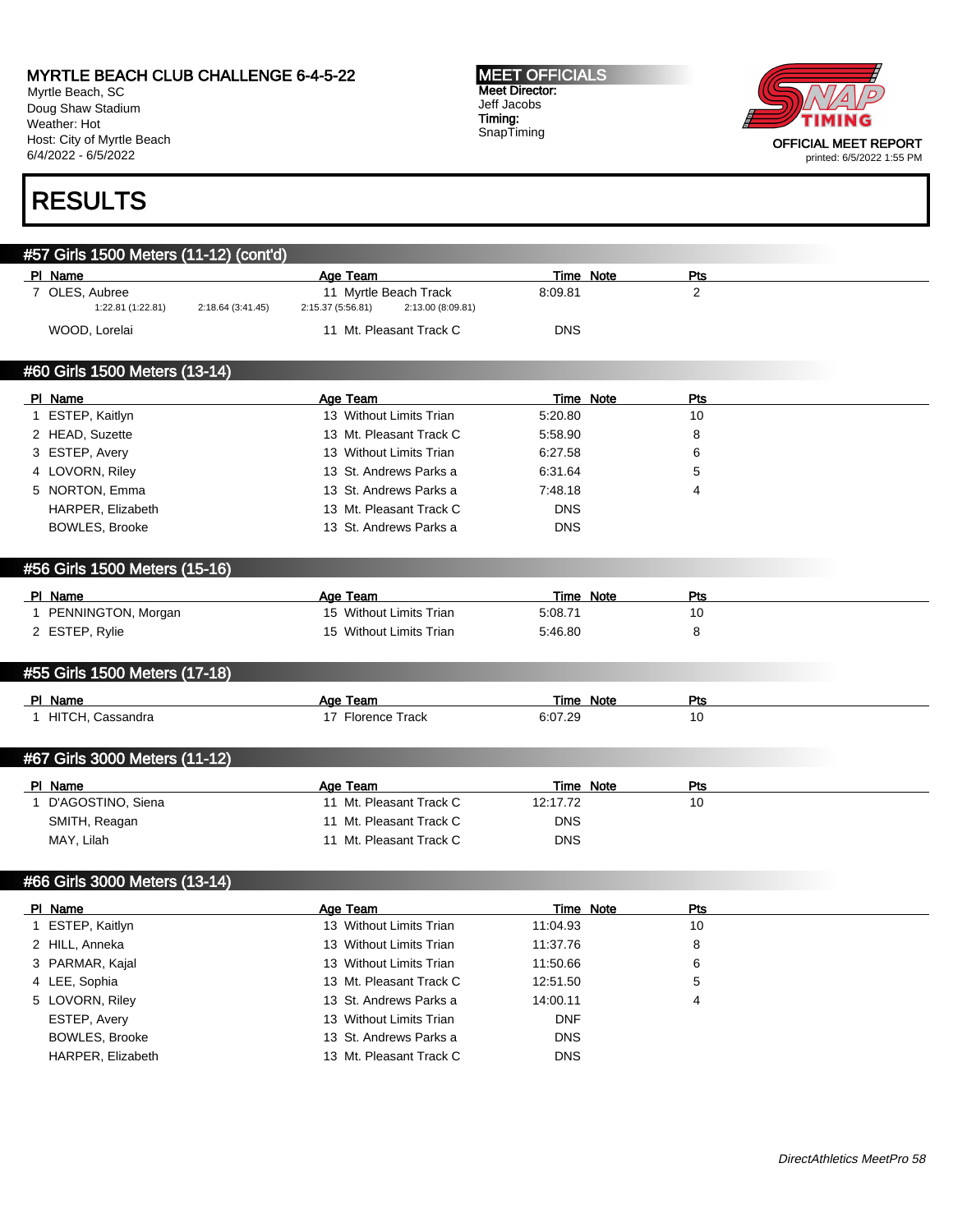Myrtle Beach, SC Doug Shaw Stadium Weather: Hot Host: City of Myrtle Beach 6/4/2022 - 6/5/2022

#### MEET OFFICIALS Meet Director: Jeff Jacobs Timing: SnapTiming



# RESULTS

### #65 Girls 3000 Meters (15-16)

| PI Name            | Age Team                | Time Note | Pts |  |
|--------------------|-------------------------|-----------|-----|--|
| PENNINGTON, Morgan | 15 Without Limits Trian | 10:43.66  |     |  |
| 2 ESTEP, Rylie     | 15 Without Limits Trian | 12:04.57  |     |  |

### #69 Girls 80m Hurdles [30"- 11-12] (11-12)

### 9:00 AM (Day 1):

|                      | Wind: (+0.0)            |           |            |
|----------------------|-------------------------|-----------|------------|
| PI Name              | Age Team                | Time Note | <b>Pts</b> |
| 1 PACZKOWSKI, Elle   | 11 Mt. Pleasant Track C | 16.88     | 10         |
| 2 MEIBERS, Allison   | 11 Mt. Pleasant Track C | 17.88     | 8          |
| 3 KELLY, Zaria       | 11 Mt. Pleasant Track C | 18.11     | 6          |
| 4 HUFFMAN, Bailey    | 11 Mt. Pleasant Track C | 18.20     | 5          |
| 5 CUSATIS, Annabella | 11 St. Andrews Parks a  | 18.46     | 4          |
| 6 ANGELICH, Megan    | 11 Mt. Pleasant Track C | 18.66     | 3          |
| 7 DEMOONEY, Mattie   | 11 Mt. Pleasant Track C | 18.67     |            |
| 8 BRUNER, Perrin     | 11 St. Andrews Parks a  | 20.66     |            |

### #71 Girls 100m Hurdles [30"- 13-14] (13-14)

#### 9:15 AM (Day 1):

|                   | Wind: (+0.0)            |            |     |  |
|-------------------|-------------------------|------------|-----|--|
| PI Name           | Age Team                | Time Note  | Pts |  |
| 1 HUTSONA, London | 13 QC Blazers           | 21.43      | 10  |  |
| 2 ROMINE, Sara    | 13 Mt. Pleasant Track C | 23.82      |     |  |
| GILICH, Anneke    | 13 Mt. Pleasant Track C | <b>DNS</b> |     |  |
| OATES, Brooklyn   | 13 Mt. Pleasant Track C | DNS.       |     |  |

### #72 Girls 100m Hurdles [33"- 15-16] (15-16)

9:30 AM (Day 1):

|                | Wind: (+0.0)            |           |     |
|----------------|-------------------------|-----------|-----|
| PI Name        | Age Team                | Time Note | Pts |
| BEHRENS, Maya  | 15 Mt. Pleasant Track C | 19.46     | 10  |
| 2 GARNER, Cole | 15 Mt. Pleasant Track C | 21.22     |     |

### #78 Girls 200m Hurdles [30"- 11-12] (11-12)

#### 11:30 AM (Day 2):

|                    | Wind: (-4.0)            |           |     |  |
|--------------------|-------------------------|-----------|-----|--|
| PI Name            | Age Team                | Time Note | Pts |  |
| PACZKOWSKI, Elle   | 11 Mt. Pleasant Track C | 36.15     | 10  |  |
| 2 DEMOONEY, Mattie | 11 Mt. Pleasant Track C | 37.91     |     |  |

### #79 Girls 200m Hurdles [30"- 13-14] (13-14)

|                      | Wind: $(-3.7)$          |           |     |  |
|----------------------|-------------------------|-----------|-----|--|
| PI Name              | Age Team                | Time Note | Pts |  |
| BURROUGHS, Kaylanna  | 13 Florence Track       | 31.94     | 10  |  |
| 2 LIGHTHART, Carolyn | 13 Mt. Pleasant Track C | 36.94     |     |  |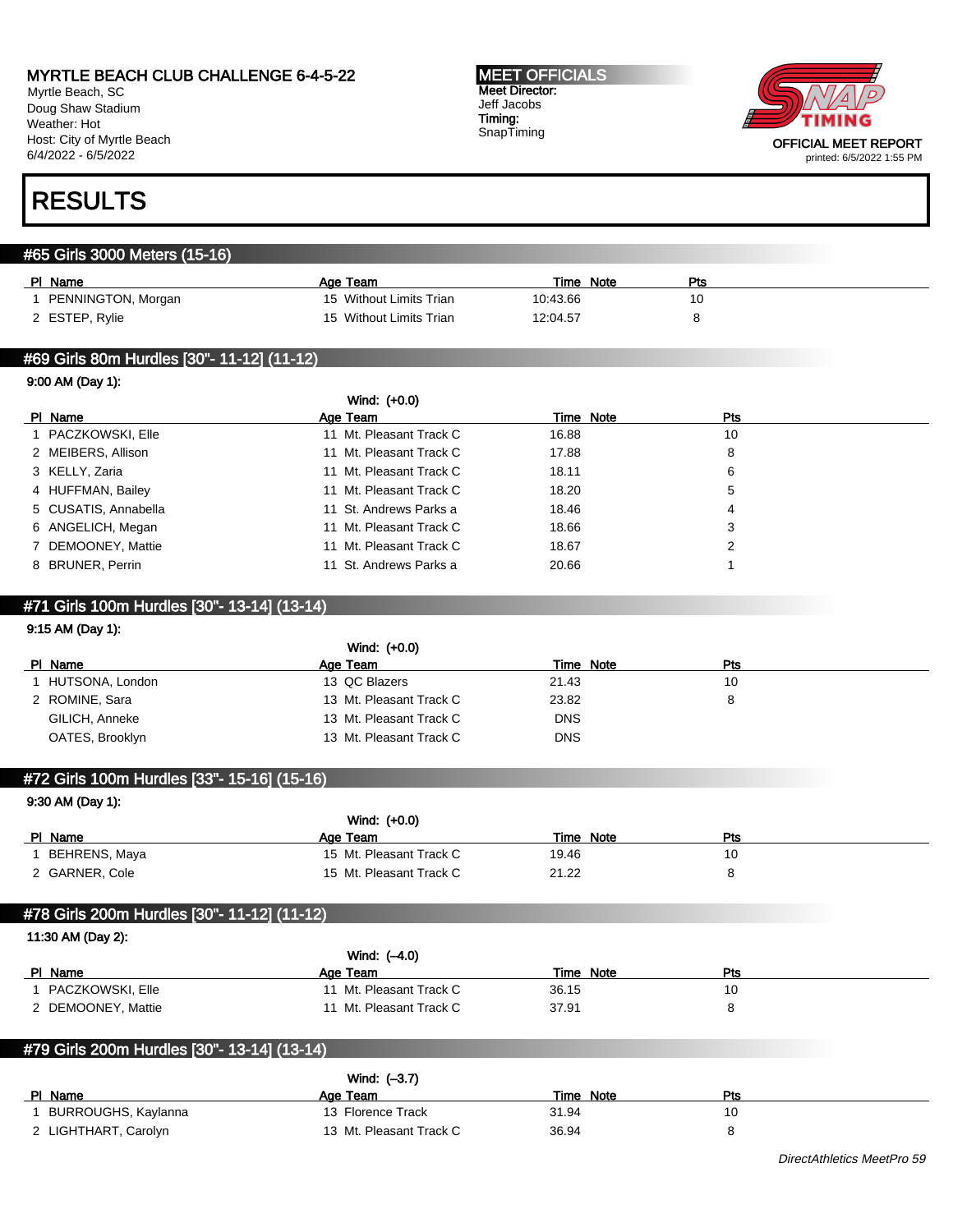Myrtle Beach, SC Doug Shaw Stadium Weather: Hot Host: City of Myrtle Beach 6/4/2022 - 6/5/2022

MEET OFFICIALS Meet Director: Jeff Jacobs Timing: SnapTiming



# RESULTS

# #79 Girls 200m Hurdles [30"- 13-14] (13-14) (cont'd)

|                       | Wind: $(-3.7)$          |            |   |
|-----------------------|-------------------------|------------|---|
| 3 DUBOSE, Ella        | 13 Mt. Pleasant Track C | 37.24      | 6 |
| <b>BOWLES, Brooke</b> | 13 St. Andrews Parks a  | <b>DNS</b> |   |
| ROMINE, Sara          | 13 Mt. Pleasant Track C | <b>DNS</b> |   |
| MILLER, Meadow        | 13 Mt. Pleasant Track C | <b>DNS</b> |   |
| GILICH, Anneke        | 13 Mt. Pleasant Track C | <b>DNS</b> |   |
| OATES, Brooklyn       | 13 Mt. Pleasant Track C | <b>DNS</b> |   |

# #82 Girls 400m Hurdles [30"- 15-16] (15-16)

| 11:00 AM (Day 2): |                         |            |            |  |
|-------------------|-------------------------|------------|------------|--|
| PI Name           | Age Team                | Time Note  | <b>Pts</b> |  |
| POSEY, Coco       | 15 Mt. Pleasant Track C | 1:20.89    | 10         |  |
| 2 BEHRENS, Maya   | 15 Mt. Pleasant Track C | 1:23.49    | 8          |  |
| GARNER, Cole      | 15 Mt. Pleasant Track C | <b>DNS</b> |            |  |
| JACOBS, D'iannie  | 15 Florence Track       | <b>DNS</b> |            |  |

### #85 Girls 2000m Steeple (15-16)

| DI N         | Team                 | Note        | Pts    |
|--------------|----------------------|-------------|--------|
| Name         | Aar                  | <b>Fime</b> |        |
| <b>ESTEP</b> | Without Limits Trian | 9:07.84     | 10     |
| Rylie        |                      | .           | $\sim$ |

# #84 Girls 2000m Steeple (17-18)

| PI Name    | Team<br>Age | Time Note | <b>Pts</b> |
|------------|-------------|-----------|------------|
| MAY, Josie | Unattached  | 8:40.48   |            |

# #86 Girls 4 x 100m Relay (11-12)

| Team<br><b>PI</b>                  |                     | Time Note | Pts |  |
|------------------------------------|---------------------|-----------|-----|--|
| St. Andrews Parks and Playgr (A)   |                     | 1:06.18   | 10  |  |
| 1) AUWAERTER, Eva                  | 2) AUWAERTER, Julia |           |     |  |
| 3) BIANCHI, Reese                  | 4) BRUNER, Perrin   |           |     |  |
| 2 St. Andrews Parks and Playgr (B) |                     | 1:09.31   | 8   |  |
| 1) BUTTS, Olaina                   | 2) DEVRIES, Ella    |           |     |  |
| 3) HIDER, Wesley                   | 4) HOORT, Caroline  |           |     |  |

### #87 Girls 4 x 100m Relay (13-14)

| PI Team                    |                    | Time Note | Pts |
|----------------------------|--------------------|-----------|-----|
| Florence Track (A)         |                    | 57.28     | 10  |
| 1) BYRD, Kassidy           | 2) DIXON, Perlayja |           |     |
| 3) OYEKAN, Hashem          | 4) FLYNN, Kailee   |           |     |
|                            |                    |           |     |
| #95 Girls High Jump (9-10) |                    |           |     |

# 8:00 AM (Day 2):

| $0.00$ AIVI (Day 2). |                |               |         |            |     |
|----------------------|----------------|---------------|---------|------------|-----|
| PI Name              | Age Team       | <b>Mark</b>   | 1.00    | 1.05       | Pts |
| 1 HEAD, Lucille      | 9 Mt. Pleasant | 1.00m $3'3'4$ | $\circ$ | <b>XXX</b> |     |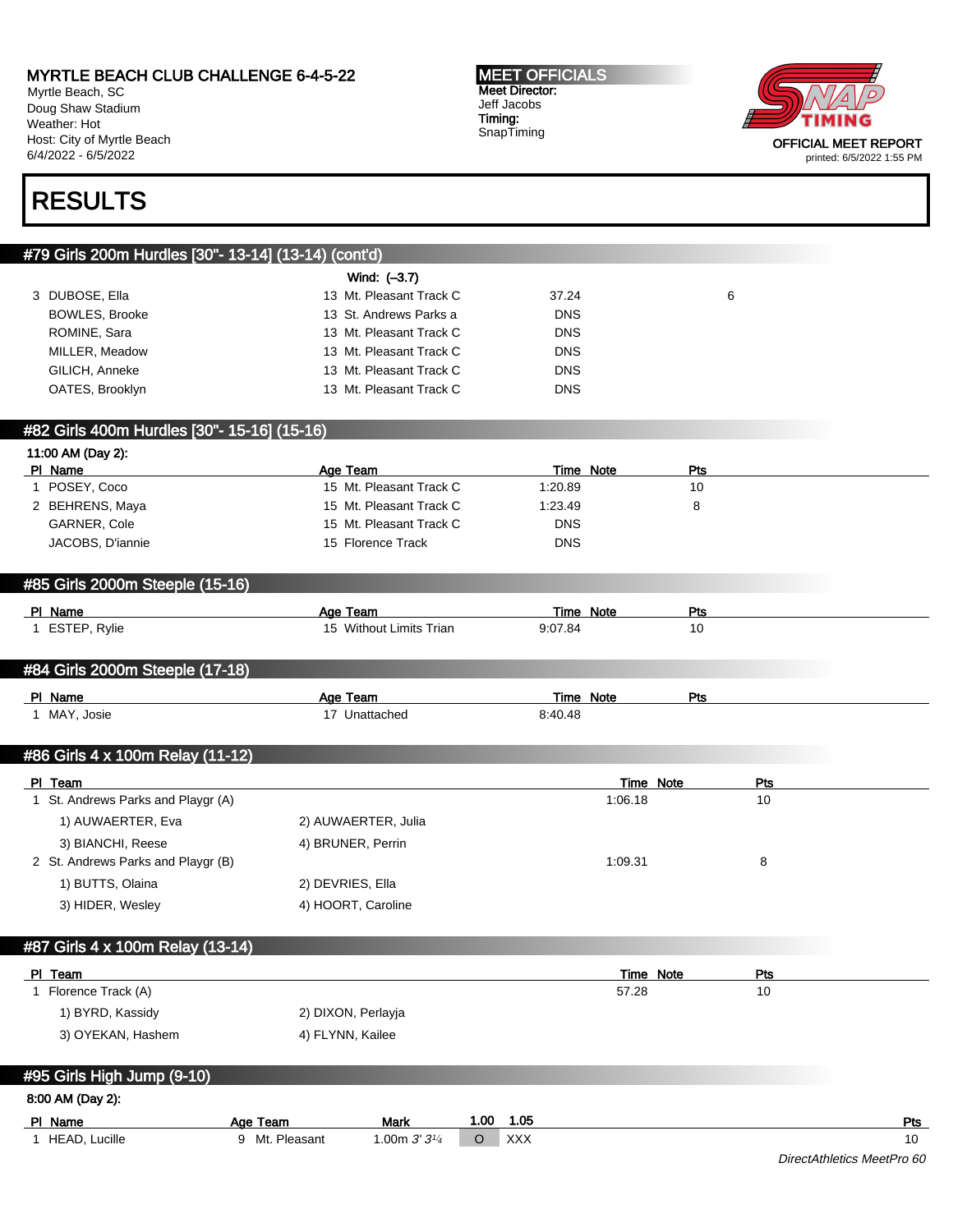Myrtle Beach, SC Doug Shaw Stadium Weather: Hot Host: City of Myrtle Beach 6/4/2022 - 6/5/2022

# RESULTS

| #95 Girls High Jump (9-10) (cont'd) |  |                |    |     |  |  |  |  |  |
|-------------------------------------|--|----------------|----|-----|--|--|--|--|--|
| MIEDEMA, Scarlett                   |  | 9 Lexington Co | NΗ | xxx |  |  |  |  |  |
| MURRAY, Ryann                       |  | 9 St. Andrews  | NΗ | xxx |  |  |  |  |  |

WHITT, Meredith 9 Mt. Pleasant NH XXX

# #94 Girls High Jump (11-12)

| 8:00 AM (Day 2): |  |  |
|------------------|--|--|

| PI Name              | Age Team        | <b>Mark</b>                               | 1.00 | 1.05 | 1.10    | 1.15 | 1.20 | 1.25 | <b>Pts</b> |
|----------------------|-----------------|-------------------------------------------|------|------|---------|------|------|------|------------|
| 1 HISLOP, Savannah   | 11 Mt. Pleasant | 1.20m $3'$ 11 <sup>1</sup> / <sub>4</sub> | O    |      | O       | XXO  | XO   | XXX  | 10         |
| 2 HASSID, Evie       | 11 Mt. Pleasant | 1.20m $3'$ 11 <sup>1</sup> / <sub>4</sub> | O    |      | $\circ$ | XO   | XXO  | XXX  | 8          |
| 3 MAY, Lilah         | 11 Mt. Pleasant | 1.15m $3'9'4$                             | XO   | XO   | O       | O    | XXX  |      | 6          |
| 4 CUSATIS, Annabella | 11 St. Andrews  | 1.10m $3'$ 7 <sup>1</sup> / <sub>4</sub>  | O    | XO   | $\circ$ | XXX. |      |      | 5          |
| 5 ANGELICH, Megan    | 11 Mt. Pleasant | 1.00m $3'3'4$                             | O    | XXX  |         |      |      |      | 4          |
| 6 WORTHY, Mary       | 11 Mt. Pleasant | 1.00m $3'3'4$                             | XXO  | XXX  |         |      |      |      | 3          |
| WHICHARD, Kathryn    | 11 Mt. Pleasant | NΗ                                        | XXX. |      |         |      |      |      |            |
| DAVIS, Joanne        | 11 Mt. Pleasant | NΗ                                        | XXX. |      |         |      |      |      |            |

Meet Director: Jeff Jacobs Timing: SnapTiming

### #97 Girls High Jump (13-14)

| PI Name      | Age Team        | <b>Mark</b>  | 1.00       |  |    |     | 1.35 | Pts |
|--------------|-----------------|--------------|------------|--|----|-----|------|-----|
| DUBOSE, Ella | 13 Mt. Pleasant | .30m $4'3'4$ | <b>PPP</b> |  | XO | XXO | XXX  | 10  |

### #96 Girls High Jump (15-16)

| PI Name             | Age Team        | <b>Mark</b>         | 1.10       | 1.15       | 1.20       | 1.25       | 1.30       | 1.35       | 1.40     | 1.45       | 1.50       | 1.55       | Pts |
|---------------------|-----------------|---------------------|------------|------------|------------|------------|------------|------------|----------|------------|------------|------------|-----|
| 1 MOULTRIE, Karma   | 15 Mt. Pleasant | 1.50m 4' 11"        | PPP.       | <b>PPP</b> | <b>PPP</b> | <b>PPP</b> | <b>PPP</b> | <b>PPP</b> | XO       | O          | $\circ$    | <b>XXX</b> | 10  |
| 2 CARTER, Kendal    | 15 Mt. Pleasant | 1.45m 4'9''         | <b>PPP</b> | <b>PPP</b> | <b>PPP</b> | <b>PPP</b> | <b>PPP</b> | O          | XO       | O          | <b>XXX</b> |            | 8   |
| 3 POSEY, Coco       | 15 Mt. Pleasant | 1.40m 4'7''         | <b>PPP</b> | <b>PPP</b> | <b>PPP</b> | XO         |            | XXO        | $\Omega$ | <b>XXX</b> |            |            | 6   |
| 4 WEBER, Haley      | 15 Mt. Pleasant | 1.30m $4'31/4$      | <b>PPP</b> | PPP        | <b>PPP</b> | XXO        |            | <b>XXX</b> |          |            |            |            | 5   |
| 5 DZIELINSKI, Sarah | 15 Mt. Pleasant | 1.05m $3'5''$       | <b>XXX</b> |            |            |            |            |            |          |            |            |            | 4   |
| PI Name             | Age Team        | <b>Mark</b>         | 1.05       |            |            |            |            |            |          |            |            |            | Pts |
| 5 DZIELINSKI, Sarah | 15 Mt. Pleasant | $1.05$ m $3'$ $5\%$ | $\circ$    |            |            |            |            |            |          |            |            |            | 4   |

### #93 Girls High Jump (17-18)

| PI Name       | Age Team        | Mark       | 1.15 | 1.20       | 1.25       | 1.30       | 1.35 | 1.40 | 1.45 | - 1.50     | Pts |
|---------------|-----------------|------------|------|------------|------------|------------|------|------|------|------------|-----|
| MCIVER, Logan | 17 55-Unattache | .45m 4'9'' | PPP. | <b>PPP</b> | <b>PPP</b> | <b>PPP</b> |      |      | XO   | <b>XXX</b> | 10  |
| ROPER, Sanaa  | 17 Mt. Pleasant | NΗ         | PPP. | XXX        |            |            |      |      |      |            |     |

### #100 Girls Pole Vault (13-14)

| $9:00$ AM (Day 2):   |                 |                             |         |      |      |      |      |         |     |  |
|----------------------|-----------------|-----------------------------|---------|------|------|------|------|---------|-----|--|
| PI Name              | Age Team        | Mark                        | 1.53    | l.68 | 1.83 | 1.98 | 2.13 | - 2.28  | Pts |  |
| 1 O'CONNOR, Virginia | 13 Mt. Pleasant | 2.13m $6'$ 11 $\frac{3}{4}$ | XO      |      |      |      |      | XXO XXX | 10  |  |
| 2 GOODMAN, Brooklyn  | 13 Mt. Pleasant | 1.53m $5'$ 0 $\frac{1}{4}$  | XXO XXX |      |      |      |      |         |     |  |
| HEATER, Saylor       | 13 Mt. Pleasant | NΗ                          | XXX     |      |      |      |      |         |     |  |

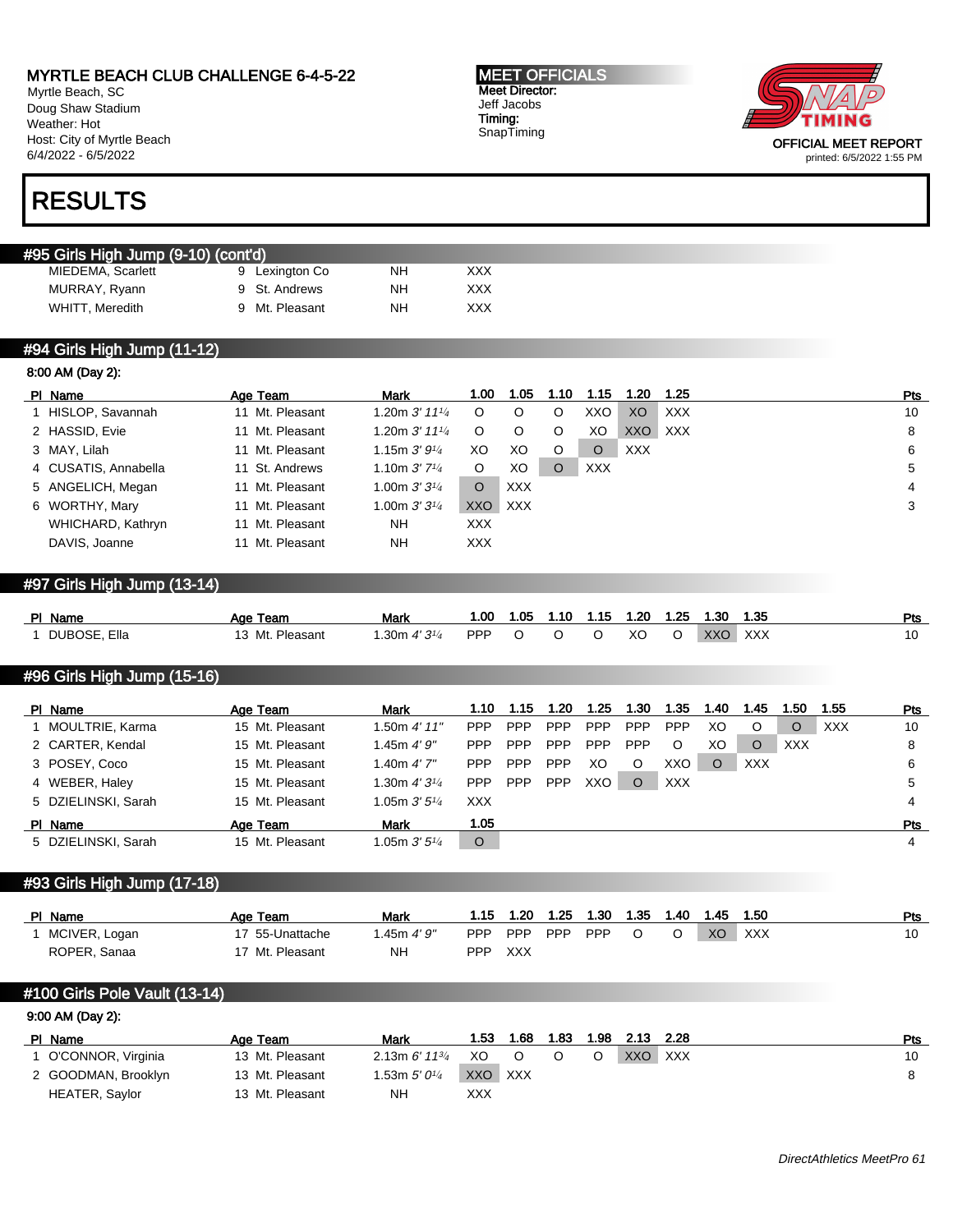Myrtle Beach, SC Doug Shaw Stadium Weather: Hot Host: City of Myrtle Beach 6/4/2022 - 6/5/2022

#### MEET OFFICIALS Meet Director: Jeff Jacobs Timing: SnapTiming



# RESULTS

### #102 Girls Pole Vault (15-16)

| 9:00 AM (Day 2): |  |
|------------------|--|
|------------------|--|

| PI Name              | Age Team        | <b>Mark</b>                               | 2.13       | 2.28       | 2.43       | 2.58       | 2.73       | 2.88       | 3.03 | 3.18    | 3.33       | - 3.48     | Pts        |
|----------------------|-----------------|-------------------------------------------|------------|------------|------------|------------|------------|------------|------|---------|------------|------------|------------|
| 1 ROUSH, Reagan      | 15 Mt. Pleasant | 3.33m $10'$ $11''$                        | <b>PPP</b> | <b>PPP</b> | <b>PPP</b> | <b>PPP</b> | <b>PPP</b> | <b>PPP</b> |      | XC      | $\circ$    | <b>XXX</b> | 10         |
| 2 KRAMER, Kailen     | 15 Mt. Pleasant | 3.18m $10'5\frac{1}{4}$                   | <b>PPP</b> | <b>PPP</b> | <b>PPP</b> | <b>PPP</b> | XO         | O          | XXO  | $\circ$ | <b>XXX</b> |            | 8          |
| 3 ROUSH, Ashley      | 15 Mt. Pleasant | 2.73m $8'$ 11 <sup>1</sup> / <sub>2</sub> | XXO        |            | O          | XO         | XO         | <b>XXX</b> |      |         |            |            | 6          |
| 4 CAMPBELL, Madilynn | 15 Mt. Pleasant | 1.98m $6'6''$                             | <b>XXX</b> |            |            |            |            |            |      |         |            |            |            |
| PI Name              | Age Team        | <b>Mark</b>                               | 1.53       | 1.68       | 1.83       | 1.98       |            |            |      |         |            |            | <b>Pts</b> |
| 4 CAMPBELL, Madilynn | 15 Mt. Pleasant | 1.98m $6'6''$                             | XXO        | XO         | O          | XO         |            |            |      |         |            |            |            |
|                      |                 |                                           |            |            |            |            |            |            |      |         |            |            |            |

# #101 Girls Pole Vault (17-18)

9:00 AM (Day 2):

| PI Name              | Age Team        | <b>Mark</b>             | 2.88       | 3.03       | 3.18       | 3.33       | 3.48           | 3.63       | 3.78    | 3.93    | 4.08       | 4.15       | <b>Pts</b> |
|----------------------|-----------------|-------------------------|------------|------------|------------|------------|----------------|------------|---------|---------|------------|------------|------------|
| 1 TOGAMI, Hannah     | 17 Mt. Pleasant | 4.08m $13'4\frac{1}{2}$ | <b>PPP</b> | <b>PPP</b> | <b>PPP</b> | <b>PPP</b> | $\circ$        | $\circ$    | XXO     | XO      | <b>XXO</b> | <b>XXX</b> | 10         |
| 2 MUDD, Tessa        | 18 Mt. Pleasant | 3.93m $12'$ $10^{3/4}$  | <b>PPP</b> | <b>PPP</b> | <b>PPP</b> | <b>PPP</b> | <b>PPP</b>     | <b>PPP</b> | O       | $\circ$ | <b>XXX</b> |            | 8          |
| 3 REGAN, Kelly       | 17 Mt. Pleasant | 3.48m $11'5''$          | <b>PPP</b> | <b>PPP</b> | XXO        | $\circ$    | $\circ$        | <b>XXX</b> |         |         |            |            | 6          |
| 4 JENT, Madison      | 17 Mt. Pleasant | 3.48m $11'5''$          | <b>PPP</b> | <b>PPP</b> | PPP        | $\circ$    | X <sub>O</sub> | <b>XXX</b> |         |         |            |            | 5          |
| 5 DODD, Livingston   | 17 Mt. Pleasant | 3.18m $10'5\frac{1}{4}$ | $\circ$    | $\circ$    | $\circ$    | <b>XXX</b> |                |            |         |         |            |            | 4          |
| 6 HARBAUGH, Avery    | 17 Mt. Pleasant | 3.18m $10'5\frac{1}{4}$ | <b>PPP</b> | XO.        | XO         | <b>XXX</b> |                |            |         |         |            |            | 2.5        |
| 6 FRANCOLINI, Alyson | 17 14-Unattache | 3.18m $10'5\frac{1}{4}$ | XO         | $\circ$    | XO         | <b>XXX</b> |                |            |         |         |            |            | 2.5        |
| 8 QUINONES, Susana   | 17 Mt. Pleasant | 2.88m $9'5\frac{1}{4}$  | XO.        | <b>XXX</b> |            |            |                |            |         |         |            |            |            |
| 9 CORLEY, Lilly      | 17 Mt. Pleasant | 2.88m $9'5\frac{1}{4}$  | XXO        | XXX        |            |            |                |            |         |         |            |            |            |
| PI Name              | Age Team        | Mark                    | 1.83       | .98        | 2.13       | 2.28       | 2.43           | 2.58       | 2.73    |         |            |            | <b>Pts</b> |
| 8 QUINONES, Susana   | 17 Mt. Pleasant | (cont'd)                | PPP        | <b>PPP</b> | PPP        | <b>PPP</b> | <b>PPP</b>     | XO         | $\circ$ |         |            |            |            |
| 10 VOLPE, Gianna     | 17 Myrtle Beach | 1.98m $6'6''$           | O          | $\circ$    | <b>XXX</b> |            |                |            |         |         |            |            |            |

# #111 Girls Long Jump (8 & Under)

Four Attempts- No Finals

### 11:00 AM (Day 1):

| PI Name             | Age Team             | AG. | Mark                                     |          | Rnd 1                  | Rnd 2       | Rnd 3                                                            | Rnd 4                       | Rnd 5 | Rnd 6 | Pts            |
|---------------------|----------------------|-----|------------------------------------------|----------|------------------------|-------------|------------------------------------------------------------------|-----------------------------|-------|-------|----------------|
| 1 ROYE, Harper      | 6 Mt. Pleasant 8 &   |     | 2.52m $8'3\frac{1}{4}$                   |          | $(+0.0)$ 2.52 $(+0.0)$ | <b>FOUL</b> | $2.29(+0.0)$                                                     | FOUL                        |       |       | 10             |
| 2 RICHARDSON, Cori  | 6 Mt. Pleasant 8 &   |     | 2.22m $7'3'$                             | $(+0.0)$ |                        |             | $1.60 (+0.0) 1.83 (+0.0) 2.22 (+0.0) 2.19 (+0.0)$                |                             |       |       | 8              |
| 3 ALEXANDER, Variah | 5 Sumter Spee 8 &    |     | 2.17m $7'$ 1 <sup>1</sup> / <sub>2</sub> | $(+0.0)$ |                        |             | $1.86 (+0.0)$ $2.12 (+0.0)$ $2.17 (+0.0)$ $1.97 (+0.0)$          |                             |       |       | 6              |
| 4 BLITCH, Lula      | 7 Mt. Pleasant 8 &   |     | 2.16m $7'1''$                            |          |                        |             | $(+0.0)$ 2.11 $(+0.0)$ 1.71 $(+0.0)$ 2.16 $(+0.0)$               | FOUL                        |       |       | 5              |
| 5 RUSH, Kinsley     | 6 Florence Tra 8 &   |     | 2.13m $7'0''$                            |          |                        |             | $(+0.0)$ 2.13 $(+0.0)$ 1.91 $(+0.0)$ 1.78 $(+0.0)$ 2.12 $(+0.0)$ |                             |       |       | $\overline{4}$ |
| 6 LEE, Dylan        | 6 Mt. Pleasant 8 &   |     | 1.83m $6'0''$                            | $(+0.0)$ |                        |             | $1.46 (+0.0)$ $1.43 (+0.0)$ $1.37 (+0.0)$ $1.83 (+0.0)$          |                             |       |       | 3              |
| 7 YOUNG, Ava        | 6 Mt. Pleasant 8 &   |     | 1.81m $5'$ 11 $\frac{1}{4}$              | $(+0.0)$ | <b>FOUL</b>            | <b>FOUL</b> |                                                                  | $1.66 (+0.0)$ $1.81 (+0.0)$ |       |       | 2              |
| 8 BIANCHI, Ellie    | 7 St. Andrews 8 &    |     | 1.68m $5'6''$                            | $(+0.0)$ |                        |             | $1.48 (+0.0)$ $1.68 (+0.0)$ $1.53 (+0.0)$ $1.57 (+0.0)$          |                             |       |       |                |
| 9 DEWITT, Elizabeth | 6 Aiken Atomic 8 &   |     | 1.42m $4'8''$                            | $(+0.0)$ |                        |             | $1.08 (+0.0)$ $1.42 (+0.0)$ $1.40 (+0.0)$ $1.40 (+0.0)$          |                             |       |       |                |
| 10 RIPLEY, Owens    | 5 Sumter Spee Combin |     | 1.38m $4'6\frac{1}{2}$                   |          |                        |             | $(+0.0)$   1.36 (+0.0)   1.38 (+0.0)   1.15 (+0.0)   1.09 (+0.0) |                             |       |       | 10             |

| #110 Girls Long Jump (9-10) |                |                                       |             |             |       |                           |                  |       |     |
|-----------------------------|----------------|---------------------------------------|-------------|-------------|-------|---------------------------|------------------|-------|-----|
| Four Attempts- No Finals    |                |                                       |             |             |       |                           |                  |       |     |
| 11:00 AM (Day 1):           |                |                                       |             |             |       |                           |                  |       |     |
| PI Name                     | Age Team       | Mark                                  | Rnd 1       | Rnd 2       | Rnd 3 | Rnd 4                     | Rnd <sub>5</sub> | Rnd 6 | Pts |
| GLASSBERG, Nola             | 9 Mt. Pleasant | 3.33m $10'$ $11'$ <sub>4</sub> (+0.0) | <b>FOUL</b> | <b>FOUL</b> |       | $3.33 (+0.0)$ 3.23 (+0.0) |                  |       | 10  |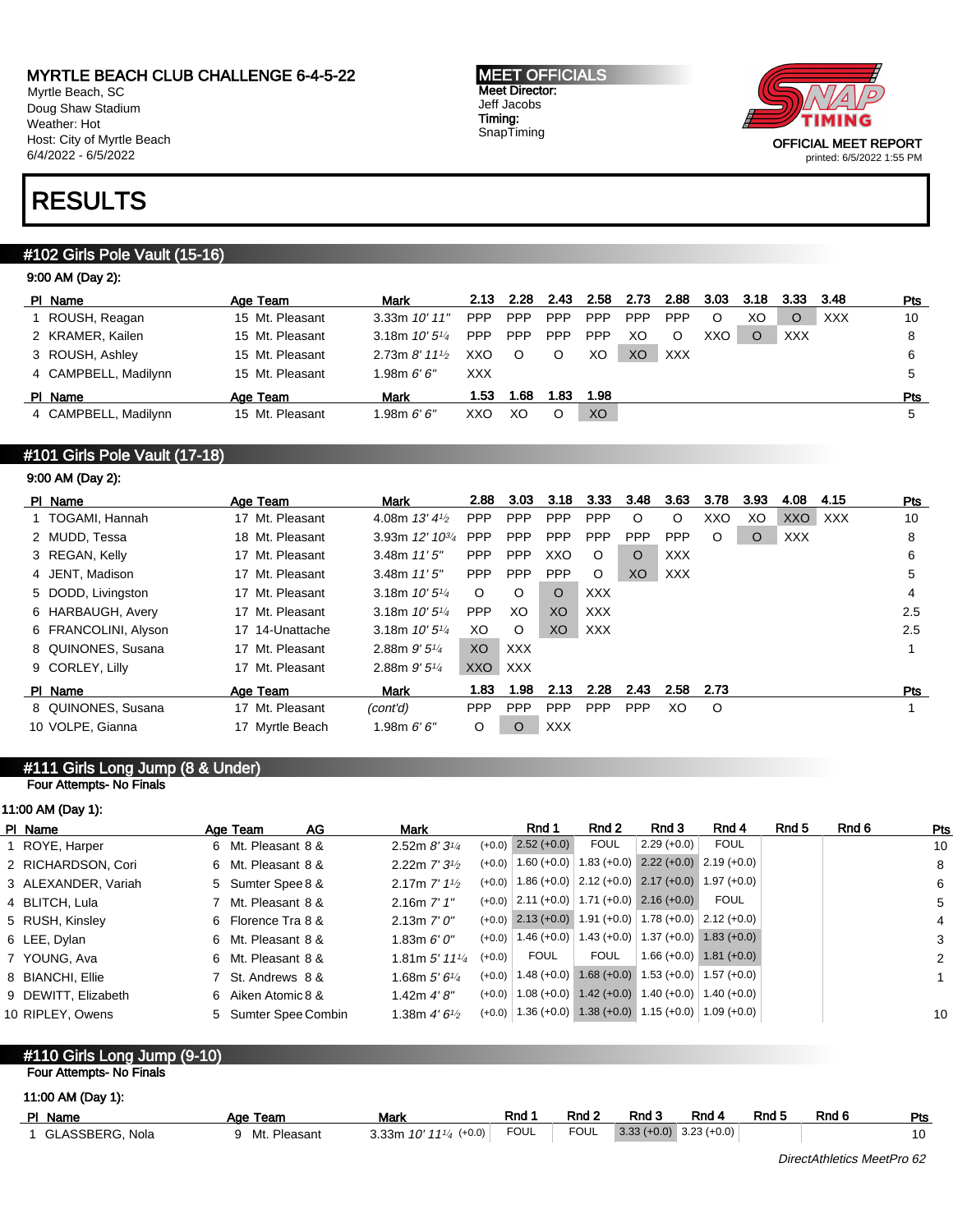Myrtle Beach, SC Doug Shaw Stadium Weather: Hot Host: City of Myrtle Beach 6/4/2022 - 6/5/2022

# RESULTS

#### #110 Girls Long Jump (9-10) (cont'd) 11:00 AM (Day 1):

| PI Name             |   | Age Team       | Mark                         |          | Rnd 1                  | Rnd 2                                                            | Rnd 3                       | Rnd 4                                                            | Rnd 5 | Rnd 6 | Pts |
|---------------------|---|----------------|------------------------------|----------|------------------------|------------------------------------------------------------------|-----------------------------|------------------------------------------------------------------|-------|-------|-----|
| 2 GOODMAN, Leila    |   | 9 Mt. Pleasant | 3.25m $10'8''$               | $(+0.0)$ | $3.25 (+0.0)$          | <b>FOUL</b>                                                      | $3.10 (+0.0)$               | $3.13 (+0.0)$                                                    |       |       | 8   |
| 3 FITCH, Solay      | 9 | Mt. Pleasant   | 3.24m $10'$ 7 $\frac{3}{4}$  | $(+0.0)$ |                        | $2.69 (+0.0)$ $2.99 (+0.0)$ $3.24 (+0.0)$ $2.94 (+0.0)$          |                             |                                                                  |       |       | 6   |
| 4 HARRIS, Naomi     | 9 | Mt. Pleasant   | 3.15m $10'4''$               |          |                        | $(+0.0)$ 3.10 $(+0.0)$ 2.35 $(+0.0)$                             |                             | $2.30 (+0.0)$ 3.15 (+0.0)                                        |       |       | 5   |
| 5 SPRINGER, Sophia  |   | 9 Mt. Pleasant | 2.89m $9'5^{3/4}$            |          | $(+0.0)$ 2.77 $(+0.0)$ | <b>FOUL</b>                                                      | <b>FOUL</b>                 | $2.89(+0.0)$                                                     |       |       | 4   |
| 6 CASON, Cora       |   | 9 Mt. Pleasant | 2.86m $9'$ 4 $\frac{3}{4}$   |          |                        |                                                                  |                             | $(+0.0)$   1.81 (+0.0)   2.66 (+0.0)   2.35 (+0.0)   2.86 (+0.0) |       |       | 3   |
| 7 LEE, Olivia       | 9 | Mt. Pleasant   | 2.75m $9'0^{1/4}$            |          |                        | $(+0.0)$ 2.37 $(+0.0)$ 2.75 $(+0.0)$ 2.48 $(+0.0)$ 2.72 $(+0.0)$ |                             |                                                                  |       |       | 2   |
| 8 MATTHEWS, Kamren  | 9 | Florence Trac  | $2.71m$ $8'$ $10^{3/4}$      |          |                        | $(+0.0)$ 2.71 $(+0.0)$ 2.64 $(+0.0)$                             |                             | $2.43 (+0.0)$ $2.53 (+0.0)$                                      |       |       |     |
| 9 CRAFT, Elizabeth  | 9 | Mt. Pleasant   | 2.67m $8'9'4$                |          |                        | $(+0.0)$   1.57 $(+0.0)$   2.67 $(+0.0)$                         | <b>FOUL</b>                 | <b>FOUL</b>                                                      |       |       |     |
| 10 HIDER, Stella    | 9 | St. Andrews    | 2.58m $8'$ 5 $\frac{3}{4}$   | $(+0.0)$ |                        | $2.58 (+0.0)$ $2.54 (+0.0)$ $2.56 (+0.0)$ $2.50 (+0.0)$          |                             |                                                                  |       |       |     |
| 11 CLARY, Leilani   |   | 9 Mt. Pleasant | 2.58m $8'$ 5 $\frac{3}{4}$   | $(+0.0)$ |                        | $2.13 (+0.0)$ $2.58 (+0.0)$ $2.31 (+0.0)$ $2.21 (+0.0)$          |                             |                                                                  |       |       |     |
| 12 HASSID, Leah     |   | 9 Mt. Pleasant | 2.56m $8'$ 4 $\frac{3}{4}$   | $(+0.0)$ | <b>FOUL</b>            | $2.55(+0.0)$                                                     |                             | $2.36 (+0.0)$ $2.56 (+0.0)$                                      |       |       |     |
| 13 JARVIS, Camilla  | 9 | Mt. Pleasant   | 2.40m $7'$ 10 <sup>1/2</sup> | $(+0.0)$ | $2.40 (+0.0)$          | <b>FOUL</b>                                                      | <b>FOUL</b>                 | <b>FOUL</b>                                                      |       |       |     |
| 14 PATEL, Valentina | 9 | Mt. Pleasant   | 2.36m $7'9''$                | $(+0.0)$ | $1.30 (+0.0)$          | <b>FOUL</b>                                                      | <b>FOUL</b>                 | $2.36 (+0.0)$                                                    |       |       |     |
| 15 HANDFIELD, Ivy   | 9 | Florence Trac  | 2.22m $7'3^{1/2}$            | $(+0.0)$ | <b>FOUL</b>            |                                                                  | $2.19 (+0.0)$ $2.22 (+0.0)$ | <b>FOUL</b>                                                      |       |       |     |
| 16 ALBERICO, Zoe    | 9 | Mt. Pleasant   | 1.54m $5'0^{3/4}$            |          |                        |                                                                  |                             | $(+0.0)$ 0.87 $(+0.0)$ 1.36 $(+0.0)$ 0.90 $(+0.0)$ 1.54 $(+0.0)$ |       |       |     |
| SMITH, Cameron      | 9 | Mt. Pleasant   | <b>DNS</b>                   |          |                        |                                                                  |                             |                                                                  |       |       |     |
|                     |   |                |                              |          |                        |                                                                  |                             |                                                                  |       |       |     |

#### #113 Girls Long Jump (11-12) Four Attempts- No Finals

11:00 AM (Day 1):

| PI Name               | Age Team         | <b>Mark</b>                 |          | Rnd 1                                | Rnd 2                                              | Rnd 3                                                            | Rnd 4                                                   | Rnd 5 | Rnd 6 | F(PI) Pts |                |
|-----------------------|------------------|-----------------------------|----------|--------------------------------------|----------------------------------------------------|------------------------------------------------------------------|---------------------------------------------------------|-------|-------|-----------|----------------|
| 1 SMITH, Janiah       | 11 Myrtle Beach  | 3.85m 12' 73/4              | $(+0.0)$ |                                      | $3.27 (+0.0) 3.61 (+0.0)$                          | $3.85 (+0.0)$                                                    | $3.83 (+0.0)$                                           |       |       | 2(1)      | 10             |
| 2 JENKS, Julia        | 11 Mt. Pleasant  | 3.82m 12' 61/2              |          | $(+0.0)$ 3.55 (+0.0) 3.63 (+0.0)     |                                                    | <b>FOUL</b>                                                      | $3.82 (+0.0)$                                           |       |       | 2(2)      | 8              |
| 3 KLICK, Ada          | 11 Mt. Pleasant  | 3.76m 12' 4"                |          |                                      | $(+0.0)$ 3.76 $(+0.0)$ 3.47 $(+0.0)$               |                                                                  | $3.69 (+0.0) 3.62 (+0.0)$                               |       |       | 2(3)      | 6              |
| 4 AUWAERTER, Eva      | 11 St. Andrews   | 3.68m 12' 1"                |          | $(+0.0)$ 3.68 $(+0.0)$               | <b>FOUL</b>                                        | $2.99(+0.0)$                                                     | <b>FOUL</b>                                             |       |       | 2(4)      | 5              |
| 5 HUFFMAN, Bailey     | 11 Mt. Pleasant  | 3.60m $11'9^{3/4}$          | $(+0.0)$ |                                      | $3.40 (+0.0)$ 3.36 (+0.0)                          |                                                                  | $3.49 (+0.0)$ $3.60 (+0.0)$                             |       |       | 2(5)      | $\overline{4}$ |
| 6 JOHNSTONE, Quinley  | 11 Mt. Pleasant  | 3.49m $11'5\frac{1}{2}$     |          |                                      | $(+0.0)$ 3.28 $(+0.0)$ 3.17 $(+0.0)$ 3.49 $(+0.0)$ |                                                                  | <b>FOUL</b>                                             |       |       | 2(6)      | -3             |
| 7 WEEDEN, Ava         | 11 Myrtle Beach  | 3.46m $11'4\frac{1}{4}$     |          |                                      |                                                    | $(+0.0)$ 3.18 $(+0.0)$ 2.92 $(+0.0)$ 3.46 $(+0.0)$ 2.53 $(+0.0)$ |                                                         |       |       | 1(1)      | $\overline{2}$ |
| 8 SMITH, Chloe        | 11 Mt. Pleasant  | 3.45m $11'4''$              |          |                                      |                                                    | $(+0.0)$ 3.21 (+0.0) 2.93 (+0.0) 2.71 (+0.0) 3.45 (+0.0)         |                                                         |       |       | 2(7)      | $\overline{1}$ |
| 9 WORTHY, Mary        | 11 Mt. Pleasant  | 3.26m 10'8 <sup>1/2</sup>   |          |                                      | $(+0.0)$ 3.15 $(+0.0)$ 3.17 $(+0.0)$ 3.26 $(+0.0)$ |                                                                  | <b>FOUL</b>                                             |       |       | 2(8)      |                |
| 10 AUWAERTER, Julia   | 11 St. Andrews   | 3.20m $10'6''$              |          |                                      | $(+0.0)$ 2.74 (+0.0) 2.55 (+0.0) 3.20 (+0.0)       |                                                                  | <b>FOUL</b>                                             |       |       | 2(9)      |                |
| 11 NEWTON, Salley     | 11 Mt. Pleasant  | 3.18m 10' 5 <sup>1/4</sup>  | $(+0.0)$ | <b>FOUL</b>                          |                                                    | $3.15 (+0.0)$ $3.18 (+0.0)$                                      | <b>FOUL</b>                                             |       |       | 2(10)     |                |
| 12 HUMPHRIES, Brady   | 11 Mt. Pleasant  | 3.17m $10'5''$              |          | $(+0.0)$ 3.17 $(+0.0)$ 2.35 $(+0.0)$ |                                                    | <b>FOUL</b>                                                      | <b>FOUL</b>                                             |       |       | 2(11)     |                |
| 13 RIZZETTO, Isabelle | 11 Mt. Pleasant  | 3.08m 10' 11/4              | $(+0.0)$ |                                      | $2.71 (+0.0)$ $2.71 (+0.0)$                        |                                                                  | $3.03 (+0.0)$ $3.08 (+0.0)$                             |       |       | 1(2)      |                |
| 14 D'AGOSTINO, Siena  | 11 Mt. Pleasant  | 3.05m $10'0^{1/4}$          | $(+0.0)$ | <b>FOUL</b>                          | $3.05 (+0.0)$                                      | <b>FOUL</b>                                                      | <b>FOUL</b>                                             |       |       | 1(3)      |                |
| 15 HIDER, Wesley      | 11 St. Andrews   | 3.04m $9'$ 11 $\frac{3}{4}$ | $(+0.0)$ | <b>FOUL</b>                          | $2.89(+0.0)$                                       |                                                                  | $2.94 (+0.0)$ 3.04 (+0.0)                               |       |       | 2(12)     |                |
| 16 DAVIS, Joanne      | 11 Mt. Pleasant  | 3.04m 9' 113/4              | $(+0.0)$ |                                      |                                                    | $2.91 (+0.0)$ $2.93 (+0.0)$ $2.87 (+0.0)$ 3.04 (+0.0)            |                                                         |       |       | 1(4)      |                |
| 17 WILLIAMS, Sarah    | 11 Florence Trac | 2.83m $9'3^{1/2}$           | $(+0.0)$ |                                      |                                                    | $2.32 (+0.0)$ $2.25 (+0.0)$ $2.48 (+0.0)$ $2.83 (+0.0)$          |                                                         |       |       | 1(5)      |                |
| 18 BUTTS, Olaina      | 11 St. Andrews   | 2.80m $9'2^{1/4}$           | $(+0.0)$ |                                      |                                                    |                                                                  | $2.42 (+0.0)$ $2.67 (+0.0)$ $2.69 (+0.0)$ $2.80 (+0.0)$ |       |       | 2(13)     |                |
| 19 MILLER, Chesney    | 11 St. Andrews   | 2.77m 9' 11/4               | $(+0.0)$ | <b>FOUL</b>                          |                                                    | $2.76 (+0.0)$ $2.36 (+0.0)$ $2.77 (+0.0)$                        |                                                         |       |       | 2(14)     |                |
| 20 HOORT, Caroline    | 11 St. Andrews   | 2.75m $9'0\frac{1}{4}$      | $(+0.0)$ | <b>FOUL</b>                          |                                                    |                                                                  | $1.91 (+0.0)$   $1.87 (+0.0)$   $2.75 (+0.0)$           |       |       | 1(6)      |                |
| 21 BIANCHI, Reese     | 11 St. Andrews   | 2.57m $8'5'4$               | $(+0.0)$ | $2.04 (+0.0)$                        | $2.57 (+0.0) 1.40 (+0.0)$                          |                                                                  | <b>FOUL</b>                                             |       |       | 1(7)      |                |
| 22 WHITLEY, Emma      | 11 Mt. Pleasant  | 2.48m $8'$ 1 $3/4$          | $(+0.0)$ | <b>FOUL</b>                          |                                                    | $2.40 (+0.0)$ $2.48 (+0.0)$                                      | <b>FOUL</b>                                             |       |       | 1(8)      |                |
| 23 DAVIS, Taylor      | 11 St. Andrews   | 2.42m 7' 111/4              | $(+0.0)$ |                                      |                                                    | $2.05 (+0.0)$ $2.15 (+0.0)$ $2.42 (+0.0)$ $0.76 (+0.0)$          |                                                         |       |       | 1(9)      |                |
| 24 DEVRIES, Ella      | 11 St. Andrews   | 2.42m $7'$ 11 $\frac{1}{4}$ |          | $(+0.0)$ 2.42 $(+0.0)$               | <b>FOUL</b>                                        | <b>FOUL</b>                                                      | <b>FOUL</b>                                             |       |       | 1(14)     |                |

MEET OFFICIALS Meet Director: Jeff Jacobs Timing: SnapTiming



DirectAthletics MeetPro 63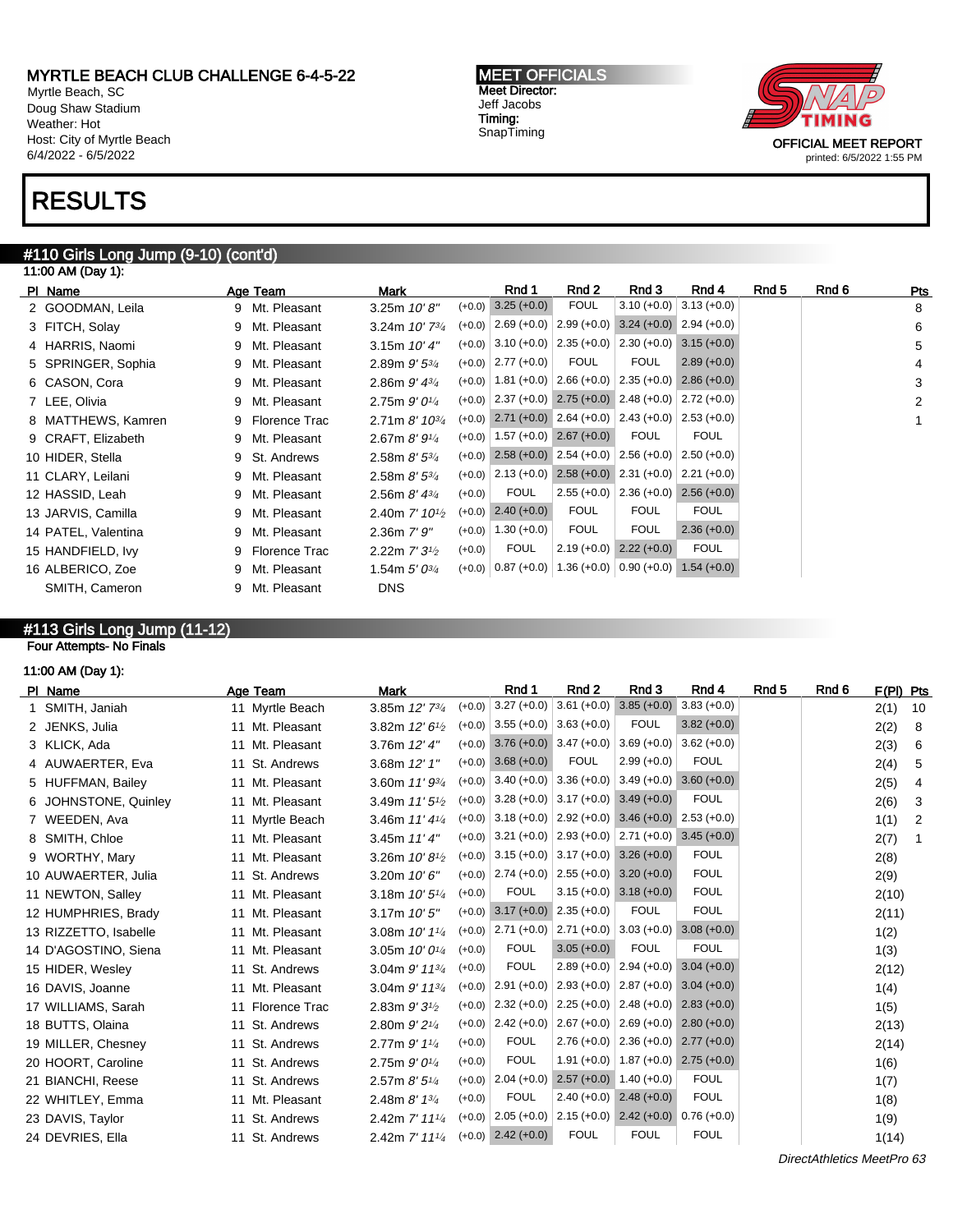Myrtle Beach, SC Doug Shaw Stadium Weather: Hot Host: City of Myrtle Beach 6/4/2022 - 6/5/2022

# RESULTS

### #113 Girls Long Jump (11-12) (cont'd)

|  | 11:00 AM (Day 1): |  |
|--|-------------------|--|

| $11.00$ $\sim$ $11.00$ |                    |               |          |             |             |       |                             |       |       |             |
|------------------------|--------------------|---------------|----------|-------------|-------------|-------|-----------------------------|-------|-------|-------------|
| PI Name                | Age Team           | <b>Mark</b>   |          | Rnd 1       | Rnd 2       | Rnd 3 | Rnd 4                       | Rnd 5 | Rnd 6 | $F(PI)$ Pts |
| 25 OTIS, Mitchell      | 11 Mt. Pleasant    | 1.57m $5'2''$ | $(+0.0)$ | <b>FOUL</b> | <b>FOUL</b> |       | $1.28 (+0.0)$ $1.57 (+0.0)$ |       |       | 1(11)       |
| HOPSON, Hannah         | Mt. Pleasant<br>11 | <b>NM</b>     |          |             |             |       |                             |       |       |             |
| WOOD, Lorelai          | 11 Mt. Pleasant    | <b>NM</b>     |          |             |             |       |                             |       |       |             |
| BECKHAM, Taylor        | 11 Mt. Pleasant    | <b>NM</b>     |          |             |             |       |                             |       |       |             |
| PELSNIK, Louise        | Mt. Pleasant<br>11 | <b>NM</b>     |          |             |             |       |                             |       |       |             |
| SMITH, Reagan          | 11 Mt. Pleasant    | <b>DNS</b>    |          |             |             |       |                             |       |       | 2           |
|                        |                    |               |          |             |             |       |                             |       |       |             |

### FLIGHT RESULTS

| PI Name                | Age Team         | <b>Mark</b>                             |          | Rnd 1                                                            | Rnd 2                                   | Rnd 3                                     | Rnd 4                     |  |
|------------------------|------------------|-----------------------------------------|----------|------------------------------------------------------------------|-----------------------------------------|-------------------------------------------|---------------------------|--|
| Flight 1 of 2          |                  |                                         |          |                                                                  |                                         |                                           |                           |  |
| 1 WEEDEN, Ava          | 11 Myrtle Beach  | 3.46m $11'4^{1/4}$                      |          | $(+0.0)$ 3.18 $(+0.0)$ 2.92 $(+0.0)$ 3.46 $(+0.0)$ 2.53 $(+0.0)$ |                                         |                                           |                           |  |
| 2 RIZZETTO, Isabelle   | 11 Mt. Pleasant  | 3.08m 10' 11/4                          |          | $(+0.0)$ 2.71 $(+0.0)$ 2.71 $(+0.0)$ 3.03 $(+0.0)$ 3.08 $(+0.0)$ |                                         |                                           |                           |  |
| 3 D'AGOSTINO, Siena    | 11 Mt. Pleasant  | 3.05m 10' 01/4                          | $(+0.0)$ | <b>FOUL</b>                                                      | $3.05 (+0.0)$                           | <b>FOUL</b>                               | <b>FOUL</b>               |  |
| 4 DAVIS, Joanne        | 11 Mt. Pleasant  | 3.04m 9' 113/4                          |          | $(+0.0)$ 2.91 $(+0.0)$                                           | $2.93 (+0.0)$                           | $2.87(+0.0)$                              | $3.04 (+0.0)$             |  |
| 5 WILLIAMS, Sarah      | 11 Florence Trac | 2.83m 9' 3 <sup>1</sup> / <sub>2</sub>  |          | $(+0.0)$ 2.32 $(+0.0)$                                           |                                         | $2.25 (+0.0)$ 2.48 (+0.0)                 | $2.83(+0.0)$              |  |
| 6 HOORT, Caroline      | 11 St. Andrews   | 2.75m 9' 01/4                           | $(+0.0)$ | <b>FOUL</b>                                                      |                                         | 1.91 (+0.0)   1.87 (+0.0) 2.75 (+0.0)     |                           |  |
| 7 BIANCHI, Reese       | 11 St. Andrews   | 2.57m 8' 51/4                           | $(+0.0)$ |                                                                  | $2.04 (+0.0)$ $2.57 (+0.0)$ 1.40 (+0.0) |                                           | <b>FOUL</b>               |  |
| 8 WHITLEY, Emma        | 11 Mt. Pleasant  | 2.48m 8' 13/4                           | $(+0.0)$ | <b>FOUL</b>                                                      |                                         | $2.40 (+0.0)$ $2.48 (+0.0)$               | <b>FOUL</b>               |  |
| 9 DAVIS, Taylor        | 11 St. Andrews   | 2.42m 7' 111/4                          |          | $(+0.0)$ 2.05 $(+0.0)$                                           |                                         | $2.15 (+0.0)$ $2.42 (+0.0)$ $0.76 (+0.0)$ |                           |  |
| 11 OTIS, Mitchell      | 11 Mt. Pleasant  | 1.57m $5'2''$                           | $(+0.0)$ | <b>FOUL</b>                                                      | <b>FOUL</b>                             | $1.28 (+0.0)$                             | $1.57 (+0.0)$             |  |
| 14 DEVRIES, Ella       | 11 St. Andrews   | 2.42m 7' 111/4                          |          | $(+0.0)$ 2.42 $(+0.0)$                                           | <b>FOUL</b>                             | <b>FOUL</b>                               | <b>FOUL</b>               |  |
| HOPSON, Hannah         | 11 Mt. Pleasant  | <b>NM</b>                               |          |                                                                  |                                         |                                           |                           |  |
| WOOD, Lorelai          | 11 Mt. Pleasant  | <b>NM</b>                               |          |                                                                  |                                         |                                           |                           |  |
| <b>BECKHAM, Taylor</b> | 11 Mt. Pleasant  | <b>NM</b>                               |          |                                                                  |                                         |                                           |                           |  |
| PELSNIK, Louise        | 11 Mt. Pleasant  | <b>NM</b>                               |          |                                                                  |                                         |                                           |                           |  |
| Flight 2 of 2          |                  |                                         |          |                                                                  |                                         |                                           |                           |  |
| 1 SMITH, Janiah        | 11 Myrtle Beach  | 3.85m 12' 73/4                          |          | $(+0.0)$ 3.27 $(+0.0)$ 3.61 $(+0.0)$ 3.85 $(+0.0)$ 3.83 $(+0.0)$ |                                         |                                           |                           |  |
| 2 JENKS, Julia         | 11 Mt. Pleasant  | 3.82m 12' 6 <sup>1</sup> / <sub>2</sub> |          | $(+0.0)$ 3.55 $(+0.0)$ 3.63 $(+0.0)$                             |                                         | <b>FOUL</b>                               | $3.82 (+0.0)$             |  |
| 3 KLICK, Ada           | 11 Mt. Pleasant  | 3.76m 12' 4"                            |          | $(+0.0)$ 3.76 $(+0.0)$ 3.47 $(+0.0)$                             |                                         | $3.69 (+0.0)$                             | $3.62 (+0.0)$             |  |
| 4 AUWAERTER, Eva       | 11 St. Andrews   | 3.68m 12' 1"                            |          | $(+0.0)$ 3.68 $(+0.0)$                                           | <b>FOUL</b>                             | $2.99(+0.0)$                              | <b>FOUL</b>               |  |
| 5 HUFFMAN, Bailey      | 11 Mt. Pleasant  | 3.60m 11' 93/4                          |          | $(+0.0)$ 3.40 $(+0.0)$ 3.36 $(+0.0)$ 3.49 $(+0.0)$               |                                         |                                           | $3.60 (+0.0)$             |  |
| 6 JOHNSTONE, Quinley   | 11 Mt. Pleasant  | 3.49m 11' 5 <sup>1</sup> / <sub>2</sub> |          | $(+0.0)$ 3.28 $(+0.0)$ 3.17 $(+0.0)$ 3.49 $(+0.0)$               |                                         |                                           | <b>FOUL</b>               |  |
| 7 SMITH, Chloe         | 11 Mt. Pleasant  | 3.45m $11'4''$                          |          | $(+0.0)$ 3.21 $(+0.0)$ 2.93 $(+0.0)$ 2.71 $(+0.0)$               |                                         |                                           | $3.45 (+0.0)$             |  |
| 8 WORTHY, Mary         | 11 Mt. Pleasant  | 3.26m $10'8^{1/2}$                      |          | $(+0.0)$ 3.15 $(+0.0)$ 3.17 $(+0.0)$ 3.26 $(+0.0)$               |                                         |                                           | <b>FOUL</b>               |  |
| 9 AUWAERTER, Julia     | 11 St. Andrews   | 3.20m $10'6''$                          |          | $(+0.0)$ 2.74 $(+0.0)$ 2.55 $(+0.0)$ 3.20 $(+0.0)$               |                                         |                                           | <b>FOUL</b>               |  |
| 10 NEWTON, Salley      | 11 Mt. Pleasant  | 3.18m 10' 5 <sup>1/4</sup>              | $(+0.0)$ | <b>FOUL</b>                                                      |                                         | $3.15 (+0.0)$ $3.18 (+0.0)$               | <b>FOUL</b>               |  |
| 11 HUMPHRIES, Brady    | 11 Mt. Pleasant  | 3.17m $10'5''$                          | $(+0.0)$ | $3.17 (+0.0)$                                                    | $2.35 (+0.0)$                           | <b>FOUL</b>                               | <b>FOUL</b>               |  |
| 12 HIDER, Wesley       | 11 St. Andrews   | 3.04m 9' 113/4                          | $(+0.0)$ | <b>FOUL</b>                                                      | $2.89(+0.0)$                            |                                           | $2.94 (+0.0) 3.04 (+0.0)$ |  |
| 13 BUTTS, Olaina       | 11 St. Andrews   | 2.80m 9' 21/4                           |          | $(+0.0)$ 2.42 $(+0.0)$                                           |                                         | $2.67 (+0.0)$ 2.69 (+0.0)                 | $2.80 (+0.0)$             |  |
| 14 MILLER, Chesney     | 11 St. Andrews   | 2.77m 9' 11/4                           | $(+0.0)$ | <b>FOUL</b>                                                      |                                         | $2.76 (+0.0)$ $2.36 (+0.0)$ $2.77 (+0.0)$ |                           |  |
| SMITH, Reagan          | 11 Mt. Pleasant  | <b>DNS</b>                              |          |                                                                  |                                         |                                           |                           |  |
|                        |                  |                                         |          |                                                                  |                                         |                                           |                           |  |

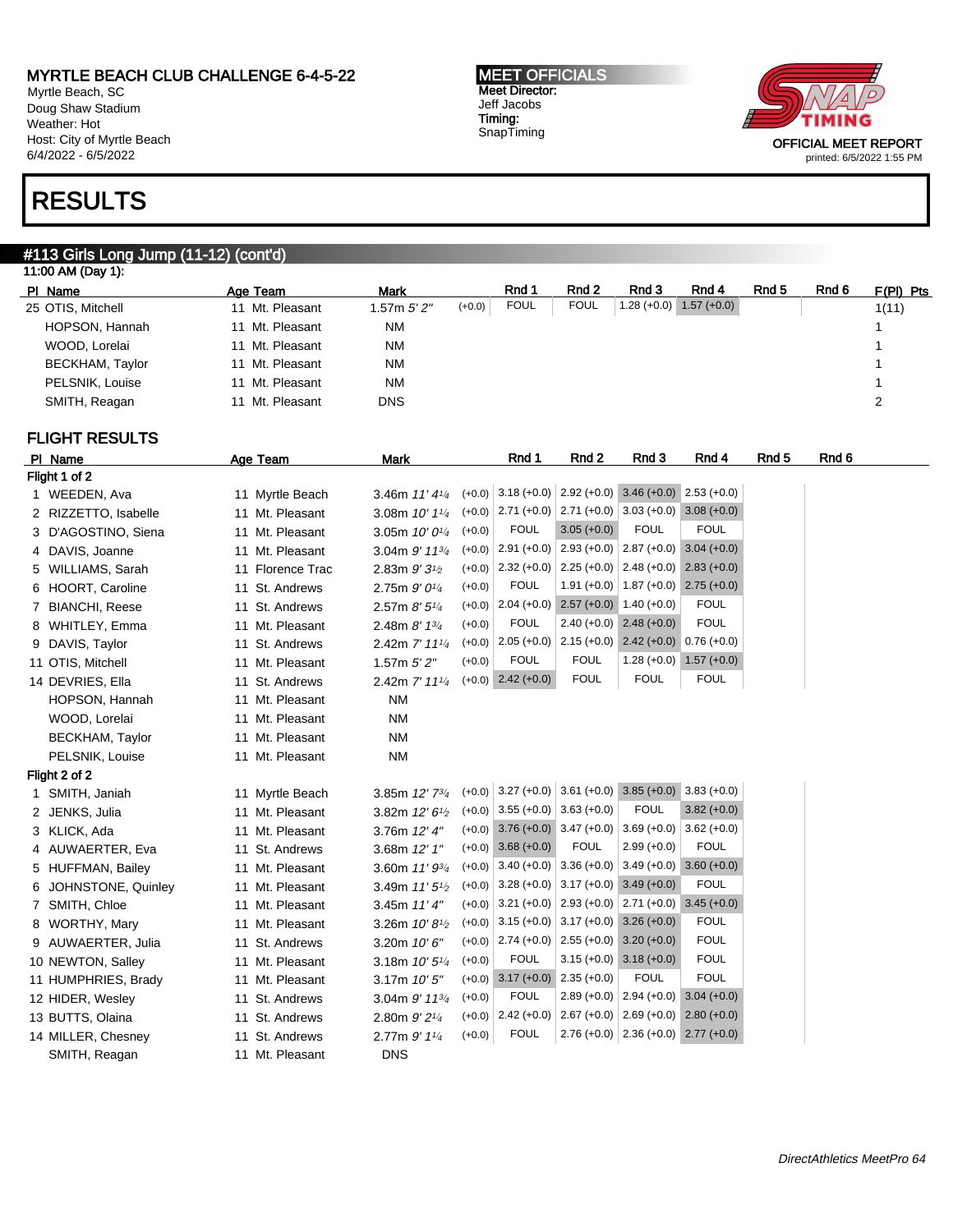Myrtle Beach, SC Doug Shaw Stadium Weather: Hot Host: City of Myrtle Beach 6/4/2022 - 6/5/2022

# RESULTS

### #114 Girls Long Jump (13-14)

Four Attempts- No Finals

### 8:00 AM (Day 1):

| PI Name               | Age Team         | Mark                                      |          | Rnd 1                                                            | Rnd 2                     | Rnd 3                     | Rnd 4                     | Rnd 5 | Rnd 6 | Pts |
|-----------------------|------------------|-------------------------------------------|----------|------------------------------------------------------------------|---------------------------|---------------------------|---------------------------|-------|-------|-----|
| 1 WILLIAMS, Autumn    | 13 Mt. Pleasant  | 4.52m 14' 10"                             |          | $(+0.0)$ 4.43 $(+0.0)$                                           | $4.52(+0.0)$              | <b>FOUL</b>               | <b>FOUL</b>               |       |       | 10  |
| 2 FLYNN, Kailee       | 13 Florence Trac | 4.24m 13' 11"                             |          | $(+0.0)$ 4.22 $(+0.0)$ 4.24 $(+0.0)$ 4.14 $(+0.0)$               |                           |                           | $3.97 (+0.0)$             |       |       | 8   |
| 3 LIGHTHART, Carolyn  | 13 Mt. Pleasant  | 3.89m $12'9'4$                            | $(+0.0)$ | <b>FOUL</b>                                                      | $3.89 (+0.0) 3.41 (+0.0)$ |                           | <b>FOUL</b>               |       |       | 6   |
| 4 BOWMAN, Riley       | 13 Mt. Pleasant  | 3.84m $12'$ 7 <sup>1</sup> / <sub>4</sub> |          | $(+0.0)$ 3.84 $(+0.0)$ 3.61 $(+0.0)$                             |                           | <b>FOUL</b>               | <b>FOUL</b>               |       |       | 5   |
| 5 DUBOSE, Ella        | 13 Mt. Pleasant  | 3.76m $12'$ 4"                            |          | $(+0.0)$ 3.66 $(+0.0)$ 3.63 $(+0.0)$ 3.63 $(+0.0)$ 3.76 $(+0.0)$ |                           |                           |                           |       |       | 4   |
| 6 KASSAB, Alexis      | 13 Mt. Pleasant  | 3.66m $12'0'4$                            |          | $(+0.0)$ 3.40 $(+0.0)$ 3.45 $(+0.0)$ 3.66 $(+0.0)$ 3.54 $(+0.0)$ |                           |                           |                           |       |       | 3   |
| 7 BAUER, Lilah        | 13 Mt. Pleasant  | 3.46m $11'4\frac{1}{4}$                   | $(+0.0)$ | <b>FOUL</b>                                                      | <b>FOUL</b>               | <b>FOUL</b>               | $3.46 (+0.0)$             |       |       | 2   |
| 8 GOODMAN, Brooklyn   | 13 Mt. Pleasant  | 3.40m 11'2"                               |          | $(+0.0)$ 3.40 $(+0.0)$                                           | <b>FOUL</b>               |                           | $3.37 (+0.0) 3.17 (+0.0)$ |       |       |     |
| 9 HEAD, Suzette       | 13 Mt. Pleasant  | 3.35m $11'0''$                            | $(+0.0)$ | $3.35 (+0.0)$                                                    | $3.29(+0.0)$              | $3.13 (+0.0)$ 3.20 (+0.0) |                           |       |       |     |
| 10 O'CONNOR, Virginia | 13 Mt. Pleasant  | $3.12m$ $10'3''$                          |          | $(+0.0)$ 2.66 $(+0.0)$                                           | <b>FOUL</b>               |                           | $2.96 (+0.0)$ 3.12 (+0.0) |       |       |     |
| 11 LOVORN, Riley      | 13 St. Andrews   | 2.93m $9'7'_{2}$                          |          | $(+0.0)$ 2.67 $(+0.0)$ 2.93 $(+0.0)$                             |                           | <b>FOUL</b>               | <b>FOUL</b>               |       |       |     |
| AUSTIN, Ivy           | 13 Mt. Pleasant  | <b>NM</b>                                 |          | <b>FOUL</b>                                                      | <b>FOUL</b>               | <b>FOUL</b>               | <b>FOUL</b>               |       |       |     |
| DIXON, Perlayja       | 13 Florence Trac | <b>NM</b>                                 |          | <b>FOUL</b>                                                      | <b>FOUL</b>               | <b>FOUL</b>               | <b>FOUL</b>               |       |       |     |
| RIVERS, Payton        | 13 Mt. Pleasant  | <b>DNS</b>                                |          |                                                                  |                           |                           |                           |       |       |     |
| OATES, Brooklyn       | 13 Mt. Pleasant  | <b>DNS</b>                                |          |                                                                  |                           |                           |                           |       |       |     |
| OYEKAN, Hashem        | 13 Florence Trac | <b>DNS</b>                                |          |                                                                  |                           |                           |                           |       |       |     |
|                       |                  |                                           |          |                                                                  |                           |                           |                           |       |       |     |

#### #109 Girls Long Jump (15-16) Four Attempts- No Finals

# 8:00 AM (Day 1):

| PI Name              | Age Team         | Mark                                            | Rnd 1                                                            | Rnd 2                     | Rnd 3        | Rnd 4                       | Rnd 5 | Rnd 6 | Pts |
|----------------------|------------------|-------------------------------------------------|------------------------------------------------------------------|---------------------------|--------------|-----------------------------|-------|-------|-----|
| 1 MOULTRIE, Joslynn  | 15 Mt. Pleasant  | 4.66m $15'3\frac{1}{2}$                         | $(+0.0)$ 4.30 (+0.0) 4.66 (+0.0) 4.63 (+0.0) 4.60 (+0.0)         |                           |              |                             |       |       | 10  |
| 2 MITCHEM, Sydney    | 15 Mt. Pleasant  | 4.53m 14' 10 <sup>1</sup> / <sub>2</sub> (+0.0) |                                                                  | $3.33 (+0.0) 4.45 (+0.0)$ |              | $4.39 (+0.0)$ $4.53 (+0.0)$ |       |       | 8   |
| 3 ROUSH, Ashley      | 15 Mt. Pleasant  | 4.28m $14'0^{1/2}$                              | $(+0.0)$ 4.20 $(+0.0)$ 4.28 $(+0.0)$ 4.26 $(+0.0)$ 4.02 $(+0.0)$ |                           |              |                             |       |       | 6   |
| 4 GUTIERREZ, Sydney  | 15 Aiken Atomic  | 4.23m $13'$ $10^{1/2}$ (+0.0) 3.94 (+0.0)       |                                                                  | <b>FOUL</b>               | $4.23(+0.0)$ | <b>FOUL</b>                 |       |       | 5   |
| 5 CAMPBELL, Madilynn | 15 Mt. Pleasant  | 3.56m $11'8\frac{1}{4}$                         | $(+0.0)$ 2.91 $(+0.0)$ 2.99 $(+0.0)$ 3.56 $(+0.0)$               |                           |              | <b>FOUL</b>                 |       |       | 4   |
| 6 MCCOWN, Kaylah     | 15 Mt. Pleasant  | 3.56m $11'8\frac{1}{4}$                         | $(+0.0)$ 3.56 $(+0.0)$                                           | FOUL                      | <b>PASS</b>  | <b>PASS</b>                 |       |       | 3   |
| 7 GARNER, Cole       | 15 Mt. Pleasant  | 3.55m $11'$ $73/4$                              | $(+0.0)$ 3.35 (+0.0) 3.08 (+0.0) 2.94 (+0.0)                     |                           |              | $3.55(+0.0)$                |       |       | 2   |
| 8 MOSES, Naomi       | 15 Mt. Pleasant  | 3.39m $11'1\%$                                  | $(+0.0)$ 3.37 $(+0.0)$ 3.39 $(+0.0)$ 3.25 $(+0.0)$               |                           |              | <b>FOUL</b>                 |       |       |     |
| 9 COLTER, Taige      | 15 Florence Trac | 3.30m 10' 10"                                   | $(+0.0)$ 3.30 $(+0.0)$                                           | <b>FOUL</b>               | PASS         | <b>PASS</b>                 |       |       |     |
| MANIGAULT, Delaney   | 15 Mt. Pleasant  | <b>DNS</b>                                      |                                                                  |                           |              |                             |       |       |     |
| SCOTT, Kennedy       | 15 Florence Trac | <b>DNS</b>                                      |                                                                  |                           |              |                             |       |       |     |
| PIERCE, Nevaeh       | 15 Carolina GOL  | <b>DNS</b>                                      |                                                                  |                           |              |                             |       |       |     |
|                      |                  |                                                 |                                                                  |                           |              |                             |       |       |     |

#### #112 Girls Long Jump (17-18) Four Attempts- No Finals

### 8:00 AM (Day 1):

| PI Name            | Age Team         | Mark                                      |          | Rnd 1 | Rnd 2                                              | Rnd 3 | Rnd 4                                                                  | Rnd 5 | Rnd 6 | Pts |
|--------------------|------------------|-------------------------------------------|----------|-------|----------------------------------------------------|-------|------------------------------------------------------------------------|-------|-------|-----|
| 1 GALBALLY, Julia  | 17 Mt. Pleasant  | 4.94m $16'2\frac{1}{2}$                   |          |       | $(+0.0)$ 4.78 $(+0.0)$ 4.94 $(+0.0)$ 4.78 $(+0.0)$ |       | <b>PASS</b>                                                            |       |       | 10  |
| 2 HITCH, Cassandra | 17 Florence Trac | $4.52m$ 14' 10"                           |          |       |                                                    |       | $(+0.0)$ 4.46 $(+0.0)$ 4.52 $(+0.0)$ 4.46 $(+0.0)$ 4.12 $(+0.0)$       |       |       | 8   |
| 3 MCIVER, Logan    | 17 55-Unattache  | 4.44m 14' 7"                              | $(+0.0)$ | FOUL  |                                                    |       | $\vert 4.40 \, (+0.0) \vert 4.44 \, (+0.0) \vert 4.33 \, (+0.0) \vert$ |       |       | 6   |
| 4 VOLPE, Gianna    | 17 Myrtle Beach  | 3.82m $12'$ 6 <sup>1</sup> / <sub>2</sub> |          |       |                                                    |       | $(+0.0)$ 3.72 (+0.0) 3.54 (+0.0) 3.46 (+0.0) 3.82 (+0.0)               |       |       | 5   |
| 5 ROPER, Sanaa     | 17 Mt. Pleasant  | 3.56m $11'8\frac{1}{4}$                   |          |       |                                                    |       | $(+0.0)$ 3.13 $(+0.0)$ 3.40 $(+0.0)$ 3.56 $(+0.0)$ 3.21 $(+0.0)$       |       |       |     |

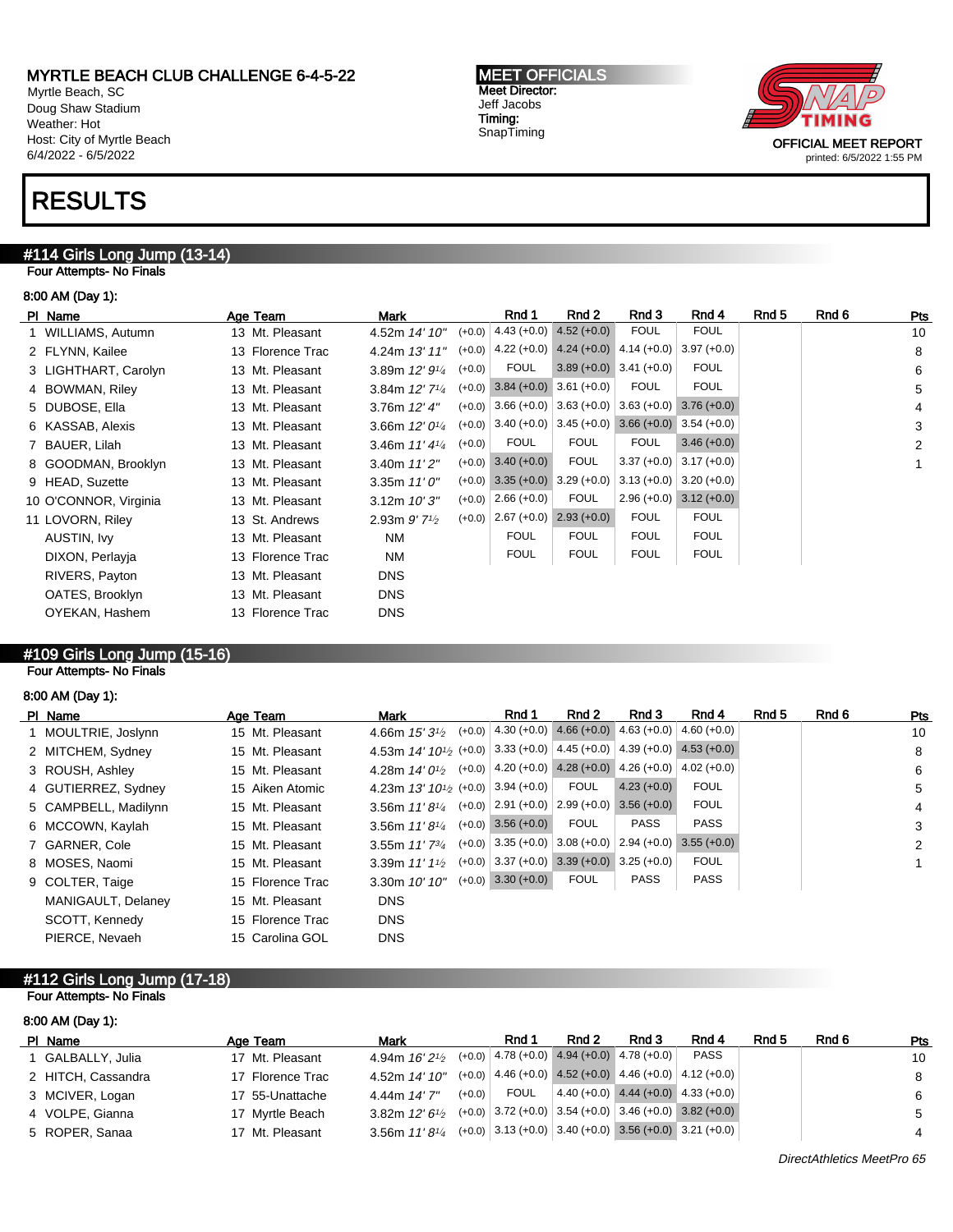Myrtle Beach, SC Doug Shaw Stadium Weather: Hot Host: City of Myrtle Beach 6/4/2022 - 6/5/2022

#### MEET OFFICIALS Meet Director: Jeff Jacobs Timing: SnapTiming



# RESULTS

| #112 Girls Long Jump (17-18) (cont'd)<br>8:00 AM (Day 1): |                 |            |     |                  |       |       |                  |       |            |  |
|-----------------------------------------------------------|-----------------|------------|-----|------------------|-------|-------|------------------|-------|------------|--|
| PI Name                                                   | Age Team        | Mark       | Rnd | Rnd <sub>2</sub> | Rnd 3 | Rnd 4 | Rnd <sub>5</sub> | Rnd 6 | <b>Pts</b> |  |
| HARBAUGH, Avery                                           | 17 Mt. Pleasant | <b>DNS</b> |     |                  |       |       |                  |       |            |  |

# #119 Girls Triple Jump (13-14)

### Four Attempts- No Finals

| 12:00 PM (Day 2):    |                  |                                        |  |                                                    |             |             |                               |       |       |     |  |
|----------------------|------------------|----------------------------------------|--|----------------------------------------------------|-------------|-------------|-------------------------------|-------|-------|-----|--|
| PI Name              | Age Team         | Mark                                   |  | Rnd 1                                              | Rnd 2       | Rnd 3       | Rnd 4                         | Rnd 5 | Rnd 6 | Pts |  |
| BURROUGHS, Kaylanna  | 13 Florence Trac | 10.37m <i>34' 01/4</i>                 |  | $(+0.0)$ 10.37 $(+0.0)$                            | <b>FOUL</b> |             | $ 10.11 (+0.0) 10.28 (+0.0) $ |       |       | 10  |  |
| <b>HEAD.</b> Suzette | 13 Mt. Pleasant  | 7.81m 25' 71/2                         |  | $(+0.0)$ 7.81 $(+0.0)$ 7.67 $(+0.0)$ 7.69 $(+0.0)$ |             |             | <b>FOUL</b>                   |       |       |     |  |
| MESSINGER, Violet    | 13 Mt. Pleasant  | 7.43m $24'$ $41'_2$ (+0.0) 7.43 (+0.0) |  |                                                    | <b>FOUL</b> | <b>FOUL</b> | $7.31 (+0.0)$                 |       |       | 6   |  |
|                      |                  |                                        |  |                                                    |             |             |                               |       |       |     |  |

# #120 Girls Triple Jump (15-16)

| 12:00 PM (Day 2): |                      |                 |                                                                       |  |                                        |       |       |                                                                  |       |       |                 |
|-------------------|----------------------|-----------------|-----------------------------------------------------------------------|--|----------------------------------------|-------|-------|------------------------------------------------------------------|-------|-------|-----------------|
|                   | PI Name              | Age Team        | <b>Mark</b>                                                           |  | Rnd 1                                  | Rnd 2 | Rnd 3 | Rnd 4                                                            | Rnd 5 | Rnd 6 | Pts             |
|                   | 1 CARTER, Kendal     | 15 Mt. Pleasant | 10.45m $34'3'2$                                                       |  |                                        |       |       | $(+0.0)$ 10.11 (+0.0) 10.30 (+0.0) 10.37 (+0.0) 10.45 (+0.0)     |       |       | 10 <sup>°</sup> |
|                   | 2 MANIGAULT, Delaney | 15 Mt. Pleasant | 10.31m <i>33' 10"</i>                                                 |  | $(+0.0)$ 10.31 $(+0.0)$ 10.26 $(+0.0)$ |       | FOUL  | $ 10.12(+0.0) $                                                  |       |       |                 |
|                   | 3 MITCHEM, Sydney    | 15 Mt. Pleasant | 9.73m 31' 1114 (+0.0) 9.23 (+0.0) 9.73 (+0.0) 9.52 (+0.0) 9.55 (+0.0) |  |                                        |       |       |                                                                  |       |       |                 |
|                   | 4 MCCOWN, Kaylah     | 15 Mt. Pleasant | $9.14m$ $30'0''$                                                      |  |                                        |       |       | $(+0.0)$ 8.95 $(+0.0)$ 8.90 $(+0.0)$ 9.14 $(+0.0)$ 8.86 $(+0.0)$ |       |       |                 |

### #118 Girls Triple Jump (17-18)

Four Attempts- No Finals

#### 12:00 PM (Day 2):

| PI Name           | Age Team        | Mark                                                                                     | Rnd 1 | Rnd 2 | Rnd 3 | Rnd 4 | Rnd 5 | Rnd 6 | Pts |
|-------------------|-----------------|------------------------------------------------------------------------------------------|-------|-------|-------|-------|-------|-------|-----|
| MCIVER, Logan     | 17 55-Unattache | $9.63$ m $31'$ $7^{1}/_4$ (+0.0) $9.63$ (+0.0) $9.18$ (+0.0) $9.48$ (+0.0) $9.39$ (+0.0) |       |       |       |       |       |       |     |
| ROBERTSON, Reilly | 17 Mt. Pleasant | DNS                                                                                      |       |       |       |       |       |       |     |

### #127 Girls Shot Put (8 & Under)

# Four Attempts- No Finals 8:00 AM (Day 2):

| PI Name                   |  | AG       | <b>Mark</b>                                                                                                                                     | Rnd 1 | Rnd 2 | Rnd 3 | Rnd 4 | Rnd 5 | Rnd 6 | Pts            |
|---------------------------|--|----------|-------------------------------------------------------------------------------------------------------------------------------------------------|-------|-------|-------|-------|-------|-------|----------------|
| 1 BARTON, Kennedy         |  |          | 3.46m $11'4\frac{1}{4}$                                                                                                                         | 3.46  | 2.99  | 3.35  | 2.87  |       |       | 10             |
| 2 BLITCH, Lula            |  |          | 3.13m $10'3^{1/4}$                                                                                                                              | 3.13  | 2.86  | 2.89  | 2.83  |       |       | 8              |
| 3 STALLBAUMER, Madelyn    |  |          | 2.89m $9'5^{3/4}$                                                                                                                               | 2.61  | 2.52  | 2.82  | 2.89  |       |       | 6              |
| 4 CARB, Ava               |  |          | 2.84m $9'4''$                                                                                                                                   | 2.75  | 2.72  | 2.78  | 2.84  |       |       | 5              |
| 5 BIANCHI, Ellie          |  |          | 2.49m $8'2''$                                                                                                                                   | 2.49  | 1.93  | 2.02  | 2.19  |       |       | $\overline{4}$ |
| 6 CHASE, Charlotte        |  |          | $2.21m$ $7'3''$                                                                                                                                 | 2.01  | 2.11  | 2.11  | 2.21  |       |       | 3              |
| 7 WOODWARD, Laura (Ellie) |  |          | 1.84m $6^{\prime}\,0^{\scriptscriptstyle 1\!}/_{\scriptscriptstyle \rm 2}$                                                                      | 1.76  | 1.84  | 1.67  | 1.83  |       |       | $\mathcal{P}$  |
|                           |  | Age Team | 7 QC Blazers 8 &<br>Mt. Pleasant 8 &<br>6 Mt. Pleasant 8 &<br>Mt. Pleasant 8 &<br>7 St. Andrews 8 &<br>6 Mt. Pleasant 8 &<br>6 Florence Tra 8 & |       |       |       |       |       |       |                |

### #129 Girls Shot Put (9-10)

# Four Attempts- No Finals

| 8:00 AM (Day 2): |  |
|------------------|--|
|------------------|--|

| PI Name              | Age Team     | Mark           | Rnd 1 | Rnd 2 | Rnd 3 | Rnd 4 | Rnd 5 | Rnd 6 | Pts |
|----------------------|--------------|----------------|-------|-------|-------|-------|-------|-------|-----|
| MALONE, Keoni        | Mt. Pleasant | 6.77m 22' 21⁄2 | 5.21  | 5.69  | 6.77  | 5.78  |       |       | 10  |
| 2 DOUGLAS, Lazhariya | 9 QC Blazers | 4.42m $14'6''$ | 4.34  | 4.42  | 4.20  | 4.01  |       |       |     |

DirectAthletics MeetPro 66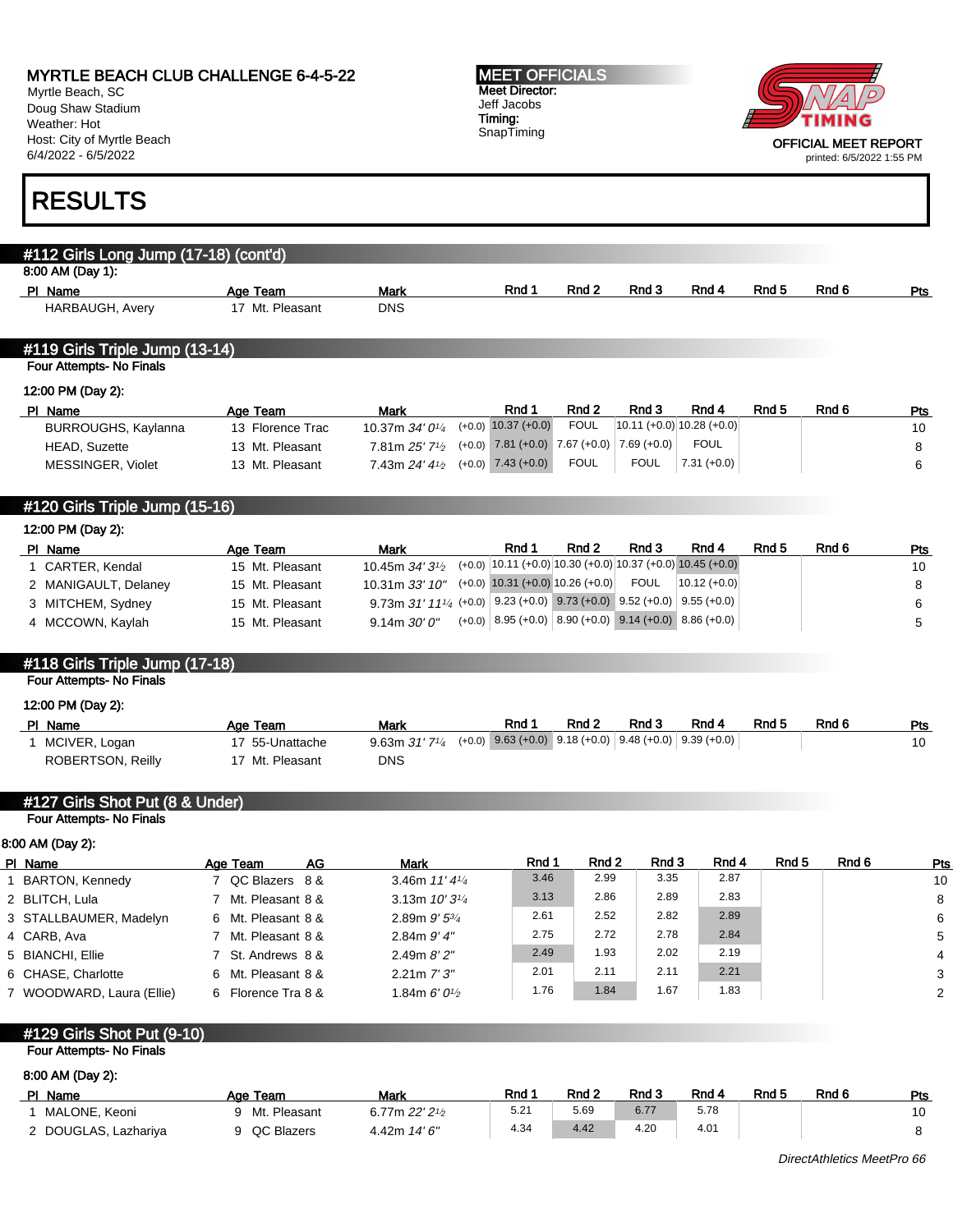Myrtle Beach, SC Doug Shaw Stadium Weather: Hot Host: City of Myrtle Beach 6/4/2022 - 6/5/2022

#### MEET OFFICIALS Meet Director: Jeff Jacobs Timing: SnapTiming



# RESULTS

### #129 Girls Shot Put (9-10) (cont'd)

| 8:00 AM (Day 2): |  |                |                   |       |       |           |       |       |       |     |
|------------------|--|----------------|-------------------|-------|-------|-----------|-------|-------|-------|-----|
| PI Name          |  | Age Team       | <b>Mark</b>       | Rnd · | Rnd 2 | Rnd 3     | Rnd 4 | Rnd 5 | Rnd 6 | Pts |
| 3 CLARY, Leilani |  | 9 Mt. Pleasant | $3.81m$ $12'6''$  | 3.80  | 3.09  | 3.68      | 3.81  |       |       | 6   |
| 4 LASSITER, Erin |  | 9 QC Blazers   | 2.96m $9'81/2$    | 2.96  | 2.95  | <b>NM</b> | 2.96  |       |       |     |
| 5 CHASE, Lucille |  | Mt. Pleasant   | 2.83m $9'3^{1/2}$ | 2.83  | 2.24  | 2.53      | 2.74  |       |       |     |

### #130 Girls Shot Put (11-12) Four Attempts- No Finals

| 8:00 AM (Day 2):       |                  |                   |                  |       |       |       |       |       |                 |
|------------------------|------------------|-------------------|------------------|-------|-------|-------|-------|-------|-----------------|
| PI Name                | Age Team         | Mark              | Rnd <sup>1</sup> | Rnd 2 | Rnd 3 | Rnd 4 | Rnd 5 | Rnd 6 | Pts             |
| BARR, Kerstynn         | 11 Florence Trac | 8.59m 28' 21/4    | 8.59             | 8.06  | 7.35  | 7.85  |       |       | 10 <sup>1</sup> |
| 2 HEYWARD, Payton      | 11 St. Andrews   | 7.44m 24' 5"      | 7.10             | 7.44  | 7.42  | 7.23  |       |       | 8               |
| 3 CULBERTSON, Emma     | 11 Mt. Pleasant  | 5.91m $19'$ $43'$ | 4.79             | 5.81  | 5.91  | 5.11  |       |       | 6               |
| <b>HUFFMAN, Bailey</b> | Mt. Pleasant     | <b>NM</b>         |                  |       |       |       |       |       |                 |

### #128 Girls Shot Put (13-14)

#### Four Attempts- No Finals

| PI Name               | Age Team       | Mark                       | Rnd 1       | Rnd 2 | Rnd 3 | Rnd 4 | Rnd 5 | Rnd 6 | Pts |
|-----------------------|----------------|----------------------------|-------------|-------|-------|-------|-------|-------|-----|
| HINES, Ja'Niah        | 13 QC Blazers  | 9.57m $31'$ $4\frac{3}{4}$ | 8.94        | 8.27  | 8.23  | 9.57  |       |       | 10  |
| NORTON, Emma          | 13 St. Andrews | 6.53m $21'5''$             | <b>FOUL</b> | 6.33  | 6.39  | 6.53  |       |       | 8   |
| DOUGLAS, Alaya        | 13 QC Blazers  | 5.83m $19'1\frac{1}{2}$    | 5.83        | 5.36  | 5.44  | 5.12  |       |       |     |
| <b>BOWLES, Brooke</b> | 13 St. Andrews | <b>DNS</b>                 |             |       |       |       |       |       |     |

# #135 Girls Discus (11-12)

# Four Attempts- No Finals

| 9:00 AM (Day 2):   |                  |               |       |       |       |             |       |       |     |
|--------------------|------------------|---------------|-------|-------|-------|-------------|-------|-------|-----|
| PI Name            | Age Team         | <b>Mark</b>   | Rnd 1 | Rnd 2 | Rnd 3 | Rnd 4       | Rnd 5 | Rnd 6 | Pts |
| BARR, Kerstynn     | 11 Florence Trac | 17.39m 57' 1" | 14.39 | 16.61 | 14.37 | 17.39       |       |       | 10  |
| 2 LANE, Veronica   | 11 Mt. Pleasant  | 12.20m 40' 0" | 9.96  | 9.20  | 9.60  | 12.20       |       |       | 8   |
| 3 CULBERTSON, Emma | Mt. Pleasant     | 9.04m 29'8''  | 9.04  | 7.88  | 7.68  | <b>FOUL</b> |       |       | 6   |
| HUMPHRIES, Brady   | Mt. Pleasant     | <b>DNS</b>    |       |       |       |             |       |       |     |

#### #136 Girls Discus (13-14) Four Attempts- No Finals

### 9:00 AM (Day 2):

| PI Name                | Age Team         | <b>Mark</b>    | Rnd 1       | Rnd 2       | Rnd 3 | Rnd 4 | Rnd 5 | Rnd 6 | Pts |
|------------------------|------------------|----------------|-------------|-------------|-------|-------|-------|-------|-----|
| HINES, Ja'Niah         | 13 QC Blazers    | 18.43m 60' 5"  | <b>FOUL</b> | <b>FOUL</b> | 16.32 | 18.43 |       |       | 10  |
| 2 CHRZANOWSKI, Brianna | 13 Florence Trac | 15.07m 49' 5"  | <b>FOUL</b> | 11.56       | 15.07 | 12.44 |       |       | 8   |
| 3 DOUGLAS, Alaya       | 13 QC Blazers    | 13.85m 45' 5"  | 13.85       | 13.71       | 13.54 | 11.33 |       |       | 6   |
| 4 MESSINGER, Violet    | 13 Mt. Pleasant  | 12.70m 41'8"   | 10.74       | 12.49       | 12.70 | 11.73 |       |       | 5   |
| 5 COLE, Lillian        | 13 Florence Trac | 11.86m 38' 11" | 11.45       | 10.56       | 11.86 | 11.19 |       |       | 4   |
| 6 WILLIAMS, Hanna      | 13 Mt. Pleasant  | 11.47m 37' 7"  | 10.78       | <b>FOUL</b> | 9.85  | 11.47 |       |       | 3   |
| AUSTIN, Ivy            | 13 Mt. Pleasant  | <b>NM</b>      |             |             |       |       |       |       |     |
|                        |                  |                |             |             |       |       |       |       |     |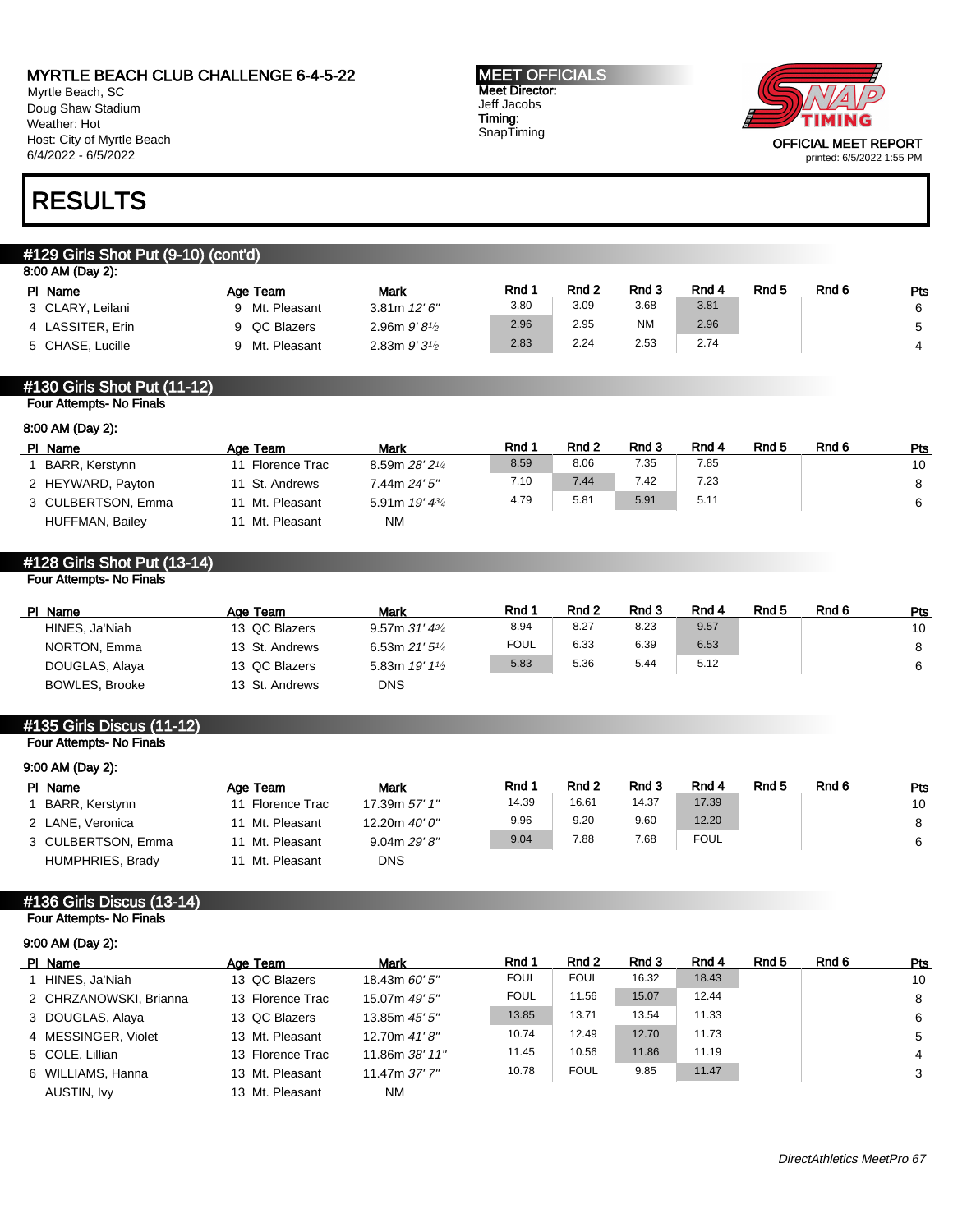Myrtle Beach, SC Doug Shaw Stadium Weather: Hot Host: City of Myrtle Beach 6/4/2022 - 6/5/2022

#### MEET OFFICIALS Meet Director: Jeff Jacobs Timing: SnapTiming



# RESULTS

### #137 Girls Discus (15-16)

Four Attempts- No Finals

#### 9:00 AM (Day 2):

| PI Name           | Age Team        | Mark          | Rnd 1 | Rnd 2 | Rnd 3 | Rnd 4 | Rnd 5 | Rnd 6 | Pts |
|-------------------|-----------------|---------------|-------|-------|-------|-------|-------|-------|-----|
| NAKAMURA, Milani  | 15 Mt. Pleasant | 12.40m 40'8"  | 1.62  | 12.40 | 9.97  | 11.00 |       |       |     |
| 2 FOUSHEE, Kailey | 15 Mt. Pleasant | 12.00m 39' 4" | 10.14 | 9.44  | 12.00 | 10.92 |       |       |     |

#### #151 Girls Javelin [Mini- 8U- on Javelin Runway] (8 & Under) Four Attempts- No Finals

# 8:00 AM (Day 1):

| PI Name                   | Age Team           | AG. | Mark           | Rnd 1 | Rnd 2 | Rnd 3 | Rnd 4 | Rnd 5 | Rnd 6 | Pts            |
|---------------------------|--------------------|-----|----------------|-------|-------|-------|-------|-------|-------|----------------|
| 1 SMITH, Skylar           | 7 QC Blazers 8 &   |     | 7.06m 23' 2"   | 5.10  | 7.06  | 5.85  | 6.14  |       |       | 10             |
| 2 SANCHEZ, Ava            | Mt. Pleasant 8 &   |     | 6.90m 22' 8"   | 6.80  | 5.91  | 5.17  | 6.90  |       |       | 8              |
| 3 LEE, Dylan              | 6 Mt. Pleasant 8 & |     | 5.64m $18'6''$ | 5.40  | 4.19  | 4.56  | 5.64  |       |       | 6              |
| 4 BARTON, Kennedy         | 7 QC Blazers 8 &   |     | 5.49m $18'0''$ | 4.11  | 4.59  | 3.70  | 5.49  |       |       | 5              |
| 5 WOODWARD, Laura (Ellie) | 6 Florence Tra 8 & |     | 4.60m $15'1''$ | 3.88  | 4.60  | 4.07  | 4.15  |       |       | $\overline{4}$ |
| 6 DEWITT, Elizabeth       | 6 Aiken Atomic 8 & |     | 4.44m 14' 7"   | 4.44  | 3.79  | 3.92  | 3.56  |       |       | 3              |
| 7 CHASE, Charlotte        | 6 Mt. Pleasant 8 & |     | 4.09m $13'5''$ | 4.00  | 3.50  | 3.13  | 4.09  |       |       | $\overline{2}$ |
| FORD, Caytelyn            | 6 Florence Tra 8 & |     | <b>DNS</b>     |       |       |       |       |       |       |                |

# #147 Girls Javelin [Mini- 9-10- on Javelin Runway] (9-10)

# Four Attempts- No Finals

### 8:00 AM (Day 1):

| PI Name              | Age Team       | Mark            | Rnd 1 | Rnd 2 | Rnd 3 | Rnd 4 | Rnd 5 | Rnd 6 | Pts |
|----------------------|----------------|-----------------|-------|-------|-------|-------|-------|-------|-----|
| MIEDEMA, Scarlett    | 9 Lexington Co | 22.74m 74' 7"   | 20.98 | 21.38 | 16.78 | 22.74 |       |       | 10  |
| 2 KELLETT, Charlotte | 9 Mt. Pleasant | 21.15m 69' 5"   | 20.26 | 21.15 | 20.37 | 19.84 |       |       | 8   |
| 3 MERCER, Evelyn     | 9 Mt. Pleasant | 17.15m 56'3''   | 17.15 | 11.53 | 13.07 | 7.06  |       |       | 6   |
| 4 MALONE, Keoni      | 9 Mt. Pleasant | 16.34m 53'7"    | 16.34 | 14.27 | 14.09 | 10.96 |       |       | 5   |
| 5 HEAD, Lucille      | 9 Mt. Pleasant | 13.13m $43'1''$ | 13.13 | 10.45 | 9.80  | 11.72 |       |       | 4   |
| 6 DOUGLAS, Tionna    | 9 QC Blazers   | 7.29m 23' 11"   | 4.79  | 6.21  | 7.29  | 7.20  |       |       | 3   |
| 7 DOUGLAS, Lazhariya | 9 QC Blazers   | 5.69m 18'8"     | 5.69  | 4.03  | 3.07  | 5.46  |       |       | 2   |
| 8 LASSITER, Erin     | 9 QC Blazers   | 5.47m 17' 11"   |       | 5.47  | 4.99  |       |       |       |     |
| 9 CHASE, Lucille     | 9 Mt. Pleasant | 4.89m 16' 0"    | 3.54  | 4.57  | 3.50  | 4.89  |       |       |     |
| 10 ALBERICO, Zoe     | 9 Mt. Pleasant | $2.94m$ $9'8''$ | 1.94  | 2.94  | 2.67  | 2.39  |       |       |     |
| SCANLON, Lydia       | 9 Mt. Pleasant | <b>DNS</b>      |       |       |       |       |       |       |     |

### #146 Girls Javelin [Aero- 11-12] (11-12) Four Attempts- No Finals

| PI Name             | Age Team            | <b>Mark</b>   | Rnd 1 | Rnd 2 | Rnd 3       | Rnd 4 | Rnd 5 | Rnd 6 | Pts |
|---------------------|---------------------|---------------|-------|-------|-------------|-------|-------|-------|-----|
| 1 BARR, Kerstynn    | Florence Trac<br>11 | 18.34m 60' 2" | 13.63 | 16.74 | 18.34       | 15.64 |       |       | 10  |
| 2 HEYWARD, Payton   | 11 St. Andrews      | 14.38m 47' 2" | 9.89  | 11.31 | <b>FOUL</b> | 14.38 |       |       | 8   |
| 3 WHITLEY, Emma     | 11 Mt. Pleasant     | 12.84m 42' 1" | 11.72 | 9.17  | 11.59       | 12.84 |       |       | 6   |
| 4 JENKS, Julia      | 11 Mt. Pleasant     | 12.24m 40' 2" | 9.35  | 10.65 | 11.38       | 12.24 |       |       | 5   |
| 5 OLES, Aubree      | 11 Myrtle Beach     | 9.58m31'5''   | 8.17  | 9.58  | 6.77        | 7.10  |       |       | 4   |
| 6 BUTTS, Olaina     | 11 St. Andrews      | 8.95m 29' 4"  | 7.02  | 8.95  | 5.99        | 7.52  |       |       | 3   |
| 7 WHICHARD, Kathryn | Mt. Pleasant<br>11  | 7.12m 23' 4"  | 7.12  | 7.00  | 5.96        | 5.86  |       |       | 2   |

DirectAthletics MeetPro 68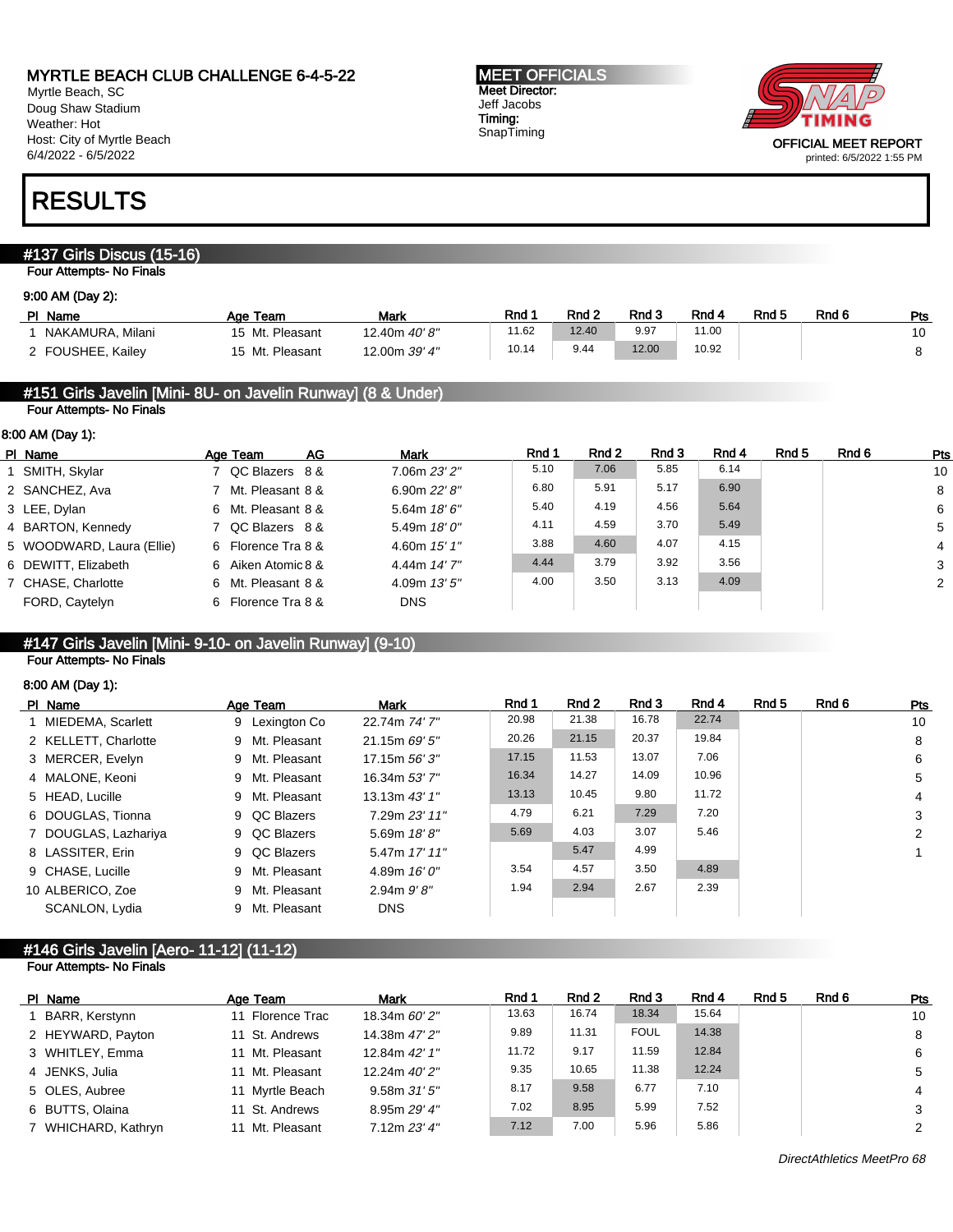Myrtle Beach, SC Doug Shaw Stadium Weather: Hot Host: City of Myrtle Beach 6/4/2022 - 6/5/2022

#### MEET OFFICIALS Meet Director: Jeff Jacobs Timing: SnapTiming



printed: 6/5/2022 1:55 PM

# RESULTS

### #146 Girls Javelin [Aero- 11-12] (11-12) (cont'd)

| PI Name            | Age Team         | <b>Mark</b>    | Rnd 1 | Rnd 2 | Rnd 3 | Rnd 4 | Rnd 5 | Rnd 6 | Pts |
|--------------------|------------------|----------------|-------|-------|-------|-------|-------|-------|-----|
| 8 NAKAMURA, Noelle | 11 Mt. Pleasant  | 4.27m $14'0''$ | 3.65  | 3.03  | 4.22  | 4.27  |       |       |     |
| PELSNIK, Louise    | 11 Mt. Pleasant  | <b>DNS</b>     |       |       |       |       |       |       |     |
| NEAR, Caroline     | 11 Lexington Co  | <b>DNS</b>     |       |       |       |       |       |       |     |
| FORD, Caydence     | 11 Florence Trac | <b>DNS</b>     |       |       |       |       |       |       |     |
| HOPSON, Hope       | 11 Mt. Pleasant  | <b>DNS</b>     |       |       |       |       |       |       |     |

### #150 Girls Javelin [600g- 13-14] (13-14) Four Attempts- No Finals

# 11:30 AM (Day 1):

| PI Name                | Age Team         | <b>Mark</b>     | Rnd 1 | Rnd 2       | Rnd 3       | Rnd 4 | Rnd 5 | Rnd 6 | Pts |
|------------------------|------------------|-----------------|-------|-------------|-------------|-------|-------|-------|-----|
| MARTENS, Rowyn         | 13 Mt. Pleasant  | 21.30m 69' 10"  | 20.80 | 21.30       | 19.97       | 19.88 |       |       | 10  |
| 2 WILLIAMS, Hanna      | 13 Mt. Pleasant  | 13.09m 42' 11"  | 12.34 | 13.09       | 12.24       | 10.89 |       |       | 8   |
| 3 RIVERS, Payton       | 13 Mt. Pleasant  | 12.60m 41' 4"   | 12.56 | <b>FOUL</b> | 12.60       | 11.93 |       |       | 6   |
| 4 CHRZANOWSKI, Brianna | 13 Florence Trac | 12.51m 41'0''   | 10.59 | 12.51       | 11.35       | 10.59 |       |       | 5   |
| 5 COLE, Lillian        | 13 Florence Trac | 11.29m $37'0''$ | 10.30 | 10.21       | 11.29       | 10.27 |       |       | 4   |
| 6 AUSTIN, Ivy          | 13 Mt. Pleasant  | 11.26m 36' 11"  | 9.46  | 11.26       | <b>FOUL</b> | 10.02 |       |       |     |
| 7 LOVORN, Riley        | 13 St. Andrews   | 9.95m 32' 8''   | 7.37  | 9.72        | <b>FOUL</b> | 9.95  |       |       |     |

### #148 Girls Javelin [600g- 15-16] (15-16) Four Attempts- No Finals

| 11:30 AM (Day 1):  |                 |               |       |       |       |       |       |       |     |
|--------------------|-----------------|---------------|-------|-------|-------|-------|-------|-------|-----|
| PI Name            | Age Team        | Mark          | Rnd 1 | Rnd 2 | Rnd 3 | Rnd 4 | Rnd 5 | Rnd 6 | Pts |
| 1 PAULS, Amelia    | 15 Mt. Pleasant | 28.69m 94' 1" | 24.19 | 27.58 | 27.71 | 28.69 |       |       | 10  |
| 2 SKIDMORE, Sophia | 15 Mt. Pleasant | 23.91m 78' 5" | 23.80 | 23.91 | 23.49 | 23.80 |       |       | 8   |
| 3 SECRIST, Ryann   | 15 Myrtle Beach | 20.33m 66' 8" | 17.96 | 20.05 | 20.16 | 20.33 |       |       | 6   |
| 4 THERIAULT, Ava   | 15 Mt. Pleasant | 15.89m 52' 1" | 15.19 | 14.95 | 15.24 | 15.89 |       |       | 5   |
| 5 NAKAMURA, Milani | 15 Mt. Pleasant | 13.04m 42' 9" | 12.03 | 13.04 | 11.98 | 11.86 |       |       |     |

### #149 Girls Javelin [600g- 17-18] (17-18) Four Attempts- No Finals

### 11:30 AM (Day 1):

| PI Name           | Age Team        | <b>Mark</b>    | Rnd 1       | Rnd 2 | Rnd 3 | Rnd 4 | Rnd 5 | Rnd 6 | Pts |
|-------------------|-----------------|----------------|-------------|-------|-------|-------|-------|-------|-----|
| ARNOLD, Georgia   | 18 Mt. Pleasant | 33.23m 109' 0" | 29.79       | 33.23 | 31.59 | 32.12 |       |       |     |
| VOLPE, Gianna     | 17 Myrtle Beach | 20.84m 68' 4"  | 19.80       | 20.84 | 17.91 | 18.68 |       |       |     |
| ROPER, Sanaa      | 17 Mt. Pleasant | 16.65m 54' 7"  | <b>FOUL</b> | 13.48 | 14.56 | 16.65 |       |       |     |
| ROBERTSON, Reilly | 17 Mt. Pleasant | <b>DNS</b>     |             |       |       |       |       |       |     |

### 8 & Under Boys Scores

| PI | Team                       | Code | Score |
|----|----------------------------|------|-------|
|    | Mt. Pleasant Track Club    | 55MP | 141   |
| 2  | Florence Track             | 55FR | 82    |
| 3  | Myrtle Beach Track & Field | 55MB | 24    |
| 4  | Carolina GOLD Running Club | 55CG | 16    |
| 5  | QC Blazers                 | 13QB | 11    |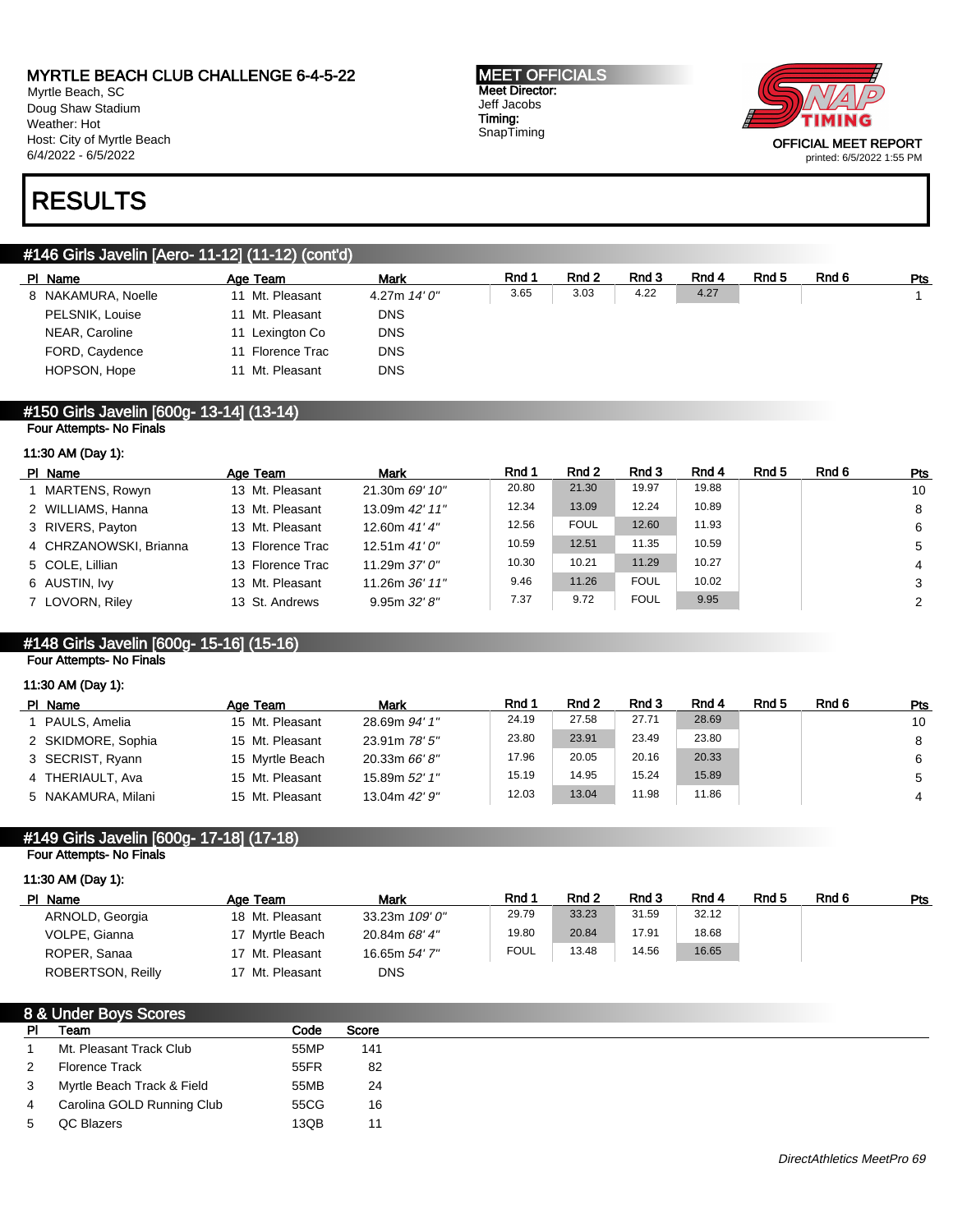Myrtle Beach, SC Doug Shaw Stadium Weather: Hot Host: City of Myrtle Beach 6/4/2022 - 6/5/2022

# RESULTS

|                | 8 & Under Boys Scores (cont'd)   |             |       |
|----------------|----------------------------------|-------------|-------|
| P <sub>1</sub> | Team                             | Code        | Score |
| 6              | Sumter Speed                     | SSPD        | 5     |
| $\overline{7}$ | City of Charleston Swamp Fox     | 55CO        | 4     |
|                | 8 & Under Girls Scores           |             |       |
| PI             | Team                             | Code        | Score |
| $\mathbf{1}$   | Mt. Pleasant Track Club          | 55MP        | 130   |
| $\overline{c}$ | Knights                          | <b>10KT</b> | 52    |
| 3              | QC Blazers                       | 13QB        | 39    |
| 4              | Sumter Speed                     | SSPD        | 25    |
| 5              | <b>Florence Track</b>            | 55FR        | 15    |
| 6              | <b>Without Limits Triangle</b>   | <b>13IO</b> | 12    |
| 7              | St. Andrews Parks and Playgr     | 55SW        | 5     |
| 8              | Aiken Atomics                    | <b>ATOM</b> | 3     |
|                |                                  |             |       |
|                | 9-10 Boys Scores                 |             |       |
| P <sub>1</sub> | Team                             | Code        | Score |
| $\mathbf{1}$   | Mt. Pleasant Track Club          | 55MP        | 264   |
| $\overline{c}$ | <b>Florence Track</b>            | 55FR        | 31    |
| 3              | Carolina GOLD Running Club       | 55CG        | 26    |
| 4              | St. Andrews Parks and Playgr     | 55SW        | 21    |
| 5              | QC Blazers                       | 13QB        | 2     |
| 6              | Sumter Speed                     | SSPD        | 1     |
|                | 9-10 Girls Scores                |             |       |
| P <sub>1</sub> | Team                             | Code        | Score |
| $\mathbf{1}$   | Mt. Pleasant Track Club          | 55MP        | 178   |
| 2              | Knights                          | 10KT        | 37    |
| 3              | St. Andrews Parks and Playgr     | 55SW        | 32    |
| 4              | QC Blazers                       | 13QB        | 27    |
| 5              | <b>Without Limits Triangle</b>   | <b>13IO</b> | 20    |
| 6              | <b>Lexington County Wildcats</b> | 55LU        | 12    |
| 7              | <b>Florence Track</b>            | 55FR        | 4     |
|                | 11-12 Boys Scores                |             |       |
| P <sub>1</sub> | Team                             | Code        | Score |
| $\mathbf{1}$   | Mt. Pleasant Track Club          | 55MP        | 299   |
| $\overline{2}$ | <b>Florence Track</b>            | 55FR        | 47    |
| 3              | Without Limits Triangle          | <b>13IO</b> | 30    |
| 4              | City of Charleston Swamp Fox     | 55CO        | 21    |
| 5              | St. Andrews Parks and Playgr     | 55SW        | 19    |
| 6              | Myrtle Beach Track & Field       | 55MB        | 15    |
| 7              | QC Blazers                       | 13QB        | 14    |
| 8              | <b>Lexington County Wildcats</b> | 55LU        | 10    |
|                | 11-12 Girls Scores               |             |       |
| P <sub>1</sub> | Team                             | Code        | Score |
| $\mathbf{1}$   | Mt. Pleasant Track Club          | 55MP        | 291   |
| 2              | St. Andrews Parks and Playgr     | 55SW        | 63    |
|                | <b>Florence Track</b>            | 55FR        | 30    |
| 3              |                                  |             |       |

MEET OFFICIALS Meet Director: Jeff Jacobs Timing: SnapTiming

OFFICIAL MEET REPORT printed: 6/5/2022 1:55 PM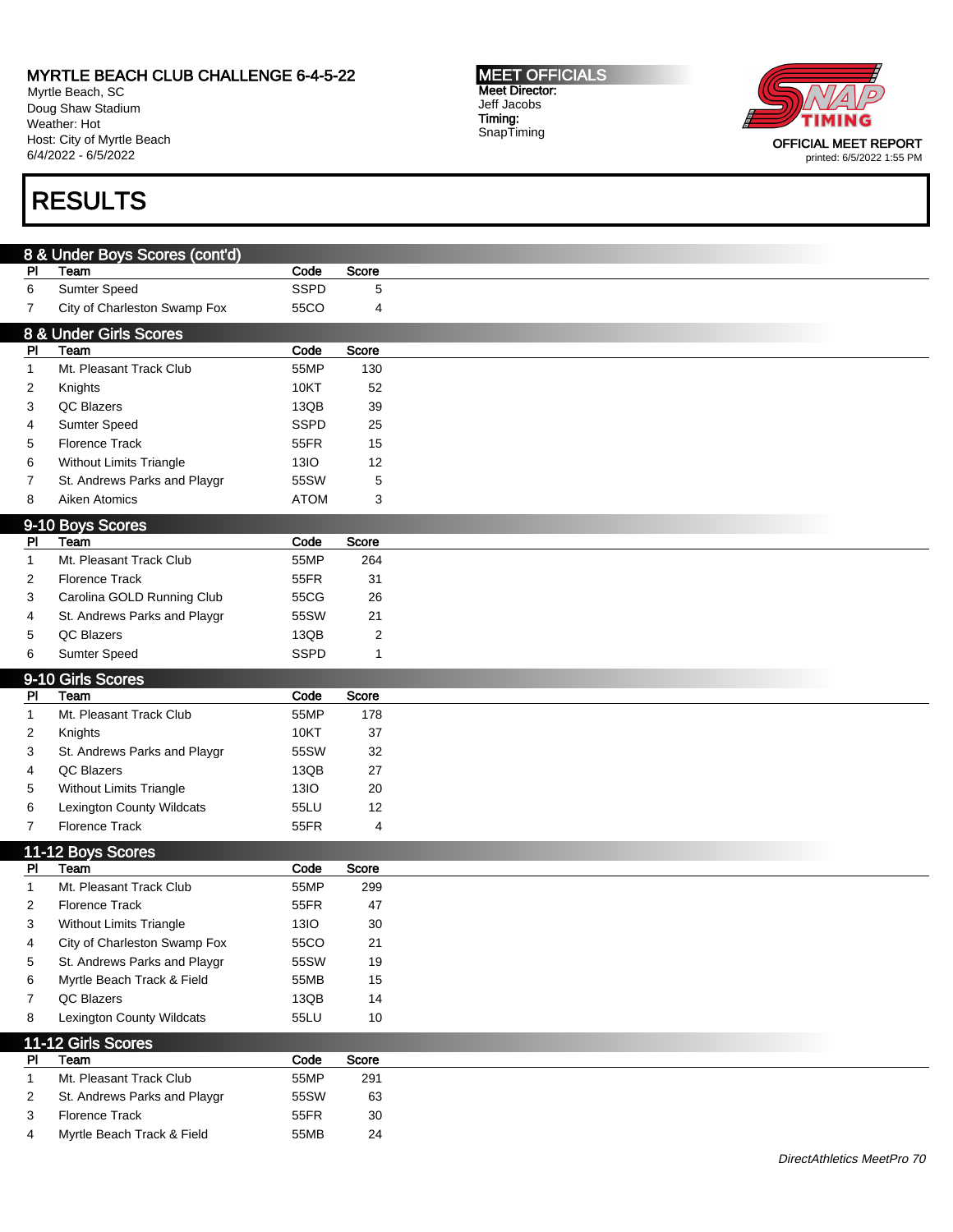Myrtle Beach, SC Doug Shaw Stadium Weather: Hot Host: City of Myrtle Beach 6/4/2022 - 6/5/2022

# RESULTS

### 11-12 Girls Scores (cont'd) Pl Team **Code** Score 5 Carolina GOLD Running Club 55CG 20 6 Without Limits Triangle 13IO 9 13-14 Boys Scores<br>PL Team Pl Team **Code** Score 1 Mt. Pleasant Track Club 55MP 205 2 St. Andrews Parks and Playgr 55SW 94 3 Florence Track 55FR 80 4 Without Limits Triangle 13IO 23 5 QC Blazers 13QB 21 6 55-Unattached 55UN 18 13-14 Girls Scores PI Team Code Score 1 Mt. Pleasant Track Club 55MP 201 2 Florence Track 55FR 88 3 QC Blazers 13QB 58 4 Without Limits Triangle 13IO 54 5 Carolina GOLD Running Club 55CG 28 6 St. Andrews Parks and Playgr 55SW 25 7 Myrtle Beach Track & Field 55MB 6 15-16 Boys Scores PI Team Code Score 1 Mt. Pleasant Track Club 55MP 141 2 Myrtle Beach Track & Field 55MB 124 3 Florence Track 55FR 77 4 St. Andrews Parks and Playgr 55SW 30 5 Aiken Atomics **ATOM** 11 6 55-Unattached 55UN 10 15-16 Girls Scores PI Team Code Score 1 Mt. Pleasant Track Club 55MP 320 2 Without Limits Triangle 13IO 46 3 Florence Track 55FR 19 4 Myrtle Beach Track & Field 55MB 17 5 Aiken Atomics **ATOM** 7 17-18 Boys Scores<br>PL Team Pl Team **Code** Score 1 Florence Track 55FR 113 2 Myrtle Beach Track & Field 55MB 85 3 Mt. Pleasant Track Club 55MP 54 4 55-Unattached 55UN 48 5 Sumter Speed SSPD 20 6 13-Unattached 13UN 8

MEET OFFICIALS Meet Director: Jeff Jacobs Timing: **SnapTiming**